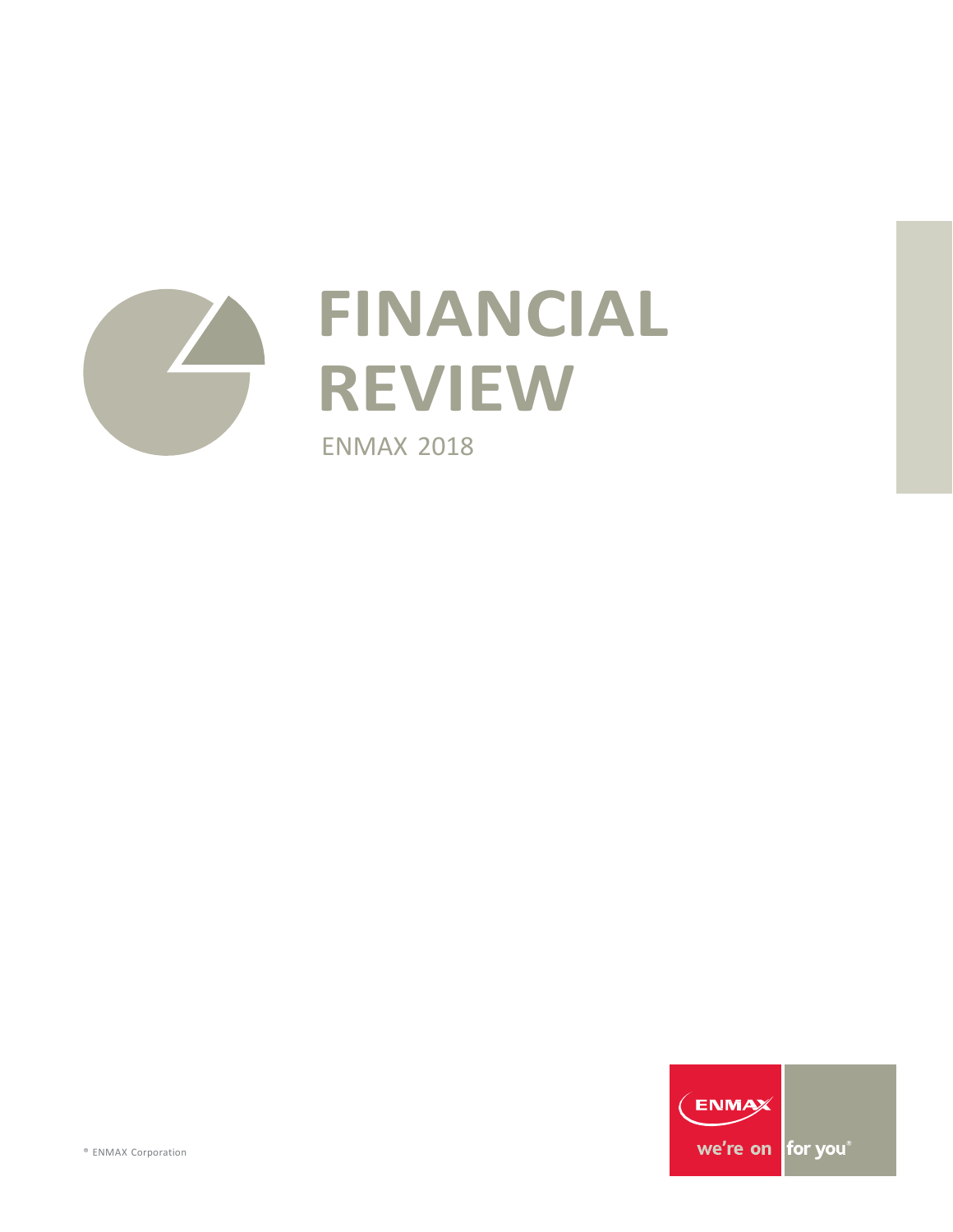# **CAUTION TO READER**

This document contains statements about future events and financial and operating results of ENMAX Corporation and its subsidiaries (ENMAX or the Corporation) that are forward‐looking. By their nature, forward‐looking statements require the Corporation to make assumptions and are subject to inherent risks and uncertainties. There is significant risk that predictions and other forward‐looking statements will not prove to be accurate. Readers are cautioned not to place undue reliance on forward-looking statements as a number of factors could cause actual future results, conditions, actions or events to differ materially from financial and operating targets, expectations, estimates or intentions expressed in the forward‐looking statements.

When used in this Financial Report, the words "may," "would," "could," "will," "intend," "plan," "anticipate," "believe," "seek," "propose," "estimate," "expect" and similar expressions, as they relate to the Corporation or an affiliate of the Corporation, are intended to identify forward‐looking statements. Such statementsreflect the Corporation's current views with respect to future events and are subject to certain risks, uncertainties and assumptions. Many factors could cause the Corporation's actual results, performance or achievements to vary from those described in this Financial Report. Should one or more of these risks or uncertainties materialize, orshould assumptions underlying forward‐looking statements prove incorrect, actual results may vary materially from those described in this Financial Report. Intended, planned, anticipated, believed, estimated or expected and other forward‐looking statements included in this Financial Report herein should not be unduly relied upon. These statements speak only as of the date of this Financial Report. The Corporation does not intend, and does not assume any obligation, to update these forward‐looking statements except as required by law, and reserves the right to change, at any time at its sole discretion, the practice of updating annual targets and guidance.

For further information, see the Management's Discussion & Analysis (MD&A) section, Risk Management and Uncertainties.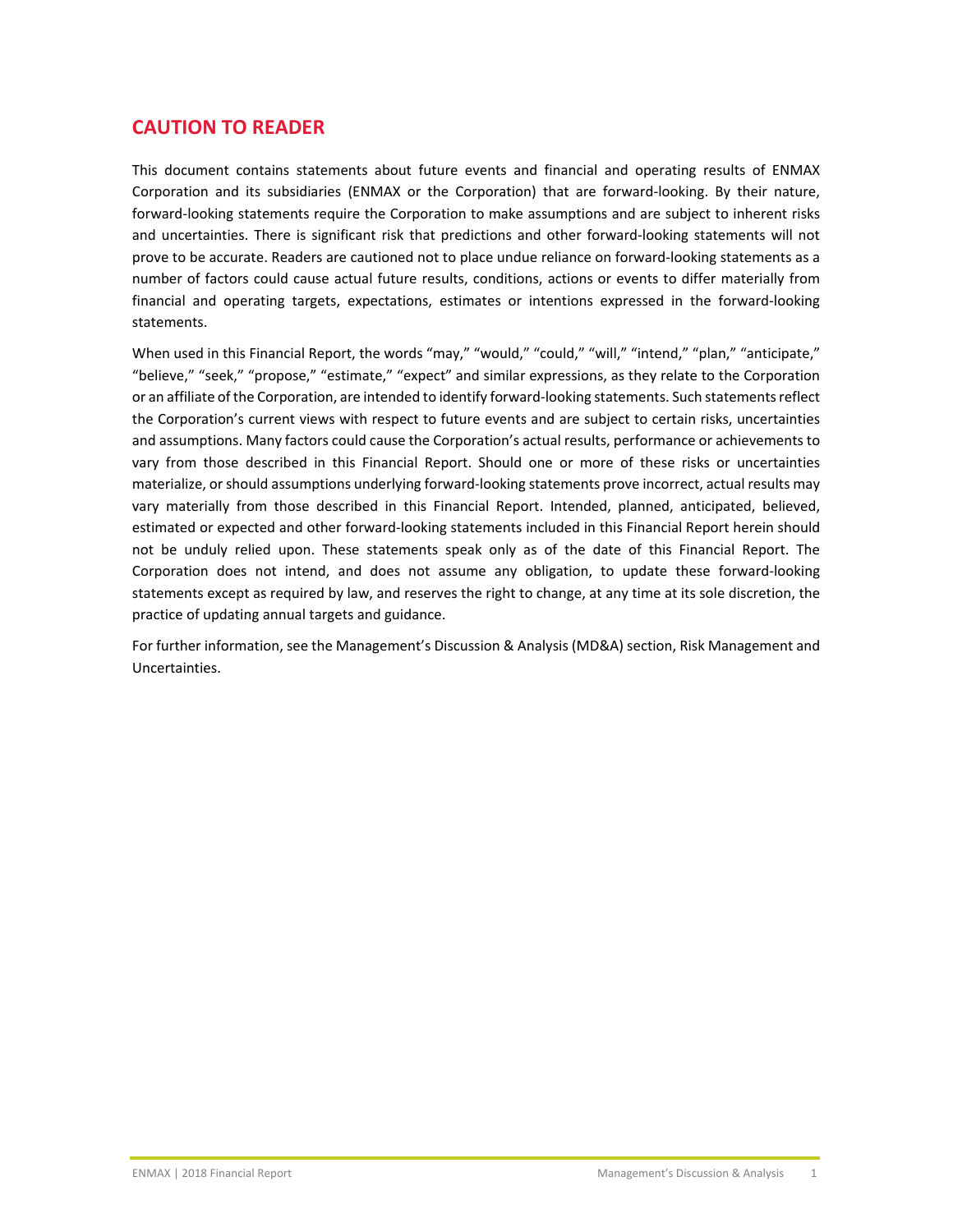# **MANAGEMENT'S DISCUSSION AND ANALYSIS**

This MD&A, dated March 13, 2019, is a review of the results of operations of ENMAX Corporation and its subsidiaries (ENMAX or the Corporation) for the year ended December 31, 2018, compared with 2017, and of the Corporation's financial condition and future prospects. This discussion contains forward‐looking information that is qualified by reference to and should be read in light of the Caution to Reader previously set out.

ENMAX's Consolidated Financial Statements have been prepared in accordance with International Financial Reporting Standards (IFRS). The Consolidated Financial Statements and MD&A were reviewed by ENMAX's Audit Committee (AC), and the Consolidated Financial Statements were approved by ENMAX's Board of Directors (the Board). All amounts are in millions of Canadian dollars unless otherwise specified.

The Corporation reports on certain non‐IFRS financial performance measures that are used by management to evaluate performance of business segments. Because non-IFRS financial measures do not have a standard meaning prescribed by IFRS, the Corporation has defined and reconciled them with their nearest IFRS measure. For the reader's reference, the definition, calculation and reconciliation of non‐IFRS financial measures is provided in the Non‐IFRS Financial Measures section.

#### **Contents**

Glossary of terms can be found on page 84 of the Consolidated Financial Statements.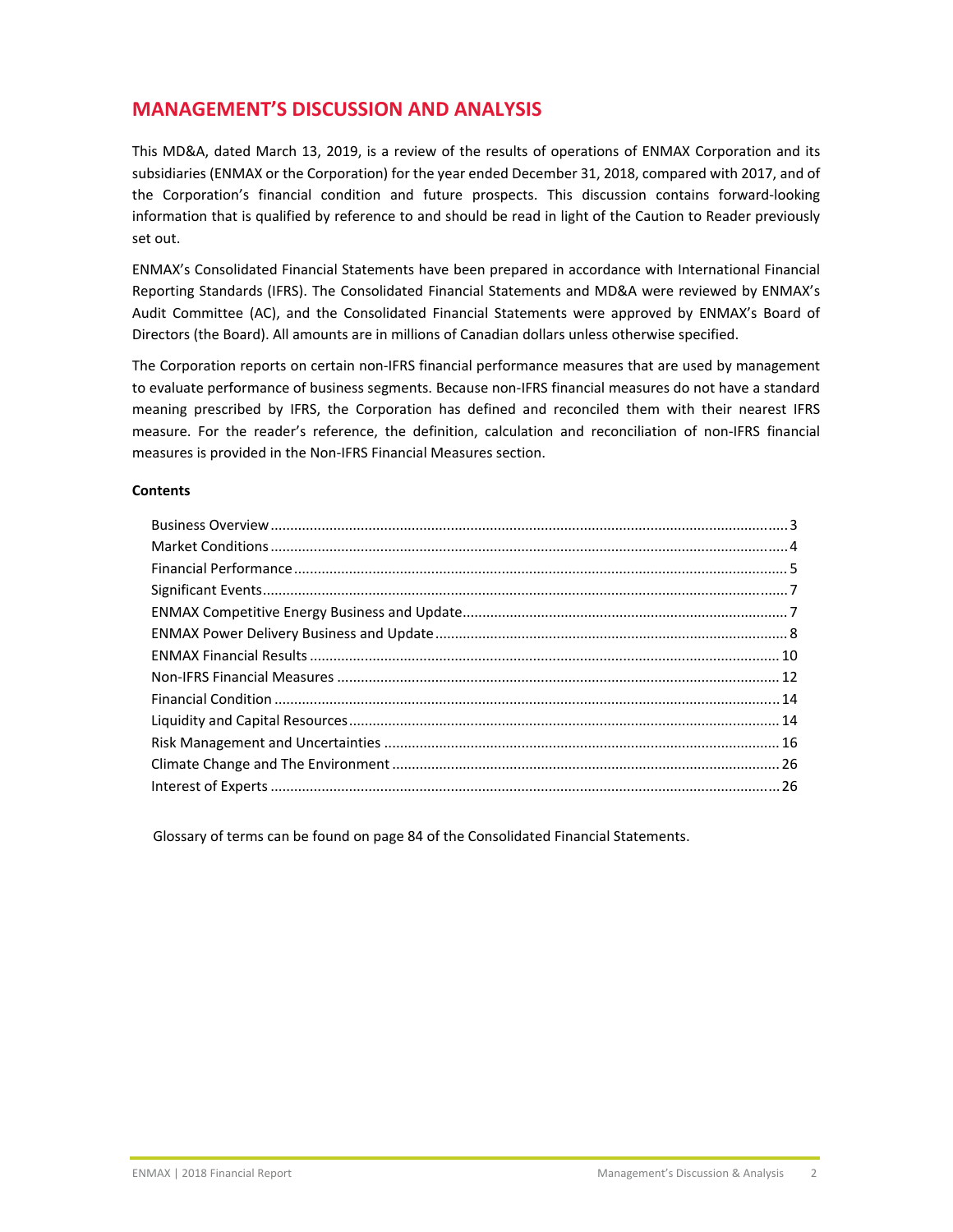# **BUSINESS OVERVIEW**

ENMAX is a wholly owned subsidiary of the City of Calgary (the City), and is headquartered in Calgary, Alberta, Canada. ENMAX's vision is to be Canada's leader in the electricity industry through its mission of powering the potential of people, businesses and communities by safely and responsibly providing electricity and energy services in a way that matters to them now and in the future. ENMAX has a proud history of providing Albertans with electricity for over 100 years and continues to explore ways to improve the Province's electricity system and provide progressive solutions for its customers.

As a result of significant transformation of the electricity industry both within and outside of Alberta, ENMAX adjusted its strategic direction in 2017, and continued this direction throughout 2018. Our strategy is to develop a business with strong regulated and contracted cash flows and a diversity of revenue streams within North America from services and "close to the customer" businesses, all built upon an efficient platform.

ENMAX has core operations through two main business segments, ENMAX Competitive Energy (Competitive Energy) and ENMAX Power Delivery (Power Delivery). Competitive Energy includesthe competitive generation and sale of electricity across Alberta, and power project services and solutions. Power Delivery includes the regulated transmission and distribution of electricity in the City of Calgary.

- ENMAX Competitive Energy carries out competitive energy supply and retail functions through various affiliated legal entities. The ENMAX Competitive Energy integrated strategy is to provide customers with competitive energy products and services with a focus on longer-term fixed electricity contracts. These contracts link customer demand to ENMAX Competitive Energy's generating assets. Further, Competitive Energy manages risks and optimizes margin on market opportunities by managing dispatch, fuel supply, and market position. In the short-term, this strategy typically results in relatively stable margins, even during times of volatile or low wholesale electricity prices. In the longer‐term, persistent low power prices will likely negatively impact revenues as longer-term fixed electricity contracts expire and are renewed at lower prices, and persistent higher power prices will have the opposite effect. Competitive Energy also delivers solutions to serve increasing customer desire for simple access to reliable, low‐cost sustainable energy, such as distributed energy assets and services. ENMAX Power Services Corporation (EPSC) delivers project execution for customer infrastructure in areas such as power infrastructure, light rail transit, and commercial and residential development.
- ENMAX Power Delivery owns and operates electricity transmission and distribution assets in the Calgary service area. The segment also has the legislated responsibility to provide electricity for customers who have not entered into a contract with a competitive electricity retailer through the Calgary Regulated Rate Option (RRO). ENMAX Power Delivery's objective is to safely and efficiently operate and maintain the high reliability of its transmission and distribution system while meeting Calgary's power delivery infrastructure needs. In addition to safe reliable delivery, cost and capital management are key priorities. Other priorities include minimizing regulatory lag and updating critical technology as a platform for future initiatives. The need to replace aging infrastructure in Calgary provides a significant and predictable growth opportunity for ENMAX.

The final segment is ENMAX Corporate and Eliminations (Corporate). It is responsible for providing shared services and financing to ENMAX Competitive Energy and ENMAX Power Delivery.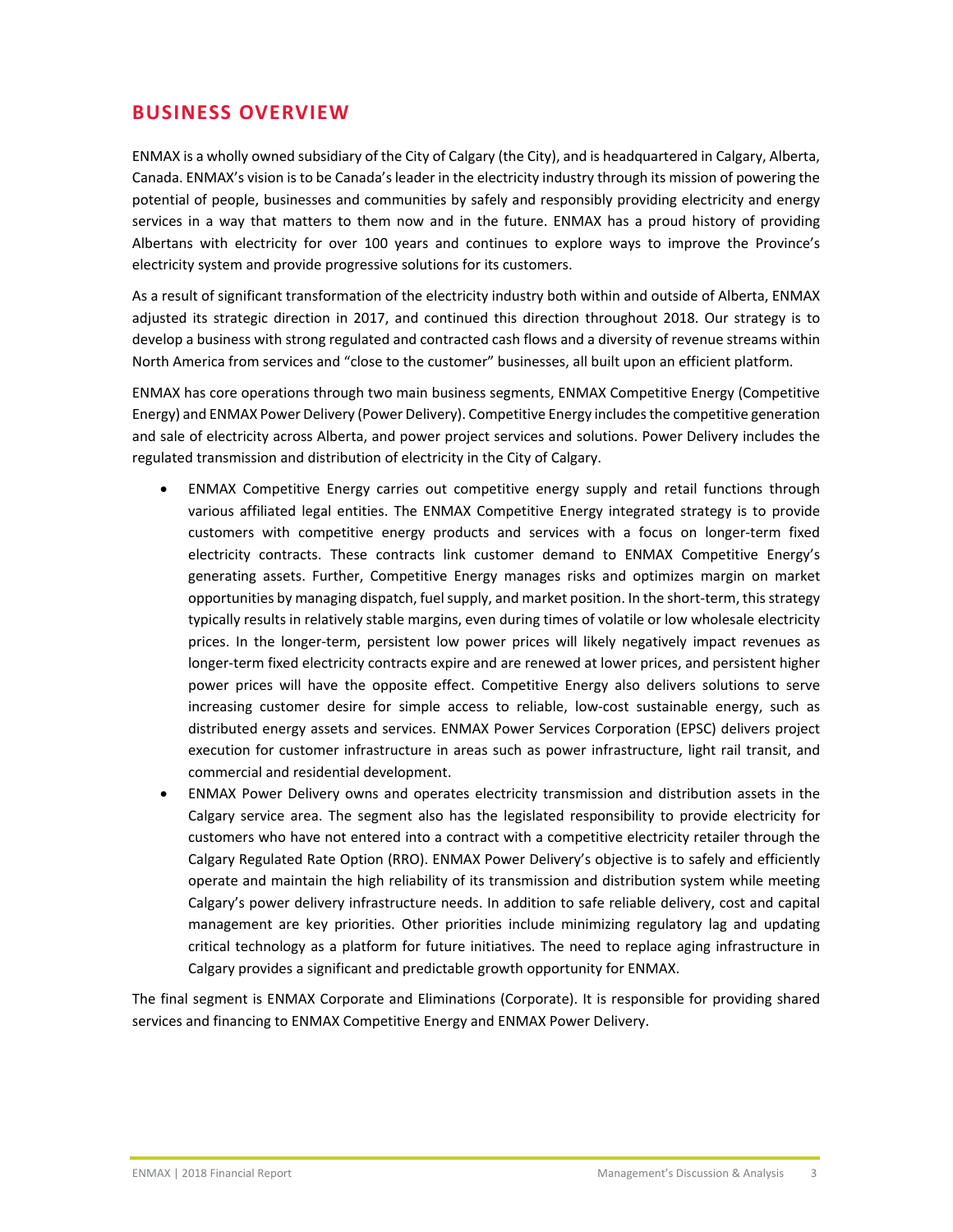# **MARKET CONDITIONS**

The Alberta power market pool price settled at \$50.19 per MWh for 2018 representing 126 per cent increase overthe prior year's average of \$22.17 per MWh. Spark spreadssettled at \$39.38 per MWh for 2018 compared to \$6.81 per MWh the prior year. Power prices were reflective of several factors including an increase in the carbon tax and its effect on market participant portfolios and behaviors. ENMAX's hedging strategy secures significant margins before entering the year, offering protection form fluctuating power prices while maintaining some ability to capitalize on price increases.

The federal Greenhouse Gas Pollution Pricing Act (GGPPA) that is expected to come into effect in 2019 is not expected to have any near‐term impacts on the Alberta power market until at least 2021. Alberta has its own, more-stringent, climate-change plan (Carbon Competitiveness Incentive Regulation) at a value of \$30 per tonne of carbon emissions, compared to the \$20 per tonne proposed for 2019 under the federal plan. Any changes to the provincial carbon tax structure in the near-term, or the federal carbon tax structure in the long-term could impact electricity price outcomes and costs for power generation facilities.

Electricity demand averaged 9,744 MW for 2018, representing growth of 3 per cent over the prior year's average demand of 9,428 MW and was in the range of long-term historical trends. Mandated production cuts, high volatility in the West Texas Intermediate-Western Canadian Select (WTI-WCS) oil price differential, and continued market access challenges could have a dampening effect on electricity demand growth in 2019. ENMAX's unique vertically integrated business model, which includes making, moving and marketing electricity, benefits from demand growth through increases in generator revenue, retail sites, and distribution network size.

Alberta natural gas prices averaged \$1.44 per gigajoule (GJ) for 2018, representing a 30 per cent decrease compared to 2017's average natural gas price of \$2.05 per GJ. Natural gas prices are expected to remain weak in the near term as the Nova Gas Transmission Ltd. system (NGTL) maintenance is expected to continue until 2021/2022,restricting accessto export markets and gasstorage. The downward pressure on natural gas prices is generally positive for ENMAX's portfolio of natural gas-fueled power plants; however, the continued pipeline restrictions pose gas delivery risk to ENMAX's assets, creating financial and operational challenges.

The Alberta Electric System Operator (AESO) is currently in the process of writing capacity market rules based on the Comprehensive Market Design (CMD), with stakeholder review and regulatory proceedings expected to continue through 2019. The first capacity market auction is targeted to occur in 2020 with the first delivery period scheduled to begin at the end of 2021. ENMAX is continuing to evaluate the impact of the capacity market on its business and customers.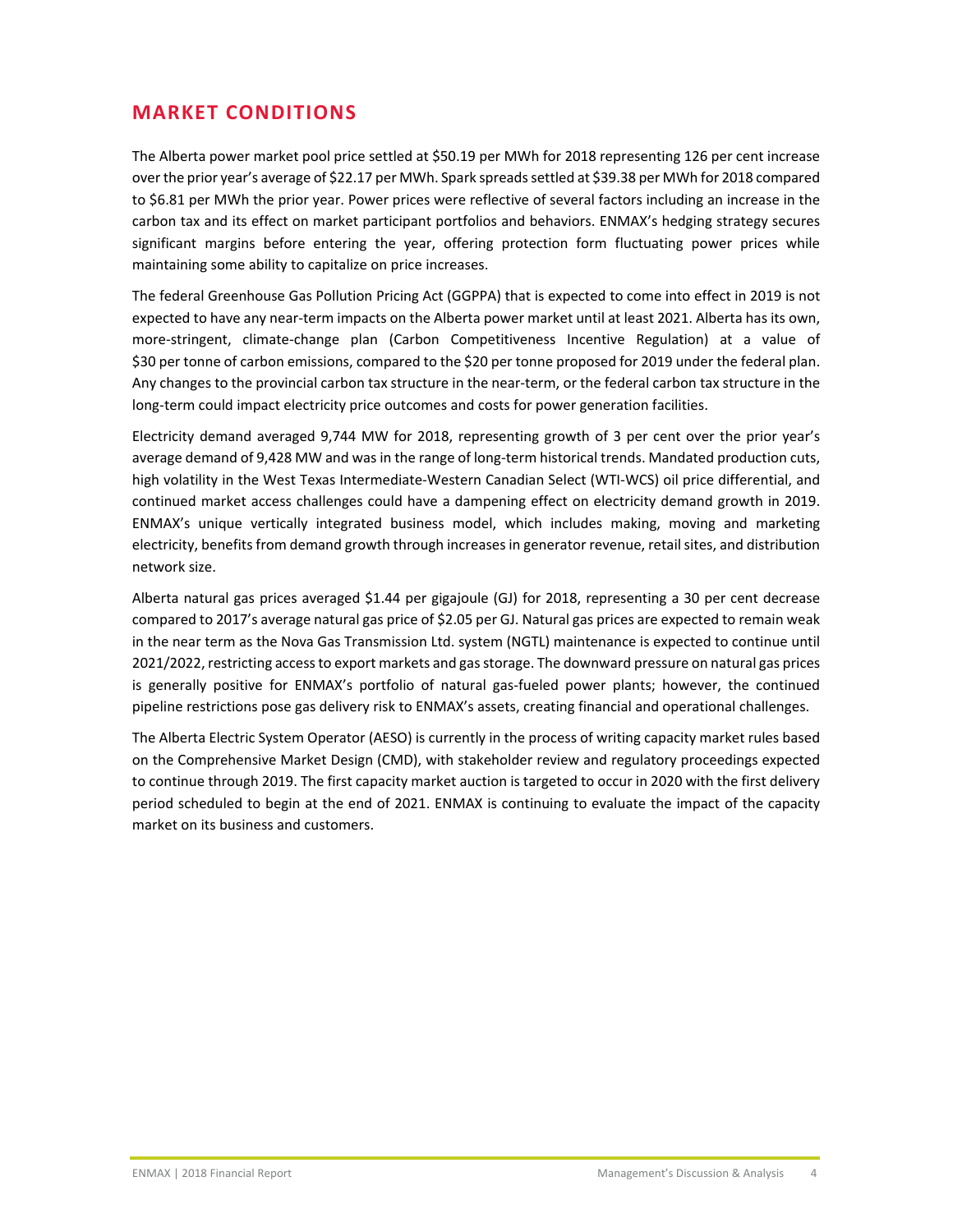# **FINANCIAL PERFORMANCE**

Management believes that a measure of operating performance is more meaningful if the impact of specific items are excluded from the adjusted financial information. As a result, the table below presents ENMAX's adjusted earnings before interest, taxes, depreciation and amortization (Adjusted EBITDA), adjusted earnings before interest and taxes (Adjusted EBIT), and comparable net earnings. These financial metrics exclude impairment, onerous provision charges (recoveries) on long-term contracts, foreign exchange gains (losses) and unrealized gains (losses) on commodities where settlement on derivatives will occur in a future period. Refer to the Non‐IFRS Financial Measures section on page 12 for definitions and further descriptions of the financial measures.

#### **SELECTED CONSOLIDATED FINANCIAL INFORMATION**

| Year ended December 31,           |         |         |
|-----------------------------------|---------|---------|
| (millions of Canadian dollars)    | 2018    | 2017    |
| Total revenue                     | 2,378.8 | 1,970.6 |
| Adjusted EBITDA <sup>(1)(2)</sup> |         |         |
| <b>Competitive Energy</b>         | 215.5   | 221.9   |
| Power Delivery                    | 214.6   | 210.1   |
| Corporate and Eliminations        | 4.9     | (8.0)   |
| Consolidated                      | 435.0   | 424.0   |
| Adjusted EBIT <sup>(1)(2)</sup>   |         |         |
| Competitive Energy                | 94.7    | 97.8    |
| Power Delivery                    | 103.8   | 108.2   |
| Corporate and Eliminations        | 5.9     | (6.9)   |
| Consolidated                      | 204.4   | 199.1   |
| Comparable net earnings (1)(2)(3) | 149.2   | 140.2   |
| Net earnings (loss)               | 5.1     | (30.3)  |
| Free cash flow (1)                | 131.0   | (129.0) |
| Capital expenditures              | 342.5   | 357.0   |

 $<sup>(1)</sup>$  Non-IFRS financial measure. See discussion that follows in Non-IFRS Financial Measures section.</sup>

(2) Does not include:

- Realized and unrealized foreign exchange gains of \$10.6 million (2017 \$11.2 million losses) for the year ended December 31, 2018.
- Unrealized electricity and gas mark-to-market for the year ended December 31, 2018 of \$6.5 million gains (2017 \$185.2 million losses).
- Impairment charges of \$26.9 million (2017 ‐ \$10.3 million) for the year ended December 31, 2018.
- Onerous provision recovery of \$12.5 million (2017 ‐ \$16.8 million increase) for the year ended December 31, 2018.

 $(3)$  Does not include tax adjustments of \$144.3 million (2017 - \$nil).

During the year, two events were deemed not typical of normal operations and have been normalized out of Adjusted EBITDA, Adjusted EBIT and comparable net earnings for the year ended December 31, 2018. The Corporation recognized an impairment charge of \$26.9 million compared to \$10.3 million in the prior year related to property, plant and equipment. ENMAX's Competitive Energy business segment also recognized a recovery to decrease its onerous provision by \$12.5 million (2017 ‐\$16.8 million increase) to reflect changes in circumstances associated with the expected timing and amounts of certain long- term onerous contracts. Other items that are normalized out of Adjusted EBITDA, Adjusted EBIT and comparable net earnings for the year are unrealized gains on commodity contracts related to future periods of \$6.5 million (2017 ‐ \$185.2 million loss) and foreign exchange gains of \$10.6 million (2017 ‐ \$11.2 million loss). Unrealized commodity gains (losses) relate to higher or lower forward natural gas prices at the time of valuation. Foreign exchange gains were primarily the result of marking to market the long‐term service agreements denominated in U.S. currencies, as well as associated U.S. exchange forward contracts.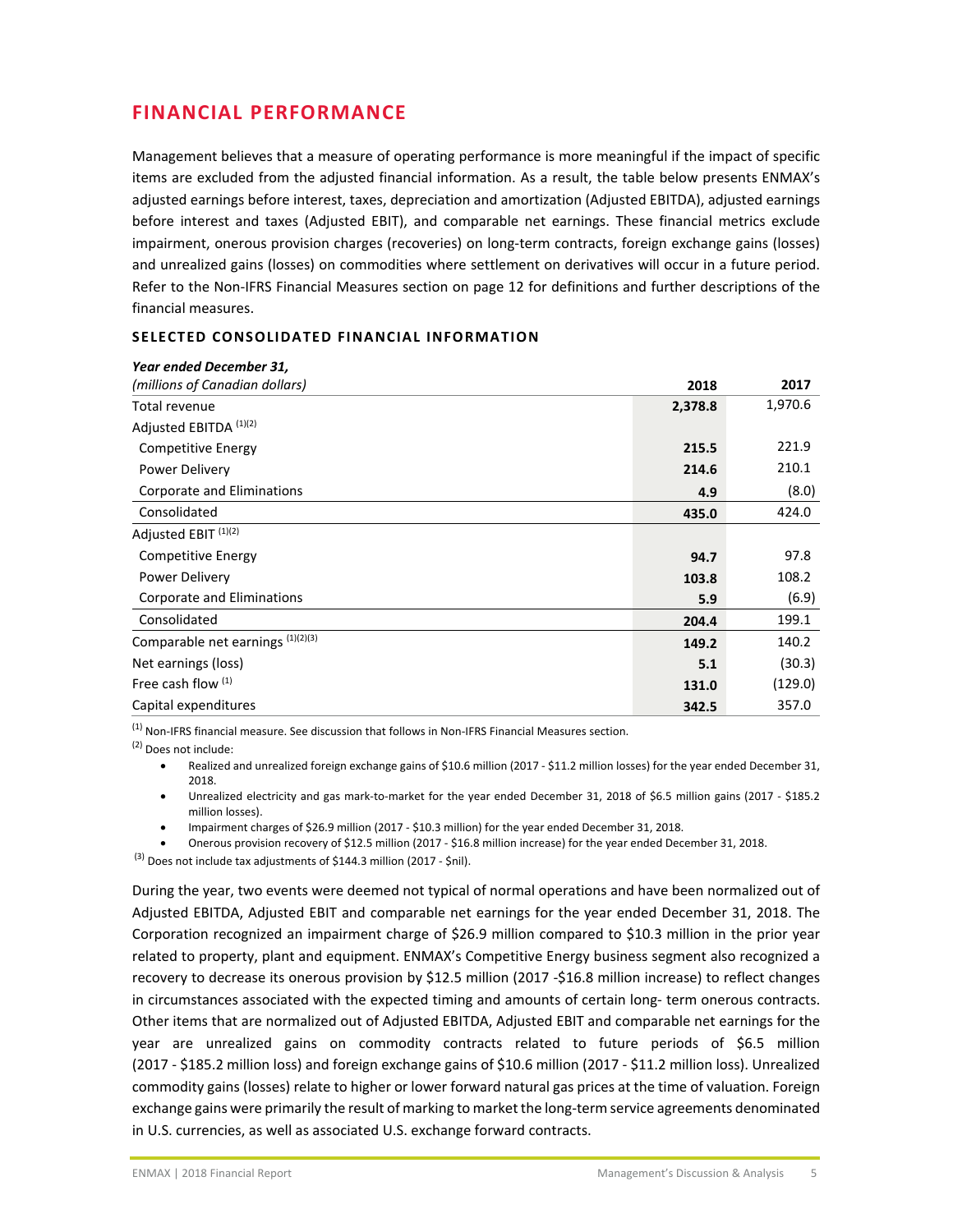ENMAX's Adjusted EBIT increased by \$5.3 million for the year ended December 31, 2018, as compared with the prior year. The primary drivers for the change in Adjusted EBIT were as follows:

- ENMAX Competitive Energy For the year ended December 31, 2018, Competitive Energy's electricity margin reflected the increase in market power prices experienced in the year. This impact is somewhat limited due to Competitive Energy's strategy of hedging a significant portion of our commodity margin prior to entering the current year. The higher prices are, however, expected to have a positive impact in future years due to our forward contracting strategy. With respect to natural gas products, Competitive Energy was able to realize higher margins due to increased sales to customers.
- ENMAX Power Delivery The regulated business continues to grow through investment and an increase in customer sites. This is largely a result of the Calgary service area's continued growth and the need to replace its aging infrastructure. The increase in regulatory margins over 2017 resulted from the Alberta Utilities Commission (AUC) approved 2016‐2017 Transmission Compliance filing earlier in the year.
- ENMAX Corporate and Eliminations With the completion of ENMAX's new integrated systems on January 3, 2018, the higher system investment costs incurred throughout 2017 returned to sustainment levels in 2018.

ENMAX's net earnings for the year ended December 31, 2018 were \$5.1 million as compared with a net loss of \$30.3 million in the prior year. The prior year net loss was driven by unrealized losses of \$185.2 million on commodity future period contracts as ENMAX revaluates the contracts to forward prices at the end of the year. In 2018, positive operating profits were partially offset by higher tax expenses driven by one-time tax adjustments.

Adjusting for events not related to normal operations as well as the unrealized gains on commodities and foreign exchange gains, ENMAX's Comparable Net Earnings for the year December 31, 2018 increased by \$9.0 million from the prior year.

ENMAX closed the year with a healthy balance sheet despite challenging market conditions. ENMAX's balance sheet and cash flow enable the Corporation to continue to achieve growth and profitability in the uncertain economic environment.

Additional details on the financial performance of the Corporation are discussed in the ENMAX Financial Results section.

Results of operations are not necessarily indicative of future performance due to factors including fluctuating commodity prices, timing of receipt of regulatory decisions, the performance and retirement of existing generation facilities, the addition of new generation facilities and the impact of government policies.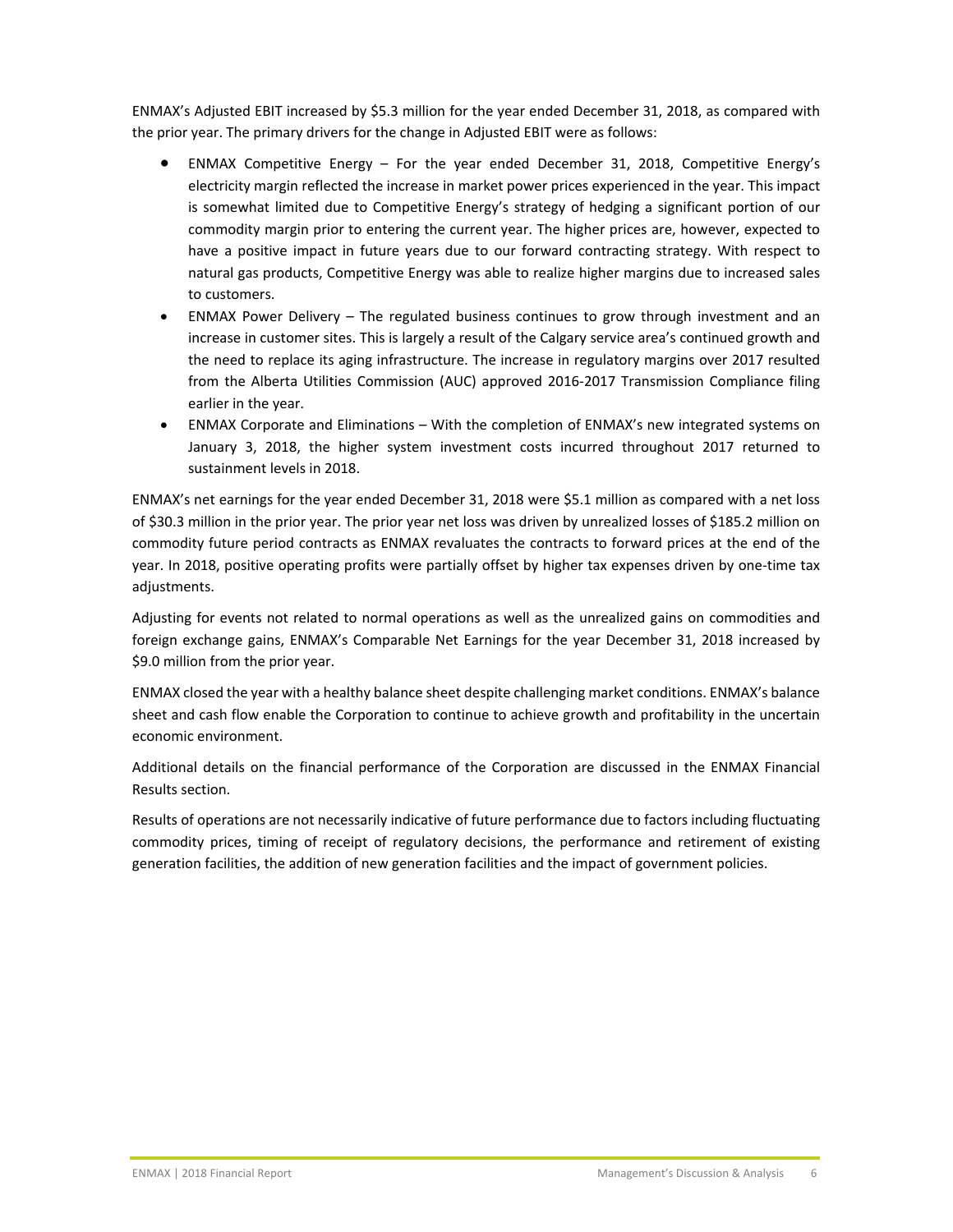# **SIGNIFICANT EVENTS**

#### **TAX LITIGATION UPDATE**

On April 26, 2018, the Alberta Court of Appeal issued its decision relating to interest expense deductions by ENMAX Energy Corporation and ENMAX PSA Corporation. ENMAX has filed an application with the Supreme Court of Canada seeking leave to appeal; see the Income Tax Risk section of this document.

On December 13, 2018, ENMAX Energy Corporation settled the remaining historical Payment in Lieu of Tax (PILOT) issues with Alberta Finance.

#### **PPA TERMINATIONS**

On October 11, 2017, the Court of Queen's Bench issued a decision confirming ENMAX's January 1, 2016 termination effective date for the Battle River Power Purchase Arrangement (PPA). The determination of the effective date was the subject of a dispute between ENMAX and the Balancing Pool. The Balancing Pool did not appeal this decision and the time for doing so has passed.

On July 14, 2017, the Corporation filed an action and application against the Balancing Pool seeking, among other things, assistance from the Court to compel the Balancing Pool to complete and communicate to ENMAX the results of its assessment and verification process for the Keephills PPA termination. On November 22, 2017, the Court of Queen's Bench granted relief to ENMAX and ordered the Balancing Pool to complete that process. On December 6, 2017, the Balancing Pool confirmed ENMAX's right to terminate the Keephills PPA. The Balancing Pool also confirmed the effective date of termination of the Keephills PPA was May 5, 2016. The Balancing Pool did not appeal this decision and the time for doing so has passed.

On March 9, 2018, the Government of Alberta dismissed the Alberta Application against all parties, including ENMAX. In connection with this, ENMAX agreed to transfer 166,667 carbon offset credits to the Balancing Pool during 2018, and the Balancing Pool paid ENMAX \$5.0 million in relation to previously disputed and unpaid dispatch services and PPA transition matters.

No provisions were recognized with respect to the Alberta Application asthe Corporation always believed that the terminations were exercised in accordance with the provisions of the PPAs.

# **ENMAX COMPETITIVE ENERGY BUSINESS AND UPDATE**

ENMAX Competitive Energy is an integrated business providing customers with electricity, natural gas, distributed energy resource solutions, and engineering, procurement and construction services. Our competitive advantage is our ability to hedge our generation assets through our retail business, the largest in Alberta by number of customers and energy consumed. The competitive retail business provides customers with fixed-price electricity linked to our wind and gas-fueled generation assets, and provides opportunities to offer additional energy services, such as solar installations and thermal energy. As at December 31, 2018, Competitive Energy's capacity ownership interest was 1,617 MW of electricity generation: 1,397 MW from natural gas‐fueled plants, 217 MW from wind power and 3 MW from combined heat and power (CHP) generation.

Natural gas retail contracts are backed by market transactions to provide supply certainty along with margin stability and risk mitigation. Natural gasfuel requirementsfor the portfolio are balanced through the purchase and sale of natural gas from and into the Alberta market.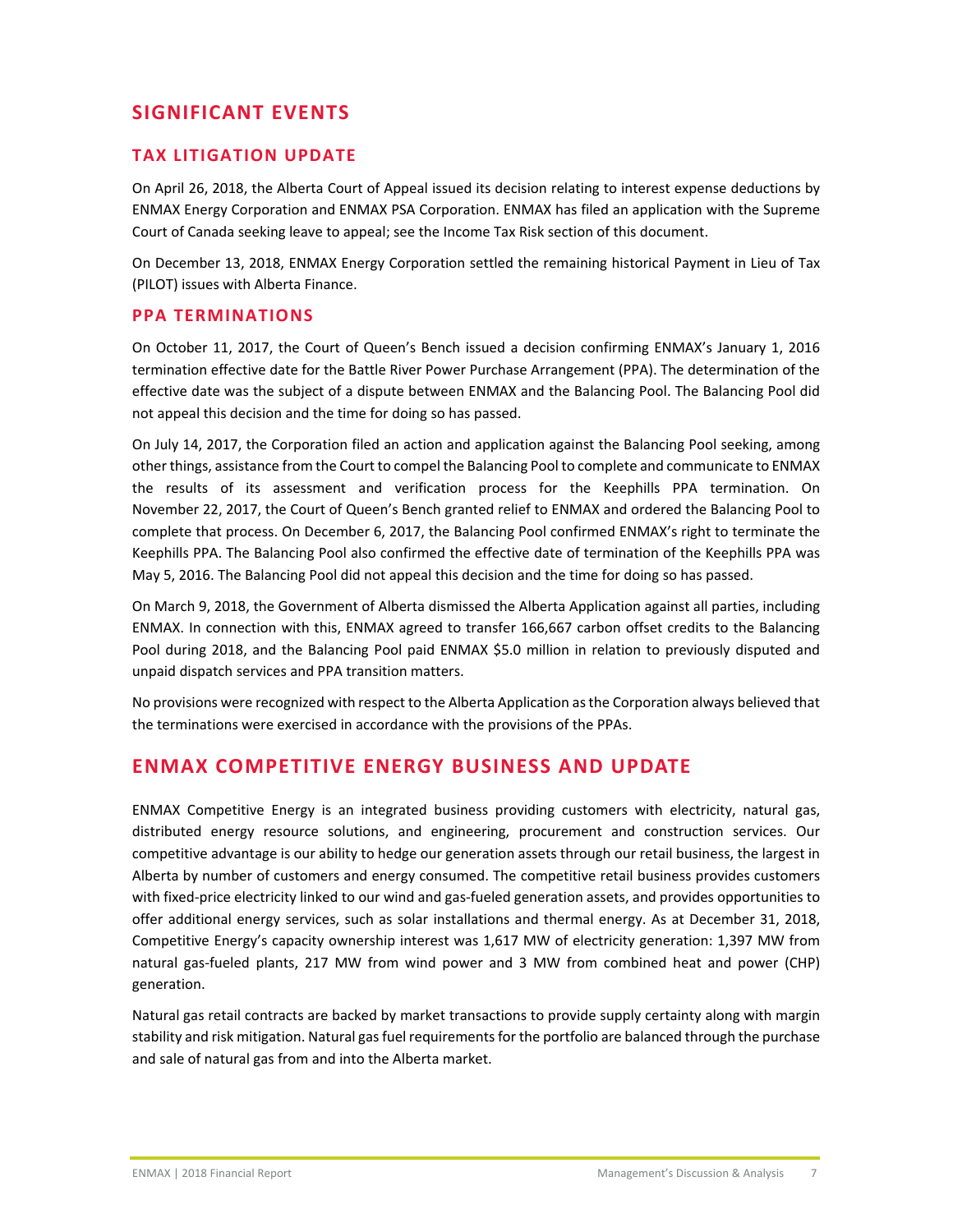#### **KEY BUSINESS STATISTICS**

|                                  | 2018  | 2017  |
|----------------------------------|-------|-------|
| Plant availability $(\%)^{(1)}$  | 93.41 | 95.29 |
| Average flat pool price (\$/MWh) | 50.19 | 22.17 |
| Spark spread $(\xi)^{(2)}$       | 39.38 | 6.81  |

 $(1)$  Plant availability includes planned maintenance and forced outages.

(2) Based on market prices.

Plant availability was lower than the prior year due to planned outages in 2018 at the Shepard Energy Centre and Calgary Energy Centre. This resulted in increased OM&A and capital investment in 2018.

During 2018, the average flat pool power price increased from 2017. This was primarily due to the increase in the carbon levy on coal generation, higher system load and the retirement and mothballing of coal assets.

Spark spread, which is the difference between the wholesale electricity price and the price of natural gas to produce the electricity, represents the gross margin contribution of a gas-fueled power plant from generating an unhedged unit of electricity. The improvement from 2017 levels is driven by increased average flat pool prices, combined with a decrease in the market prices related to natural gas.

ENMAX manages its portfolio to deliver on our cash flow targets by using a combination of retail sales and forward markets with hedges. This reduces volatility of cash flows with respect to the market prices. However, due to our hedging and contracting strategies, the impact of in‐year price movements is tempered given our strategy to smooth cash flows over time.

# **ENMAX POWER DELIVERY BUSINESS AND UPDATE**

ENMAX Power Delivery's highest priorities are providing safe, reliable and efficient delivery of electricity to its customers.

Power Delivery continues to invest in its electricity transmission and distribution system infrastructure to meet Calgary's growing needs. Thisincludes expansion of the distribution system,reinforcement of the transmission system, and replacement of aging infrastructure in both systems. Distribution projects include investments in system infrastructure to accommodate residential, commercial and industrial growth, as well as the replacement and modification of existing assets required to meet industry safety and reliability standards. Transmission projects can include capacity upgrades to existing substations, existing transmission lines, new substations, and new transmission lines to deliver reliable electricity to meet Calgary's growing demand.

Power Delivery submits applications to the AUC to request approval for construction or replacement of utilityrelated facilities, and to set rates for providing electric energy delivery‐related services to its customers, among other things.

- On December 21, 2018, the AUC issued a decision approving 2019 PBR distribution rates on the interim basis and distribution tariff terms and conditions for the period of January 1, 2019 to December 31, 2019.
- On December 12, 2018, the 2018‐2020 Transmission General Tariff Application was filed with the AUC requesting approval of forecast revenue requirements of \$85.7 million, \$95.7 million, and \$106.4 million in 2018, 2019 and 2020, respectively.
- On November 2, 2018, ENMAX Power Delivery filed an application for approval to recover approximately \$15.0 million of distribution costs related to The City of Calgary's Green Line LRT Project for the period of 2021 to 2023.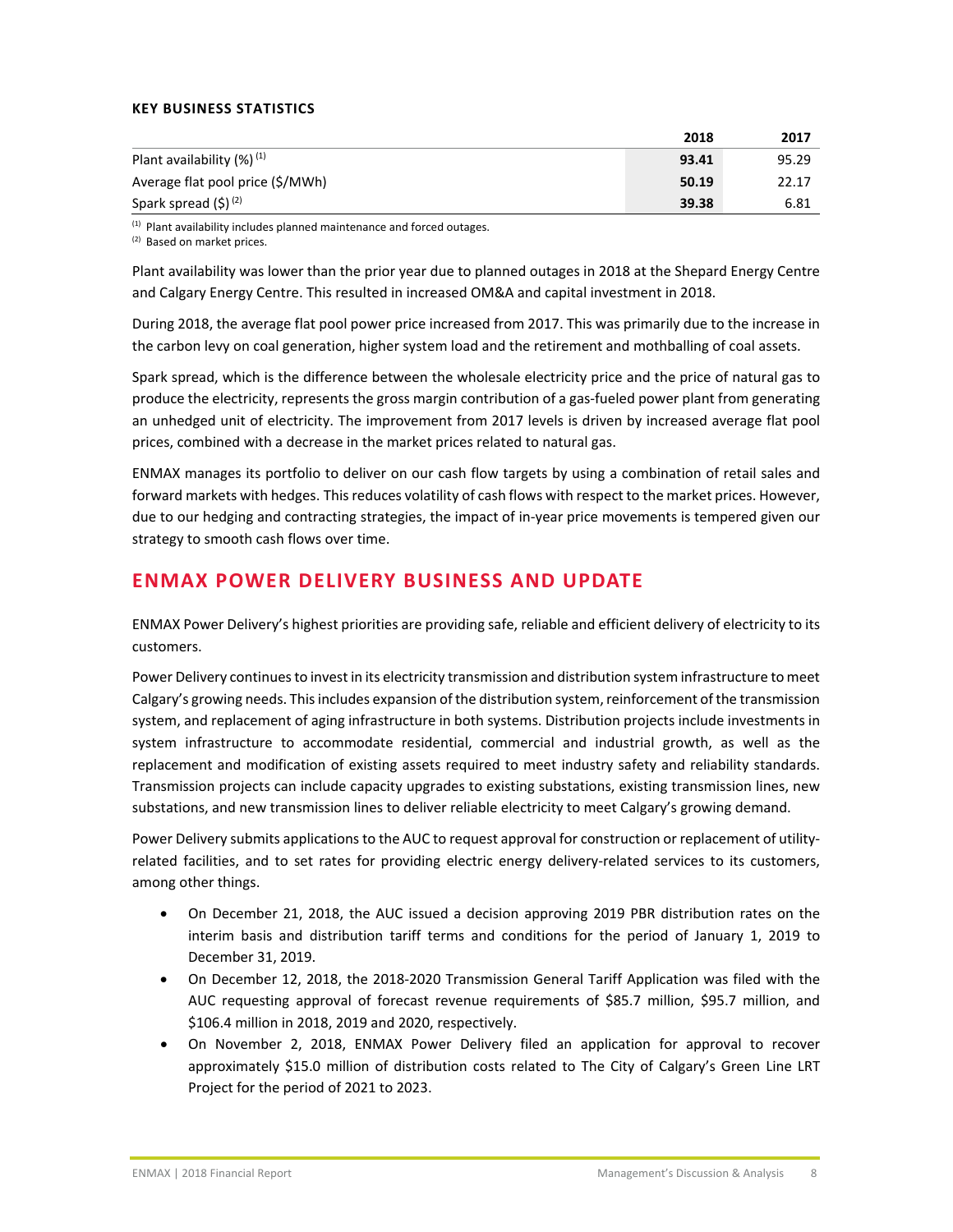- On August 2, 2018, a decision was issued on the 2018 Generic Cost of Capital proceeding, which applies to 2018 to 2020. The final approved return on equity for ENMAX Power Delivery remained at 8.5% and the approved deemed equity ratio increased from 36% to 37%. The results of this decision will be reflected in the year end and other future financial statements.
- On June 29, 2018, an application was filed with the AUC seeking approval of 2017 distribution capital tracker revenue of \$21.9 million. On December 6, 2018, ENMAX Power Delivery reached a negotiated settlement agreement with customer interveners of \$21.7 million, which is subject to AUC approval.
- On June 19, 2018, the AUC issued a decision on ENMAX Power Delivery's compliance filing to its 2016‐2017 Transmission General Tariff Application. The AUC approved a revenue requirement of \$71.6 million for 2016, and \$81.2 million for 2017.
- In the Generic PBR decision issued on February 5, 2018, the AUC denied utilities' requests for proposed adjustments and reduced the incremental capital funding mechanism. This decision negatively impacts the revenue for the distribution business for a five‐year period, starting January 1, 2018. On April 6, 2018, ENMAX Power Delivery filed an application to review and vary the decision and, on October 30, 2018, the AUC granted a review with respect to utility adjustments.

Power Delivery continues its efforts to reduce the regulatory lag, focus on prudent capital expenditures and promote operational and capital cost efficiencies.

#### **KEY BUSINESS STATISTICS**

|                                                                    | 2018  | 2017  |
|--------------------------------------------------------------------|-------|-------|
| Distribution volumes in Gigawatt Hours (GWh)                       | 9.520 | 9,500 |
| System average interruption duration index $(SAIDI)^{(1)}$         | 0.54  | 0.47  |
| System average interruption frequency index (SAIFI) <sup>(2)</sup> | 0.80  | 0.64  |

 $<sup>(1)</sup>$  SAIDI equals the total duration of a sustained interruption per average customer during a predefined period of time. A sustained</sup> interruption has a duration greater than or equal to one minute. The lower the SAIDI, the better the reliability.

<sup>(2)</sup> SAIFI equals how often the average customer experiences a sustained interruption over a predefined period of time. A sustained interruption has a duration greater than or equal to one minute. The lower the SAIFI, the better the reliability.

Total electricity delivered in GWh to the Calgary service area for 2018 was slightly higher than the prior year, as a result of an increase in the number of customer sites.

When compared to other Canadian Electricity Association member utilities, ENMAX has consistently been, and remains as one of the most reliable transmission and distribution utilities in Canada. The SAIDI and SAIFI are moderately unfavourable compared to the same periods in 2017 due to increased cable faults, pole fires and scheduled outages. The scheduled outages are performed for equipment repairs and capital projects from infrastructure builds.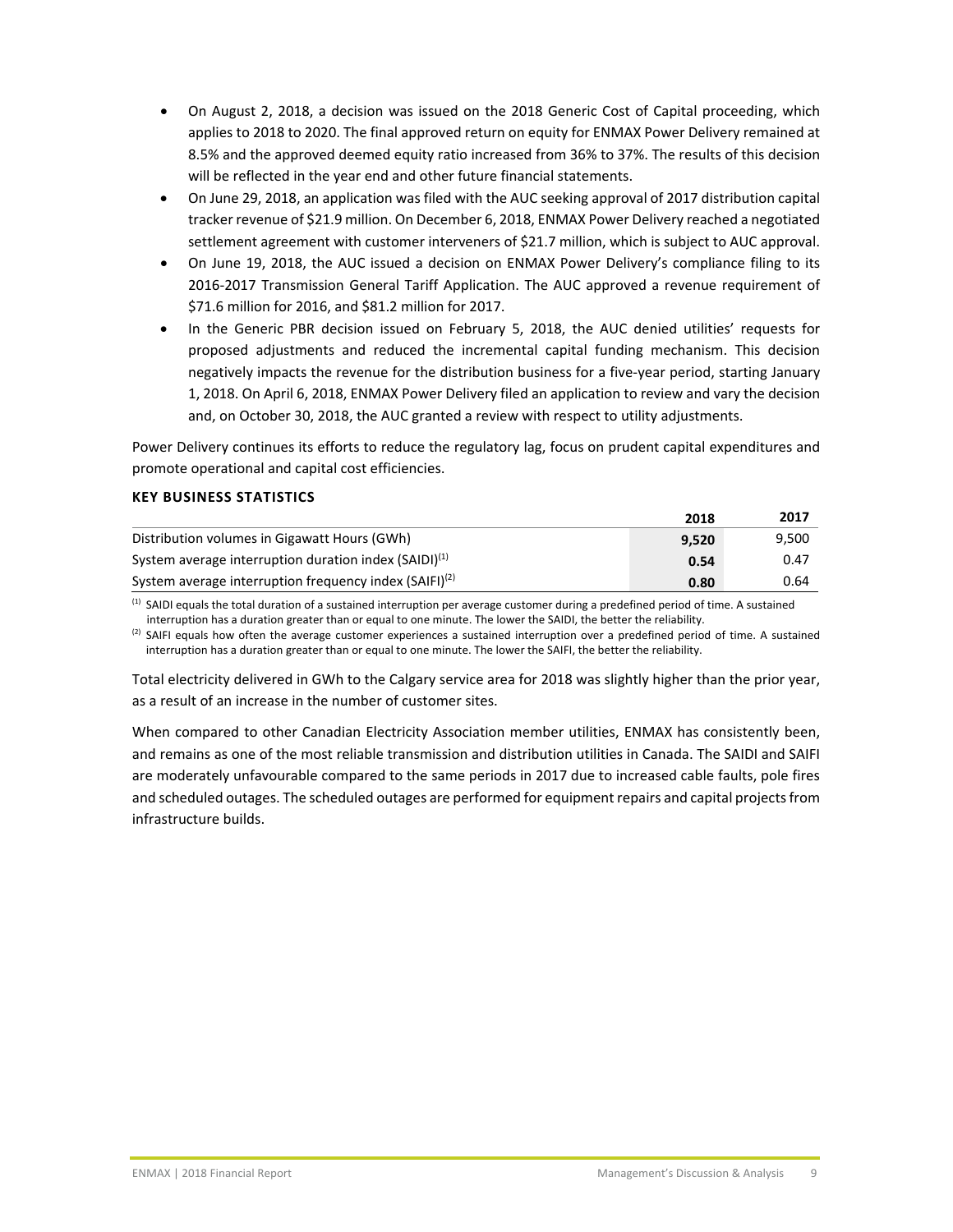# **ENMAX FINANCIAL RESULTS**

#### **ADJUSTED EARNINGS BEFORE INTEREST AND INCOME TAXES (ADJUSTED EBIT) COMPARED WITH THE SAME PERIOD IN 2017**

| For the year ended December 31,                                   | Competitive   | <b>Power</b>    |       |                        |
|-------------------------------------------------------------------|---------------|-----------------|-------|------------------------|
| (millions of Canadian dollars)                                    | <b>Energy</b> | <b>Delivery</b> |       | Corporate Consolidated |
| Adjusted EBIT <sup>(1)</sup> for the year ended December 31, 2017 | 97.8          | 108.2           | (6.9) | 199.1                  |
| Increased (decreased) margins attributable to:                    |               |                 |       |                        |
| Electricity                                                       | 28.0          | (0.9)           | (1.8) | 25.3                   |
| Natural gas                                                       | 2.3           |                 | 0.1   | 2.4                    |
| Transmission and distribution                                     |               | 11.4            |       | 11.4                   |
| Contractual services and other                                    | (31.7)        | 1.5             | 12.8  | (17.4)                 |
| Decreased (increased) expenses:                                   |               |                 |       |                        |
| Operations, maintenance & administration (OM&A) <sup>(2)</sup>    | (5.0)         | (1.1)           | 6.8   | 0.7                    |
| Strategic restructuring                                           |               | (6.4)           | (5.0) | (11.4)                 |
| Depreciation and amortization                                     | 3.3           | (8.9)           | (0.1) | (5.7)                  |
| Adjusted EBIT <sup>(1)</sup> for the year ended December 31, 2018 | 94.7          | 103.8           | 5.9   | 204.4                  |

(1) Adjusted EBIT is a non-IFRS measure. See Non-IFRS Financial Measures section.

 $(2)$  Normalized to exclude impact of intercompany transactions with no consolidated impact.

Electricity margins for the year ended December 31, 2018 increased \$25.3 million or 8 per cent, compared to the prior year. The favourable variance is due to the positive impact of spark spreads on our uncontracted positions combined with the increase in margins from the ancillary services market. Our risk mitigation strategies, which resulted in the contracting of a majority of our market position, continue to deliver the majority of our margin with less exposure to volatility of spark spreads. In addition, our competitive products were impacted by Bill 16 (An Act to Cap Regulated Electricity Rates) and the continued shift of customer products preferences also impacted our margins.

Natural gas margins for the year ended December 31, 2018 increased \$2.4 million or 4 per cent compared to the prior year. The increase was primarily due to higher retail consumption volumes as a result of increased site acquisitions and higher volumes resulting from colder temperatures experienced in the first three months of 2018 compared to 2017.

For the year ended December 31, 2018, transmission and distribution margins increased \$11.4 million or 4 per cent compared to the same period in 2017. The favourable variance was largely due to changes to the AUC approved 2016‐2017 Transmission compliance filing.

For the year ended December 31, 2018, contractual services and other margin decreased \$17.4 million or 16 per cent compared to the prior year. The reduced margin is due to various positive one‐time itemsin 2017, such as the resolution of multiple historical operational disputes with counterparties, including matters relating to wind generation facilities and Keephills PPA, as well as the receipt of interest on a tax refund. In 2018, we realized higher emission offset sales compared to 2017.

OM&A for 2018 decreased \$0.7 million or less than 1 per cent from the prior year. The favourable variance is the result of decreased salaries and lower IT project costs, offset by year over year planned outage related repair and maintenance costs at two of ENMAX's facilities in 2018 that did not occur in the prior year.

During 2018, the Corporation recorded \$11.4 million in one-time costs from restructuring activities related to strategic transformation.

Depreciation and amortization expense increased \$5.7 million or 3 per cent compared to the same period in 2017, consistent with an increase in capital assets in 2018.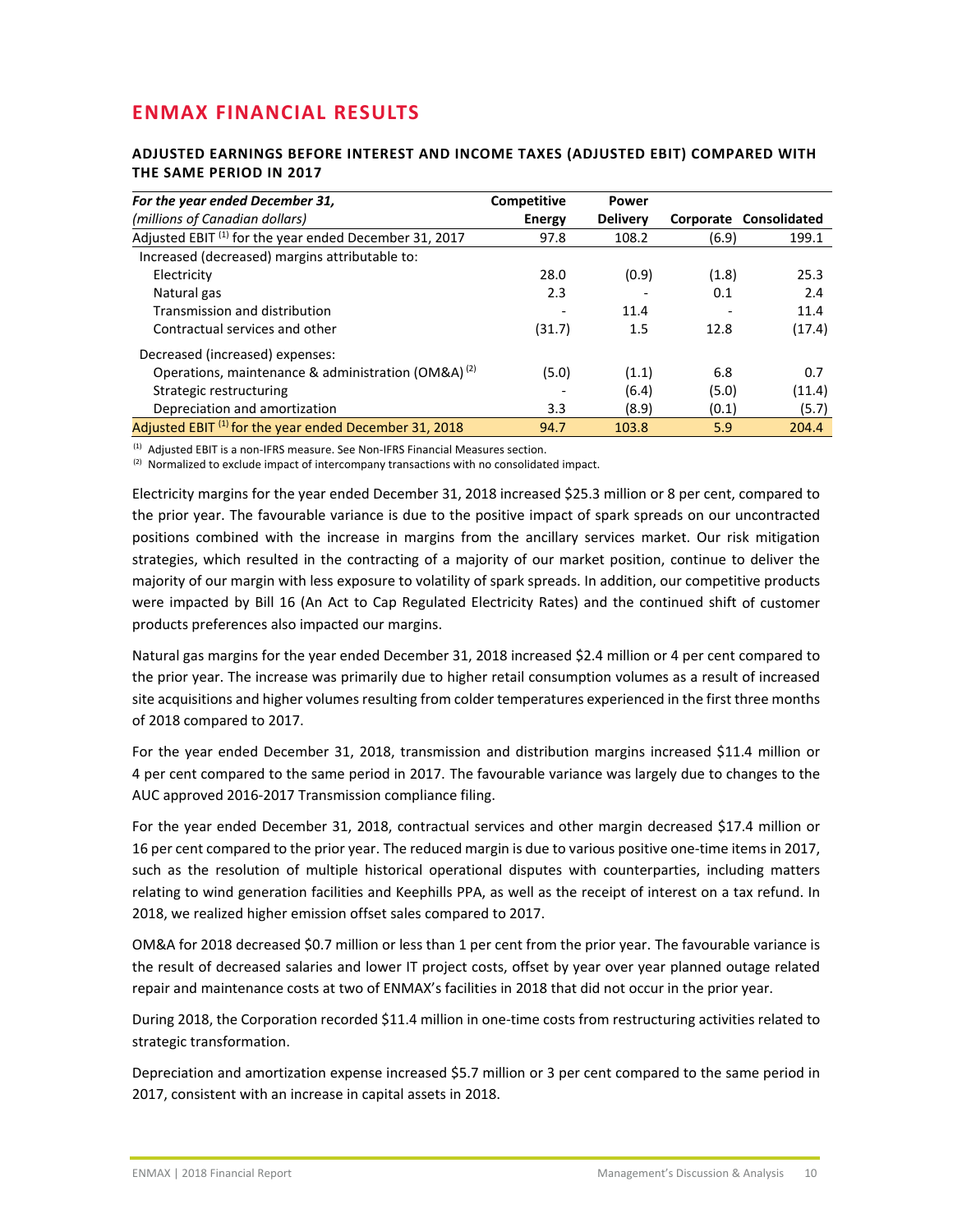#### **OTHER NET EARNINGS ITEMS**

Finance charges for the year ended December 31, 2018 were \$1.9 million or 3 per cent lower compared to the prior year due to the repayment of a Series 1 Private Debenture of \$300.0 million with a coupon rate of 6.15 per cent, and issuance of a Series 4 Private Debenture of \$300.0 million with a coupon rate of 3.84 per cent.

The calculation of the Corporation's current and deferred income taxes involves a degree of estimation and judgment. The carrying value of deferred income tax assets is reviewed at the end of each reporting period. For the year ended December 31, 2018, management adjusted the income tax provision utilizing its best estimate with considerations including: management's expectation of future operating results, interpretation of applicable tax regulations positions, allowances where uncertainty surrounding the realization of the tax benefit exists, and the settlement of various tax disputes.

The Corporation recorded a current and deferred income tax expense of \$133.5 million (2017 ‐ recoveries of \$64.5 million) for the year ended December 31, 2018. The change in the income tax expense is primarily due to the impact of the Alberta Court of Appeal decision in the first quarter of 2018.

#### **OTHER COMPREHENSIVE INCOME AND SHAREHOLDER'S EQUITY**

Other comprehensive income (OCI) illustrates earnings under the assumption of full income recognition of gains and losses on the market value of securities and derivatives, otherwise treated as hedges of future period revenues and expenses, as well as re-measurement gains and losses on pension retirement benefits.

For the year ended December 31, 2018, OCI had total losses of \$11.3 million, compared with gains of \$70.7 million for the same period in 2017. The OCI losses primarily reflect the unfavourable fair value changes in electricity and commodity positions. This is offset by an OCI gain related to the favourable change in remeasurement on retirement benefits, which is a result of investment returns being greater than the returns implied by the discount rate.

Accumulated other comprehensive income (loss) is reflected in shareholder's equity along with retained earnings and share capital. Retained earnings for the period declined \$36.3 million largely from the recognition of 2018 dividends on common shares.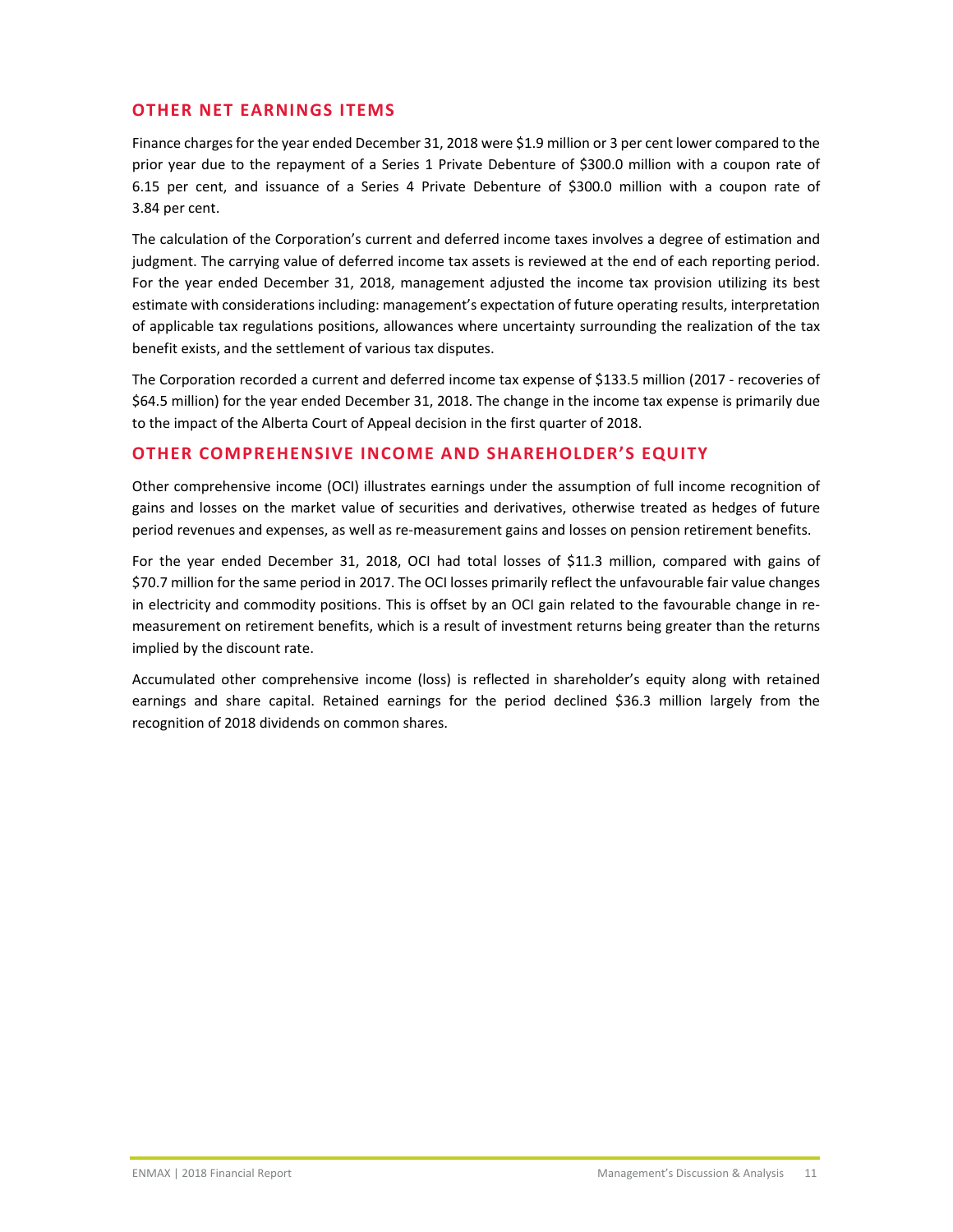# **NON‐IFRS FINANCIAL MEASURES**

The Corporation uses Adjusted EBITDA, Adjusted EBIT, comparable net earnings, and free cash flow (FCF) as financial performance measures. These measures do not have any standard meaning prescribed by IFRS and may not be comparable to similar measures presented by other companies. The purpose of these financial measures and their reconciliation to IFRS financial measures are shown below. These non‐IFRS measures are consistently applied in the previous period.

#### **ADJUSTED EBITDA**

| For the year ended December 31,                                 |        |        |
|-----------------------------------------------------------------|--------|--------|
| (millions of Canadian dollars)                                  | 2018   | 2017   |
| Net earnings (loss) (IFRS financial measure)                    | 5.1    | (30.3) |
| Add (deduct):                                                   |        |        |
| Unrealized (gains) losses on commodities                        | (6.5)  | 185.2  |
| Foreign exchange (gains) losses                                 | (10.6) | 11.2   |
| Impairment                                                      | 26.9   | 10.3   |
| Onerous provision (recovery) charge                             | (12.5) | 16.8   |
| Net income tax expense (recovery) on unrealized (gains) loss on |        |        |
| commodities, foreign exchange losses (gains), and impairment    | 2.5    | (53.0) |
| Tax adjustments                                                 | 144.3  |        |
| Comparable net earnings (non-IFRS financial measure)            | 149.2  | 140.2  |
| Add (deduct):                                                   |        |        |
| Depreciation and amortization                                   | 230.6  | 224.9  |
| Finance charges                                                 | 68.5   | 70.4   |
| Remaining income tax (recovery)                                 | (13.3) | (11.5) |
| <b>Adjusted EBITDA (non-IFRS financial measure)</b>             | 435.0  | 424.0  |

Management considers Adjusted EBITDA a useful measure of business performance, as it provides an indication of the cash flow results generated by primary business activities without consideration as to how those activities are financed and amortized, or how the results are taxed. Adjusted EBITDA is also used to evaluate certain debt coverage ratios.

Adjusted EBITDA excludes the impact for unrealized (gains) losses on commodities, foreign exchange (gains) losses, impairments, and (recoveries) charges of onerous provisions from the adjusted operating profit. Management believes that a measure of operating performance is more meaningful if results not related to normal operations, such as impairment, onerous provisions on long‐term contracts, foreign exchange (gains) losses, and unrealized gains (losses) on commodities, are excluded from the adjusted operating profit. Unrealized (gains) losses on commodities reflect the impact of changes in forward natural gas and power prices and the volume of the positions for these derivatives over a certain period of time. These unrealized (gains) losses do not necessarily reflect the actual gains and losses that will be realized on settlement. Furthermore, unlike commodity derivatives, ENMAX's generation capacity and future salesto retail customers are not marked to market under IFRS.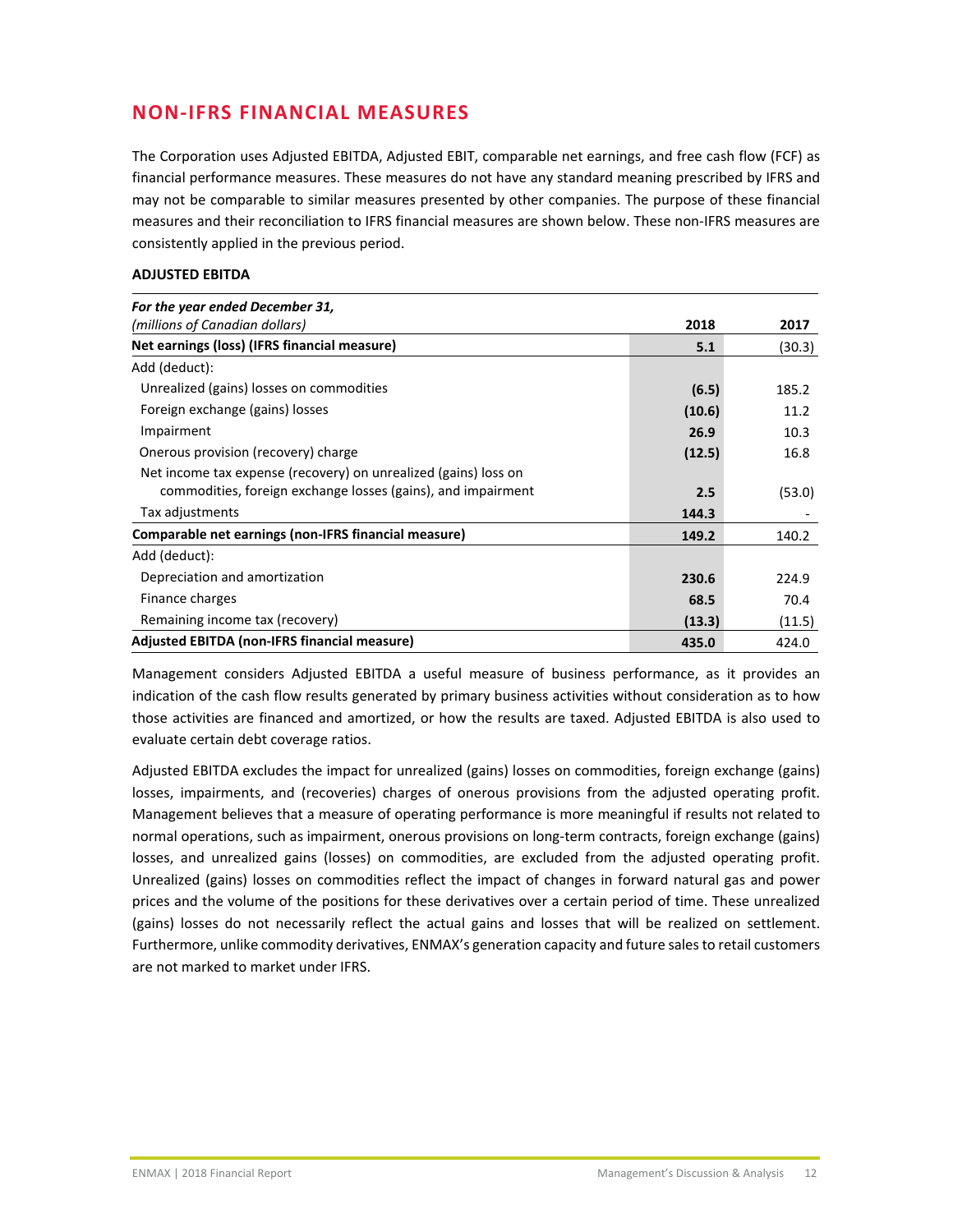#### **ADJUSTED EBIT**

| For the year ended December 31,              |        |        |
|----------------------------------------------|--------|--------|
| (millions of Canadian dollars)               | 2018   | 2017   |
| Net earnings (loss) (IFRS financial measure) | 5.1    | (30.3) |
| Add (deduct):                                |        |        |
| Unrealized (gains) losses on commodities     | (6.5)  | 185.2  |
| Foreign exchange (gains) losses              | (10.6) | 11.2   |
| Finance charges                              | 68.5   | 70.4   |
| Impairment                                   | 26.9   | 10.3   |
| Onerous provision (recovery) charge          | (12.5) | 16.8   |
| Income tax expense (recovery)                | 133.5  | (64.5) |
| Adjusted EBIT (non-IFRS financial measure)   | 204.4  | 199.1  |

The Corporation focuses on Adjusted EBIT, which excludes the impact of foreign exchange (gains) losses, unrealized (gains) losses on commodities and (recoveries) charges of onerous provisions. Adjusted EBIT is a useful measure of business performance, which provides an indication of the operating results generated by primary business activities.

Management believes that this non-IFRS measure provides a better representation of the underlying operations of the Corporation.

#### **FREE CASH FLOW**

ENMAX defines free cash flow as IFRS net cash provided by operating activities less capital expenditures. Management believesthat FCF is a liquidity measure that provides useful information regarding cash provided by operating activities, and cash used forinvestmentsin property and equipment that are required to maintain and grow the business.

| For the year ended December 31,                   |         |         |
|---------------------------------------------------|---------|---------|
| (millions of Canadian dollars)                    | 2018    | 2017    |
| Net cash provided by operating activities         | 473.5   | 228.0   |
| Capital expenditures                              | (342.5) | (357.0) |
| Free cash flow (non-IFRS financial measure) $(1)$ | 131.0   | (129.0) |

<sup>(1)</sup> Refer to Liquidity and Capital Resources section.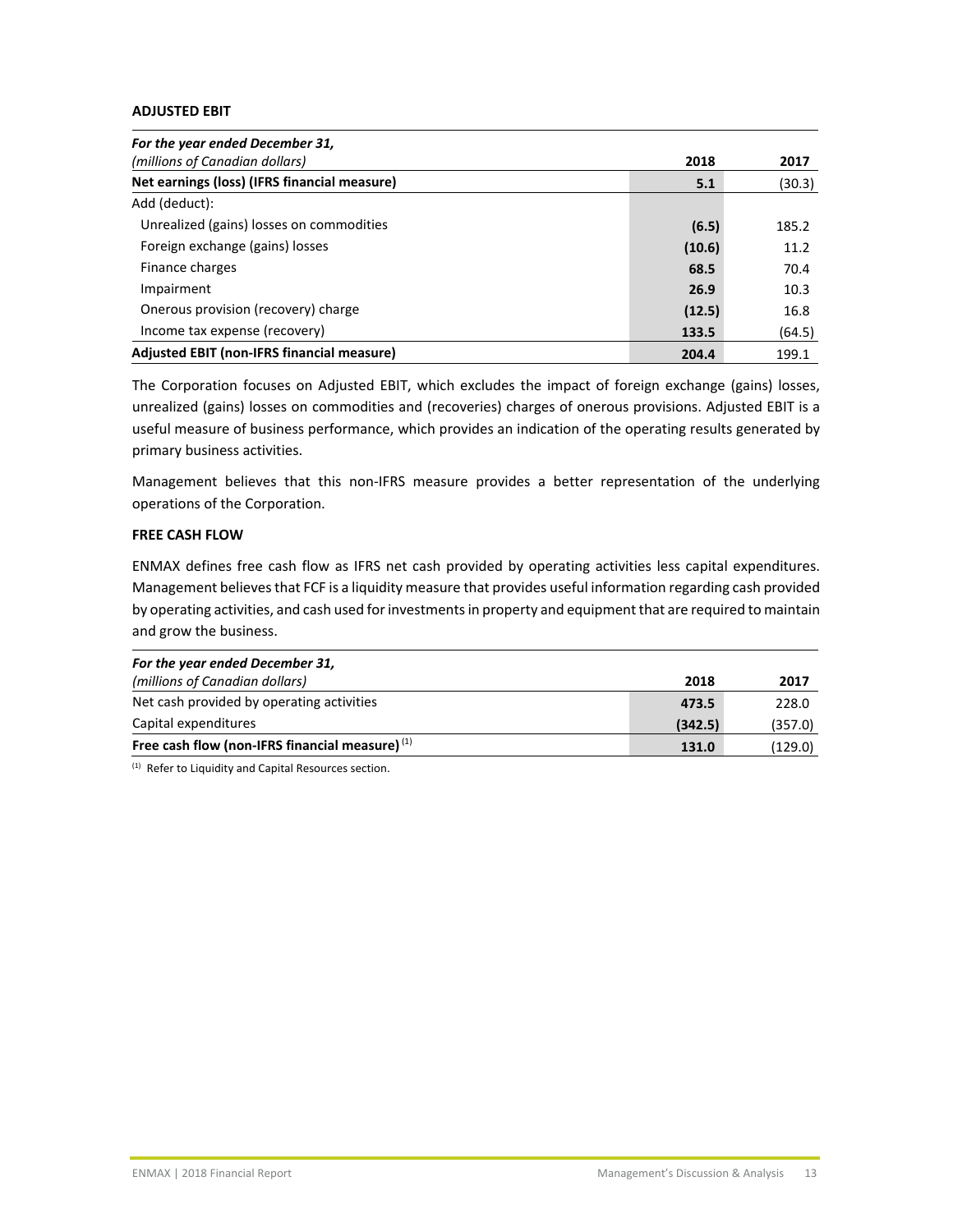# **FINANCIAL CONDITION**

#### **SIGNIFICANT CHANGES IN THE CORPORATION'S FINANCIAL CONDITION**

| As at December 31,                              |         |         | Ś       | %      |                                                                                                                                  |
|-------------------------------------------------|---------|---------|---------|--------|----------------------------------------------------------------------------------------------------------------------------------|
| (millions of Canadian dollars, except % change) | 2018    | 2017    | Change  | Change | <b>Explanation for Change</b>                                                                                                    |
| <b>ASSETS</b>                                   |         |         |         |        |                                                                                                                                  |
| Cash and cash equivalents                       | 89.0    | 81.2    | 7.8     | 10%    | Refer to Liquidity and Capital<br>Resources section.                                                                             |
| Accounts receivable                             | 711.6   | 657.8   | 53.8    | 8%     | Increase driven by higher year<br>end pool prices and timing of<br>receipts compared to the prior<br>year.                       |
| Property, plant and equipment (PPE)             | 4,253.9 | 4,148.7 | 105.2   | 3%     | General capital additions<br>partially offset by amortization.                                                                   |
| LIABILITIES AND SHAREHOLDER'S EQUITY            |         |         |         |        |                                                                                                                                  |
| Short-term financing                            | 18.0    | 207.7   | (189.7) | (91%)  | Refer to Liquidity and Capital<br>Resources section.                                                                             |
| Accounts payable                                | 624.6   | 396.0   | 228.6   | 58%    | Increase mainly attributable to<br>timing of disbursements.                                                                      |
| Financial liabilities <sup>(1)</sup>            | 155.4   | 134.8   | 20.6    | 16%    | Change in fair value of hedged<br>and non-hedged derivatives.                                                                    |
| Long-term debt <sup>(1)</sup>                   | 1,685.9 | 1,580.8 | 105.1   | 7%     | Receipt of \$177.4 million in<br>new Alberta Capital Finance<br>Authority (ACFA) debt offset by<br>regular principle repayments. |
| Deferred income tax liabilities (1)             | 5.1     | (6.7)   | 11.8    | 176%   | Mainly as a result of Court of<br>Appeal decision in Tax.                                                                        |

 $(1)$  Net current and long-term asset and liability positions.

# **LIQUIDITY AND CAPITAL RESOURCES**

# **TOTAL LIQUIDITY AND CAPITAL RESERVES**

| As at December 31,                             |        |         |
|------------------------------------------------|--------|---------|
| (millions of Canadian dollars)                 | 2018   | 2017    |
| Committed and available bank credit facilities | 850.0  | 850.0   |
| Letters of credit issued:                      |        |         |
| Power pool purchases                           | 171.8  | 55.9    |
| Energy trading                                 | 55.5   | 50.0    |
| Regulatory commitments                         | 146.0  | 116.4   |
| Asset commitments                              | 1.1    | 0.8     |
| PPAs <sup>(1)</sup>                            | 2.0    | 39.2    |
|                                                | 376.4  | 262.3   |
| Remaining available bank facilities            | 473.6  | 587.7   |
| Cash and cash equivalents                      | 89.0   | 81.2    |
| Short term financing                           | (18.0) | (207.7) |
| Total liquidity and capital reserves           | 544.6  | 461.2   |

 $^{(1)}$  ENMAX terminated the Battle River PPA on January 1, 2016 and the Keephills PPA on May 5, 2016.

Cash on hand increased to \$89.0 million as at December 31, 2018, compared to \$81.2 million at the same time last year. Short term financing of \$18.0 million at year end reflects a temporary use of credit facilities to address timing of expenditures. ENMAX's net cash position was restored to normal levels in January 2019.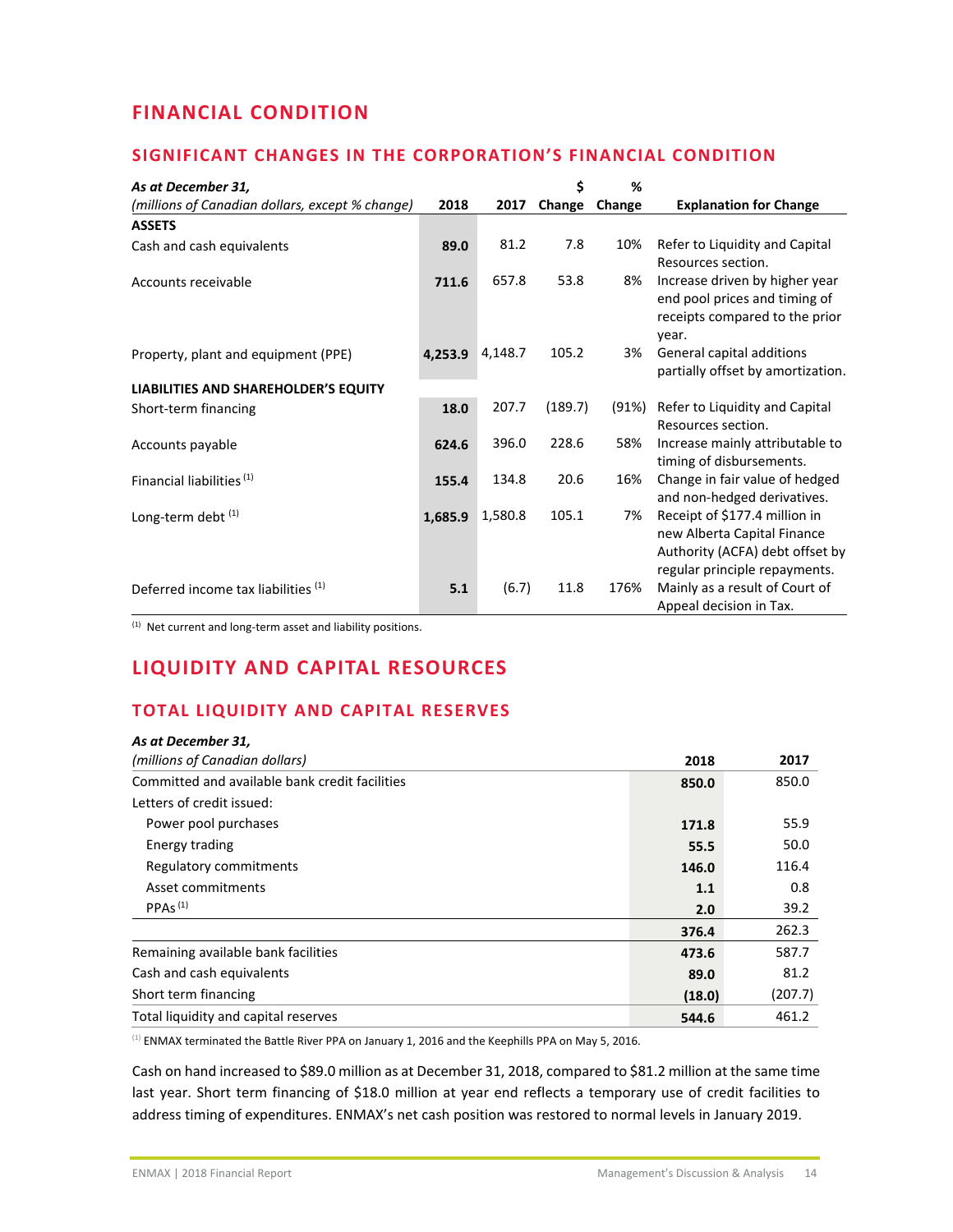#### **CAPITAL STRATEGY**

The business is funded with a view to maintaining a capital structure in line with ENMAX's strategy of maintaining a stable, investment-grade credit rating. As at December 31, 2018, the long-term debt-to-total capitalization ratio is 43 per cent, compared with 44 per cent at year end 2017. S&P Global has assigned ENMAX a BBB+ rating with a stable outlook. DBRS has assigned a credit rating of A (low). These ratings provide reasonable access to debt capital markets.

The principal financial covenant in ENMAX's credit facilities is debt-to-capitalization at 65 per cent.

#### **CASH PROVIDED BY OPERATING ACTIVITIES**

FCF for the year ended December 31, 2018 is \$131.0 million, compared with a \$129.0 million shortfall in the same period in 2017. Cash provided by operating activities for the year ended December 31, 2018 is \$473.5 million, compared to \$228.0 million in the same period in 2017. Both increases are due to timing of net working capital disbursements due to the system cutover requirements at the end of 2017, and higher operating margins.

#### **INVESTING ACTIVITIES**

The following table outlines investment in capital additions and other changes for the year ended December 31, 2018.

| Year ended December 31,                                     |        |        |
|-------------------------------------------------------------|--------|--------|
| (millions of Canadian dollars)                              | 2018   | 2017   |
| Property, plant and equipment                               | 359.6  | 314.0  |
| Intangibles                                                 | 18.6   | 43.9   |
| Impairment to property, plant and equipment and intangibles | (26.9) | (10.3) |
| Capital accruals                                            | (15.1) | 1.6    |
| Capitalized interest                                        | 6.3    | 7.8    |
| Total                                                       | 342.5  | 357.0  |

During the year ended December 31, 2018, ENMAX continued to execute its capital plans to expand the distribution system, reinforce the transmission system and replace aging infrastructure in both systems.

#### **FINANCING ACTIVITIES**

During the year ended December 31, 2018, ENMAX repaid \$300.0 million in outstanding debentures in addition to regularly scheduled payments of \$70.9 million, compared with \$67.0 million in the same period in 2017.

In July 2018, ENMAX extended the terms of some of its bilateral credit facilities. ENMAX's total credit facilities remain at \$850.0 million with no effective changes to pricing, and terms ranging from 2021 to 2022.

During 2018, the Corporation requested additional ACFA borrowings. The request has been approved, however final terms will not be set until the funds are drawn. ENMAX expects the funds to be drawn upon in June 2019. On June 5, 2018, a Series 4 Private Debenture of \$300.0 million at 3.84 per cent was issued.

On March 15, 2018, ENMAX declared a dividend of \$40.0 million payable to the City in quarterly instalments throughout 2018. All quarterly instalments of this dividend were paid by the end of 2018. On March 13, 2019, a dividend of \$50.0 million was declared payable to the City in four quarterly instalments.

ENMAX has historically paid the City annual dividends of, the greater of 30 per cent of the prior year's net earnings or \$30.0 million. Dividends for a fiscal year are established in the first quarter of the same fiscal year.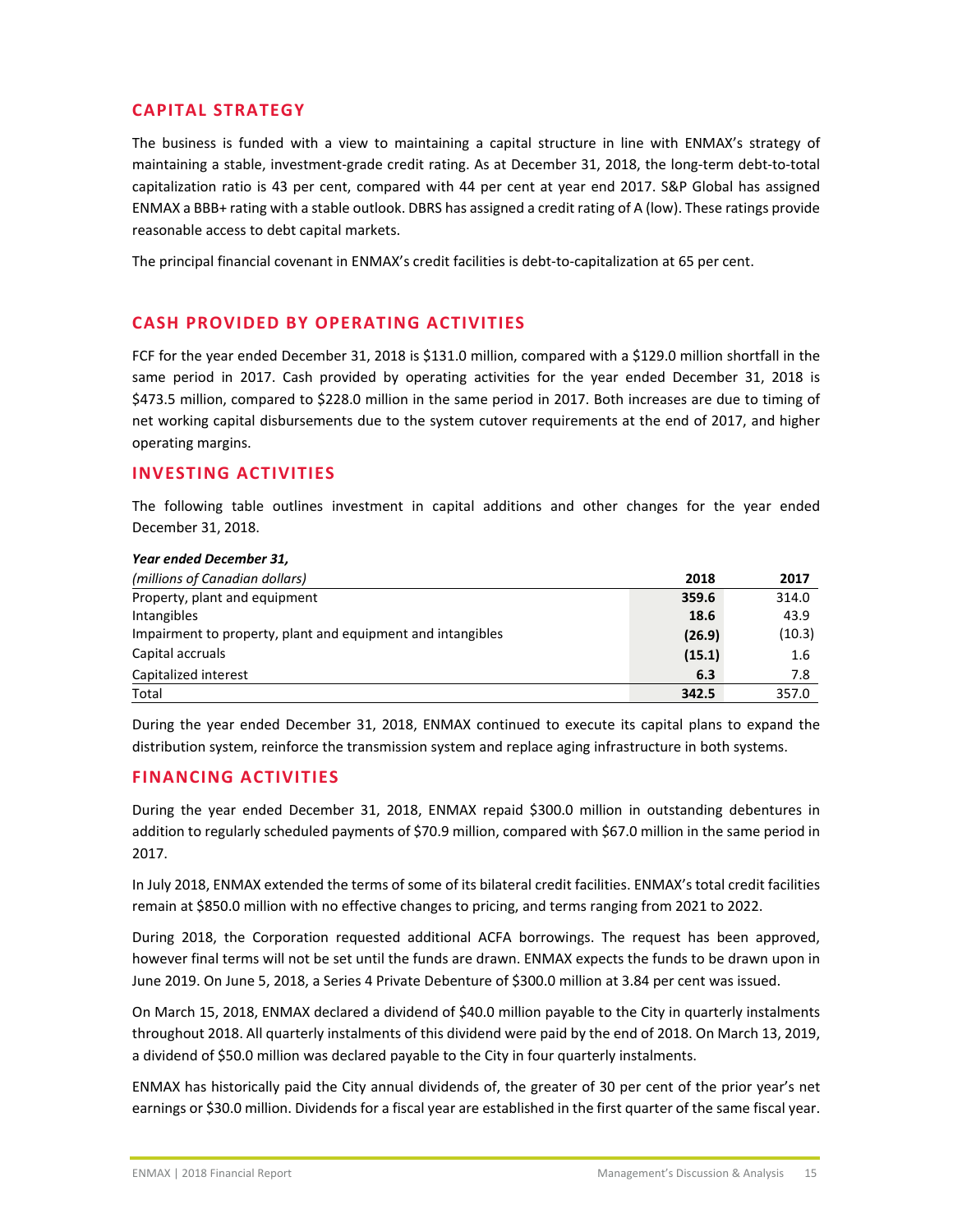The payment and level of future dividends on the common shares will be affected by such factors as financial performance and ENMAX's liquidity requirements.

# **RISK MANAGEMENT AND UNCERTAINTIES**

ENMAX's approach to risk management addresses risk exposures across all of the Corporation's business activities and risk types. ENMAX utilizes an Enterprise Risk Management (ERM) program to identify, analyze, evaluate, treat and communicate the Corporation's risk exposures in a manner consistent with ENMAX's business objectives and risk tolerance.

Risk exposures are managed within levels approved by the Board and the Chief Executive Officer, and monitored by personnel in the business units, the planning and risk department, and the senior management team. At a management level, each accountability area is responsible for assessing its risk exposures and implementing risk management plans. ENMAX's Strategy and Risk department coordinates an enterprise risk assessment process and provides risk reporting. Risk oversight is provided through the Board's Governance Committee, the Risk Management Committee (RMC), and the Commodity Risk Management Committee (CRMC) which are comprised of senior management members. Together, the RMC, CRMC and the Board oversee identified risk exposures and risk management programs, including the ERM program.

ENMAX's overall risk control environment includes:

- clearly articulated corporate values, principles of business ethics;
- published enterprise‐wide policies and standards in key risk areas, such as delegation of authority;
- documented commodity trading and position limits;
- an internal audit function to test compliance with internal controls and policies;
- regular reporting of risk exposures and mitigations, including insurance programs, to the RMC, CRMC, and Board;
- regular monitoring of ENMAX's financial exposure to changing market conditions;
- the use of industry‐accepted tools and methodologies for assessing risk exposures; and
- a Safety and Ethics Line for employees to anonymously report suspected illegal or unethical behaviour.

These risk management programs and governance structures are designed to manage and mitigate several risk factors affecting ENMAX's business. In addition, by its nature, a discussion of enterprise risks typically focuses on mitigation of downside risk. Many of the risks ENMAX faces also present opportunities. The following discussion focuses predominantly on the mitigation of risks as opposed to leveraging of opportunities. The following discussion does not consider the result of any inter‐relationship among the factors.

#### **MARKET RISK**

ENMAX hasinherent risk in electricity and natural gas commodity positions arising from owned and controlled supply assets and demand obligations. ENMAX also purchases and sells these commodities in wholesale marketsto manage such positions. While ENMAX's business model is designed to achieve a balanced portfolio, in the near-term, electricity and natural gas positions may experience periodic imbalances and result in exposures to price volatility from spot or short-term contract markets. In the longer term, where ENMAX has fewer fixed-price retail contracts, there is greater exposure to market prices.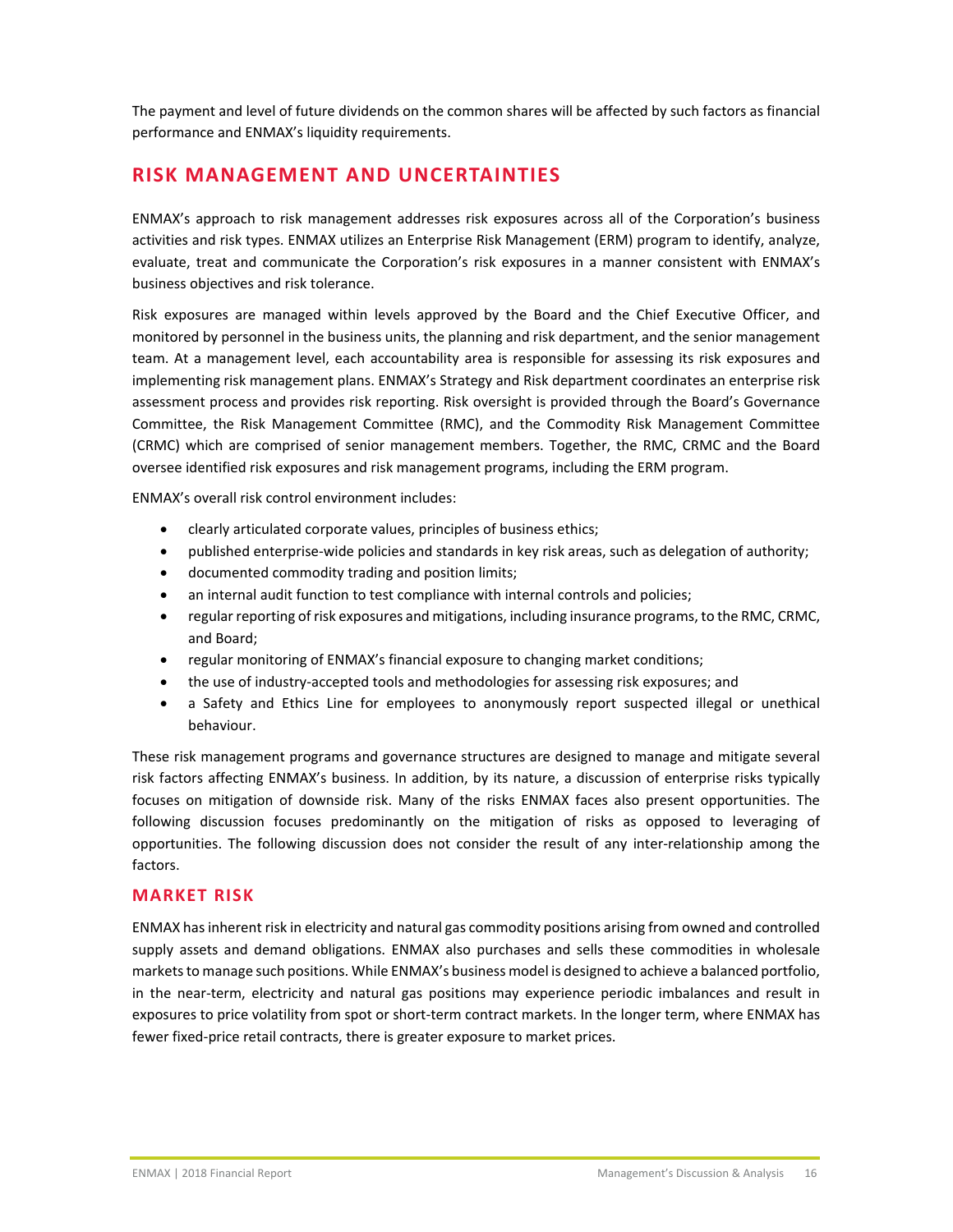ENMAX Competitive Energy utilizes numerous tools to forecast electricity consumption and generation, as well as the pattern of consumption and generation between hours (load shape). However, it is not possible to hedge all positions every hour. As such, there is exposure to volume and load shape risk. ENMAX actively managesits supply to match generation and market purchases to consumption volumes and has facilities that allow for quick reaction to unexpected supply and demand factors.

ENMAX may have future earnings variability as it relates to the sustainability and diversification of its portfolio, valuation modelling errors, commodity price levels, as well as demand volatility from retail residential, small business, industrial, commercial and institutional customers that could reduce retail margins or decrease renewal and acquisition rates. ENMAX Competitive Energy uses derivative instruments, such as swaps and forwards, to manage exposure to commodity price risk. Financial gains and losses could be recognized as a result of volatility in the market values of these contracts. In the absence of actively quoted market prices and pricing information from external sources, the valuation of these derivative instruments may involve management's judgment or use of estimates. As a result, changes in the underlying assumptions or use of alternative valuation methods could affect the reported fair value of these contracts. The inability or failure to effectively hedge its portfolio and prevent financial losses from derivative instruments could adversely affect ENMAX's business, results of operations, financial condition or prospects of the Corporation. ENMAX's hedging strategies control and mitigate these commodity price risks. Occasionally, hedging is ineffective as it may require a minimum level of market liquidity to actively manage positions.

ENMAX has foreign exchange (FX) rate exposures arising from certain procurement and energy commodity business activity. ENMAX hedges the majority of its FX risk exposures as such exposures arise. However, such hedges may not be sufficient to cover FX exposure in the event of timing mismatches or extreme FX rate movements.

Changesin interestrates can impact borrowing costs. Substantially all of ENMAX'slong‐term debt is comprised of debentures and private debentures. This structure effectively mitigates exposure to interest rate fluctuations in the near-term. Short-term debt is generally variable rate, and long-term debt will need to be replaced at maturity leading to longer‐term exposure.

For additional details on ENMAX's market risk exposures and sensitivities, refer to Note 7 in the Notes to the Consolidated Financial Statements.

#### **OPERATIONAL RISK**

ENMAX owns, controls or operates several electricity generation, transmission and distribution assets and facilities. The operation of such assets and facilities involves many risks, including: public safety incidents; start-up risks; breakdown or failure of generation, transmission or distribution facilities or pipelines; use of new technology; dependence on a specific fuel source, including the transportation of fuel; impact of unusual or adverse weather conditions, including natural disasters; and performance below expected or contracted levels of output or efficiency. Renewable energy resource operating facilities are subject to weather‐driven risks such as wind availability. There is risk of inadequate or failed internal processes, people and systems within the competitive and regulated businesses, shared services departments and certain outsourced service organizations.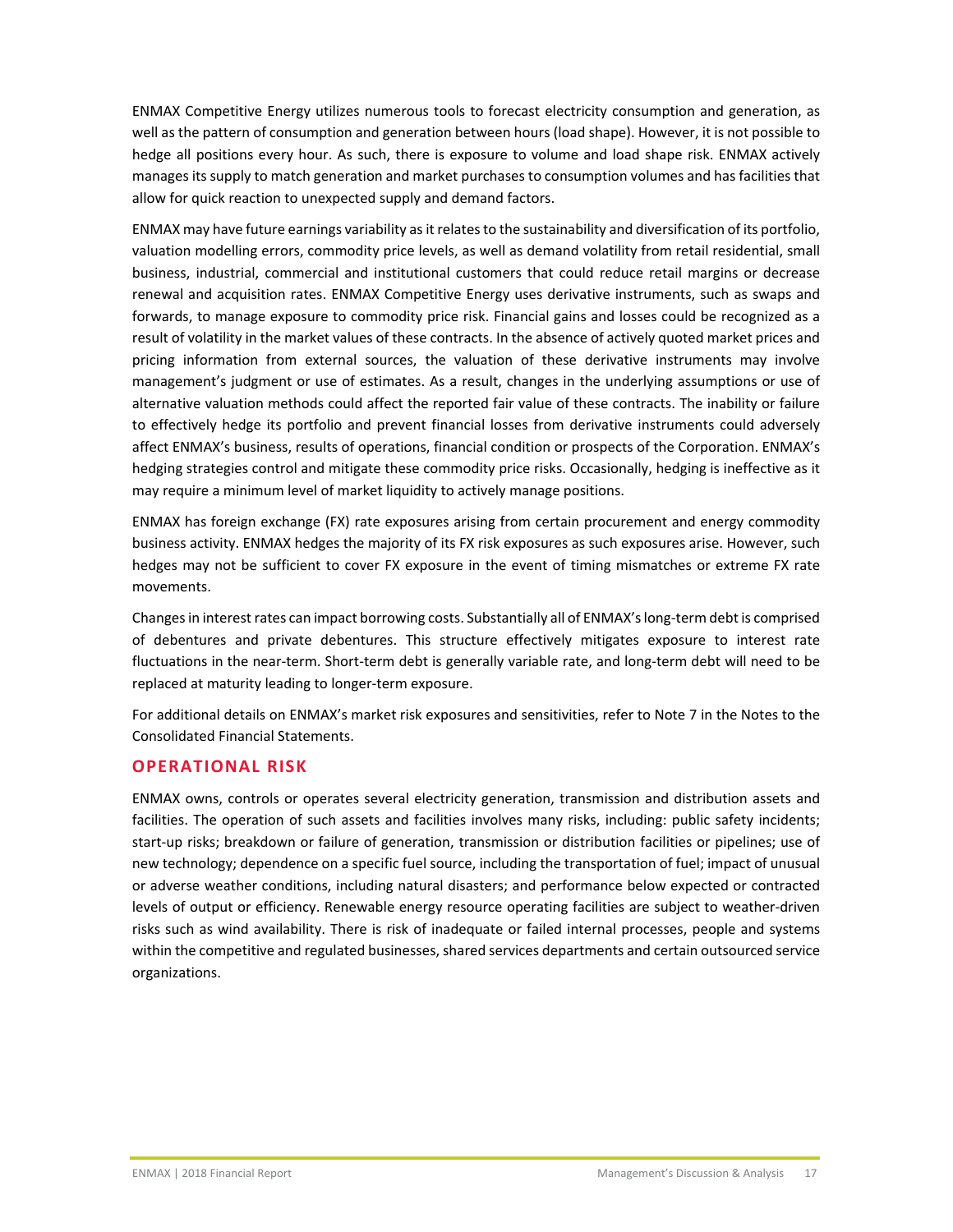Breakdown or failure of a facility may prevent it from performing as expected under applicable agreements, which, in certain situations, could result in terminating the agreements or incurring a liability for damages. Unanticipated transmission and distribution outages can cause interruptions in service. Unanticipated generation facility outages or operations at lower-than-full capacity can cause periodic imbalances in ENMAX's electricity and natural gas positions. Weather conditions can materially affect the level of demand for electricity and natural gas, the prices for these commodities and the generation of electricity at certain facilities. In addition, demand obligations may fluctuate based on commodity prices, season, day and time of use, and specific customer requirements.

Events that could result from war, terrorism, civil unrest or vandalism may cause damage to ENMAX and its assets and have an impact on its generation, transmission and distribution operations or administrative functions in unpredictable ways.

These operational risks may affect ENMAX's ability to execute its strategy in an effective and efficient manner, affect the quality of customer service, and result in lost revenues and/or increased costs. These risks are actively managed using incentives, site planning, controls, safety, and security and insurance programs. In addition to several other measures within certain critical areas, ENMAX has implemented security measures and emergency response plans within certain critical areas.

ENMAX has obtained property, business interruption and other insurance coverage to mitigate some of these risk exposures, although such programs and measures may not prevent or cover the occurrence of any or all of these events and the adverse effects they may generate. There can be no assurance that ENMAX will be able to obtain or maintain adequate insurance in the future at rates the Corporation considers reasonable, that insurance will continue to be available on terms as favourable as the existing arrangements, or that insurance companies will pay claims. Further, there can be no assurance that available insurance will cover all losses or liabilities that may arise in the conduct of ENMAX business.

Earnings could be affected by a regulated transmission or distribution blackout/brownout, failure of metering equipment or loss of communication services. Fuel supply shortages, failure of third‐party services or infrastructure, human error, labour disruption, hazards to facilities and regulatory decisions could cause earnings variability. Earnings variability could also be seen as a result of the non-performance of contracted physical electricity or natural gas by counterparties.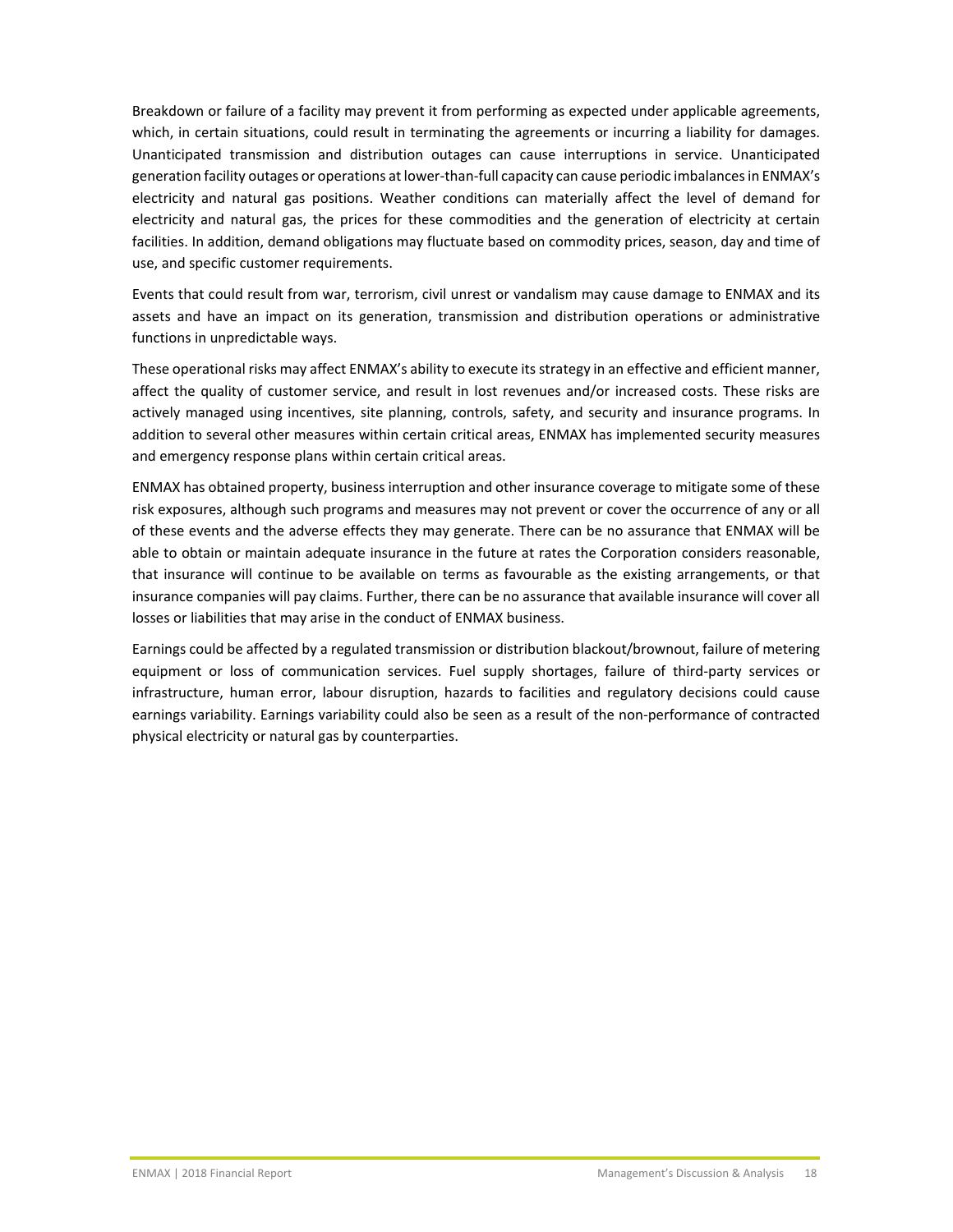#### **ENVIRONMENTAL RISK**

ENMAX issubject to regulation by federal, provincial and local authoritiesregarding air, land and water quality and other environmental matters. The generation, transmission and distribution of electricity results in and requires disposal of certain hazardous materials, which are subject to these laws and regulations. In addition to imposing continuing compliance obligations, these laws and regulations authorize the imposition of substantial penalties for non-compliance, including fines, injunctive relief and other sanctions. New environmental laws and regulations affecting ENMAX operations may be adopted and new interpretations of existing laws and regulations could be invoked or become applicable, which may substantially increase environmental expenditures in the future. New facilities or modifications of existing facilities may require new environmental permits or amendments to existing permits. Delays in the environmental permitting process, denials of permit applications, and conditions imposed in permits may materially affect the cost and timing of projects. Non‐compliance with environmental laws and regulations or incurrence of new costs or liabilities could adversely affect the business, results of operations, financial condition or prospects of the Corporation. ENMAX has implemented various programs to manage environmental risk exposures, many of which focus on prevention of and preparednessfor adverse events. Overall, moderate earnings variability exposure is possible if ENMAX fails to comply with its Environmental Management System. Exposure to further moderate volatility is possible due to potential of spills, releases and fire from hazardous materials, or as a result of greenhouse gas (GHG) emissions policy changes.

Public awareness of climate change and greenhouse gases is growing, and ENMAX expects regulation of greenhouse gases to become more restrictive over time. ENMAX also expects tightening restrictions on other air pollutants such as NOx, SO2, and mercury. Utilities around the world are grappling with the challenge of meeting reliability targets while reducing air pollution. Industry best practice for minimizing air pollution currently involves increasing intermittent renewable generation, backed by clean-burning, flexible natural gas‐fueled generation where no large‐scale hydroelectric alternatives are available. Since renewable generation is highly variable, it must be supplemented by flexible generation sources. Power storage will play a bigger role in the future as costs decline. ENMAX also expects demand‐side management to increase in the future, especially with the growing penetration of smart meters. However, power storage and demand management are currently too small to replace firm, flexible natural gas-fueled generation as backup for renewables. Therefore, the best large-scale, economical alternative is clean-burning natural gas generation. ENMAX's wholesale generation portfolio is comprised entirely of wind power and natural gas‐fueled generation, so ENMAX is well positioned for Alberta's green future.

Current provincial regulations, such as the Climate Leadership Plan and Carbon Competitiveness Incentive Regulation, seek to reduce generation from the worst polluters (coal plants) by increasing their carbon taxes and forcing them to retire before 2030. Recently proposed amendments to coal-fueled and natural-gas-fueled electricity regulations largely align with provincial regulations in requiring coal plants either to retire at the end of their useful life, or December 31, 2029, or achieve the same emissions intensity as natural gas-fueled power plants. The proposed regulations indirectly reward renewables and natural gas facilities by raising coal facilities' variable costs, forcing them to offer their power at higher prices.

Besides investing in clean, environmentally-friendly generation technology, ENMAX manages climate change regulatory risk by advocating for well‐designed and cost‐effective policy at the provincial and federal levels. ENMAX also has internal compliance procedures in place to monitor and control our plants' emissions. ENMAX purchases emissions offsets as required.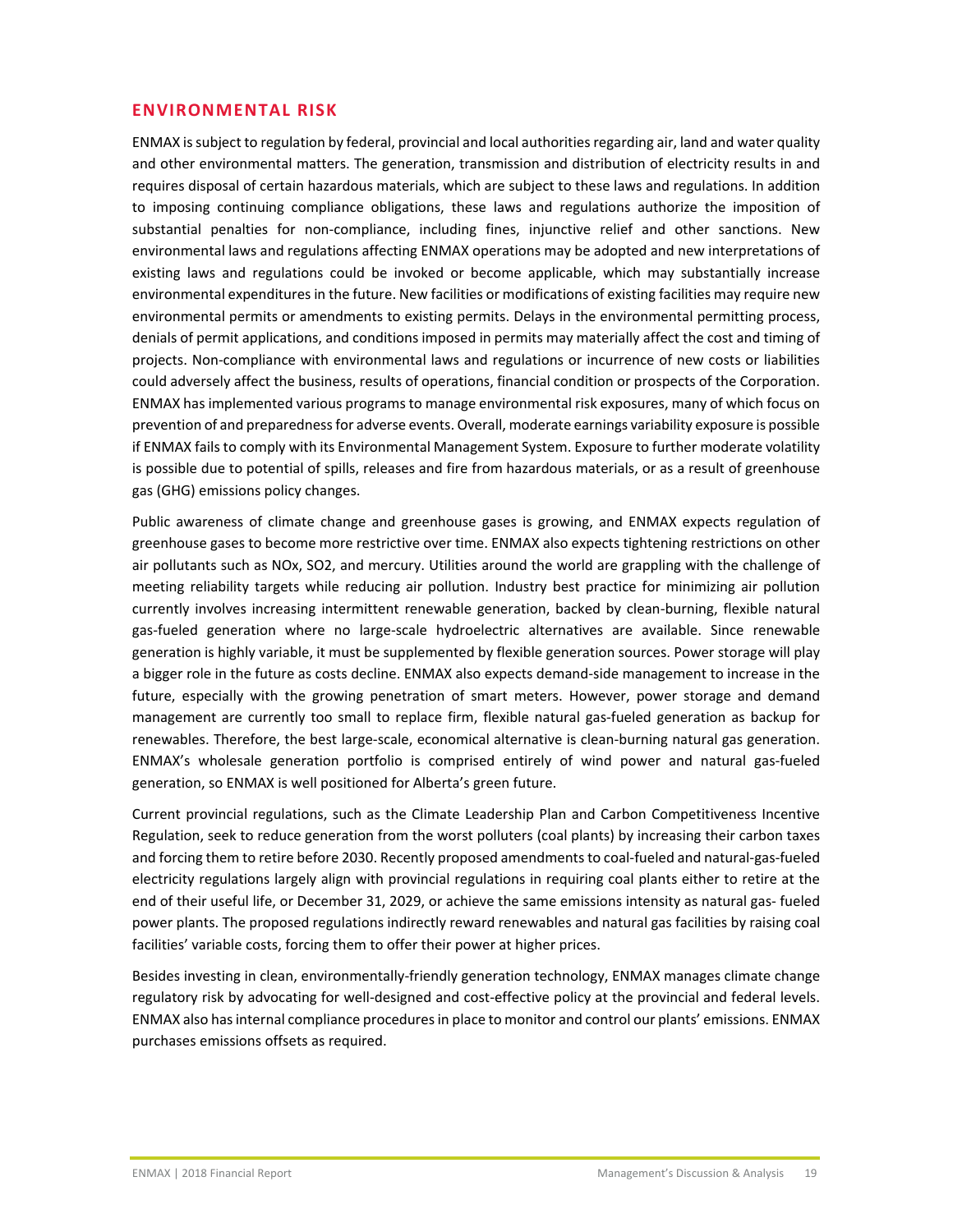#### **REGULATORY RISK**

ENMAX operates in competitive and regulated sectors of the electricity and natural gas industries. It is subject to regulation by federal, provincial and municipal regulatory and market authorities. Oversight of ENMAX's operations is provided by the Alberta Department of Energy, the AUC, the MSA, AESO, the National Energy Board, the North American Electric Reliability Corporation, and the U.S. Federal Energy Regulatory Commission and other agencies.

ENMAX Competitive Energy and ENMAX Power Delivery are subject to regulations established to help ensure Alberta's electric and natural gas markets operate in a fair, efficient and openly competitive manner.

ENMAX Power Delivery is a transmission and distribution system owner that is regulated by the AUC. Regulations and regulatory decisions may affect: ENMAX's AUC allowed rate of return and deemed capital structure; rate structure; the development and operation of transmission and distribution assets; acquisitions, disposal, depreciation and amortization; service quality and reliability levels; and recovery of operating costs.

ENMAX Power Delivery is also subject to AUC regulatory oversight for the provision of the RRO. ENMAX Power Delivery has arranged for ENMAX Competitive Energy to provide the RRO service within the ENMAX Power Corporation service territory. ENMAX Competitive Energy is an affiliated retailer of ENMAX Power Delivery and must comply with general energy marketing regulations and the Code of Conduct Regulation.

ENMAX cannot predict future municipal, provincial or federal government policies that may impact the development of regulation over ENMAX's business, or the ultimate impact that any changes to the regulatory environment may have on its business. Regulatory policies and decisions may cause delays in or impact business planning and transactions, increase costs or restrict ENMAX's ability to grow earnings, recover costs, and achieve a targeted ROE in certain parts of its competitive and regulated businesses.

Non‐compliance with laws or regulations or changes to the regulatory environment could adversely impact the business, results of operations, financial condition or prospects of the Corporation.

The timing of regulatory decisions may result in delays to revenue recognition, and therefore earnings, although this may be partially mitigated with approved interim rates.

ENMAX actively participates in various regulatory processes that influence its business environment and operations. ENMAX actively monitors the business activities that are subject to regulation and has implemented compliance programs to mitigate regulatory risk exposures.

ENMAX is potentially exposed to the financial impact from changes to existing, new or upcoming policies, protocols, standards, administrative orders or regulations that can have an impact on ENMAX activities and operations. ENMAX is also potentially exposed to financial impact from regulatory decisions and matters related to generation operations.

#### **HUMAN RESOURCES RISK**

ENMAX is subject to workforce factors, including: loss or retirement of key executives or other employees; availability of and ability to attract, develop and retain qualified personnel; collective bargaining agreements with union employees, who represent over 60 per cent of our workforce; and performance of key suppliers and service providers. Certain personnel with highly specialized knowledge, skills and experience are required to lead and operate competitive and regulated businesses and shared services departments. Failure to manage human resources risk could adversely affect the business, results of operations, financial condition or prospects of the Corporation. ENMAX has mitigated this risk by implementing various programs to attract, develop and retain personnel, including recruitment, talent development, recognition and competitive compensation and benefits programs.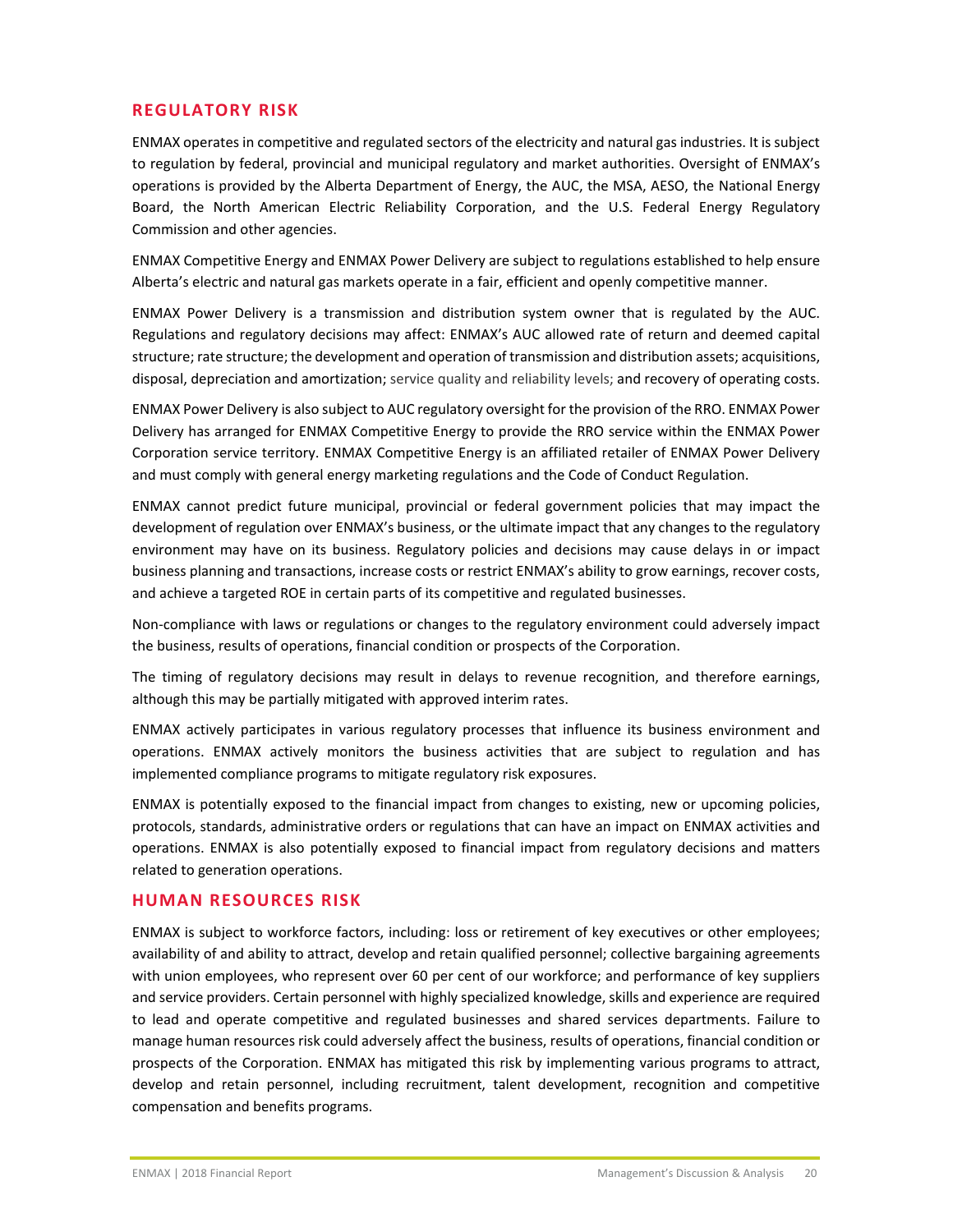As at the end of 2018, unionized employees made up approximately over 60 per cent of ENMAX's workforce. ENMAX believes it has an effective relationship with the Corporation's unions. There are risks that successful negotiations will not be completed with collective bargaining units on mutually agreeable terms. Difficulties in negotiating these agreements or continuing these programs could lead to higher employee costs, a work stoppage or strike, and attraction or retention rates below expectations. ENMAX has two collective bargaining agreements covering its workforce. The Canadian Union of Public Employees (CUPE) collective bargaining agreement has a three‐year term that expires on December 31, 2019. The International Brotherhood of Electrical Workers (IBEW) collective bargaining agreement renegotiated in 2014 had expired on December 31, 2017 and the parties are currently engaged in ongoing negotiations. Exposure in relation to a breakdown in labour relations with either of the two unions is possible.

Earnings variability could result from workforce attraction and retention issues and an aging workforce. However, initiatives such as employee engagement, strategic talent management and a focus on workplace culture help mitigate this risk.

#### **TECHNOLOGICAL RISK**

ENMAX operates a variety of complex technologies across the business, from operational technology in transmission and distribution, generation plants and information technology. Significant investments to update and replace aging and obsolete technologies have been made over the last several years with many offered as Software as a Service (SaaS), as well as improving our redundancy and Disaster Recovery capabilities.

Through activities under the Datacenter Refresh Project, ENMAX has mitigated risk in our infrastructure by physical consolidation, updating end of life systems and migration into the Cloud. Actions to optimize our hybrid infrastructure presence will ensure a reliable, scalable and secure infrastructure foundation to support ENMAX's growing business needs.

Strong technology and project governance will continue to align technology investments with corporate strategic objectives while ensuring we are managing cyber security and overall information technology risks.

#### **LIQUIDITY RISK**

A need to raise additional capital may occur if cash flow from operations and sources of liquidity are insufficient to fund activities. Such additional capital may not be available when it is needed or on favourable terms for a number of reasons, including changes in market conditions or perceptions of the investment community. ENMAX may be required to post collateral to support certain contracts that were executed to hedge commodity positions. Downgrades to credit ratings by credit rating agencies could affect ENMAX's ability to access capital on favourable terms and within a desired time frame, and could also increase the amount of collateral required to be provided to counterparties. ENMAX actively monitorsits cash position and anticipated flows to achieve adequate funding levels and communicates regularly with credit rating agencies and the investment community regarding its capital position.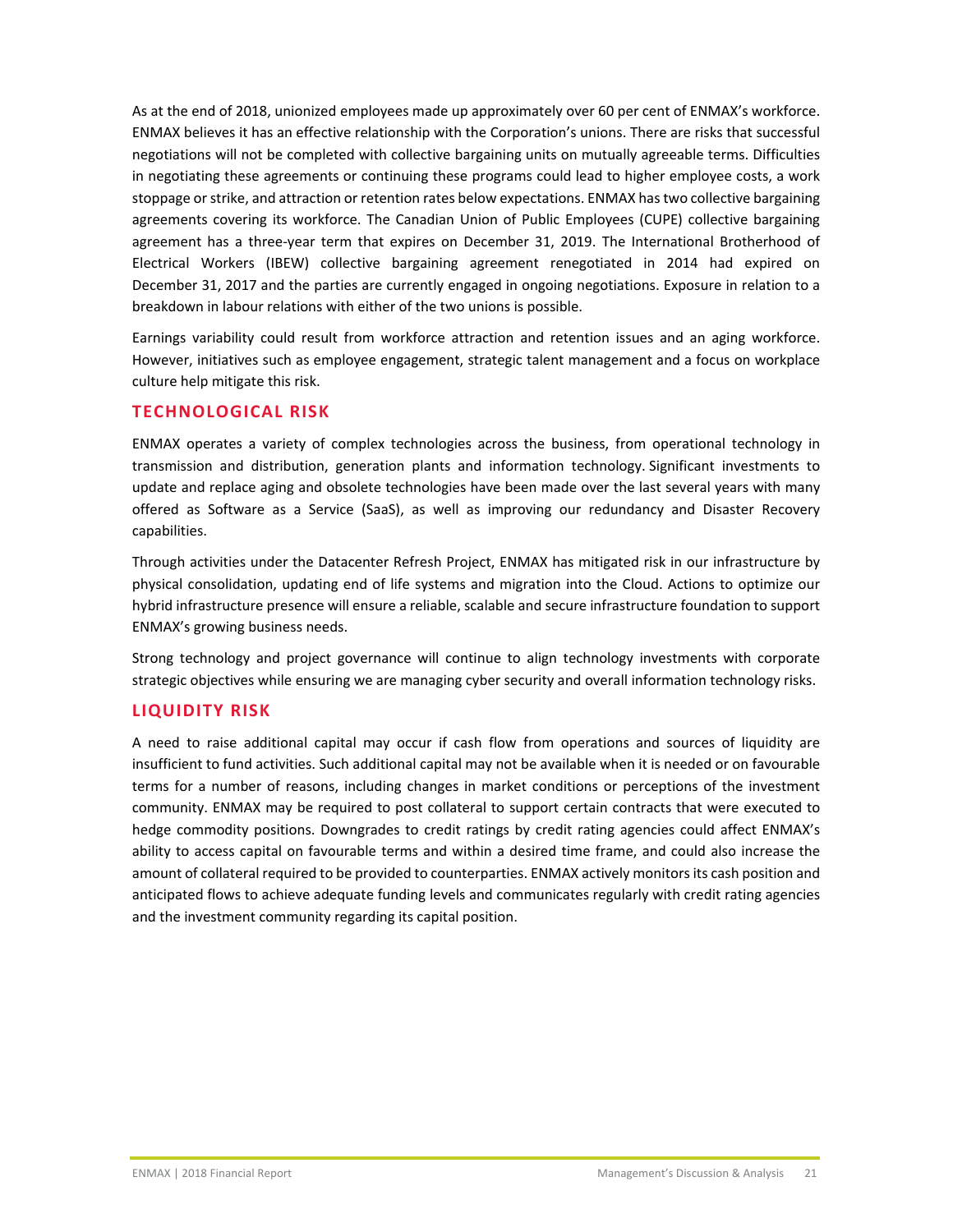ENMAX offers a defined benefit (DB) pension plan for qualifying employees. Our contributions to the pension plan are based on periodic actuarial valuations, the most recent being completed for December 31, 2016. For accounting purposes, as at December 31, 2018, the pension plan had an accrued benefit liability of \$39.2 million (\$37.6 million at December 31, 2017). The actual amount of contributions required in the future will depend on future investment returns, changes in benefits and actuarial assumptions. Failure to effectively manage financial resources and related exposures could adversely affect the business, results of operations, financial condition or prospects of the Corporation. To manage this risk, ENMAX engages expert investment managers and has investment policies and procedures in place to set out the investment framework of the funds, including permitted investments and various investment constraints. These policies and procedures are approved annually by the Safety and Human Resources Committee of the Board, which also monitors the performance of the pension plan.

Notwithstanding mitigation in place, ENMAX could be exposed to earnings variability if its credit ratings were to be downgraded, covenants were breached on recourse debt or insufficient liquidity was experienced.

For additional details on ENMAX's liquidity risk exposures, refer to Note 7 in the Notes to the Consolidated Financial Statements. For additional details on its pension plan, refer to Note 16 in the Notes to the Consolidated Financial Statements.

#### **CREDIT RISK**

ENMAX enters into agreements and engages in transactions with a number of external parties, including suppliers, service providers, customers and other counterparties. In such arrangements, exposure exists to counterparty credit risks and the risk that one or more counterparties may fail to fulfill their obligations, including paying for or delivery of commodities. These risks are often exacerbated during periods of sustained low commodity prices and tighter credit markets.

ENMAX has implemented a credit risk management program to mitigate its exposures to credit risk. While it seeks to manage credit exposure by evaluating creditworthiness before and after entering into such agreements, monitoring business activity and obtaining collateral when prudent to do so, ENMAX may not be able to identify and avoid all counterparties that are not creditworthy. Defaults by suppliers, service providers, customers and other counterparties could adversely affect the business, results of operations, financial condition or prospects of the Corporation.

ENMAX's credit and collections activities include monitoring credit risk exposures and initiating mitigation measures to protect against any future losses. In specific situations, this includes but is not limited to a reduction of credit limits, requests for credit assurances in the form of additional collateral, as well as requirements for performance bonds on significant projects or restriction of new transaction terms.

Financial results could be affected as a result of industrial, commercial or institutional customer default or as a result of default by residential, small commercial and wholesale customers. For additional details on its credit risk exposures, refer to Note 7 in the Notes to the Consolidated Financial Statements.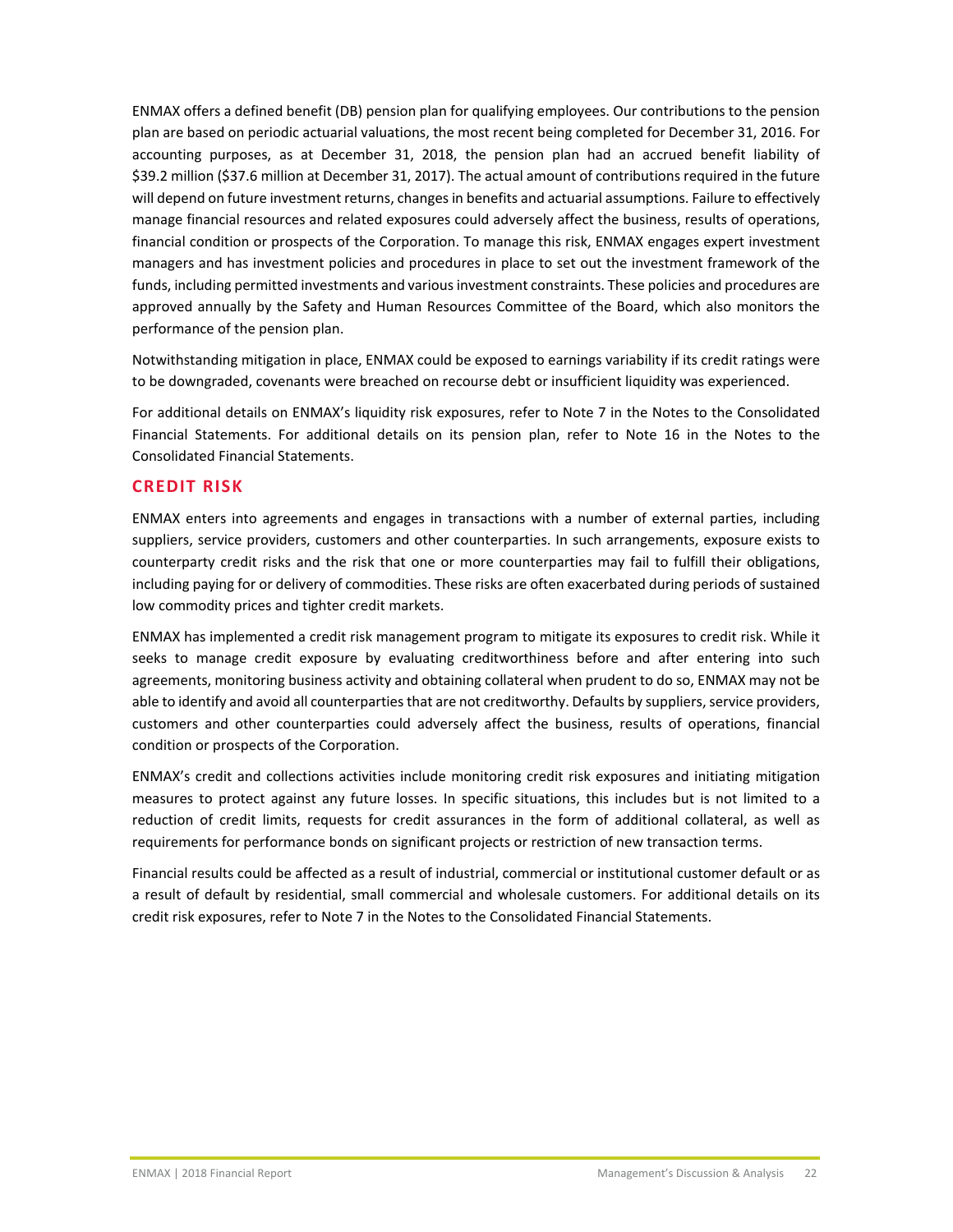#### **DEVELOPMENT RISK**

ENMAX's asset ownership strategy requires the development and construction of generation, transmission and distribution projects, as well as capital improvements to existing assets. Its ability to complete these projects in a timely manner and within established budgets is contingent upon many variables and subject to a variety of risks, some of which are beyond the Corporation's control. Should any such risks occur, ENMAX could be subject to additional costs, delays to the in-service dates of these projects, termination payments under committed contracts and/or the write-off of the investment. In addition, while ENMAX's business model is designed to mitigate exposure to risks, the Corporation's strategy is to manage construction costs by seeking fixed price contracts with vendors. ENMAX may be required to purchase additional electricity or natural gas to fulfill demand obligations until these projects are completed.

ENMAX's ability to successfully identify, value, evaluate, complete and integrate new acquisition or organic growth opportunities and major capital projects is subject to risk. These include increased competition for acquisition targets, capital and other resources, the performance of the Alberta economy and regulatory intervention by the Government of Alberta. Such business development challenges could adversely affect the business, operations, financial condition, and growth prospects of the Corporation.

ENMAX budgetsfor capital programs and projects on an annual basis and funding forspecific approved capital programs and projects on an ongoing basis. ENMAX performs risk assessments and develops risk mitigation plans for major capital programs and projects, and uses a phase gate approval process on developments and acquisitions to mitigate risks. Project performance relative to expectations is regularly reported to senior management and the Board, and any corrective measures are taken as required. Delays and overspending in the development and construction of capital projects could affect ENMAX's financial results.

#### **LEGAL RISK**

ENMAX is subject to costs and other effects of legal and administrative proceedings, settlements, investigations, claims and actions, in addition to the effect of new or revised tax laws, rates or policies, accounting standards, securities laws and corporate governance requirements. Non-compliance with existing laws, resolution of legal actions and changes to the legal environment could adversely impact the business, results of operations, financial condition or prospects of the Corporation.

ENMAX reviews and actively monitors business activity that could be subject to public or private legal actions, including changes to certain legislation, contracts with outside parties, and incidents or claims allegedly involving the Corporation. Programs have been implemented to mitigate ENMAX's legal risk exposures. The Corporation could experience earnings variability as it relates to matters including legal or regulatory action; an incident of material unauthorized communication; a breach of a material contract; PILOT litigation or other litigation; or a material breach of legislation, regulation or rules.

The Corporation is occasionally named as a party in various claims and legal proceedings that arise during the normal course of its business. The Corporation reviews each of these claims, including the nature of the claim and the amount in dispute. Although there is no assurance that each claim will be resolved in favour of the Corporation, the Corporation does not believe that the outcome of any claims or potential claimsit is currently aware of will have a material adverse effect on the financial results or position of the Corporation, after taking into account amounts previously reserved by the Corporation. For further information, refer to Note 25 in the Notes to the Consolidated Financial Statements.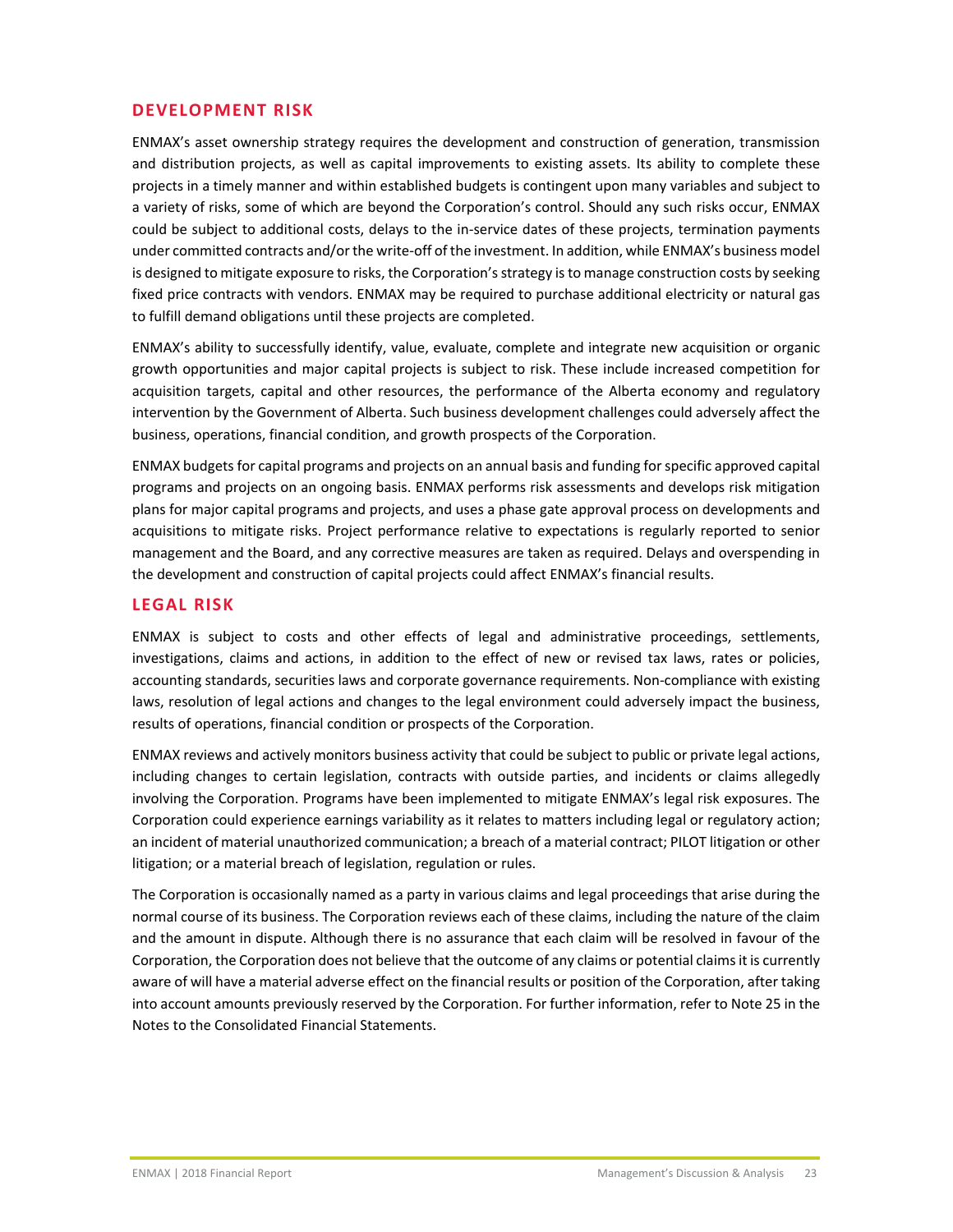#### **CORPORATE STRUCTURE RISK**

ENMAX conducts a significant amount of business through subsidiaries and joint arrangements. The ability to meet and service debt obligations is dependent on the operational results of these investments and their ability to distribute funds to ENMAX. Any restrictions on the ability of these investments to distribute funds to ENMAX may affect the ability to service the corporate debt. ENMAX closely monitors the financial performance of these entities, has full control over its subsidiaries and is the operator of the largest joint arrangement.

#### **REPORTING/DISCLOSURE RISK**

The application of critical accounting policies reflects complex judgments and estimates. These policies include industry‐specific accounting applicable to regulated public utilities, to pensions and to derivative instruments. The adoption of new accounting standards, or changes to current accounting policies or interpretations of such policies, could adversely affect the business, results of operations, financial condition or prospects of the Corporation. ENMAX has implemented various programs to reinforce its Internal Control over Financial Reporting, including periodic assessments of controls by internal and external auditors and review of certain disclosures by the Board.

#### **INCOME TAX RISK**

Prior to January 1, 2001, the legal entities comprising the ENMAX group of companies were not subject to federal or provincial income taxes based on an exemption for municipally owned corporations in the Canadian Income Tax Act (ITA). The exemption generally requires corporations be wholly owned by a municipality, and substantially all income must be derived from sources within the geographic boundaries of the municipality. Entities that do not meet these requirements are subject to income tax.

In 2001, the Government of Alberta introduced a PILOT regulation in conjunction with the deregulation of the Alberta energy market. The purpose of this regulation was to level the playing field between municipally owned tax‐exempt entities and non‐tax‐exempt organizations participating in the competitive part of the electricity market, by requiring tax‐exempt organizations to make a payment in lieu of taxes equal to what they would have had to pay if they were not tax‐exempt. This regulation required municipally owned retailers and municipally owned PPA holders to remit PILOT payments to the Balancing Pool, based on the retail and commodity components of their electricity operations. PILOT regulations do not apply to those entitiessubject to tax under the ITA.

When Alberta Finance conducted its 2006 audit of ENMAX Energy Corporation and ENMAX PSA Corporation, it disagreed with the interest expense deducted on the PILOT returns. ENMAX Corporation entered into intercompany loans with its affiliates ENMAX Energy Corporation in 2004 and ENMAX PSA Corporation in 2006 and 2007. ENMAX has received reassessments and communications from Alberta Finance in respect of the taxation years from 2004 through 2013. This matter was heard before the Court of Queen's Bench of Alberta with a decision rendered in favour of ENMAX on June 17, 2016. Following this decision, the Crown appealed and the appeal was heard by the Court of Appeal of Alberta on October 12, 2017. On April 26, 2018, the Alberta Court of Appeal issued its decision allowing the Crown's appeal and reinstating the Notices of Reassessment previously issued by Alberta Finance. On June 21, 2018, ENMAX filed an application seeking leave to appeal to the Supreme Court of Canada. On February 28, 2019 the Supreme Court of Canada dismissed the application.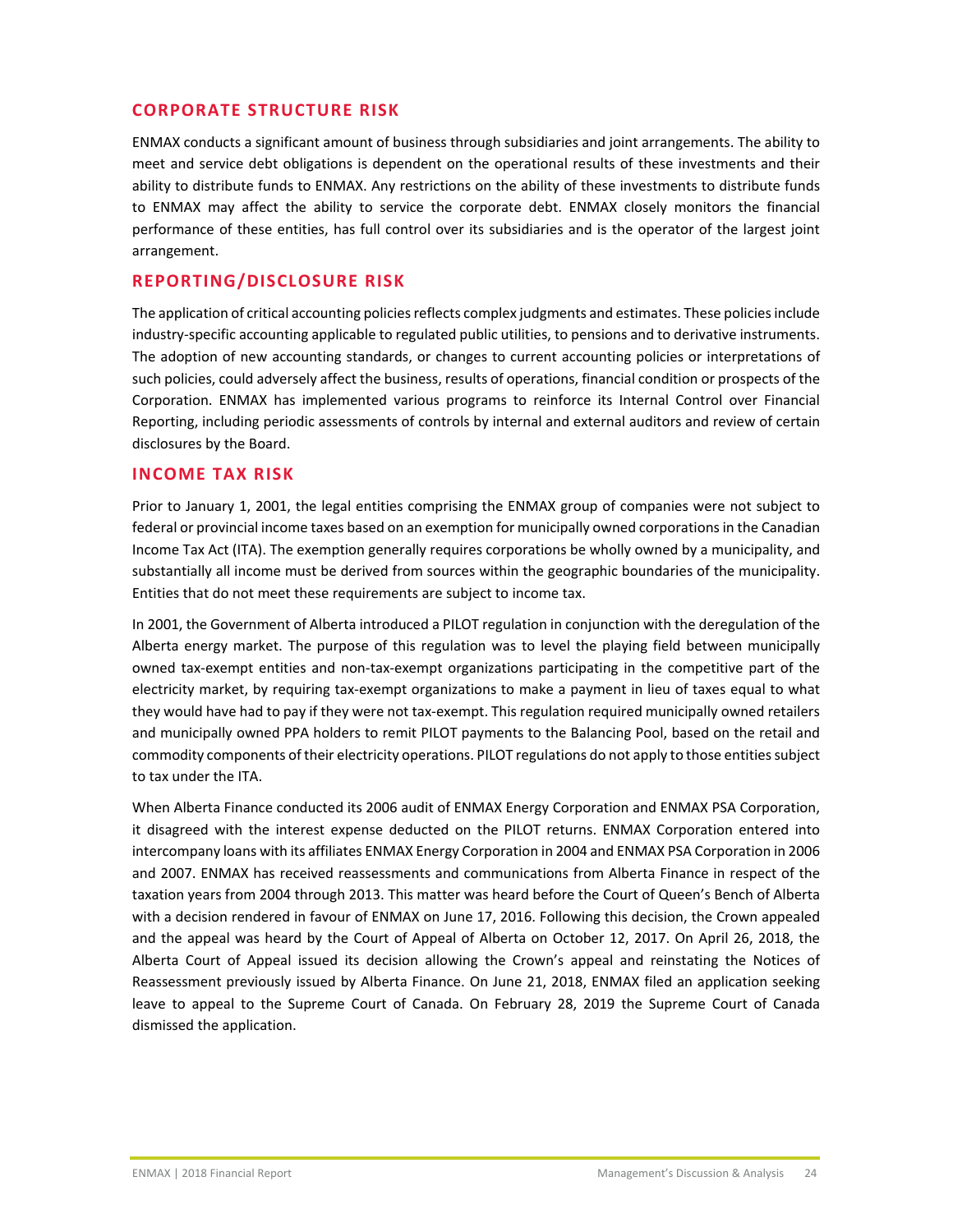There remain other concerns for which ENMAX and Alberta Finance are in disagreement. On December 13, 2018 ENMAX and Alberta Finance settled all remaining issues thereby forsaking the appeal and litigation process commenced. The Alberta Electric Utilities Act precludes municipally owned corporations competing in the electricity generation business from realizing a tax subsidy or financing advantage as a result of their association with the municipality. Accordingly, ENMAX holds generation assets in entities that do not qualify for the income tax exemptions noted above.

The determination of the income tax provision is an inherently complex process, requiring management to interpret continually changing regulations and to make certain judgments. Tax filings are subject to audit by taxation authorities, and the outcome of such audits may increase tax liabilities. Issues in dispute for audited years and audits for subsequent years are ongoing and in various stages of completion. The Corporation estimates and monitors any uncertain tax position and recognizes an income tax expense if and when it is probable that the disputes willresult in some changesto the tax liability. As a consequence, earnings variability in relation to reassessments from Alberta Finance in regard to prior years' returns and other contingent tax liabilities is possible. Considering the above, tax risk is considered to be moderate to low for the Corporation in the one‐year time frame.

#### **STRATEGIC RISK**

ENMAX's business model and strategic direction are predicated on certain assumptions, including the long‐ term viability of the competitive and regulated businesses, benefits associated with holding each of these businesses, evolution of technology used in the industry and attractiveness of growth opportunities. While ENMAX believes these assumptions will remain valid in the future, significant changes to the overall business environment or other factors could cause ENMAX to re-evaluate its business model or strategic direction. ENMAX routinely monitors industry trends and the business environment.

ENMAX has several competitors that operate in the electricity and natural gas markets where it serves customers. Competitors vary in size from small companies to large corporations, some of which have significantly greater financial, marketing and procurement resources than ENMAX. ENMAX Competitive Energy must also compete with the RRO service provided by various parties throughout Alberta. Failure to attract and retain customers could adversely affect the business, results of operations, financial condition or prospects of the Corporation. ENMAX could potentially see earnings variability as it relates to constraints on its growth targets for market share. To mitigate this risk, ENMAX continually monitors the market and adjusts its offerings to remain competitive.

ENMAX faces considerable risk with respect to its strategy due to changing government policies. Political uncertainties and changing provincial governments with different perspectives and ideologies could potentially impact ENMAX's ability to deliver on its strategy. ENMAX's strategy factors in these uncertainties and attempts to mitigate this risk by focusing resources on regulated businesses and industries. By focusing on stable predictable cash flows and contracted revenue ENMAX helps reduce the risk of disruptive government intervention.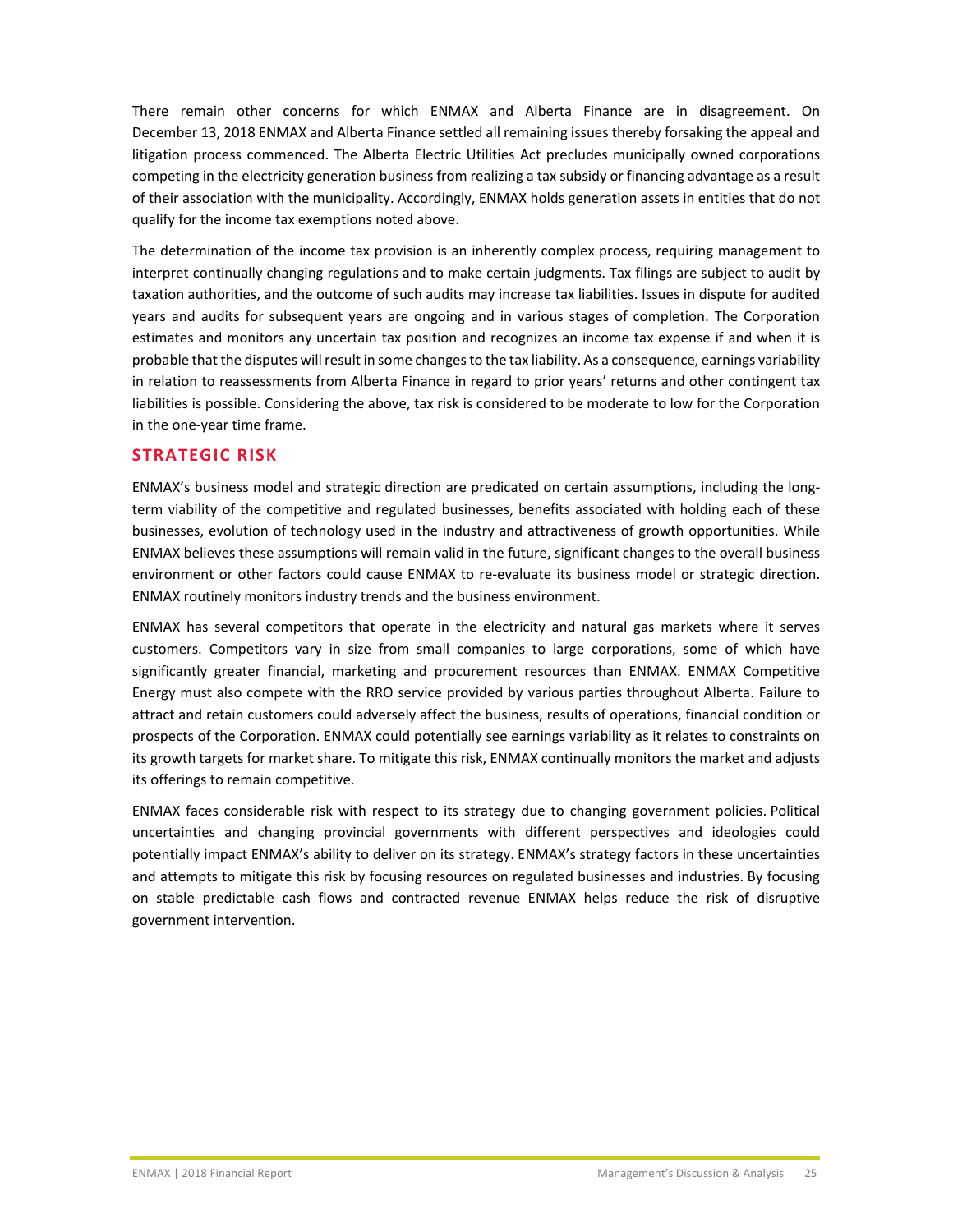# **CLIMATE CHANGE AND THE ENVIRONMENT**

#### **ENVIRONMENTAL RISKS**

Refer to the Risk Management and Uncertainties section for discussion regarding environmental risks.

#### **TRENDS AND UNCERTAINTIES**

Environmental matters cause certain trends and uncertainties. Customers are becoming more attuned to the source of their energy. As a result, the demand is increasing for energy from alternative production methods and renewable resources. Based on ENMAX's asset portfolio, it is positioned to offer consumers choices and progressive technologies that will help increase revenues should this trend continue to develop. Several examples include ENMAX's distributed solar products, combined heat and power systems and district energy heating.

#### **ENVIRONMENTAL LIABILITIES**

Environmental liabilities recorded in ENMAX's financial statements include GHG liabilities. The GHG liabilities relate to electricity generated from ENMAX‐owned generation facilities. These items have been reflected as liabilities in the Consolidated Financial Statements as at December 31, 2018. ENMAX continues to actively monitor and abide with current and future environmental regulations.

ENMAX currently has no outstanding litigation for environmental matters. There are no other material environmental liabilities at this time.

# **INTEREST OF EXPERTS**

#### **INDEPENDENT AUDITOR**

ENMAX's external auditor is Deloitte LLP, Chartered Professional Accountants, Suite 700, 850 – 2 Street SW, Calgary, Alberta, T2P 0R8. Deloitte LLP is independent with respect to ENMAX within the meaning of the Rules of Professional Conduct of the Institute of Chartered Professional Accountants of Alberta.

#### **ACTUARY**

ENMAX utilizes external professional services in relation to its employee benefits from Willis Towers Watson, Suite 1600, 111 – 5 Avenue SW, Calgary, Alberta, T2P 3Y6. Willis Towers Watson is independent with respect to ENMAX, as it has no equity interest in the Corporation and is compensated at a contracted fixed rate, regardless of the outcome of its reports.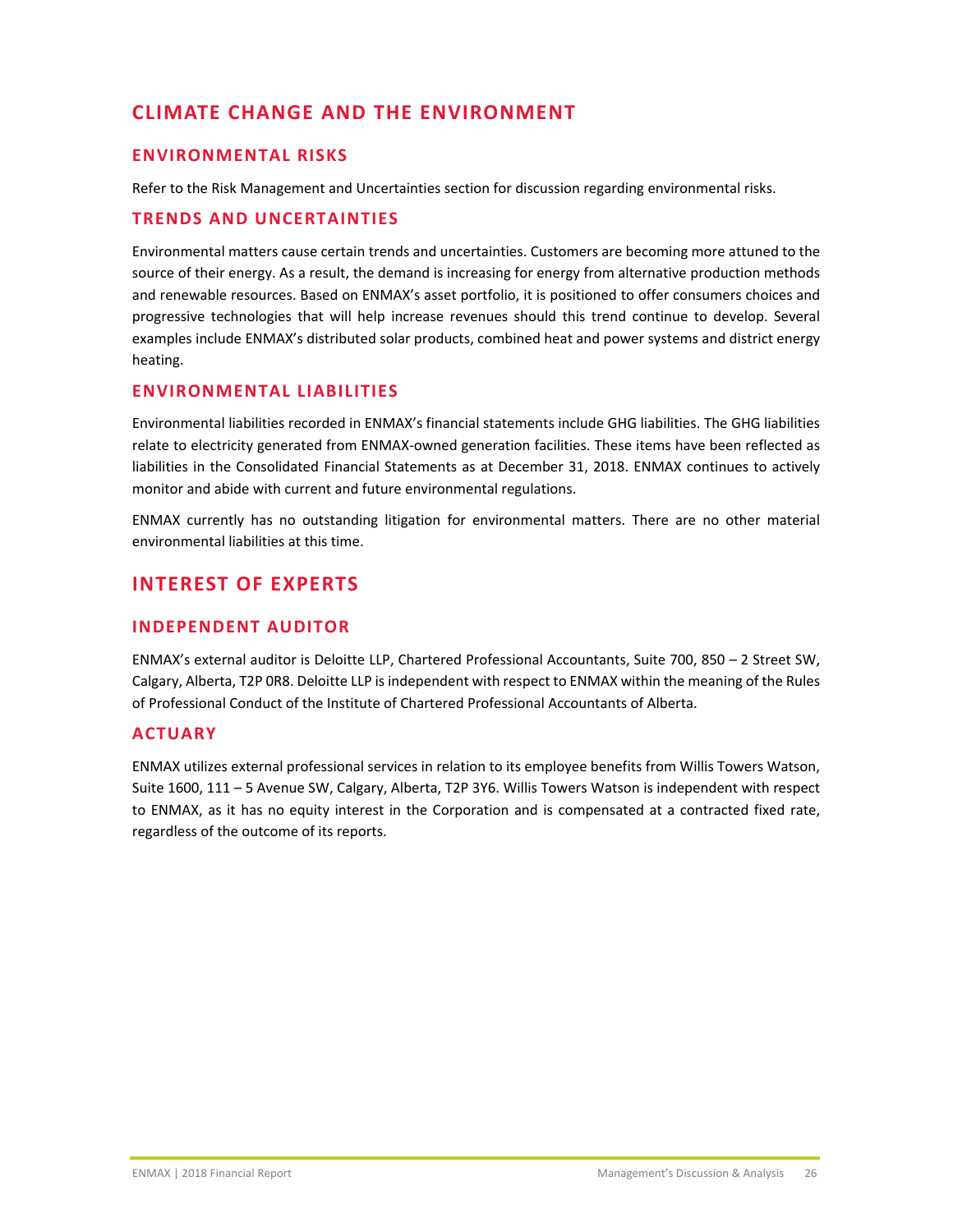# **CONSOLIDATED FINANCIAL STATEMENTS**

# Contents

| 1.  |  |
|-----|--|
| 2.  |  |
| 3.  |  |
| 4.  |  |
| 5.  |  |
| 6.  |  |
| 7.  |  |
| 8.  |  |
| 9.  |  |
| 10. |  |
| 11. |  |
| 12. |  |
| 13. |  |
| 14. |  |
| 15. |  |
| 16. |  |
| 17. |  |
| 18. |  |
| 19. |  |
| 20. |  |
| 21. |  |
| 22. |  |
| 23. |  |
| 24. |  |
| 25. |  |
| 26. |  |
| 27. |  |
|     |  |
|     |  |
|     |  |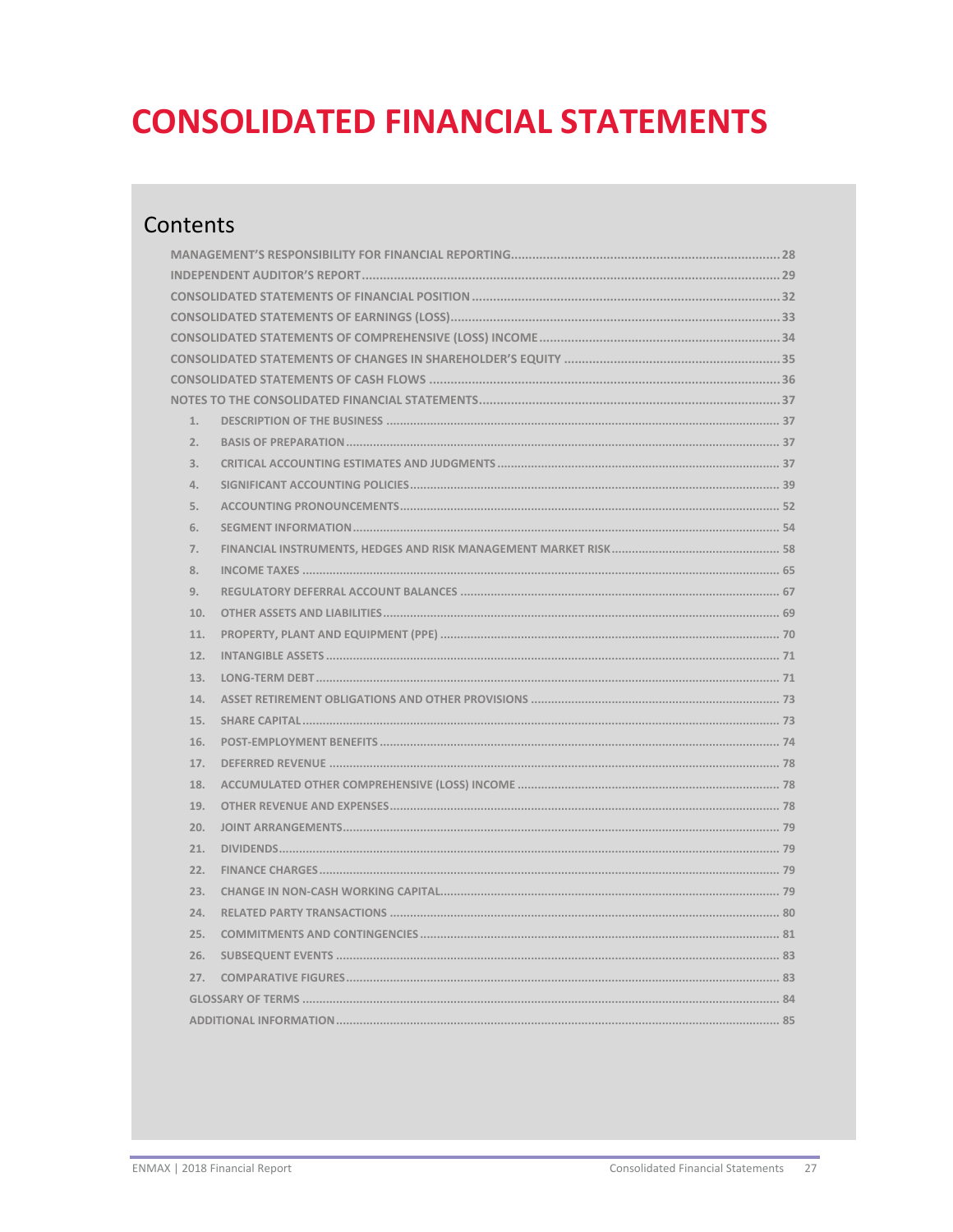# **MANAGEMENT'S RESPONSIBILITY FOR FINANCIAL REPORTING**

The preparation and presentation of the accompanying consolidated financial statements of ENMAX Corporation are the responsibility of management and the consolidated financial statements have been approved by the Board of Directors (the Board). In management's opinion, the consolidated financial statements have been prepared within reasonable limits of materiality in accordance with International Financial Reporting Standards (IFRS). The preparation of financial statements necessarily requires judgment and estimation when events affecting the current year depend on determinations to be made in the future. Management has exercised careful judgment where estimates were required, and these consolidated financial statements reflect all information available to March 13, 2019. Financial information presented elsewhere in this report is consistent with that in the consolidated financial statements.

To discharge its responsibility for financial reporting, management maintains systems of internal controls designed to provide reasonable assurance that the Corporation's assets are safeguarded, that transactions are properly authorized and that reliable financial information is relevant, accurate and available on a timely basis. The internal control systems are monitored by management and evaluated by an internal audit function that regularly reports its findings to management and the Audit Committee of the Board.

The consolidated financial statements have been audited by Deloitte LLP, the Corporation's external auditor. The external auditor is responsible for examining the consolidated financial statements and expressing an opinion on the fairness of the financial statements in accordance with IFRS. The auditor's report outlines the scope of their audit examination and states the opinion.

The Board, through the Audit Committee, is responsible for ensuring management fulfills its responsibilities for financial reporting and internal controls. The Audit Committee, which is comprised of independent directors, meets regularly with management, the internal auditors and the external auditor to satisfy itself that each group is discharging its responsibilities with respect to internal controls and financial reporting. The Audit Committee reviews the consolidated financial statements and annual financial report and recommends their approval to the Board. The external auditor has full and open access to the Audit Committee, with and without the presence of management. The Audit Committee is also responsible for reviewing and recommending the annual appointment of the external auditor and approving the annual external audit plan.

On behalf of management,

 $\mathcal{A}$ 

Gianna Manes **Manes Helen Wesley Helen Wesley** President and Chief Executive Officer **Executive Chief Executive Vice President and 1** 

March 13, 2019

Chief Financial Officer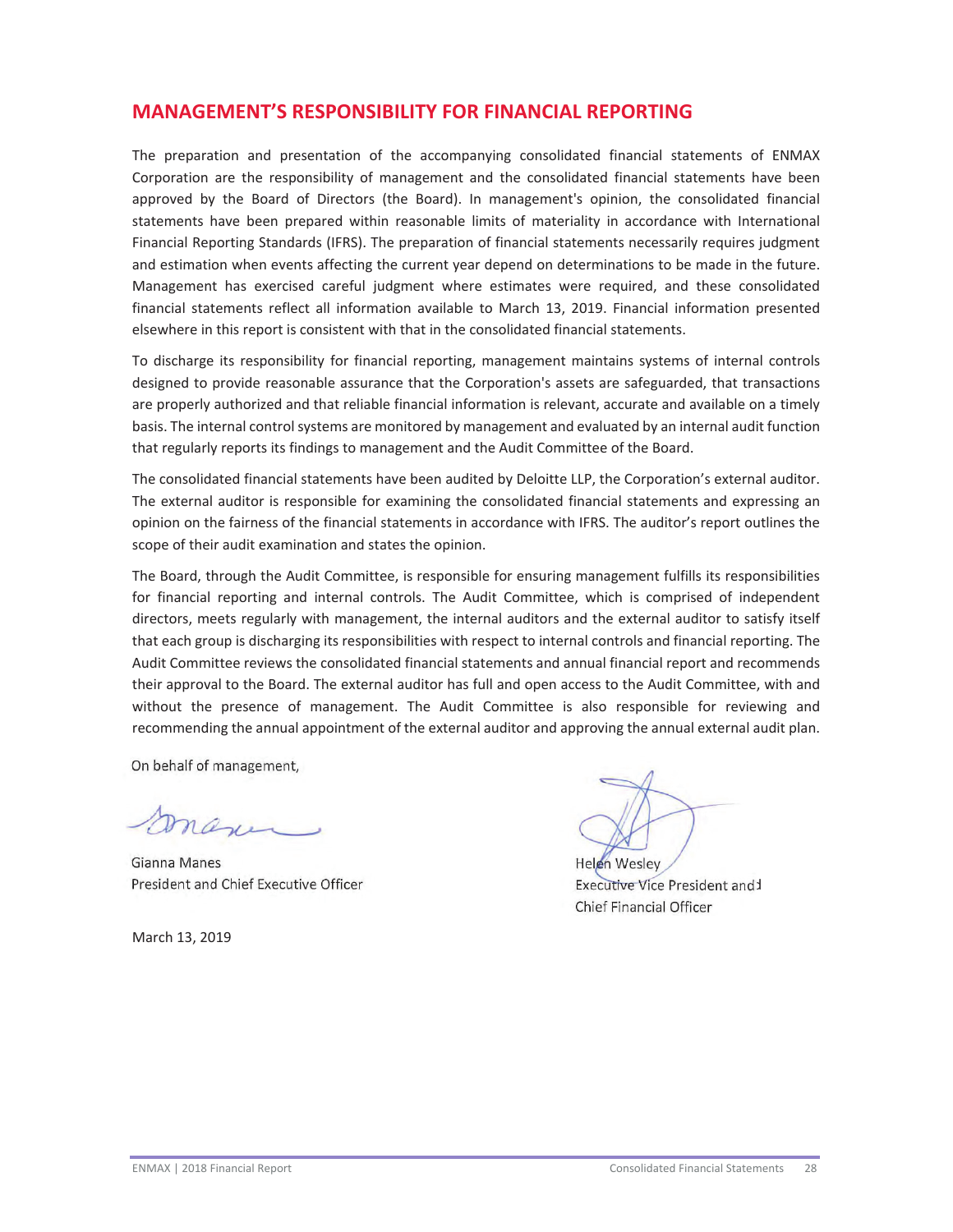# **Deloitte**.

Deloitte LLP 700, 850 2 Street SW Calgary, AB T2P 0R8 Canada

Tel: 403-267-1700 Fax: 403-213-5791 www.deloitte.ca

# **INDEPENDENT AUDITOR'S REPORT**

To the Shareholder of ENMAX Corporation

#### **OPINION**

We have audited the consolidated financial statements of ENMAX Corporation and its subsidiaries (the "Corporation"), which comprise the consolidated statements of financial position as at December 31, 2018 and 2017, and the consolidated statements of earnings (loss), comprehensive (loss) income, changes in shareholder's equity and cash flows for the years then ended, and notes to the consolidated financial statements, including a summary of significant accounting policies (collectively referred to as the "financial statements").

In our opinion, the accompanying financial statements present fairly, in all material respects, the financial position of the Corporation as at December 31, 2018 and 2017, and its financial performance and its cash flows for the years then ended in accordance with International Financial Reporting Standards ("IFRS").

#### **BASIS FOR OPINION**

We conducted our audit in accordance with Canadian generally accepted auditing standards ("Canadian GAAS"). Our responsibilities under those standards are further described in the Auditor's Responsibilities for the Audit of the Financial Statements section of our report. We are independent of the Corporation in accordance with the ethical requirements that are relevant to our audit of the financial statements in Canada, and we have fulfilled our other ethical responsibilities in accordance with these requirements. We believe that the audit evidence we have obtained is sufficient and appropriate to provide a basis for our opinion.

#### **OTHER INFORMATION**

Management is responsible for the other information. The other information comprises the information, other than the financial statements and our auditor's report thereon, in the Financial Report.

Our opinion on the financial statements does not cover the other information and we do not express any form of assurance conclusion thereon. In connection with our audit of the financial statements, our responsibility is to read the other information identified above and, in doing so, consider whether the other information is materially inconsistent with the financial statements or our knowledge obtained in the audit, or otherwise appears to be materially misstated.

We obtained the Financial Report prior to the date of this auditor's report. If, based on the work we have performed on this other information, we conclude that there is a material misstatement of this other information, we are required to report that fact in this auditor's report. We have nothing to report in this regard.

#### **RESPONSIBILITIES OF MANAGEMENT AND THOSE CHARGED WITH GOVERNANCE FOR THE FINANCIAL STATEMENTS**

Management is responsible for the preparation and fair presentation of the financial statements in accordance with IFRS, and for such internal control as management determines is necessary to enable the preparation of financial statements that are free from material misstatement, whether due to fraud or error.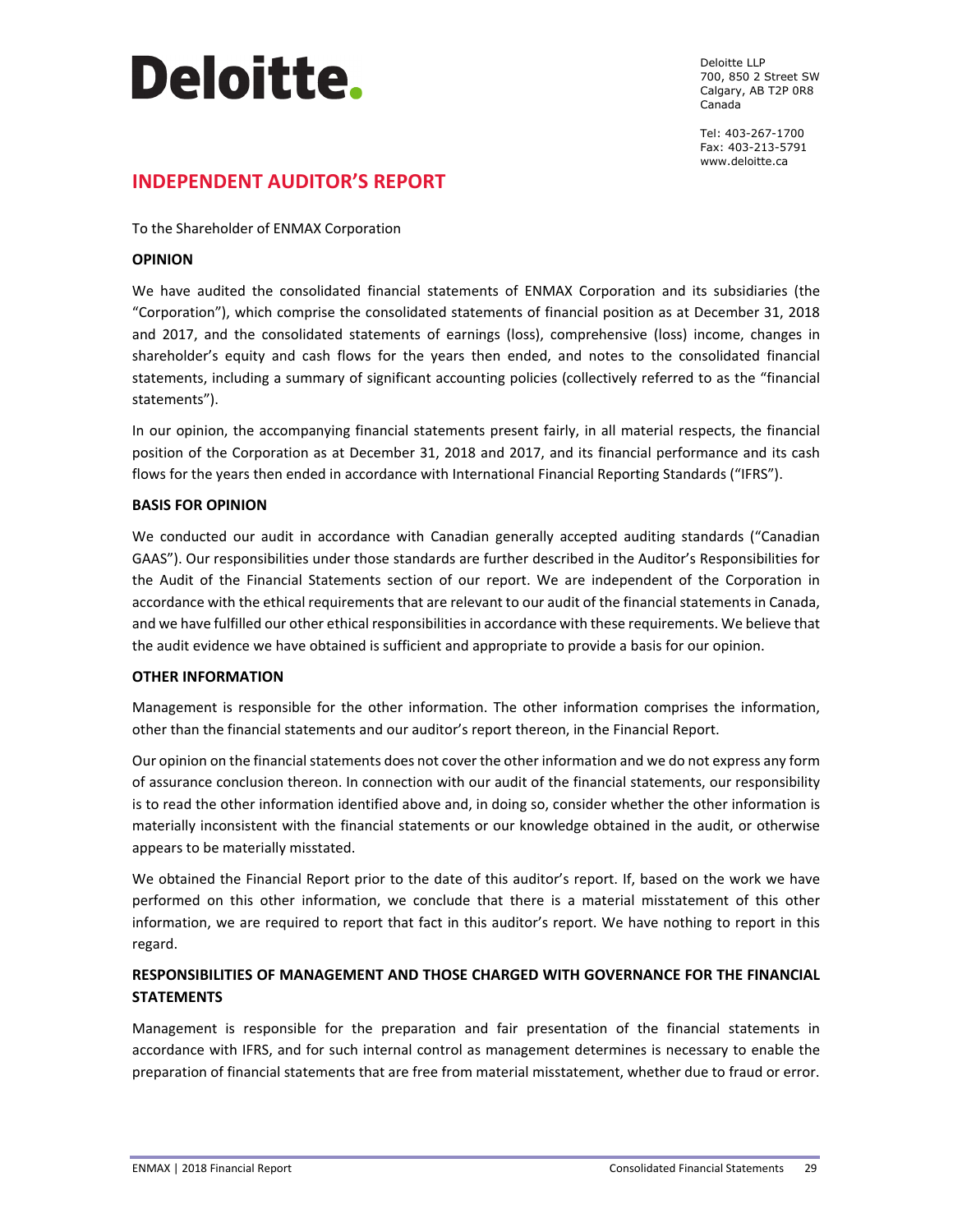In preparing the financial statements, management is responsible for assessing the Corporation's ability to continue as a going concern, disclosing, as applicable, matters related to going concern and using the going concern basis of accounting unless management either intends to liquidate the Corporation or to cease operations, or has no realistic alternative but to do so.

Those charged with governance are responsible for overseeing the Corporation's financial reporting process.

#### **AUDITOR'S RESPONSIBILITIES FOR THE AUDIT OF THE FINANCIAL STATEMENTS**

Our objectives are to obtain reasonable assurance about whether the financial statements as a whole are free from material misstatement, whether due to fraud or error, and to issue an auditor's report that includes our opinion. Reasonable assurance is a high level of assurance, but is not a guarantee that an audit conducted in accordance with Canadian GAAS will always detect a material misstatement when it exists. Misstatements can arise from fraud or error and are considered material if, individually or in the aggregate, they could reasonably be expected to influence the economic decisions of users taken on the basis of these financial statements.

As part of an audit in accordance with Canadian GAAS, we exercise professional judgment and maintain professional skepticism throughout the audit. We also:

- Identify and assess the risks of material misstatement of the financial statements, whether due to fraud or error, design and perform audit procedures responsive to those risks, and obtain audit evidence that is sufficient and appropriate to provide a basis for our opinion. The risk of not detecting a material misstatement resulting from fraud is higher than for one resulting from error, as fraud may involve collusion, forgery, intentional omissions, misrepresentations, or the override of internal control.
- Obtain an understanding of internal control relevant to the audit in order to design audit procedures that are appropriate in the circumstances, but not for the purpose of expressing an opinion on the effectiveness of the Corporation's internal control.
- Evaluate the appropriateness of accounting policies used and the reasonableness of accounting estimates and related disclosures made by management.
- Conclude on the appropriateness of management's use of the going concern basis of accounting and, based on the audit evidence obtained, whether a material uncertainty exists related to events or conditions that may cast significant doubt on the Corporation's ability to continue as a going concern. If we conclude that a material uncertainty exists, we are required to draw attention in our auditor's report to the related disclosures in the financial statements or, if such disclosures are inadequate, to modify our opinion. Our conclusions are based on the audit evidence obtained up to the date of our auditor's report. However, future events or conditions may cause the Corporation to cease to continue as a going concern.
- Evaluate the overall presentation, structure and content of the financial statements, including the disclosures, and whether the financial statements represent the underlying transactions and events in a manner that achieves fair presentation.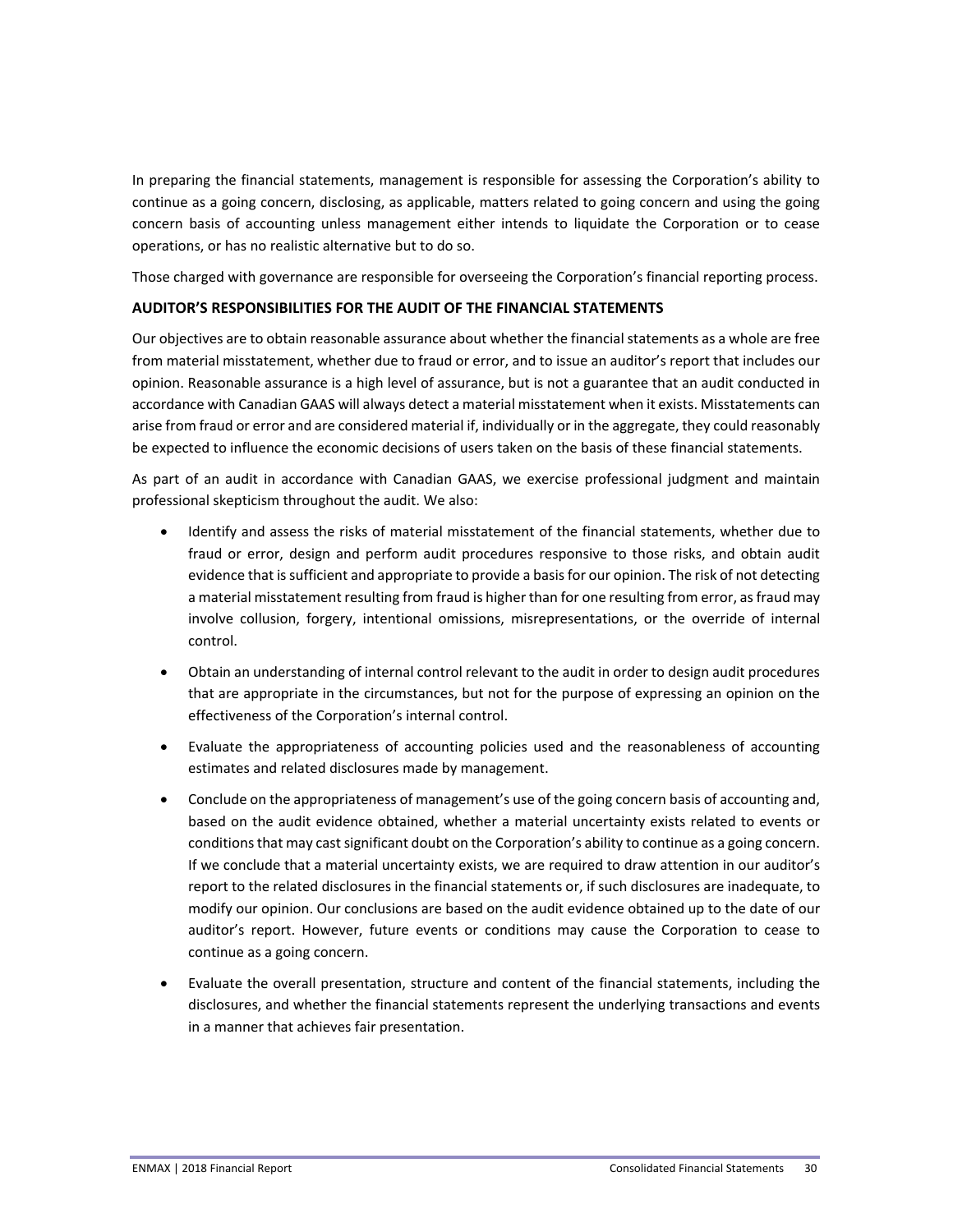Obtain sufficient appropriate audit evidence regarding the financial information of the entities or business activities within the Corporation to express an opinion on the financial statements. We are responsible for the direction, supervision and performance of the group audit. We remain solely responsible for our audit opinion.

We communicate with those charged with governance regarding, among other matters, the planned scope and timing of the audit and significant audit findings, including any significant deficiencies in internal control that we identify during our audit.

Deloitte LLP

Chartered Professional Accountants March 13, 2019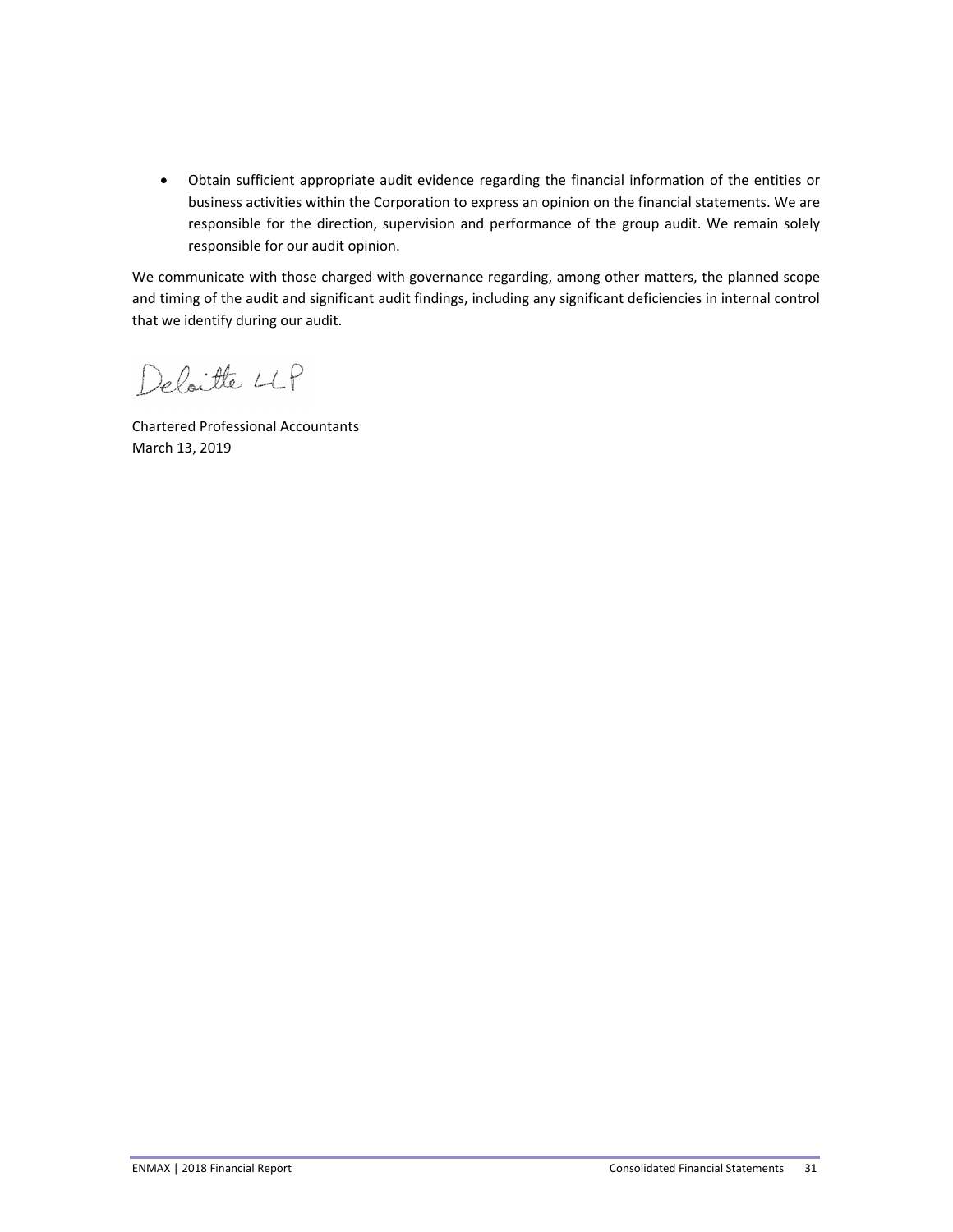# **CONSOLIDATED STATEMENTS OF FINANCIAL POSITION**

| As at<br>(millions of Canadian dollars)                                        | December 31,<br>2018 | December 31,<br>2017 |
|--------------------------------------------------------------------------------|----------------------|----------------------|
| <b>ASSETS</b>                                                                  |                      |                      |
| Cash and cash equivalents                                                      | \$<br>89.0           | \$<br>81.2           |
| Accounts receivable (Notes 4 and 7)                                            | 711.6                | 657.8                |
| Income taxes receivable (Note 8)                                               | 45.6                 | 87.5                 |
| Current portion of financial assets (Note 7)                                   | 58.3                 | 98.9                 |
| Other current assets (Note 10)                                                 | 118.9                | 109.4                |
|                                                                                | 1,023.4              | 1,034.8              |
| Property, plant and equipment (Note 11)                                        | 4,253.9              | 4,148.7              |
| Intangible assets (Note 12)                                                    | 177.8                | 182.9                |
| Deferred income tax assets (Note 8)                                            | 52.2                 | 81.3                 |
| Financial assets (Note 7)                                                      | 29.9                 | 49.4                 |
| Other long-term assets (Notes 7 and 10)                                        | 27.1                 | 26.1                 |
| <b>TOTAL ASSETS</b>                                                            | 5,564.3              | 5,523.2              |
| REGULATORY DEFERRAL ACCOUNT DEBIT BALANCES (Note 9)                            | 82.0                 | 76.2                 |
| TOTAL ASSETS AND REGULATORY DEFERRAL ACCOUNT DEBIT BALANCES                    | \$<br>5,646.3        | \$<br>5,599.4        |
| <b>LIABILITIES</b>                                                             |                      |                      |
| Short-term financing (Note 13)                                                 | \$<br>18.0           | \$<br>207.7          |
| Accounts payable and accrued liabilities                                       | 624.6                | 396.0                |
| Income taxes payable (Note 8)                                                  | 0.1                  | 1.8                  |
| Current portion of long-term debt (Notes 7 and 13)                             | 71.3                 | 367.3                |
| Current portion of financial liabilities (Note 7)                              | 108.4                | 141.8                |
| Current portion of deferred revenue (Note 17)                                  | 7.2                  | 4.7                  |
| Other current liabilities (Note 10)                                            | 24.9                 | 27.4                 |
| Current portion of asset retirement obligations and other provisions (Note 14) | 1.7                  | 2.8                  |
|                                                                                | 856.2                | 1,149.5              |
| Long-term debt (Notes 7 and 13)                                                | 1,614.6              | 1,213.5              |
| Deferred income tax liabilities (Note 8)                                       | 57.3                 | 74.6                 |
| Post-employment benefits (Note 16)                                             | 51.1                 | 50.4                 |
| Financial liabilities (Note 7)                                                 | 135.2                | 141.3                |
| Deferred revenue (Note 17)                                                     | 543.4                | 510.3                |
| Other long-term liabilities (Note 10)                                          | 16.2                 | 15.9                 |
| Asset retirement obligations and other provisions (Note 14)                    | 106.0                | 120.5                |
| <b>TOTAL LIABILITIES</b>                                                       | 3,380.0              | 3,276.0              |
| REGULATORY DEFERRAL ACCOUNT CREDIT BALANCES (Note 9)                           | 5.0                  | 9.4                  |
| SHAREHOLDER'S EQUITY                                                           |                      |                      |
| Share capital (Note 15)                                                        | 280.1                | 280.1                |
| <b>Retained earnings</b>                                                       | 1,985.9              | 2,022.2              |
| Accumulated other comprehensive (loss) income (Note 18)                        | (4.7)                | 11.7                 |
|                                                                                | 2,261.3              | 2,314.0              |
| TOTAL LIABILITIES, REGULATORY DEFERRAL ACCOUNT CREDIT BALANCES AND             |                      |                      |
| SHAREHOLDER'S EQUITY                                                           | \$<br>5,646.3        | \$<br>5,599.4        |

Commitments and contingencies (Note 25)

See accompanying Notes to Consolidated Financial Statements.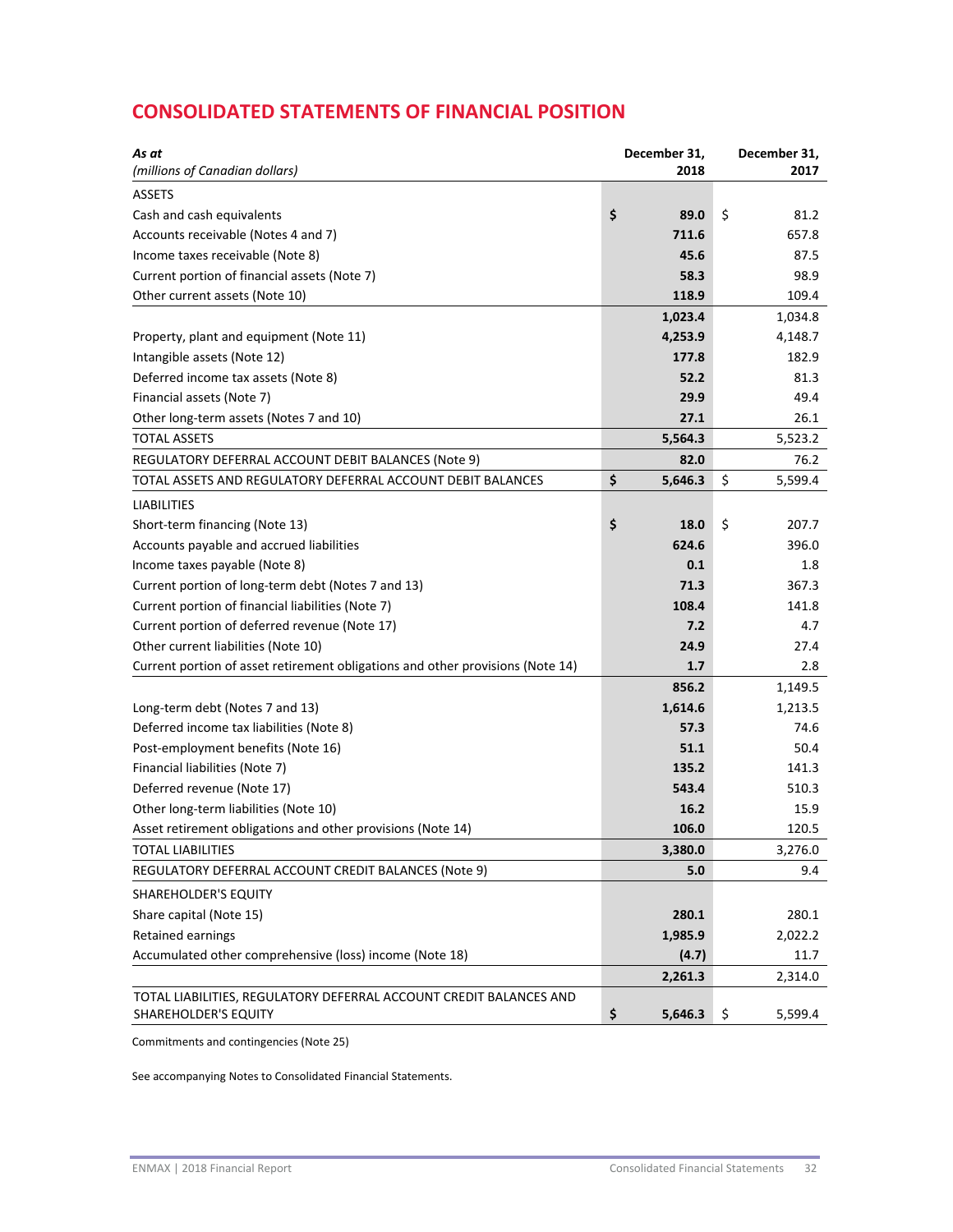# **CONSOLIDATED STATEMENTS OF EARNINGS (LOSS)**

| Year ended December 31,                                                            | 2018          | 2017         |
|------------------------------------------------------------------------------------|---------------|--------------|
| (millions of Canadian dollars)                                                     |               | (Note 5)     |
| REVENUE (Notes 4 and 6)                                                            |               |              |
| Electricity                                                                        | \$<br>1,242.1 | \$<br>915.4  |
| Natural gas                                                                        | 167.6         | 189.0        |
| Transmission and distribution                                                      | 664.6         | 594.4        |
| Local access fees                                                                  | 137.1         | 95.8         |
| Contractual services                                                               | 124.9         | 121.0        |
| Contributions in aid of construction (CIAC) revenue (Note 17)                      | 17.9          | 16.2         |
| Other revenue (Note 19)                                                            | 24.6          | 38.8         |
| <b>TOTAL REVENUE</b>                                                               | 2,378.8       | 1,970.6      |
| <b>OPERATING EXPENSES (Note 6)</b>                                                 |               |              |
| Electricity and fuel purchases                                                     | 894.8         | 787.7        |
| Natural gas and delivery                                                           | 111.0         | 134.8        |
| Transmission and distribution                                                      | 360.4         | 333.2        |
| Local access fees                                                                  | 137.1         | 95.8         |
| Depreciation and amortization                                                      | 230.6         | 224.9        |
| Impairment (Notes 6 and 11)                                                        | 26.9          | 10.3         |
| Other expenses (Note 19)                                                           | 421.1         | 453.0        |
| TOTAL OPERATING EXPENSES                                                           | 2,181.9       | 2,039.7      |
| <b>OPERATING PROFIT (LOSS)</b>                                                     | 196.9         | (69.1)       |
| Finance charges (Note 22)                                                          | 68.5          | 70.4         |
| NET EARNINGS (LOSS) BEFORE TAX                                                     | 128.4         | (139.5)      |
| Current income tax expense (Note 8)                                                | 115.0         | 5.2          |
| Deferred income tax expense (recovery) (Note 8)                                    | 18.5          | (69.7)       |
| NET (LOSS) - BEFORE NET MOVEMENT IN REGULATORY DEFERRAL ACCOUNT<br><b>BALANCES</b> | (5.1)         | (75.0)       |
| NET MOVEMENT IN REGULATORY DEFERRAL ACCOUNT BALANCES (Notes 6<br>and $9$ )         | 10.2          | 44.7         |
| NET EARNINGS (LOSS)                                                                | \$<br>5.1     | \$<br>(30.3) |

See accompanying Notes to the Consolidated Financial Statements.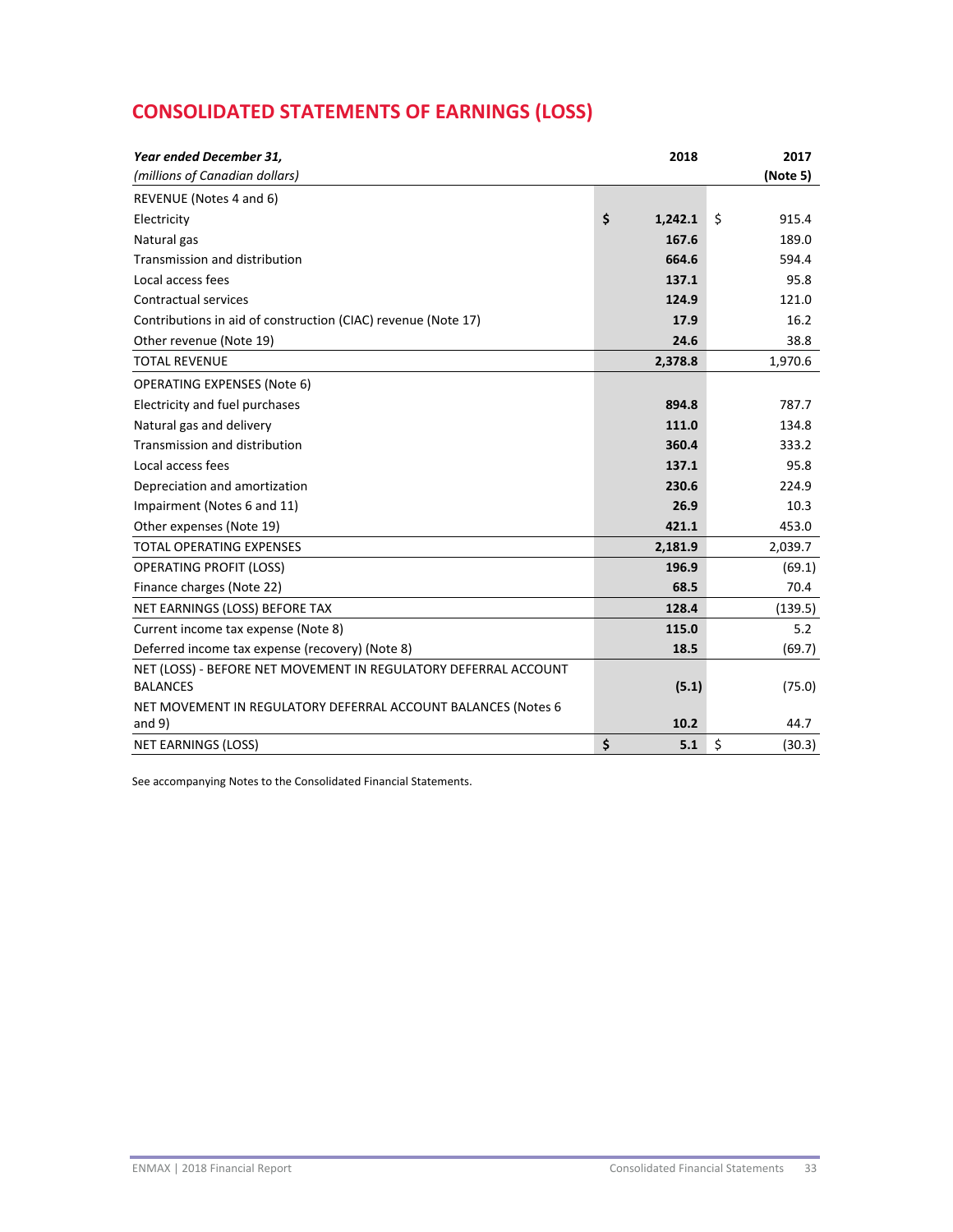# **CONSOLIDATED STATEMENTS OF COMPREHENSIVE (LOSS) INCOME**

| Year ended December 31,                                                                     |              |        |
|---------------------------------------------------------------------------------------------|--------------|--------|
| (millions of Canadian dollars)                                                              | 2018         | 2017   |
| <b>NET EARNINGS (LOSS)</b>                                                                  | \$<br>5.1    | (30.3) |
| OTHER COMPREHENSIVE (LOSS) INCOME, NET OF INCOME TAX                                        |              |        |
| Items that will not be reclassified subsequently to statement of earnings                   |              |        |
| Remeasurement gains on retirement benefits (Note 16) <sup>(1)</sup>                         | 2.2          | 4.6    |
| Items that will be reclassified subsequently to statement of earnings                       |              |        |
| Unrealized (loss) gains on derivative instruments <sup>(2)</sup>                            | (4.0)        | 51.7   |
| Reclassification of (gains) losses on derivative instruments to net earnings <sup>(3)</sup> | (14.6)       | 44.7   |
| Other comprehensive (loss) income, net of income tax                                        | (16.4)       | 101.0  |
| TOTAL COMPREHENSIVE (LOSS) INCOME                                                           | \$<br>(11.3) | 70.7   |

 $(1)$  Net deferred income tax recovery of \$nil for the year ended December 31, 2018 (2017 - \$0.3 million tax recovery).

(2) Net deferred income tax recovery of \$1.5 million for the year ended December 31, 2018 (2017 - \$19.1 million tax expense).

<sup>(3)</sup> Net deferred income tax expense of \$7.0 million for the year ended December 31, 2018 (2017 - \$14.6 million tax recovery).

See accompanying Notes to the Consolidated Financial Statements.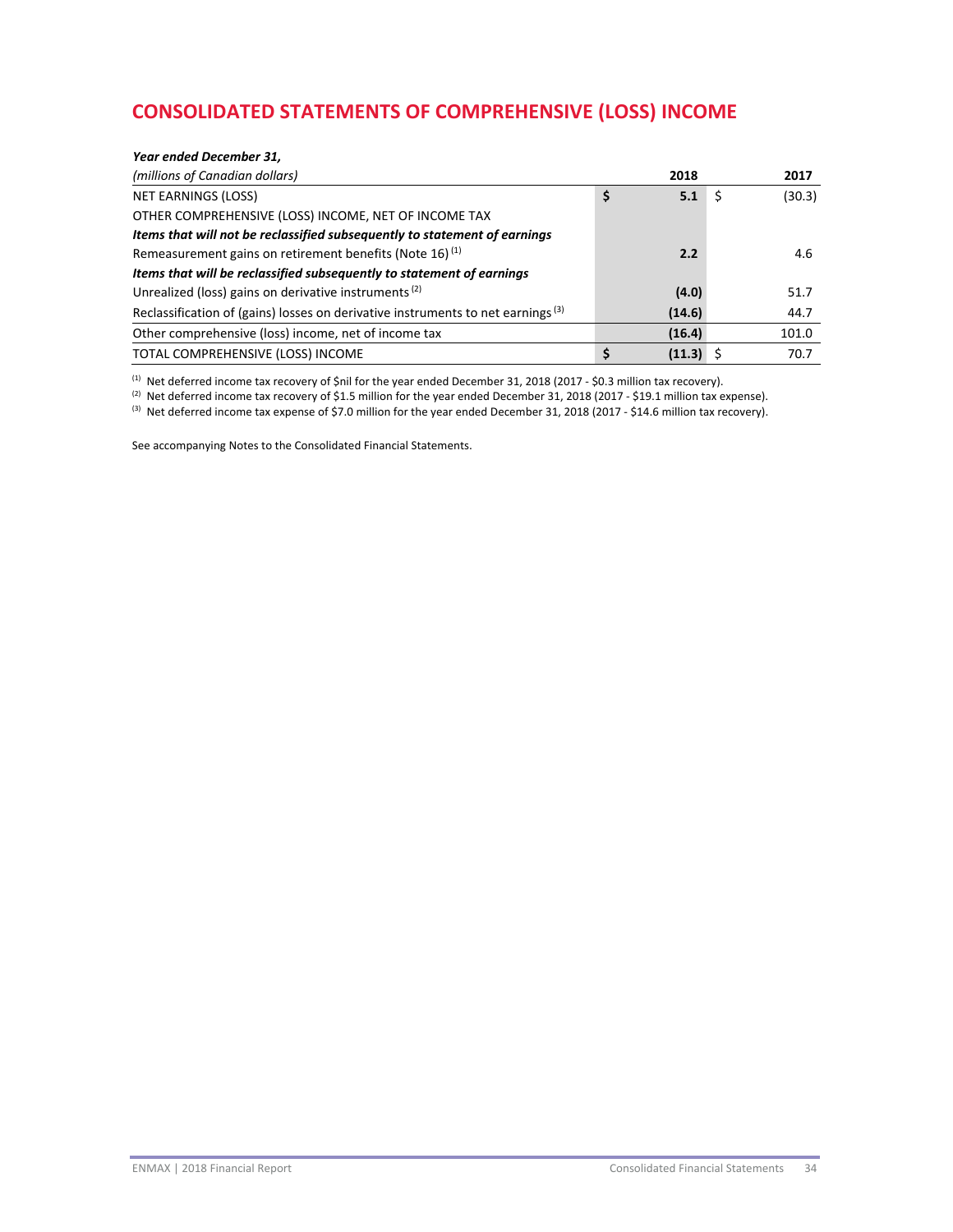# **CONSOLIDATED STATEMENTS OF CHANGES IN SHAREHOLDER'S EQUITY**

|                                                | <b>Accumulated Other</b> |              |    |                 |    |               |    |         |
|------------------------------------------------|--------------------------|--------------|----|-----------------|----|---------------|----|---------|
|                                                |                          | <b>Share</b> |    | <b>Retained</b> |    | Comprehensive |    |         |
| (millions of Canadian dollars)                 |                          | Capital      |    | <b>Earnings</b> |    | Income (Loss) |    | Total   |
| As at January 1, 2018, as previously presented | \$                       | 280.1        | Ś  | 2,022.2         | Ś. | 11.7          | Ŝ. | 2,314.0 |
| Impact of the adoption of IFRS 9 (Note 5)      |                          |              |    | (1.4)           |    |               |    | (1.4)   |
| As at January 1, 2018, as restated             |                          | 280.1        |    | 2,020.8         |    | 11.7          |    | 2,312.6 |
| Net earnings                                   |                          |              |    | 5.1             |    |               |    | 5.1     |
| Other comprehensive (loss), net of income tax  |                          |              |    |                 |    | (16.4)        |    | (16.4)  |
| Total comprehensive (loss) income              |                          |              |    | 5.1             |    | (16.4)        |    | (11.3)  |
| Dividends (Note 21)                            |                          |              |    | (40.0)          |    |               |    | (40.0)  |
| As at December 31, 2018                        | \$                       | 280.1        | Ś  | 1,985.9         | Ŝ. | (4.7)         | Ŝ. | 2,261.3 |
| As at January 1, 2017                          | \$                       | 280.1        | Š. | 2,100.5         | \$ | (89.3)        |    | 2,291.3 |
| Net (loss)                                     |                          |              |    | (30.3)          |    |               |    | (30.3)  |
| Other comprehensive income, net of income tax  |                          |              |    |                 |    | 101.0         |    | 101.0   |
| Total comprehensive (loss) income              |                          |              |    | (30.3)          |    | 101.0         |    | 70.7    |
| Dividends (Note 21)                            |                          |              |    | (48.0)          |    |               |    | (48.0)  |
| As at December 31, 2017                        | \$                       | 280.1        | \$ | 2,022.2         | Ś  | 11.7          | Ś. | 2,314.0 |

See accompanying Notes to the Consolidated Financial Statements.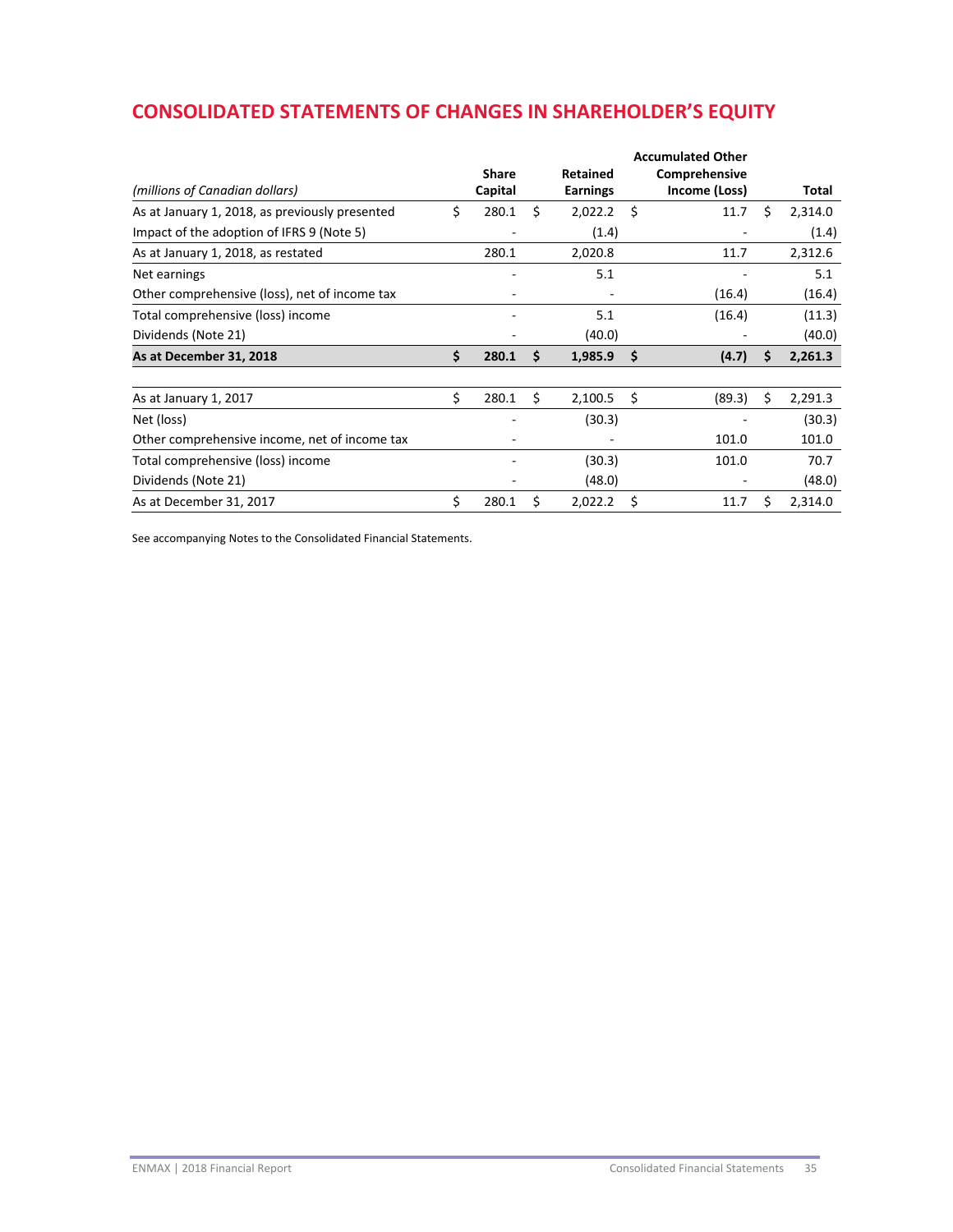# **CONSOLIDATED STATEMENTS OF CASH FLOWS**

| Year ended December 31,                                                                    |            |              |
|--------------------------------------------------------------------------------------------|------------|--------------|
| (millions of Canadian dollars)                                                             | 2018       | 2017         |
| CASH PROVIDED BY (USED IN):                                                                |            |              |
| <b>OPERATING ACTIVITIES</b>                                                                |            |              |
| Net earnings (loss)                                                                        | \$<br>5.1  | \$<br>(30.3) |
| Items not involving cash:                                                                  |            |              |
| <b>CIAC</b>                                                                                | 53.5       | 68.5         |
| CIAC revenue (Note 17)                                                                     | (17.9)     | (16.2)       |
| Depreciation and amortization                                                              | 230.6      | 224.9        |
| Impairment                                                                                 | 26.9       | 10.3         |
| Finance charges (Note 22)                                                                  | 68.5       | 70.4         |
| Income tax expense (recovery) (Note 8)                                                     | 133.5      | (64.5)       |
| Change in unrealized market value of financial contracts                                   | (6.4)      | 190.0        |
| Post-employment benefits                                                                   | 1.5        | (1.7)        |
| Change in non-cash working capital (Note 23)                                               | 115.2      | (202.1)      |
| Cash flow from operations                                                                  | 610.5      | 249.3        |
|                                                                                            |            |              |
| Interest paid (1)                                                                          | (64.0)     | (65.5)       |
| Income taxes (paid) received                                                               | (73.0)     | 44.2         |
| Net cash flow provided by operating activities                                             | 473.5      | 228.0        |
| <b>INVESTING ACTIVITIES</b>                                                                |            |              |
| Purchase of property, plant and equipment and intangibles <sup>(1)</sup> (Notes 11 and 12) | (342.5)    | (357.0)      |
| Cash flow used in investing activities                                                     | (342.5)    | (357.0)      |
| <b>FINANCING ACTIVITIES</b>                                                                |            |              |
| Repayment of short-term debt                                                               | (919.3)    | (194.9)      |
| Proceeds from short-term debt                                                              | 729.6      | 402.6        |
| Repayment of long-term debt                                                                | (370.9)    | (67.0)       |
| Proceeds from long-term debt                                                               | 477.4      |              |
| Dividend paid (Note 21)                                                                    | (40.0)     | (48.0)       |
| Cash flow (used in) from financing activities                                              | (123.2)    | 92.7         |
|                                                                                            |            |              |
| Increase (decrease) in cash and cash equivalents                                           | 7.8        | (36.3)       |
| Cash and cash equivalents, beginning of year                                               | 81.2       | 117.5        |
| CASH AND CASH EQUIVALENTS, END OF YEAR (2)                                                 | \$<br>89.0 | \$<br>81.2   |
| Cash and cash equivalents consist of:                                                      |            |              |
| Cash                                                                                       | 89.0       | 81.2         |

(1) Total interest paid during the year was \$70.3 million (2017 ‐ \$73.4 million). Purchase of PPE and intangibles includes \$6.3 million of capitalized borrowing costs (2017 ‐ \$7.9 million).

(2) Cash and cash equivalents include restricted cash of \$12.4 million (December 31, 2017 ‐ \$6.7 million) relating to margin posted with a financial institution. This margin is required as part of the Corporation's commodity trading activity.

See accompanying Notes to Consolidated Financial Statements.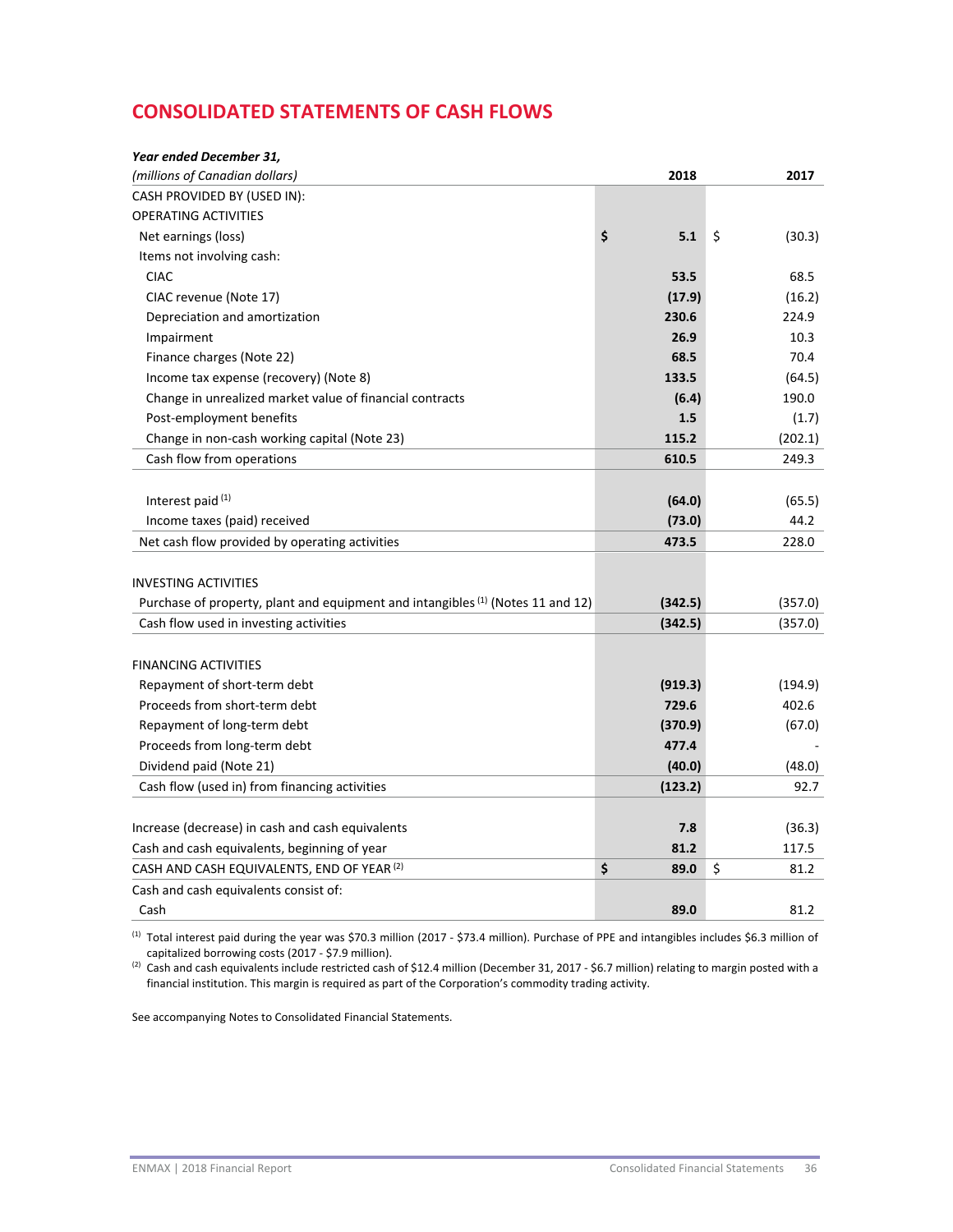## **NOTES TO THE CONSOLIDATED FINANCIAL STATEMENTS**

## **1. DESCRIPTION OF THE BUSINESS**

ENMAX Corporation (ENMAX or the Corporation), a wholly-owned subsidiary of the City of Calgary (the City), was incorporated under the *Business Corporations Act* (Alberta) in July 1997 to carry on the electric utility transmission and distribution operations previously carried on by the Calgary Electric System (CES), a former department of the City. Operations of the Corporation began on January 1, 1998, with the transfer of substantially all of the assets and liabilities of the CES by the City into the Corporation at net book value, for consideration of one common share issued to the City. Since 1998, the Corporation has grown from its transmission and distribution roots to include electricity generation, commercial and residential solar, electricity and natural gas retail businesses.

The Corporation's registered and head office is at 141 ‐ 50 Avenue SE, Calgary AB, T2G 4S7. The Corporation's principal place of business is Alberta.

## **2. BASIS OF PREPARATION**

The consolidated financial statements have been prepared by management in accordance with International Financial Reporting Standards (IFRS) as set out in Part I of the Chartered Professional Accountants Handbook.

## **BASIS OF MEASUREMENT**

These consolidated financial statements have been prepared on the historical cost basis except for the revaluation of financial derivative instruments to fair value and to reflect asset impairment (if any).

## **FUNCTIONAL AND PRESENTATION CURRENCY**

These consolidated financial statements are presented in millions of Canadian dollars, which is the Corporation's functional currency.

## **3. CRITICAL ACCOUNTING ESTIMATES AND JUDGMENTS**

The preparation of these consolidated financial statements requires management to select appropriate accounting policies and to make judgments, estimates and assumptions that affect the reported amounts of revenues, expenses, assets and liabilities, as well as to disclose contingent assets and liabilities. These estimates and judgments concern matters that are inherently complex and uncertain. Judgments and estimates are continually evaluated and are based on historical experience and expectations of future events. Changes to accounting estimates are recognized prospectively.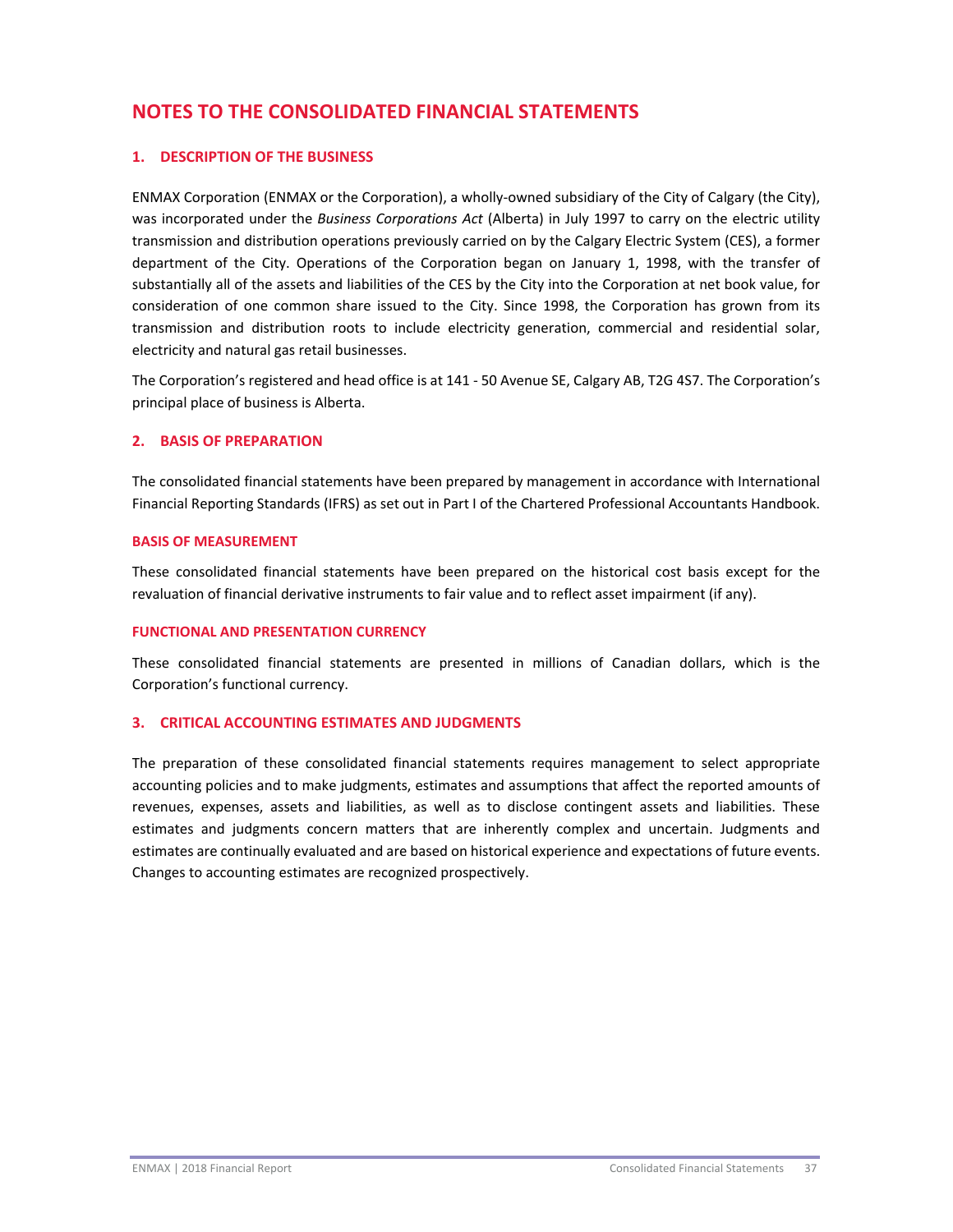Significant judgments and estimates are required in the application of accounting policies. These are referenced in the following tables:

## **SIGNIFICANT ACCOUNTING JUDGMENTS**

| <b>Financial Statement Area</b>                       | <b>Accounting Policy</b> | <b>Judgment Areas</b>                                                               |
|-------------------------------------------------------|--------------------------|-------------------------------------------------------------------------------------|
| Property, plant and equipment                         | Note $4(g)$              | Determination of components and useful<br>lives                                     |
| Long-lived assets and intangible assets<br>impairment | Note $4(m)$              | Assessment of impairment indicators and<br>grouping of cash-generating units (CGUs) |
| Leases                                                | Note $4(0)$              | Assessment of contracts for lease<br>arrangements                                   |
| Provisions                                            | Note $4(a)$              | Determination of probability of outflow of<br>resources                             |
| Income taxes                                          | Note $4(u)$              | Interpretation of uncertain tax positions and<br>application tax regulations        |

## **SIGNIFICANT ACCOUNTING ESTIMATES**

| <b>Financial Statement Area</b>                       | <b>Accounting Policy</b> | <b>Judgment Areas</b>                                                                                                                                                                                                                                                            |
|-------------------------------------------------------|--------------------------|----------------------------------------------------------------------------------------------------------------------------------------------------------------------------------------------------------------------------------------------------------------------------------|
| Regulatory deferral balances                          | Note $4(c)$              | Estimates related to regulatory proceedings or<br>decisions                                                                                                                                                                                                                      |
| Accounts receivable                                   | Note $4(d)$              | Assumptions as input to calculate the expected<br>loss rates                                                                                                                                                                                                                     |
| Fair value measurements and valuation                 | Note $4(d)$              | Estimates of fair value for financial assets and<br>liabilities                                                                                                                                                                                                                  |
| Property, plant and equipment                         | Note $4(g)$              | Determination of components and useful lives                                                                                                                                                                                                                                     |
| Long-lived assets and intangible assets<br>impairment | Note $4(m)$              | Assessment of impairment indicators and<br>grouping of cash-generating units (CGUs)                                                                                                                                                                                              |
| Post-retirement benefits                              | Note $4(n)$              | Estimates of key assumptions used to calculate<br>post-retirement benefits                                                                                                                                                                                                       |
| Leases                                                | Note $4$ (o)             | Assessment of contracts for lease<br>arrangements                                                                                                                                                                                                                                |
| Asset retirement obligation                           | Note $4(p)$              | Estimates of amount and timing of asset<br>retirements                                                                                                                                                                                                                           |
| Provisions                                            | Note $4(q)$              | Determination of probability of outflow of<br>resources                                                                                                                                                                                                                          |
| Revenue                                               | Note $4(r)$              | Contributions In Aid of Construction are<br>contributions received for work performed<br>under various statutory requirements,<br>therefore is determined not to contain<br>significant financing component; and<br>Principal vs. agent consideration for each<br>revenue stream |
| Income taxes                                          | Note $4(u)$              | Interpretation of uncertain tax positions and<br>application tax regulations                                                                                                                                                                                                     |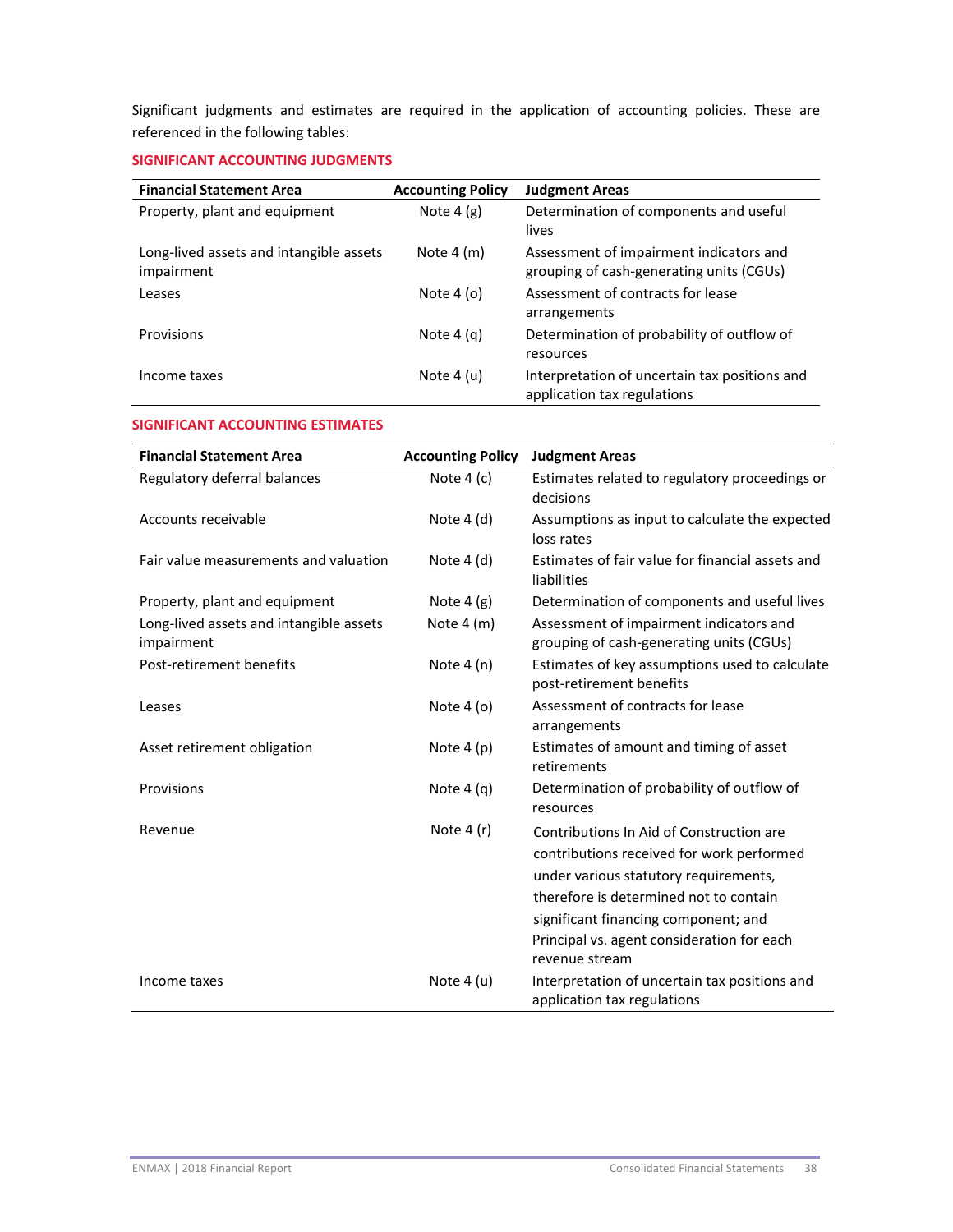## **4. SIGNIFICANT ACCOUNTING POLICIES**

The policies applied in these consolidated financial statements are based on IFRS applicable as at December 31, 2018. These consolidated financial statements are authorized for issuance by the Board of Directors as of March 13, 2019.

#### **(a) CONSOLIDATION**

The consolidated financial statements include the accounts of the Corporation and its subsidiaries. All intercompany transactions, balances and unrealized gains and losses from intercompany transactions are eliminated on consolidation, except as disclosed under Note 9 (Regulatory Deferral Account Balances). The consolidated financial statements of the subsidiaries are prepared for the same reporting period and apply accounting policies consistent with the Corporation.

Subsidiaries are fully consolidated from the date on which control is obtained by the Corporation until the date that control ceases. Control exists when the Corporation possesses power over the investee, has exposure or rights to variable returns from its involvement with the investee, and has the ability to use its power over the investee to affect its returns.

## **(b) JOINT ARRANGEMENT**

A joint arrangement is an arrangement in which two or more parties have joint control and must act together to direct the activities that significantly affect the returns of the arrangement. The Corporation classifies its interest in joint arrangements as either joint operations or joint ventures depending on the Corporation's rights to the assets and obligations for the liabilities. When making this assessment, the Corporation exercises judgments and considers the structure and contractual terms of the arrangement, as well as the legal form of any separate vehicles, in addition to all other relevant facts and circumstances.

Joint arrangements that provide all parties with rights to the assets and obligations for the liabilities are classified as joint operations. The Corporation's consolidated financial statements include its share of assets, liabilities, revenues, expenses and other comprehensive income (OCI) from the joint operations.

Joint arrangements that provide all parties with rights to the net assets of the entities under the arrangements are classified as joint ventures. Joint ventures are accounted for under the equity method of accounting. Under this method, the Corporation's interests in joint ventures are initially recognized at cost and are adjusted thereafter to recognize the Corporation's share of profits or losses, movements in other comprehensive income, and dividends or distributions received.

When a corporation transacts with a jointly controlled entity of the Corporation, unrealized profits and losses are eliminated to the extent of the Corporation's interest in the joint venture.

#### **(c) REGULATORY DEFERRAL ACCOUNTS**

In accordance with IFRS 14 *Regulatory Deferral Accounts*, the Corporation continues to recognize amounts that qualify as regulatory deferral balances in accordance with the basis of accounting used immediately before transition to IFRS. A regulatory deferral account balance is any expense (or income) account that:

- isincluded, or expected to be included, by the rate regulator in establishing the rate(s) that can be charged to the customers; and
- would not otherwise be recognized as an asset or liability in accordance with other IFRS.

In accordance with this standard, the Corporation has presented regulatory deferral account debits and credits on a separate line in the consolidated statements of financial position. As well, the net movement in regulatory deferral accounts is presented on a separate line in the statement of earnings (Note 9).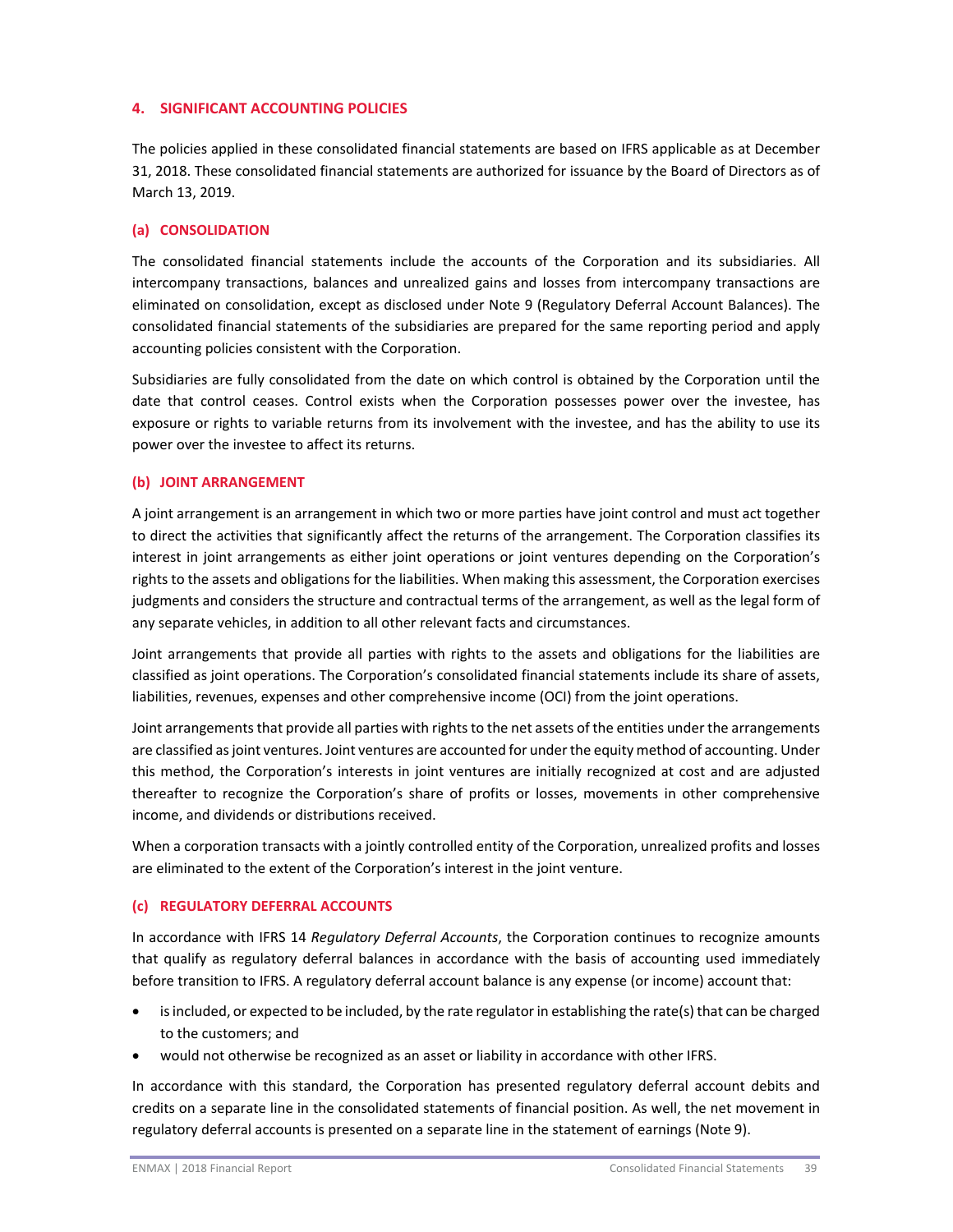## **(d) FINANCIAL INSTRUMENTS**

As at January 1, 2018, ENMAX adopted IFRS 9, Financial Instruments (Note 5). As part of adoption, certain practical expedients were applied.

#### **ELECTED PRACTICAL EXPEDIENTS**

#### *Simplified impairment approach on accounts receivables*

The Corporation calculates the expected credit losses on accounts receivable using a provision matrix, which is based on the Corporation's historical credit loss experience for accounts receivable to estimate the lifetime expected credit losses. The provision matrix specifies fixed provision rates depending on the number of days that a trade receivable is past due.

#### **Recognition**

Financial assets and liabilities are initially recognized at fair value when the Corporation becomes a party to the contractual provisions of the instrument. However, where the fair value differs on initial recognition from the transaction price and the fair value is not measured using entirely observable inputs, the instrument is recognized at the transaction price. Fair value of a financial instrument is the price that would be received to sell an asset or paid to transfer a liability in an orderly transaction between market participants at the measurement date. See Note 7 for disclosures of the fair value of financial instruments. In the case of instruments not measured at fair value through profit or loss (FVTPL), incremental directly attributable transaction costs are accounted for as an adjustment to the carrying amount, and in all other cases such transaction costs are expensed as incurred.

The Corporation evaluates contracts to purchase non‐financial items, which are subject to net settlement to determine whether such contractsshould be considered derivatives or if they were entered into and continue to be held for the purpose of the receipt or delivery of a non-financial item in accordance with the entity's expected purchase, sale or usage requirements ("own use"). If such contracts qualify as own use, they are considered executory contracts outside the scope of financial instrument accounting.

The Corporation evaluates financial and non‐financial contracts not measured at FVTPL to determine whether they contain embedded derivatives. An embedded derivative is a component of a hybrid (combined) instrument that also includes a non‐derivative host contract with the effect that some of the cash flows of the combined instrument vary in a way similar to a stand‐alone derivative. For such instruments, an embedded derivative is separated where the economic characteristics and risks of the embedded derivative are not closely related to the economic characteristics and risks of the host contract and a separate instrument with the same terms as the embedded derivative would meet the definition of a derivative.

#### **Derecognition**

Financial assets are derecognized when the rights to receive cash flows from the assets have expired or it transfersthe financial instrument in a manner that qualifiesfor derecognition through transfer ofsubstantially all risks and rewards or transfer of control.

Financial liabilities are derecognized upon extinguishment. A modification of a financial liability with an existing lender is evaluated to determine whether the amendment results in substantially different terms in which case it is accounted for as an extinguishment.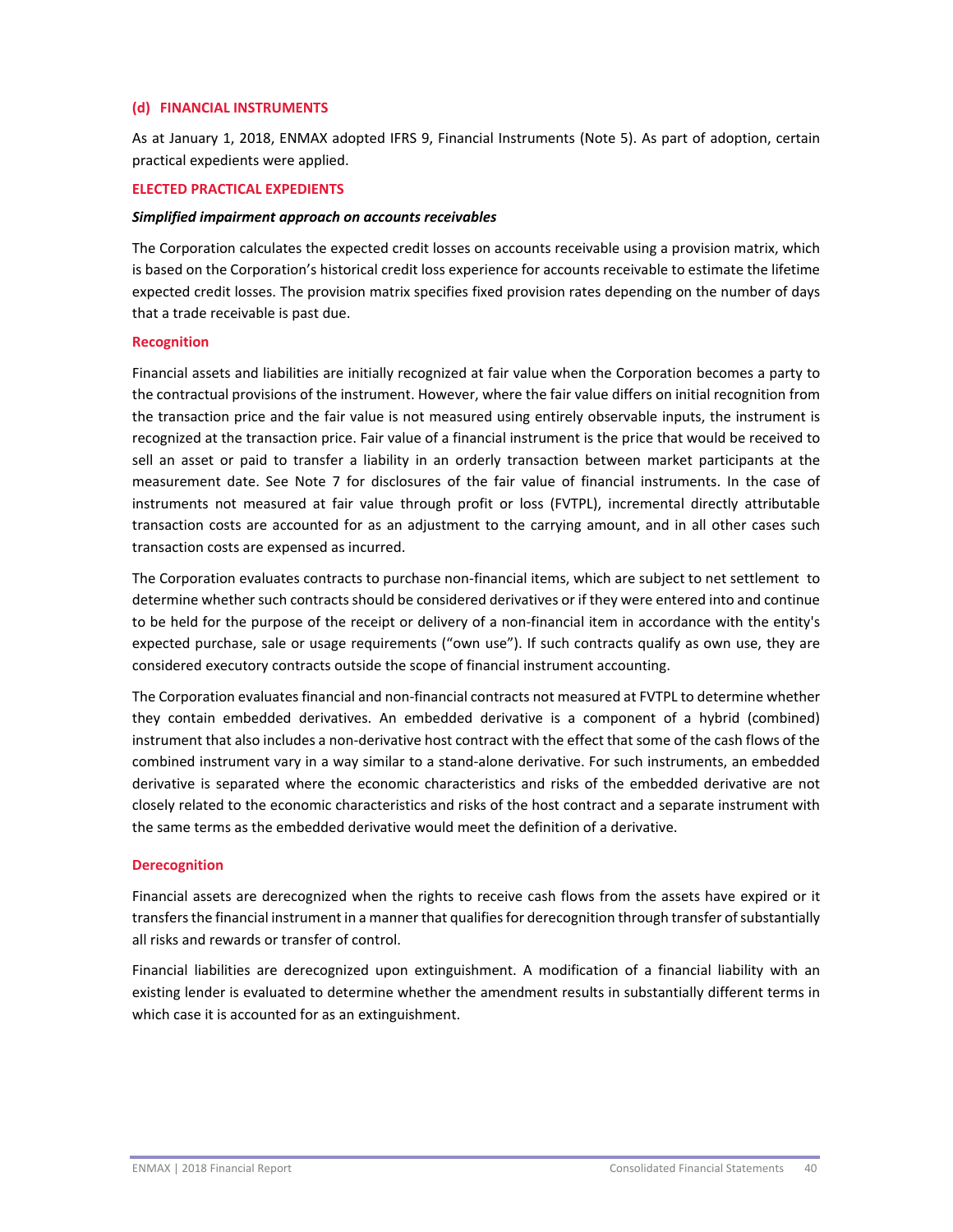## **Classification**

The classification of the Corporation'sfinancial instrument depends on the nature and purpose of the financial instrument and is determined at the time of initial recognition.

The financial assets of the Corporation are classified in the following categories:

- Amortized cost: assets that are held for collection of contractual cash flows where those cash flows represent solely payments of principal and interest are measured at amortized cost. Financial assets of the Corporation included in this category are cash and cash equivalents, and current and long‐term accounts receivables.
- Fair value through other comprehensive income (FVOCI): assetsthat are held for collection of contractual cash flows and for selling the financial assets, where the assets' cash flows represent solely payments of principal and interest, are measured at FVOCI. Financial assets of the Corporation included in this category are equity investments.
- FVTPL: assets that do not meet the criteria for amortized cost or FVOCI are measured at fair value through earnings. Financial assets of the Corporation included in this category are derivative instruments.

The financial liabilities of the Corporation are classified either as amortized cost or at FVTPL. Financial liabilities of the Corporation included under amortized cost are accounts payable, current and long‐term debt and other current and other long‐term liabilities. Financial liabilities of the Corporation included under FVTPL are derivative instruments.

Other financial liabilities include accounts payable and accrued liabilities, long-term debt, other current liabilities and other long‐term liabilities. Financial instruments in this category are initially recorded at fair value, net of any transaction costs incurred, and subsequently carried at amortized cost using the effective interest method.

#### **Derivatives and hedging activities**

Derivatives are initially recognized at fair value on the date a derivative contract is entered into and are subsequently remeasured to their fair value at the end of each reporting period. The accounting for subsequent changes in fair value depends on whether the derivative is designated as a hedging instrument, and if so, the nature of the item being hedged and the type of hedge relationship designated.

The fair values of various derivative financial instruments used for hedging purposes are disclosed in Note 7. Movements in the hedging reserve in shareholder's equity are shown in Note 18. The full fair value of a hedging derivative is classified as a non‐current asset or liability when the remaining maturity of the hedged item is more than 12 months; it is classified as a current asset or liability when the remaining maturity of the hedged item is less than 12 months. Trading derivatives are classified as current assets or liabilities.

#### **Cash flow hedges**

The Corporation utilizes forward and swap contracts as hedging instruments to manage the commodity price risk associated with its highly probable commodity sales and purchases. At the inception of the hedging transaction, the Corporation documents the economic relationship between hedging instruments and hedged items, including whether the hedging instrument is expected to offset changes in cash flows of hedged items.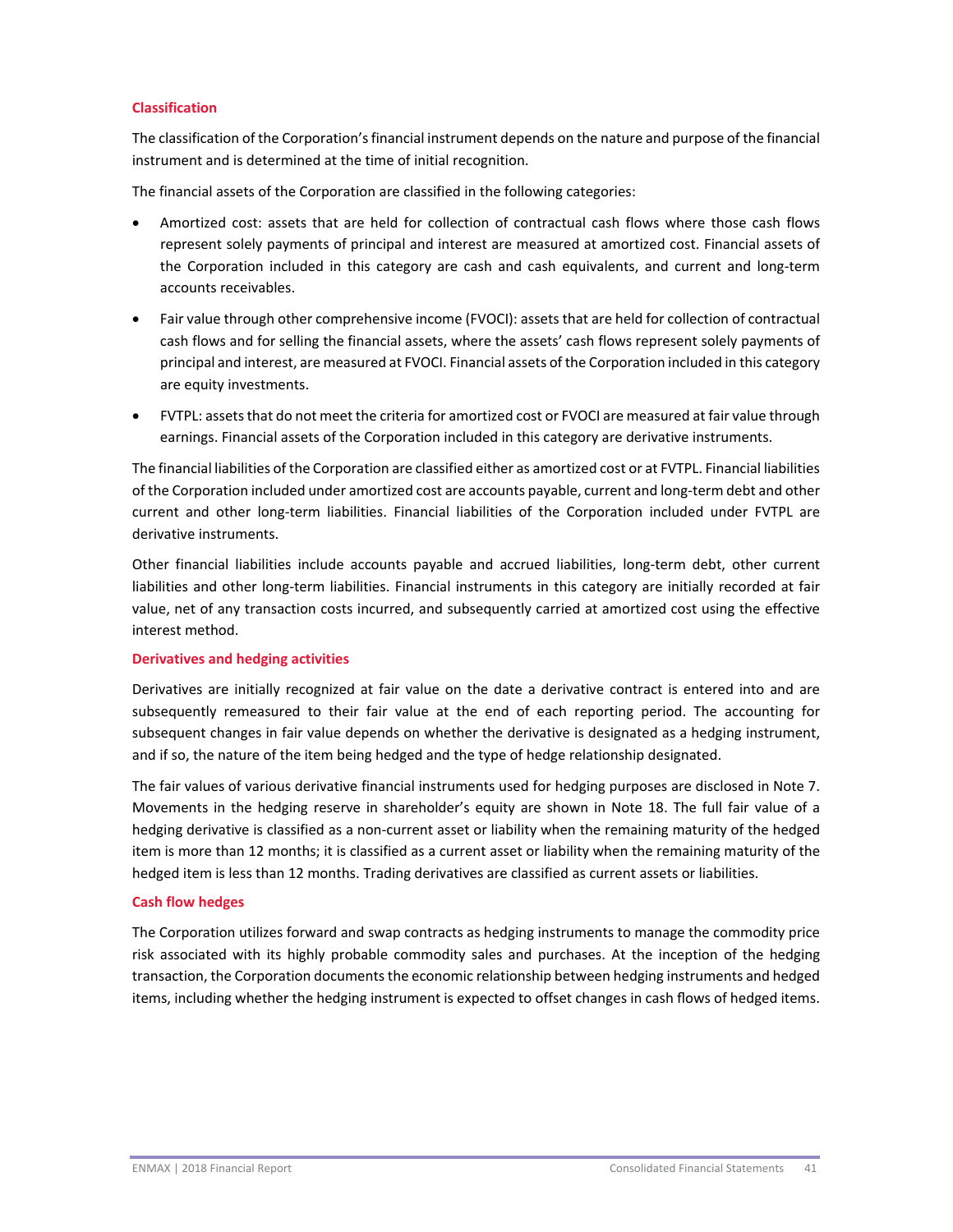Sources of hedge ineffectiveness can occur as a result of credit risk, change in hedge ratio and forecast adjustments leading to over‐hedging. If the hedge ratio for risk management purposes is no longer optimal but the risk management objective remains unchanged and the hedge continues to qualify for hedge accounting, the hedge relationship will be rebalanced by adjusting either the volume of the hedging instrument, or the volume of the hedged item, so that the hedge ratio aligns with the ratio used for risk management purposes. Any hedge ineffectiveness is calculated and accounted for in earnings at the time of the hedge relationship rebalancing.

The Corporation can only discontinue hedge accounting prospectively if there is no longer an economic relationship between the hedged item and hedging instrument, the risk management objective changes, the derivative no longer is designated as a hedging instrument or the underlying hedged item is derecognized. If the Corporation discontinues hedge accounting, the cumulative gain or loss in AOCI is transferred to earnings at the same time as the hedged item affects earnings. The amount in AOCI is immediately transferred to earnings if the hedged item is derecognized or it is probable that a forecast transaction will not occur in the originally specified time frame.

## *Estimation Uncertainty*

In estimating the fair value of financial assets or liabilities, the Corporation uses market‐observable data when available. When observable data is not available, the Corporation determines fair value using inputs other than quoted prices observable for the asset or liability, or valuation techniques with inputs based on historical data.

## **Presentation**

Financial assets and liabilities are not offset unless they are with a counterparty for which the Corporation has a legally enforceable right to settle the financial instruments on a net basis and the Corporation intends to settle on a net basis.

#### **Impairment of Financial Assets**

The impairment provisions for accounts receivable disclosed at Note 7(b) are based on assumptions on expected loss rates. The Corporation uses judgment in making these assumptions and selecting the inputs to the impairment calculation based on the Corporation's history, existing market conditions, as well as forward looking estimates at the end of each reporting period.

## *Estimation Uncertainty*

Estimates are made to set up the impairment provision for accounts receivable, which reflects the amount of accounts receivable that are ultimately expected to be non‐collectible based on their expected credit losses.

#### **Hedges**

In conducting its business, the Corporation uses derivatives and other financial instruments, including swaps, futures, options and forwards to manage its exposure to certain market risks. Certain derivatives are designated as hedging instruments for accounting purposes when meeting certain effectiveness and documentation requirements at inception of the hedging relationship and on an ongoing basis. Effectiveness is measured with reference to the risk management objective and strategy for the hedged item.

Cash flow hedges are used to manage the variability of cash flows resulting from the purchase and sale of electricity, natural gas and foreign exchange exposure.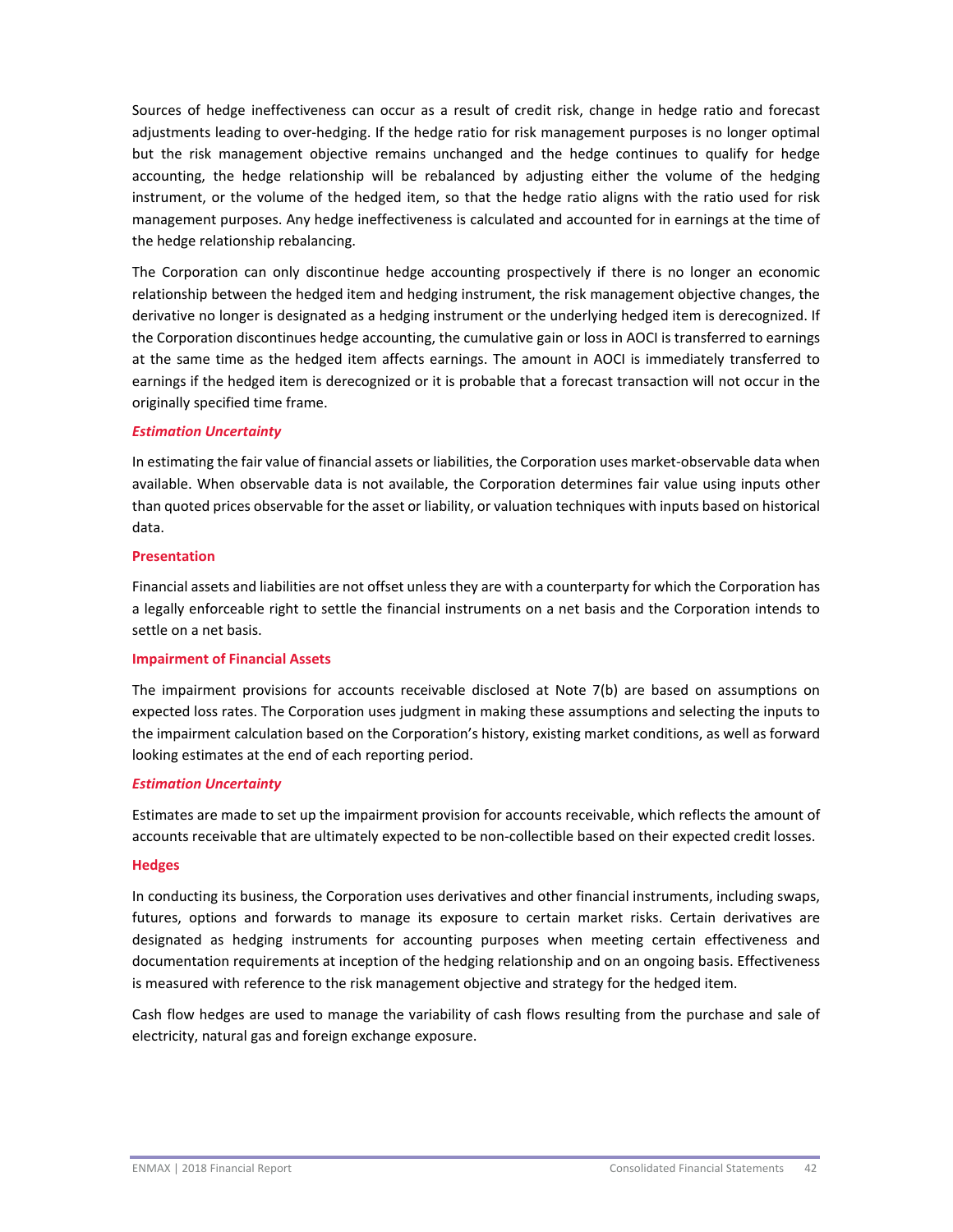For cash flow hedges, changes in the fair value of the effective portion of the derivative designated in a hedging relationship are accumulated in OCI and recognized in earnings during the periods when the cash flows of the hedged item are realized. Gains and losses on cash flow hedges are reclassified immediately to earnings when a hedged anticipated transaction is no longer probable.

Where the hedged item continues to be probable of occurring but is no longer highly probable of occurring, the hedging relationship terminates. The accumulated amount in other comprehensive income is retained until the hedged transaction occurs or it is no longer probable of occurring.

For cash flow hedges, ineffectiveness is measured based on comparing the cumulative change in the fair value of the hedged item with the cumulative change in the fair value of the hedging instrument in absolute terms. If the cumulative change in fair value of the hedging instrument exceeds the cumulative change in fair value of the hedged item, ineffectiveness is recorded in profit or loss for the excess.

Changes in fair value of de‐designated or discontinued hedges are recorded in earnings from the date of de-designation or discontinuation. The unrealized changes in fair value recorded prior to de-designation or discontinuation are reclassified from accumulated other comprehensive income to earnings when the relating hedged item is recognized in earnings.

## **(e) FOREIGN CURRENCY TRANSLATION**

Foreign currency transactions are translated into the functional currency using the exchange rates prevailing at the dates of the transactions. Foreign exchange gains and losses resulting from the settlement of such transactions and from the translation at year‐end exchange rates of monetary items and liabilities denominated in foreign currencies are recognized in the statement of earnings, except when deferred in equity as qualifying cash flow hedges.

Foreign exchange gains and losses are included on the statements of earnings within other expenses.

## **(f) CASH AND CASH EQUIVALENTS**

Cash and cash equivalents consist of cash‐on‐hand balances with banks and investments in money market instruments with original maturities of three months or less from the date of acquisition.

#### **(g) PROPERTY, PLANT AND EQUIPMENT**

Items of property, plant and equipment (PPE) are measured at cost less accumulated depreciation and any impairment losses. The cost of self‐constructed assets includes the cost of materials and direct labour, and any other costs directly attributable to bringing the assets to a condition suitable for their intended use. Subsequent costs are included in the assets' carrying amount or recognized as a separate asset, as appropriate, only when it is probable that the future economic benefits associated with the items will flow to the Corporation and the costs can be measured reliably. The carrying amount of a replaced asset is derecognized when replaced. Major overhauls and inspections are capitalized. Repairs and maintenance are charged to the statement of earnings in the period in which they are incurred.

Depreciation of PPE is recorded on a straight‐line basis over the estimated useful life of the asset class at the following rates:

| <b>Asset Class</b>                       |       |    | <b>Depreciation Rates</b> |
|------------------------------------------|-------|----|---------------------------|
| Buildings and site development equipment | 0.61% | to | 4.60%                     |
| Generation facilities and equipment      | 2.00% | to | 20.00%                    |
| Generation overhauls and inspections     | 9.02% | to | 67.11%                    |
| Tools, systems and equipment             | 4.53% | to | 25.00%                    |
| <b>Vehicles</b>                          | 2.36% | to | 8.00%                     |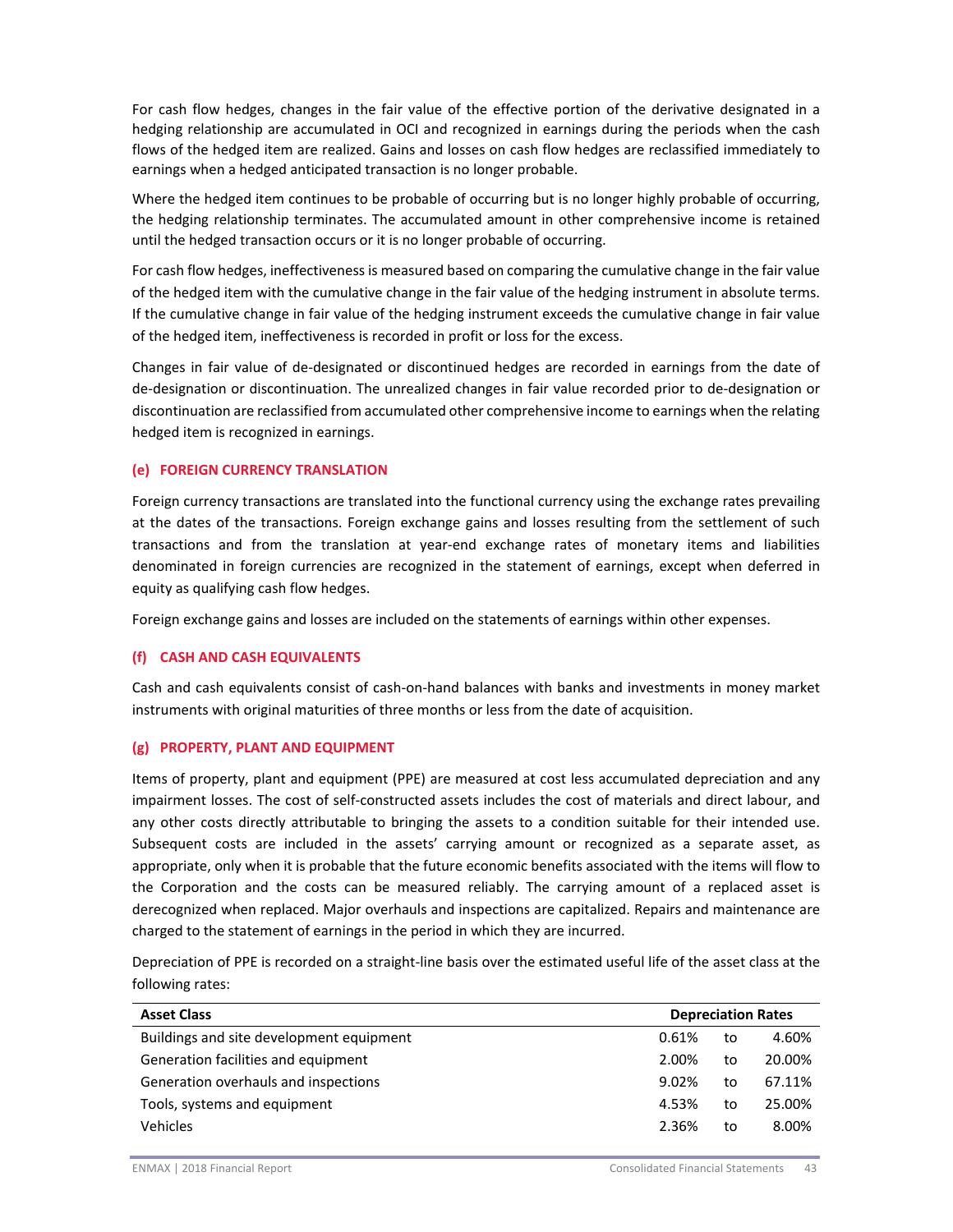Construction in progress represents assets that are not yet available for use and therefore not subject to depreciation. Capital spares and inventory are not amortized until they are put into service.

Gains or losses on disposal of an item of PPE are determined by comparing the proceeds from disposal with the carrying amount of PPE and are recognized in earnings.

Fortransmission, distribution and substation equipment depreciated using the group life depreciation method (regulated depreciable assets), with depreciation rates ranging from 0.00 per cent to 20.00 per cent, gains or losses on the disposal of regulated depreciable assets are typically deferred and amortized over the estimated remaining service life of the related regulated depreciable assets. Gains or losses on the disposal and retirement of regulated depreciable assets outside the course of normal business are charged or credited to other expenses, with the offset recorded as net movement in regulatory deferral account balances in the statement of earnings under IFRS 14.

## *Significant Judgment*

Where significant parts of an item of PPE have different useful lives in relation to the total cost of the item, they are accounted for as separate items of PPE and are depreciated separately. Useful lives are determined based on past experience and current facts, taking into account future expected usage and potential for technological obsolescence. Depreciation methods, useful lives and residual values are reviewed annually and adjusted, if appropriate.

## **(h) DEFERRED REVENUE**

Under various statutory requirements and agreements with customers and developers, the Corporation receives CIAC in the form of cash contributions. Such contributions are recorded as deferred revenue when funds are received and recognized into revenue over the useful life of the underlying asset to which the contribution related. In addition to CIAC, the Corporation receives fixed capacity charges and warranty deposits on long‐term contracts in the form of cash. Such contributions are recorded as deferred revenue when funds are received and recognized into revenue over the term of the underlying contract.

## **(i) GOVERNMENT GRANTS**

Government grants are not recognized until there is reasonable assurance that the Corporation will comply with the conditions attached to them and that the grants will be received. Government grants received for the purchase of certain items of PPE are deducted from the carrying amount of the related asset. Amounts received related to expense reimbursement reduce the expense in the period in which it is incurred.

## **(j) CAPITALIZATION OF BORROWING COSTS**

Borrowing costs directly attributable to the construction of a qualifying asset are eligible for capitalization. Qualifying assets are assets for which a substantial period of time is required to prepare the asset for its intended use. The Corporation borrows funds to finance its capital construction projects. The borrowing costs are capitalized until construction is completed, at a rate based on the actual costs of debt used to finance the capital construction projects. Capitalized borrowing costs cannot exceed the actual cost incurred to borrow the funds.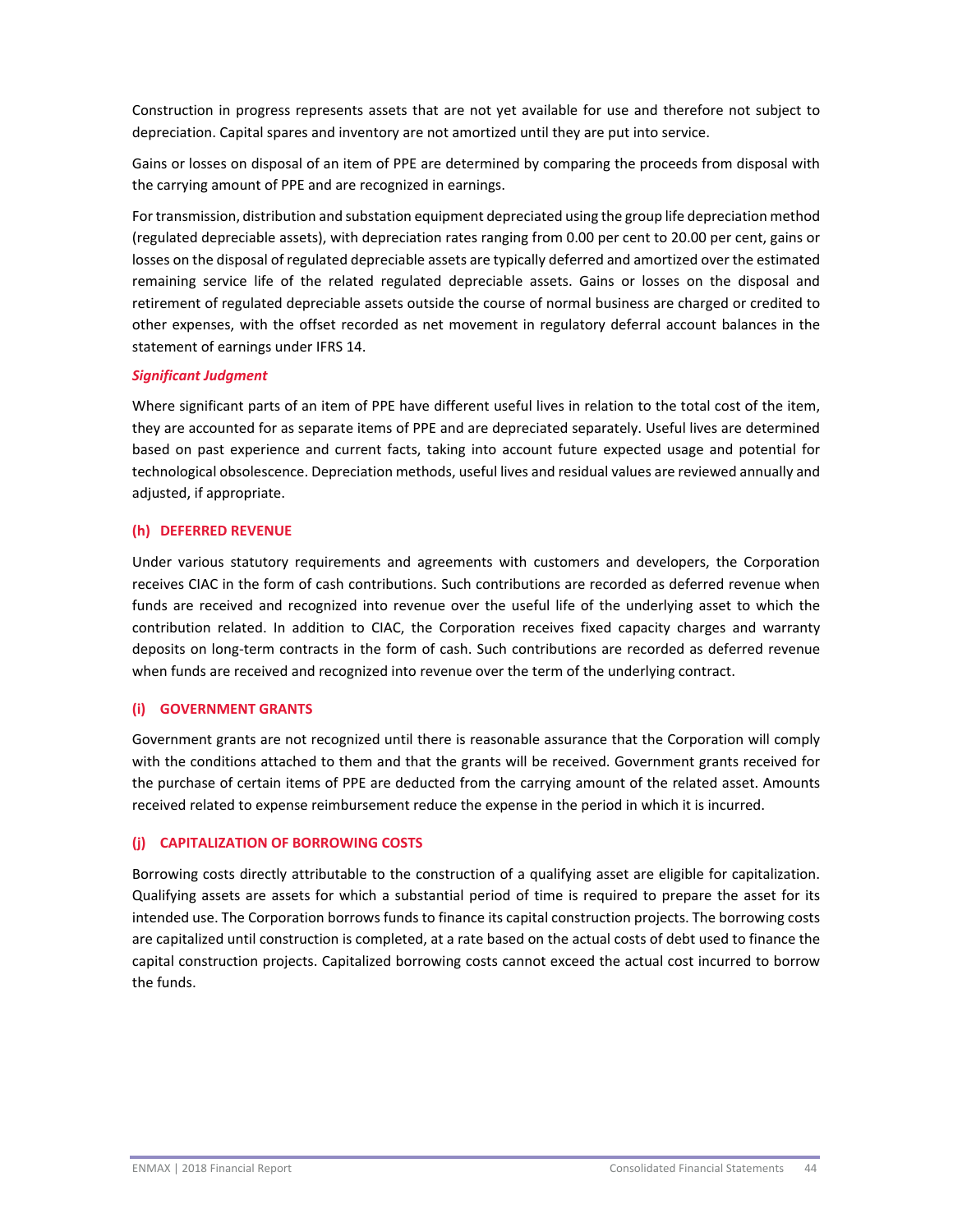## **(k) POWER PURCHASE ARRANGEMENTS**

The costs to acquire the Power Purchase Arrangements (PPAs) were recorded on the statement of financial position as an intangible asset. The costs were amortized based on available capacity per PPA unit over the term of the PPA. The carrying amount of the intangible asset was reviewed for indicators of impairment and tested for impairment when events or changes in circumstances indicated that the carrying amount may not be recoverable. In 2016 the PPAs were impaired upon termination of the Battle River 5 PPA and Keephills PPA. As at December 31, 2018 the Corporation held no active PPAs.

## **(l) INTANGIBLE ASSETS**

Intangible assets are recorded at cost and amortization is recorded on a straight‐line basis over the estimated useful life of the assets at the following rates:

| <b>Asset Class</b>                              | <b>Depreciation Rates</b> |    |        |
|-------------------------------------------------|---------------------------|----|--------|
| Renewable energy certificates and water license | 11.00%                    | to | 11.00% |
| Computer systems                                | 2.81%                     | to | 25.00% |
| Land easements, rights and lease options        | 1.73%                     | to | 25.86% |

Intangible assets with indefinite lives include land easements, renewable energy certificates and water licenses, are not subject to amortization. These assets are assessed annually for impairment or more frequently if events or changes in circumstances indicate that the asset may be impaired.

## **(m) ASSET IMPAIRMENT**

Long-lived assets and intangible assets with finite lives are tested for impairment when events or changes in circumstances indicate possible impairment. Test for impairment is performed at the CGU level. Impairment loss is recognized in the statement of earnings if the recoverable amount of a CGU is estimated to be less than its carrying amount. The recoverable amount is the higher of fair value less costs of disposal and value in use. Impairment losses recognized in prior periods are assessed at each reporting date for indications that the loss has decreased or no longer exists. The impairment loss can be reversed up to the original carrying value of the asset that would have been determined, net of depreciation, had no impairment loss been recognized. A reversal of impairment is recognized immediately in the statement of earnings.

#### *Significant Judgment and Estimation Uncertainty*

Impairment indicator assessment and the grouping of CGUs are significant judgments in the process of asset impairment analysis. The determination of CGU recoverable amounts involves significant estimates, including timing of cash flows, expected future prices for inputs and outputs, expected usage of the assets and appropriate discount rates.

During the year, the Corporation performed an impairment test on a CGU based on an impairment indicator assessment. The impairment test was calculated based on the net present value of cash flow projections incorporating estimates of annual revenues, expenses and capital expenditures to the asset's useful life. These estimates incorporate past experience and the Corporation's current view of future cash flow generated by the CGU. The Corporation gave consideration to externally available information related to future commodity pricing and current economic conditions within the province when developing certain pricing assumptions. A discount rate was used which reflects the market weighted average cost of capital (WACC) using a capital asset pricing model approach, giving consideration to the risks specific to the CGU and the risks embedded in the net cash flow projections. An impairment loss of \$20.3 million was recognized during 2018.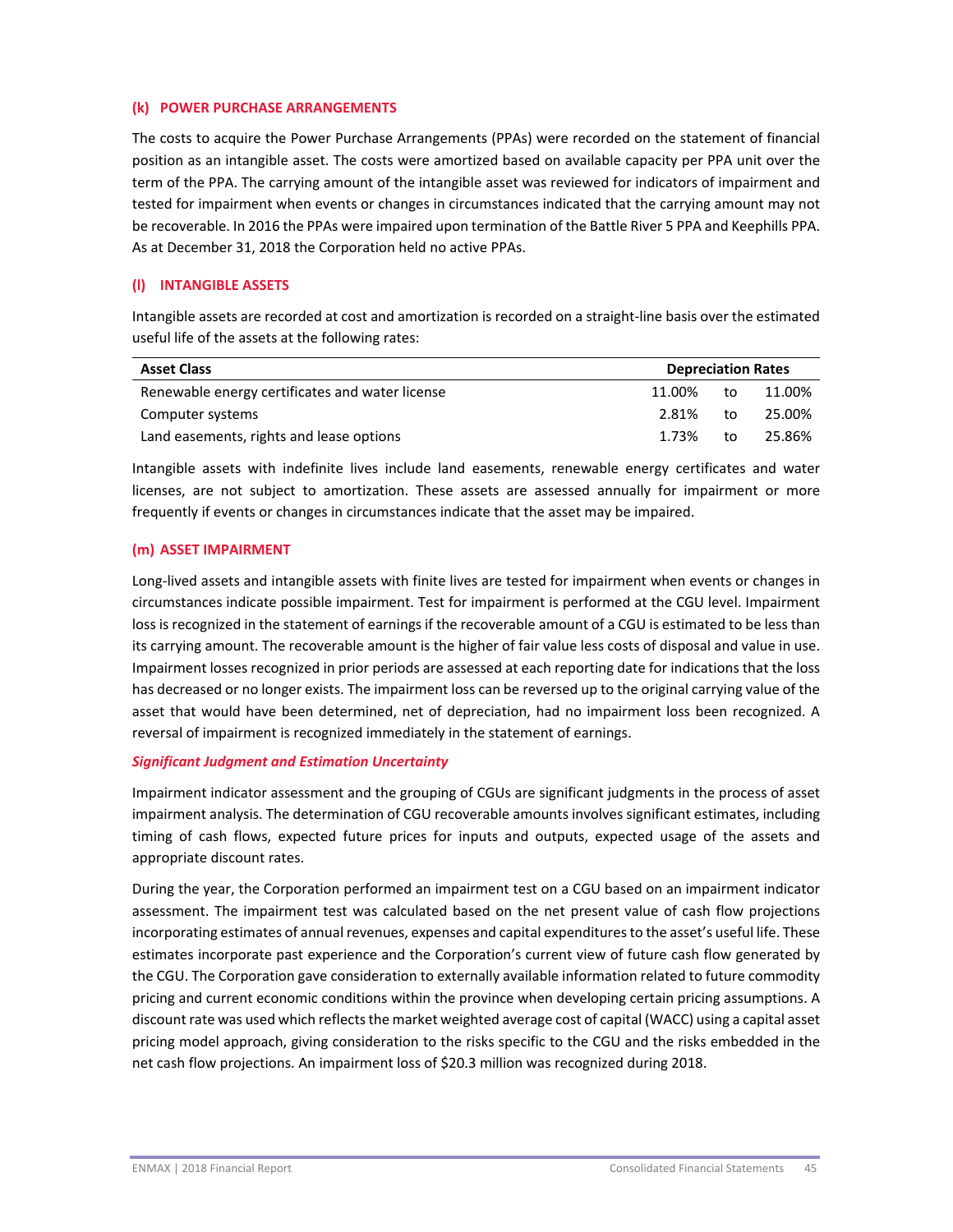## **(n) POST‐EMPLOYMENT BENEFITS**

The Corporation sponsors pension plans that contain both defined contribution (DC) and defined benefits (DB) provisions.

For DC pension plans, the Corporation's obligations for contributions are recognized as other expenses in the statement of earnings when services are rendered by employees.

For DB pension plans and other post-employment benefits, the level of benefit provided is based on years of service and earnings of the person entitled. The service cost of DB pension and other post-employment benefits earned by employees is actuarially determined using the projected unit credit method prorated on service and management's best estimate of expected health care costs. The related pension liability recognized in the statement of financial position is the present value of the DB and post-retirement benefit obligation at the statement of financial position date less the market value of the plan assets.

Actuarial valuations for defined benefit plans are carried out every three years at December 31. The discount rate applied in arriving at the present value of the pension liability represents yields on high-quality Canadian corporate bonds that have terms to maturity approximating the terms of the related pension liability.

Components of DB costs include service cost, net interest on the net DB liability and re‐measurements of the net DB liability. Service cost is recognized as other expenses in the statement of earnings. Net interest is calculated by applying the discount rate to the net DB liability at the beginning of the annual period and takes into account projected contributions and benefit payments during the period. The net interest is recognized as interest expense in the statement of earnings. Re-measurement gains and losses, resulting from experience adjustments and changes in assumptions used to measure the accrued benefit obligation, are recognized in full in the period in which they occur through other comprehensive income.

#### *Estimation Uncertainty*

Significant assumptions and estimates are used in the accounting for DB pension plans. The Corporation consults with an actuarial specialist when setting the key assumptions used to estimate the post-employment benefits and the costs of providing post-retirement benefits. Key assumptions include future return on plan assets, retirement age, mortality rates, discount rates, future health care costs, salary escalation rates and claims experiences.

## **(o) LEASES**

When an arrangement is entered into for the use of items of PPE, the Corporation evaluates the arrangement to determine whether it contains a lease. A specific asset would qualify as a lease if fulfillment of the arrangement is dependent on the use of the specific asset. An arrangement constitutes the right to use the asset if the Corporation has the right to control the use of the underlying asset. When an arrangement is determined to be a lease, the Corporation classifies the lease as either operating or financing depending on whether substantially all the risks and rewards of the asset have been transferred.

## *Significant Judgment*

The Corporation assesses contract arrangements to determine if they contain a lease. The Corporation considers all facts and circumstances to determine if substantially all risks and rewards of ownership have been transferred to the lessee to classify the lease arrangement as finance or operating lease.

## **(p) ASSET RETIREMENT OBLIGATIONS**

Asset retirement obligations (ARO) are provisions for legal and constructive obligations for decommissioning and restoring the Corporation's generating assets and the Corporation's share of jointly‐operated generating assets.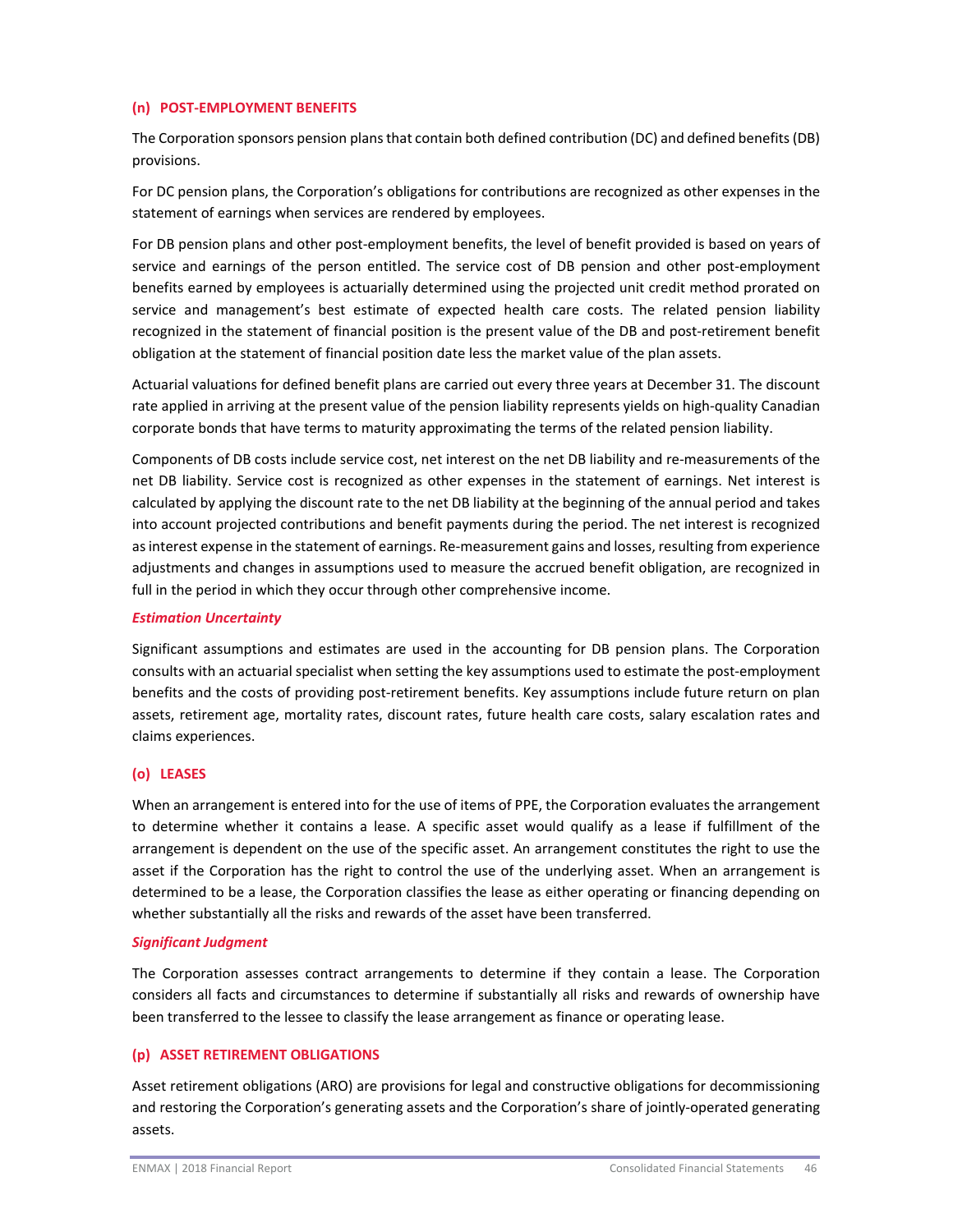The estimated future cash flows of the asset retirement costs are risk adjusted and discounted using a pre‐ tax, risk‐free rate that reflects the time value of money. The associated asset retirement costs are capitalized as part of the carrying amount of the long‐lived asset and then amortized over its estimated useful life. Changes due to revisions of discount rates, the timing or the amount of the original estimate of the provision are reflected on a prospective basis by adjusting the carrying amount of the related PPE.

## *Estimation Uncertainty*

Significant assumptions and estimates are used in the accounting of ARO that include the amount and timing of asset retirements, the extent of site remediation required, and related future cash flows, inflation rates and discount rates.

## **(q) PROVISIONS AND CONTINGENCIES**

A provision is a liability of uncertain timing or amount. Provisions are recognized when the Corporation has a present legal or constructive obligation as a result of past events, it is probable that an outflow of resources will be required to settle the obligation, and the amount can be reliably estimated. Provisions are measured at management's best estimate of the expenditure required to settle the obligation at the end of the reporting period and are discounted to present value where the effect of discounting is significant. A pre‐tax, risk‐free rate is used to discount estimated future risk‐adjusted cash outflows. The unwinding of the discount (accretion) is recognized as a finance charge. The Corporation re‐measures provisions each reporting period, taking into account changes in the likelihood and timing of future outflows and changes in discount rates.

The Corporation performs evaluations to identify onerous contracts and, where applicable, records provisions for such contracts.

## *Significant Judgment*

Judgment is involved to determine the probability of outflow of resources.

## **(r) REVENUE RECOGNITION**

Revenue is recognized to the extent that it is probable that the economic benefits will flow to the Corporation and the revenue can be reliably measured. Revenue is measured at the fair value of the consideration received and is reduced for rebates and other similar allowances.

As at January 1, 2018, ENMAX adopted IFRS 15, Revenue from Contracts with Customers (Note 5). As part of adoption, certain practical expedients were applied.

## **Elected practical expedients**

- Right to invoice: ENMAX applies the practical expedient to provide limited disclosure on transaction price of its performance obligation as ENMAX either hasthe right to consideration from its customers in the amount that corresponds directly with the value to the customers of ENMAX's performance completed to date, or ENMAX expects the performance obligation will be satisfied within one year or less.
- The existence of a significant financing component: ENMAX applies the practical expedient not to adjust its revenue for the effect of a significant financing component if ENMAX expects, at contract inception, that the period between when ENMAX transfers a promised good or service to a customer and when the customer pays for that good or service will be one year or less. CIAC are contributions received for work performed under various statutory requirements, and therefore is determined not to contain a significant financing component.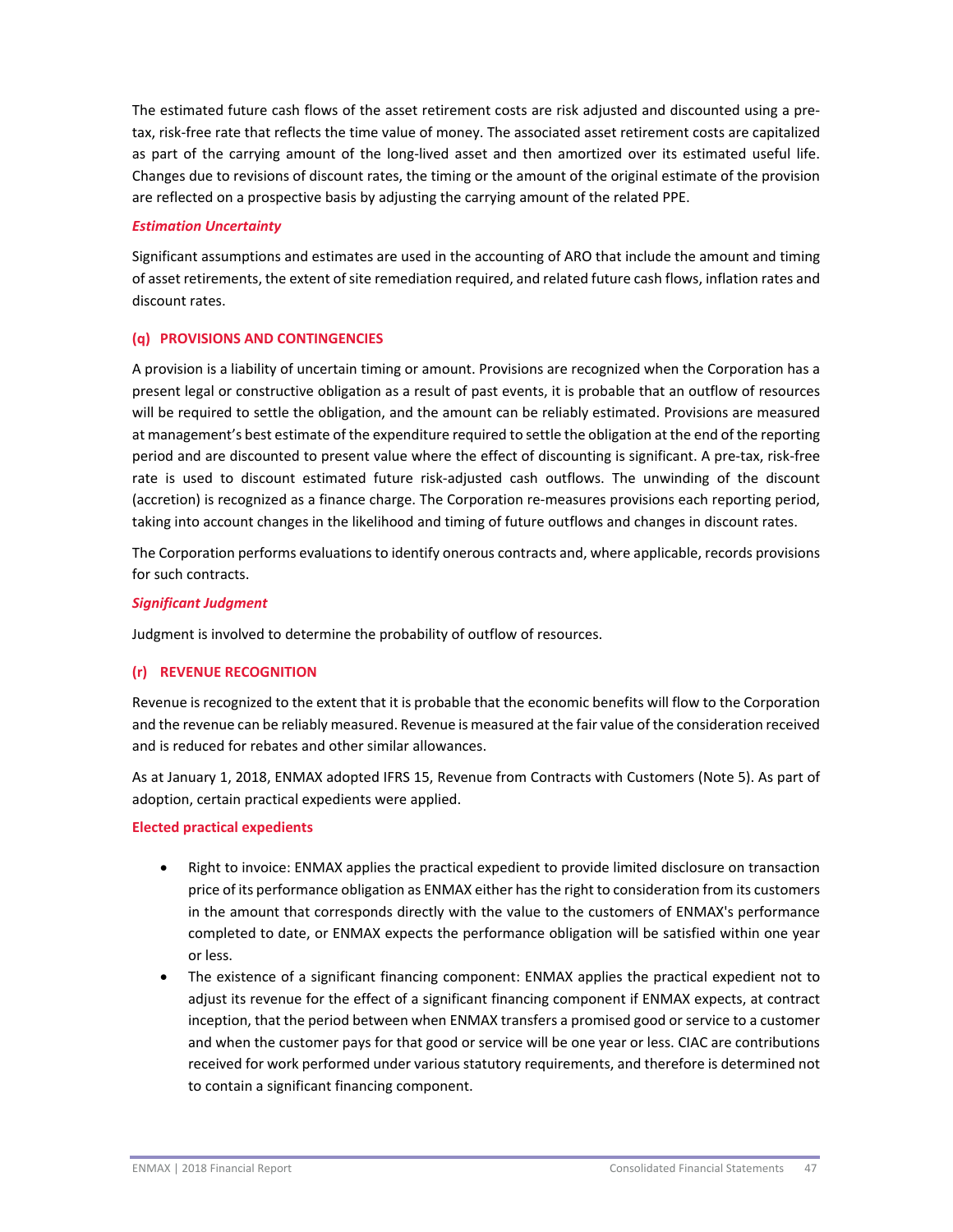## **Electricity and gas**

Contracts with customers within the Competitive Energy operation mainly consist of contracts to provide and deliver supplies of electricity and/or natural gas (the commodity) to customers' specified locations.

## **Performance obligations**

Typical commodity contracts with customers include two performance obligations, which are to provide supplies of the commodity and to arrange for the delivery of these supplies to the customers' specified locations. These performance obligations are considered to be a series of performance obligations satisfied over time as the customers simultaneously consume the commodity and generate benefits upon receipt. The method of recognition of revenue for the commodity is an output method, which is based on volume of commodity delivered to the customers.

Asrequired under IFRS 15, ENMAX performed the principal versus agent assessment and treatment of delivery charges collected within the Calgary city limit does not change under IFRS 15 as ENMAX is considered a principal for the provision of supplies of the commodity, with these charges reflected as gross revenue on ENMAX's consolidated financial statements. For delivery charges outside the Calgary city limit, ENMAX is an agent in relation to the performance obligation to arrange for delivery of the commodity and therefore the payment and recovery of the flow-through costs are presented on a net basis.

## **Transaction price**

The transaction price for the commodity contract involves consideration from customers that is variable and constrained due to unknown volume of the commodity that will be consumed. Certain commodity contracts may also include a price constraint as the relevant commodity price would be based on the commodity pool price at the time of the consumption. The variable consideration is no longer constrained when the volume and/or price of the commodity consumed by customers become known at each period. The resolved transaction price for the commodity delivered to customer at each billing period will be allocated to the single performance obligation to provide the commodity.

#### **Revenue recognition**

The method utilized to recognize revenue for a commodity contract is an output method, which is based on actual volume of commodity distributed each period.

## *Estimation Uncertainty*

By regulation, wire service providers are not required to submit final load settlement data on customer electricity usage until four months after the month in which such electricity was consumed. The Corporation uses processes and systems to estimate electricity revenues and costs, including unbilled consumption. Any changes to electricity revenues and costs arising from these estimation processes will be accounted for as a change in estimate in the period they occur.

#### **Transmission and distribution**

Contracts with customers under transmission and distribution operations are ENMAX's promises to provide transmission and distribution services to end customers through collaboration with electricity retailers. The customer for transmission service is the Alberta Electric System Operator (AESO), while the customers for the distribution service are electricity retailers.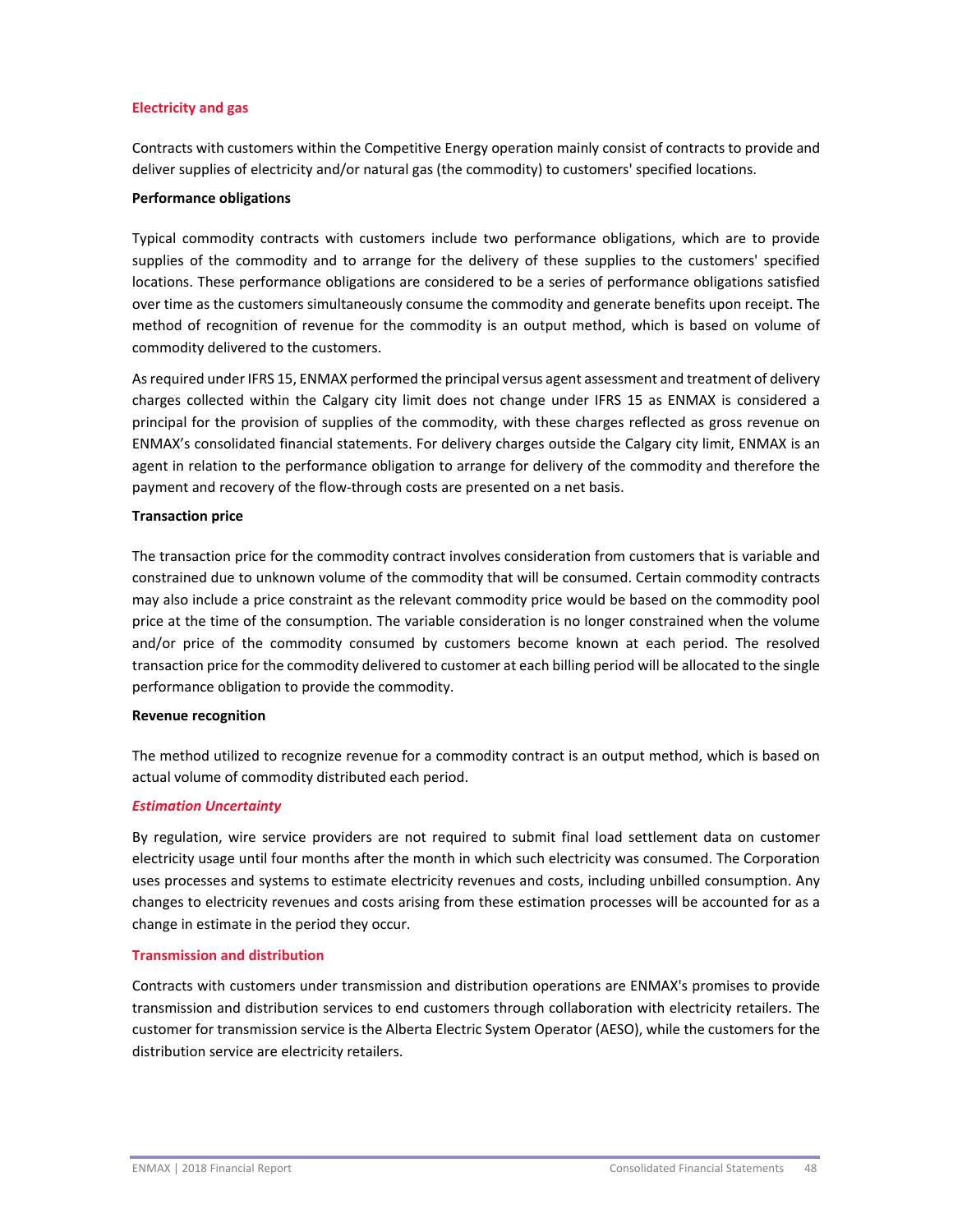#### **Performance obligation**

The transmission contract includes one performance obligation, which is a stand‐ready obligation to provide transmission service for the period. This performance obligation is satisfied when the stand‐ready obligation to provide transmission service has been performed each month. The distribution contract includes one performance obligation, which is to provide distribution services. This performance obligation is satisfied when the end customer receives electricity. ENMAX's promises to provide transmission and distribution services to the customer are performance obligations that are satisfied over time as the customer is able to simultaneously consume the electricity transmitted and distributed to the customer's location.

## **Transaction price**

The transaction price for the transmission service involves consideration that is variable and constrained. The variable consideration is no longer constrained when Alberta Utilities Commission (AUC) approves the Cost of Service, which allows the Corporation to recover the cost to build, operate and maintain the transmission lines.

The transaction price for the distribution contract involves consideration that is variable and constrained. The variable consideration is no longer constrained when the actual number of customers serviced during each billing period becomes known.

#### **Revenue recognition**

The method utilized to recognize revenue for the transmission contract is an input method, which is based on the passage of time as the stand‐ready performance obligation is completed each period. The method utilized to recognize revenue for the distribution contract is an output method, which is based on actual volume of electricity distributed and actual number of customers serviced each period.

## *Estimation Uncertainty*

Estimates are necessary given that the regulatory environment in which the Corporation operates often requires amounts to be recorded at estimated values until finalization and adjustment, pursuant to subsequent regulatory proceedings or decisions.

## **Contractual services**

Contracts with a customer where ENMAX promises to render services mainly consist of services to maintain customer's assets or to develop specific assets.

## **Performance obligation**

The rendering of a service contract includes one performance obligation, which is to either maintain customer's assets or to develop an asset. This performance obligation is satisfied over time either because the customer simultaneously benefits from the maintenance services completed, or because they either enhance the customer's assets, or the new assets are highly specific for the customer and ENMAX has the right to receive payment for all the services performed at the end of each reporting period.

## **Transaction price**

The transaction price for the rendering of a service contract includes consideration from the customer that is fixed.

Certain contracts may also include variable considerations that are constrained, hence are not included in the transaction prices. The transaction price for all services rendered to the customer at each billing period will be allocated to the single performance obligation to provide a service to the customer.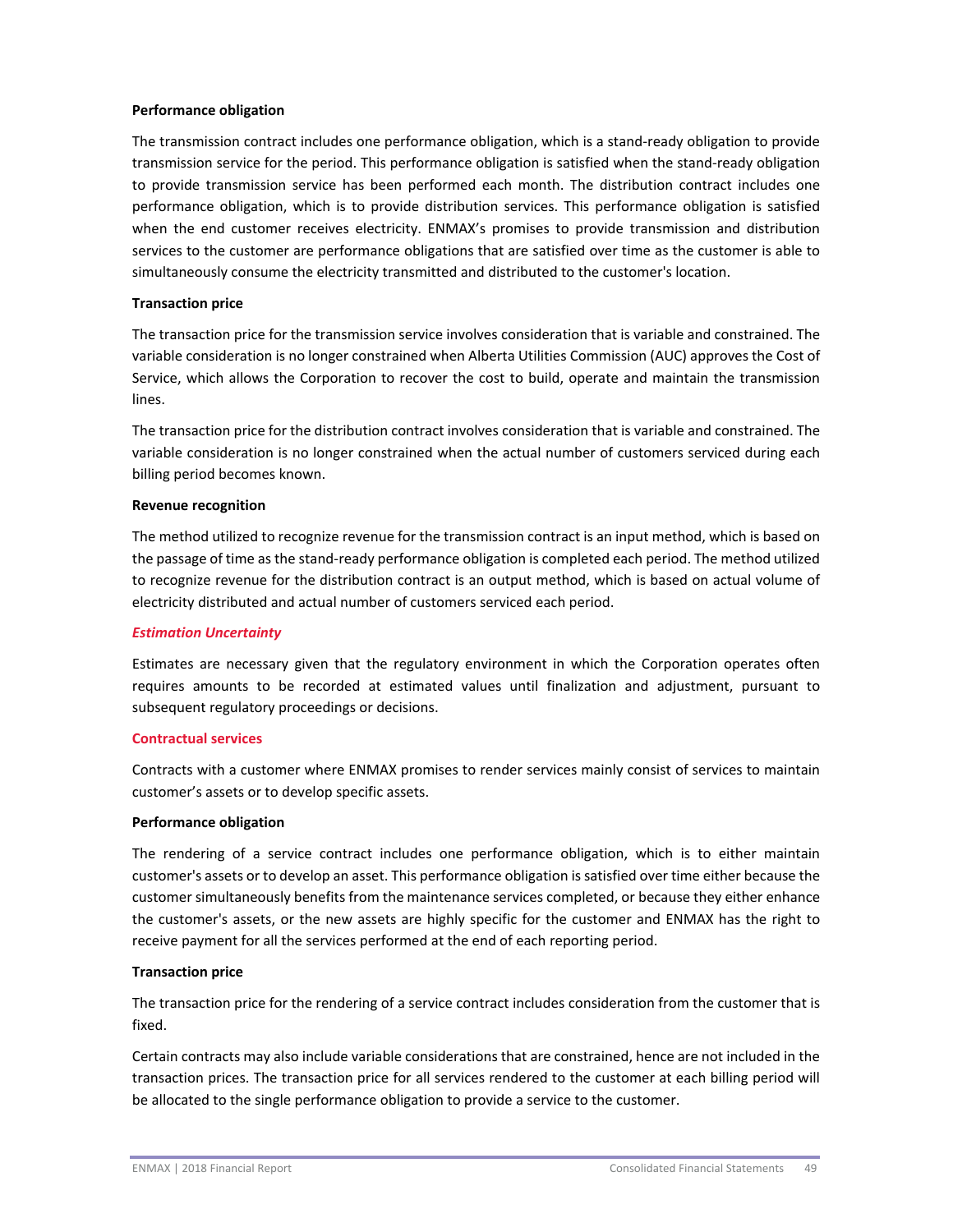#### **Revenue recognition**

Both input and output methods are used to recognize revenue for the rendering of service contracts depending on which method more accurately depicts ENMAX's promise to transfer services to the customer. For contracts where an input method is used, revenue is recognized based on actual labor cost and materials consumed to perform the required service during each billing period. For contracts where an output method is used, the revenue is recognized based on actual services delivered to the customer during each billing period.

#### **(s) EMISSION CREDITS AND ALLOWANCES**

Effective July 1, 2007, the *Climate Change and Emissions Management Amendment Act* (CCEMA Act) was enacted into law in Alberta. The CCEMA Act, and regulations thereunder, such as the Specified Gas Emitters Regulation (SGER), establish baseline emission intensity levels for each large generating facility, and emissions over this baseline are subject to a surcharge. Changes in law provisions related to the Corporation's fleet of gas‐fueled assets have the potential to expose the Corporation to significant compliance costs (see Note 25).

Purchased emission allowances are recorded on the statement of financial position as part of other assets, at historical cost, and are carried at the lower of weighted average cost and net realizable value. Allowances granted to the Corporation or internally generated from approved projects are accounted for as other assets.

The Corporation has recorded emissions liabilities on the statement of financial position, as a component of accounts payable and accrued liabilities, using the best estimate of the amount required to settle the obligation in excess of government established emission intensity levels. These amounts are recognized as cost of electricity services provided and charged to the statement of earnings in the period they are levied.

## **(t) DIVIDENDS**

Dividends on common shares are recognized in the Corporation's consolidated financial statements as a reduction of retained earnings in the period in which the dividends are approved by the Board of Directors of the Corporation.

#### **(u) INCOME TAXES**

The Corporation and its subsidiaries operating in the province of Alberta in the country of Canada are municipally owned and are generally not subject to federal and provincial income taxes. Some subsidiaries exempt from federal and provincial income taxes calculate certain portions of the operations based on the payment in lieu of tax regulation (PILOT) and the *Electric Utilities Act* (EUA). These PILOT payments are made to the Balancing Pool of Alberta. Those subsidiaries that do not meet the criteria for municipal exemption are taxable under the *Income Tax Act* (ITA) and the *Alberta Corporate Tax Act* (ACTA). Any further reference to income tax recognizes the combined obligations under PILOT, the ITA, and the ACTA.

The Corporation recognizes current and deferred income tax in the profit or loss for the period, except to the extent that it relates to a business combination or other transactions that are directly recognized in equity or other comprehensive income.

Current tax liabilities or assets are measured at the amount expected to be paid to or recovered from the taxation authorities or the Balancing Pool of Alberta for the current and prior periods, using the tax rates that have been enacted or substantively enacted by the end of the reporting period.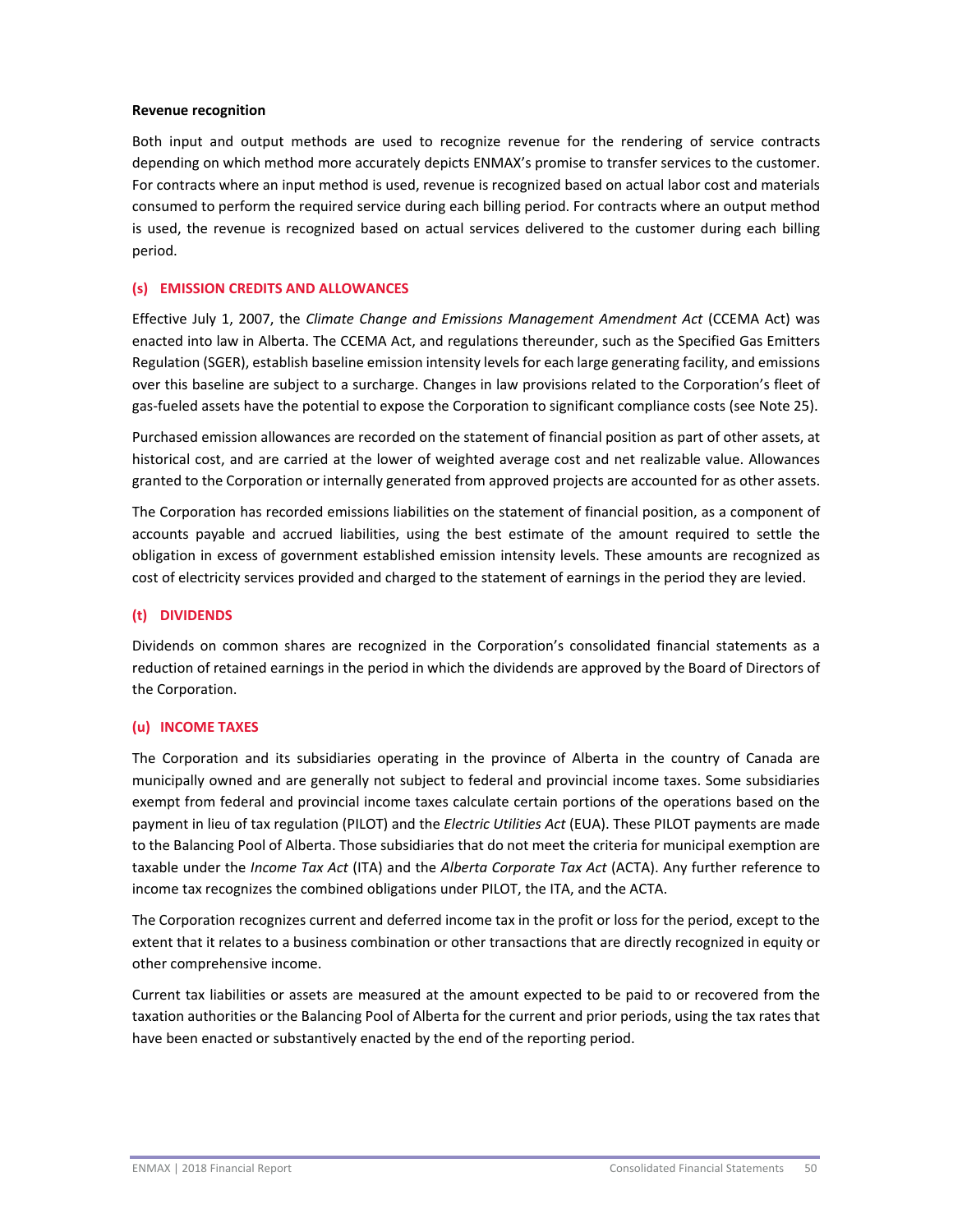Deferred income tax assets and liabilities are recognized for temporary differences between the financial statement carrying amounts of existing assets and liabilities and their respective tax bases, using the tax rates that are expected to apply in the period in which the deferred tax asset or liability is expected to be realized or settled, based on the laws that have been enacted or substantively enacted by the reporting date.

A deferred tax asset is recognized for all deductible temporary differences to the extent that it is probable that taxable profit will be available against which the deductible temporary difference can be utilized, with the exception that the deferred tax asset arises from the initial recognition of assets or liabilities in a transaction (other than in a business combination) that affects neither accounting income nor taxable income.

A deferred tax liability is recognized for all taxable temporary differences, unless the deferred tax liability arises from the initial recognition of goodwill, or the initial recognition of other assets or liabilities in a transaction (other than in a business combination) that affects neither accounting income nor taxable income.

The Corporation recognizes deferred tax liabilities for the taxable temporary differences associated with investments in subsidiaries, and interests in joint arrangements, unless the Corporation is able to control the timing of the reversal of the temporary difference and it is probable the temporary difference will not reverse in the foreseeable future. The Corporation recognizes deferred tax assets for the deductible temporary differences arising from investments in subsidiaries, and interests in joint arrangements only under circumstances where the temporary differences are expected to reverse in the foreseeable future and there is sufficient taxable income available against which the temporary differences can be utilized. Unrecognized deferred tax assets are reassessed at each reporting date and are recognized to the extent that it has become probable that future taxable profits will allow the deferred tax asset to be recovered.

Deferred tax assets and liabilities are offset when there is a legally enforceable right to set off current tax assets against current tax liabilities and when they relate to income taxes levied by the same taxation authority and the Corporation and its subsidiaries intend to settle their current tax assets and liabilities on a net basis.

## *Significant Judgment and Estimation Uncertainty*

The calculation of the Corporation's total income tax expense involves a degree of estimation and judgment, and management periodically evaluates positions taken in tax returns with respect to situations in which applicable tax regulation issubject to interpretation and establishes provisions where appropriate on the basis of amounts expected to be paid to the tax authorities or the Balancing Pool of Alberta. The calculation includes consideration of whether it is more likely than not for a contingent liability to be recognized in the financial statements.

The carrying amounts of deferred tax assets are reviewed at the end of each reporting period and are reduced to the extent that it is no longer probable that sufficient taxable income will be available to allow the benefit of part or all of that deferred tax asset to be realized. Unrecognized deferred tax assets are reassessed at each reporting date and are recognized to the extent that it has become probable that future taxable profits will allow the deferred tax asset to be recovered.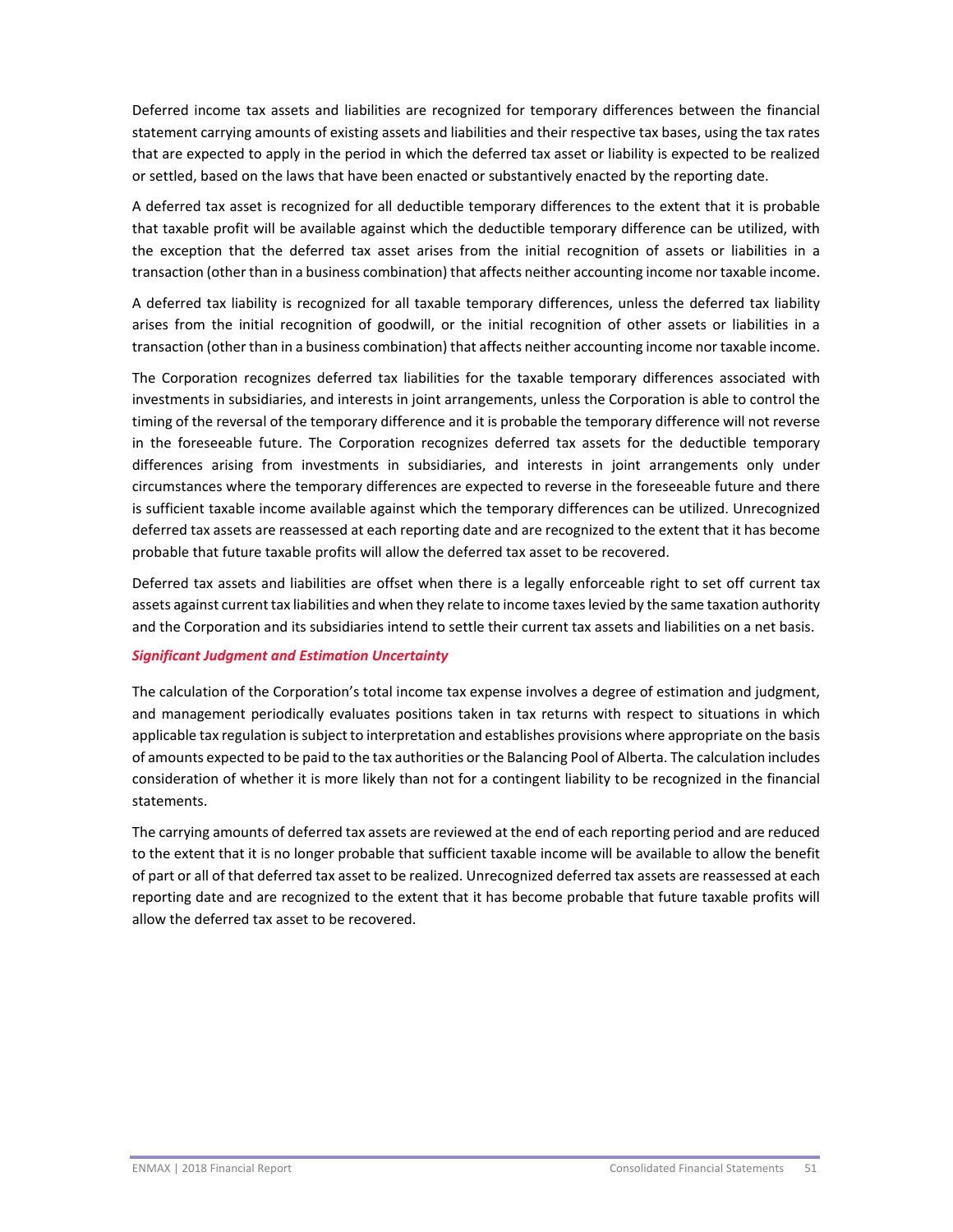## **5. ACCOUNTING PRONOUNCEMENTS**

## **ADOPTION OF NEW ACCOUNTING STANDARDS**

The following standards have been adopted by ENMAX for the first time for the financial year beginning on January 1, 2018 and have the following impact.

## **IFRS 9,** *Financial Instruments* **replaces IAS 39**

IFRS 9 provides guidance and requirements on classification and measurement of financial assets and liabilities, impairment and hedging. The Corporation adopts IFRS 9 with the exception of the hedge accounting where ENMAX will continue to follow IAS 39 guidance on hedge accounting. The standard has introduced a single expected credit loss model for all financial assets measured at amortized cost and FVOCI. The Corporation was required to revise its impairment methodology under IFRS 9 over the accounts receivable for sales of commodity, transmission service, distribution service and other services and has adopted full retrospective approach without restating prior years.

The expected credit loss allowance calculated as at January 1, 2018 was \$20.0 million, which represents an increase of \$1.4 million to the allowance as previously presented.

| As at January 1, 2018<br>(millions of Canadian dollars) | Current | More than<br>30 days<br>past due | More than<br>60 days<br>past due | More than<br>90 days<br>past due | <b>Total</b> |
|---------------------------------------------------------|---------|----------------------------------|----------------------------------|----------------------------------|--------------|
| Expected loss rate                                      | 1.2%    | 24.1%                            | 52.9%                            | 80.6%                            |              |
| Gross carrying amount                                   | 347.4   | 5.4                              | 1.7                              | 17.0                             | 371.5        |
| Loss allowance                                          | 4.1     | 1.3                              | 0.9                              | 13.7                             | 20.0         |

## **IFRS 15,** *Revenue from Contracts with Customers*

IFRS 15 provides a framework that replaces existing revenue recognition guidance. ENMAX applies a five‐step model to determine when to recognize revenue and at what amount. The model specifies that revenue should be recognized when (or as) an entity transfers control of goods or services to a customer at the amount to which the entity expects to be entitled.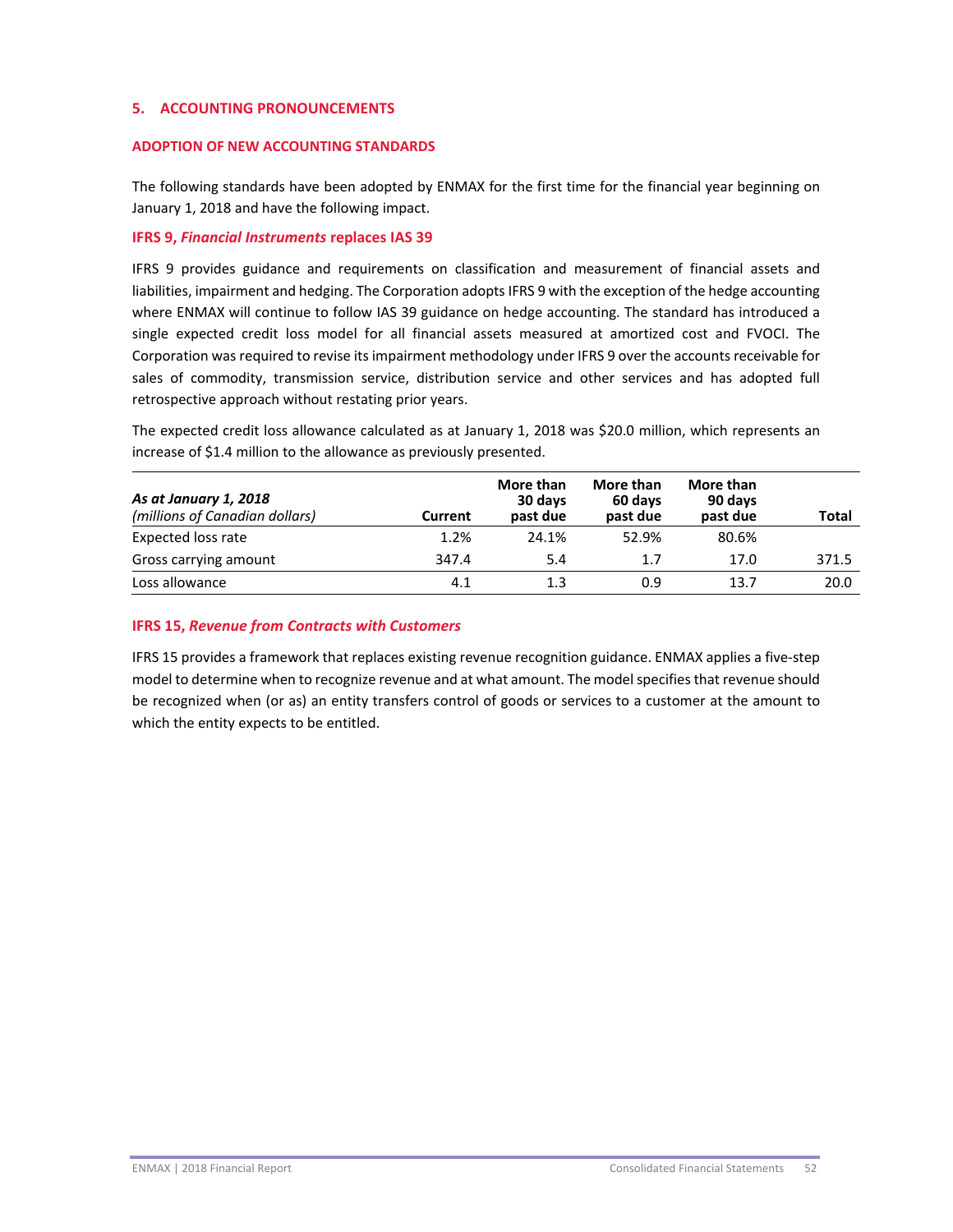|                                  |     | Year ended<br>December 31, 2017 |                         | Year ended<br>December 31, 2017 |
|----------------------------------|-----|---------------------------------|-------------------------|---------------------------------|
| (millions of Canadian dollars)   |     | originally disclosed            | <b>IFRS 15 adoption</b> | as presented                    |
| <b>REVENUE</b>                   |     |                                 |                         |                                 |
| Electricity                      | (a) | 1,687.3                         | (771.9)                 | 915.4                           |
| Natural gas                      | (a) | 443.5                           | (254.5)                 | 189.0                           |
| Transmission and distribution    |     | 594.4                           |                         | 594.4                           |
| Local access fees                |     | 95.8                            |                         | 95.8                            |
| Other revenue                    |     | 176.0                           |                         | 176.0                           |
| <b>TOTAL REVENUE</b>             |     | 2,997.0                         | (1,026.4)               | 1,970.6                         |
| <b>COST OF SERVICES PROVIDED</b> |     |                                 |                         |                                 |
| Electricity and fuel purchases   | (a) | 1,559.6                         | (771.9)                 | 787.7                           |
| Natural gas and delivery         | (a) | 389.3                           | (254.5)                 | 134.8                           |
| Transmission and distribution    |     | 333.2                           |                         | 333.2                           |
| Local access fees                |     | 95.8                            |                         | 95.8                            |
| Depreciation and amortization    |     | 224.9                           |                         | 224.9                           |
| Impairment                       |     | 10.3                            |                         | 10.3                            |
| Other Expenses                   |     | 453.0                           |                         | 453.0                           |
| <b>TOTAL OPERATING EXPENSES</b>  |     | 3,066.1                         | (1,026.4)               | 2,039.7                         |
| <b>OPERATING (LOSS)</b>          |     | (69.1)                          |                         | (69.1)                          |

## **IMPACT OF CHANGE IN ACCOUNTING POLICY ON CONSOLIDATED STATEMENTS OF EARNINGS:**

# **EXPLANATION OF THE MEASUREMENT ADJUSTMENTS IN THE TABLE ABOVE**

## **(a) Revenue and cost of services provided for electricity and natural gas**

Under IFRS 15, when another party is involved in providing goods or services to a customer, ENMAX shall determine whether the nature of its promise is a performance obligation to provide the specified goods or services itself (ENMAX is the principal) or to arrange for those goods or services to be provided by the other party (ENMAX is the agent).

ENMAX is a principal in relation to the performance obligations to provide: supplies of commodity, transmission service, distribution service and service to maintain or develop a customer's asset. ENMAX is an agent in relation to the performance obligation to arrange for the delivery of commodity to the customers' specified locations and therefore the payment and the recovery of such flow-through costs were revised to be presented as net.

## **ACCOUNTING PRONOUNCEMENTS NOT YET ADOPTED**

The following standards and interpretations are not yet effective and have not been applied in preparing these consolidated financial statements, with no bottom line impact.

## **IFRS 16** *Leases*

The Corporation will adopt IFRS 16 on January 1, 2019. The new leases standard requires companies to bring most leases onto the balance sheet and eliminates the distinction between operating and finance leases. The key objective of the new standard is to increase transparency and comparability among organizations by recognizing lease assets and lease liabilities on the statement of financial position and disclosing key information about leasing arrangements.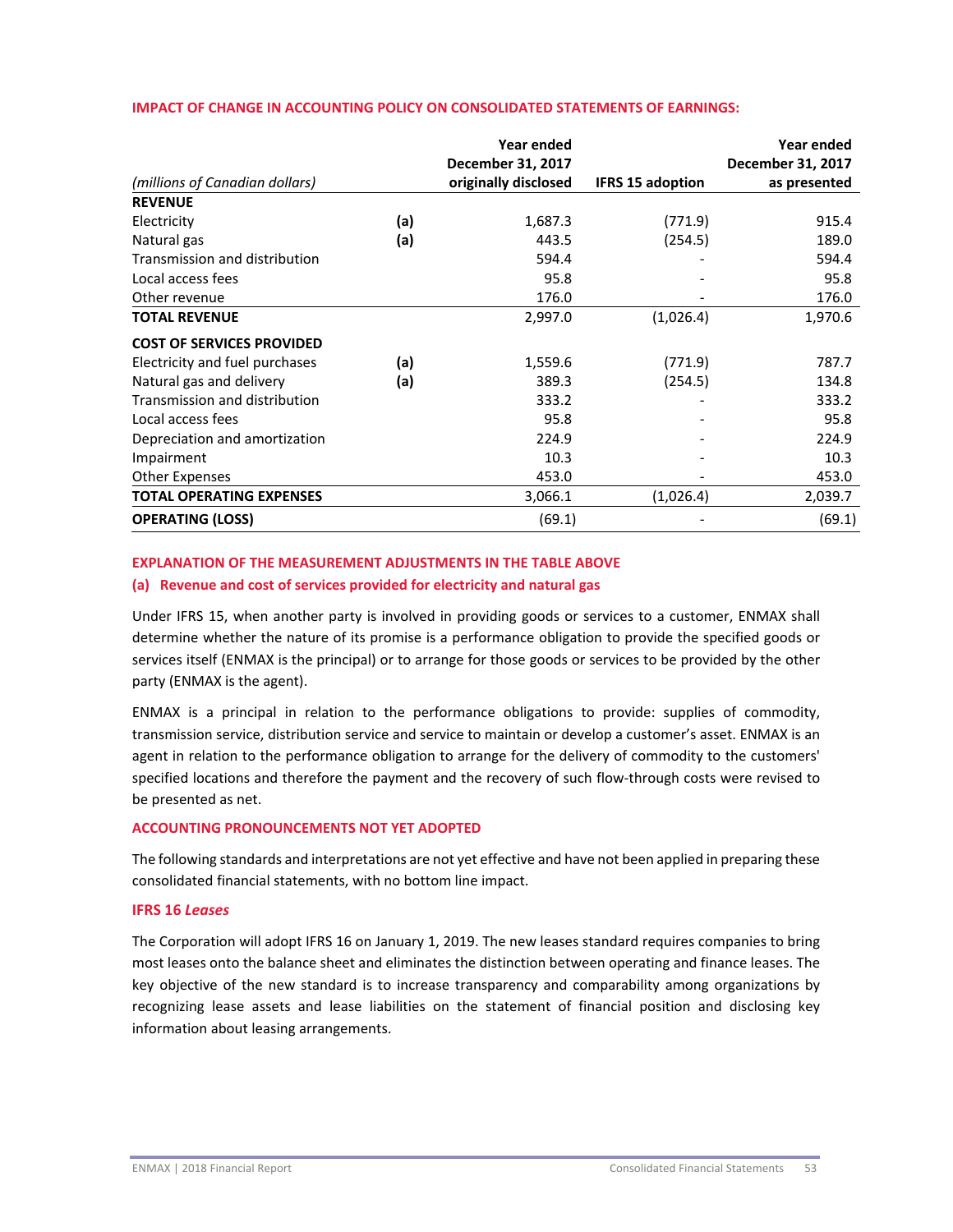The Corporation has made significant progress in the review and assessment of its contracts that contain leases. The accounting impact from the IFRS 16 adoption is expected to be significant for both lease liabilities and right-of-use assets from all of the Corporation's lease contracts. No material impact is expected on the Corporation's operating earnings. Where the Corporation is the lessee, assets will be recorded on the consolidated statements of financial position. The Corporation has chosen to apply the IFRS 16 standard to its leases retrospectively with the cumulative effect of initially applying the standard recognized at the date of initial application as an adjustment to the opening balance of retained earnings. The Corporation intends to apply both the short-term and low-value exemptions on all of its lease contracts.

## **6. SEGMENT INFORMATION**

The Corporation operates in two segments representing separately managed business units, each of which offers different products and services.

The Corporation uses a shared service allocation model to allocate cost between segments.

## **ENMAX COMPETITIVE ENERGY (COMPETITIVE ENERGY)**

ENMAX Competitive Energy is an operating segment established to carry out competitive energy supply and retail functions through various legal entities and affiliated companies. The Competitive Energy integrated strategy is to provide customers with competitive energy products and services with a focus on longer‐term fixed electricity contracts. Competitive Energy products deliver solutions to serve an increasing desire from customers for simple access to reliable low‐cost sustainable energy (i.e. distributed energy assets and services). Competitive Energy also delivers project execution for customer infrastructure in areas such as power infrastructure, light rail transit, and commercial and residential development.

## **ENMAX POWER DELIVERY (POWER DELIVERY)**

Power Delivery is a regulated operating segment established to carry out electricity transmission and distribution service functions and the Calgary Regulated Rate Option (RRO) retail function through various legal entities and affiliated companies.

#### **SEGMENTED TOTAL ASSETS AND REGULATORY DEFERRAL ACCOUNT BALANCES**

| As at                                                       | December 31. | December 31. |
|-------------------------------------------------------------|--------------|--------------|
| (millions of Canadian dollars)                              | 2018         | 2017         |
| Competitive Energy                                          | 2,804.1      | 2,873.8      |
| Power Delivery                                              | 2,596.7      | 2,538.4      |
| Corporate and Eliminations                                  | 163.5        | 111.0        |
| <b>Total Assets</b>                                         | 5,564.3      | 5,523.2      |
| Regulatory deferral account debit balances                  | 82.0         | 76.2         |
| Total assets and regulatory deferral account debit balances | 5,646.3      | 5.599.4      |

#### **COMPARATIVE SEGMENT INFORMATION**

Segment information reflects the presentation regularly reviewed by the chief operating decision maker. The chief operating decision maker uses adjusted operating profit as the basis for making decisions around asset allocation or assessing performance. Adjusted operating profit adjusts for items such as impairment, foreign exchange, onerous provision charges on long‐term contracts, and unrealized gains and losses on commodities is reflected in the column 'Adjusted Consolidated Totals' below.

Segment information as at and for the year ended December 31, 2017 has been reclassified to conform with the current year's presentation. The presentation change had no impact on reported consolidated net earnings.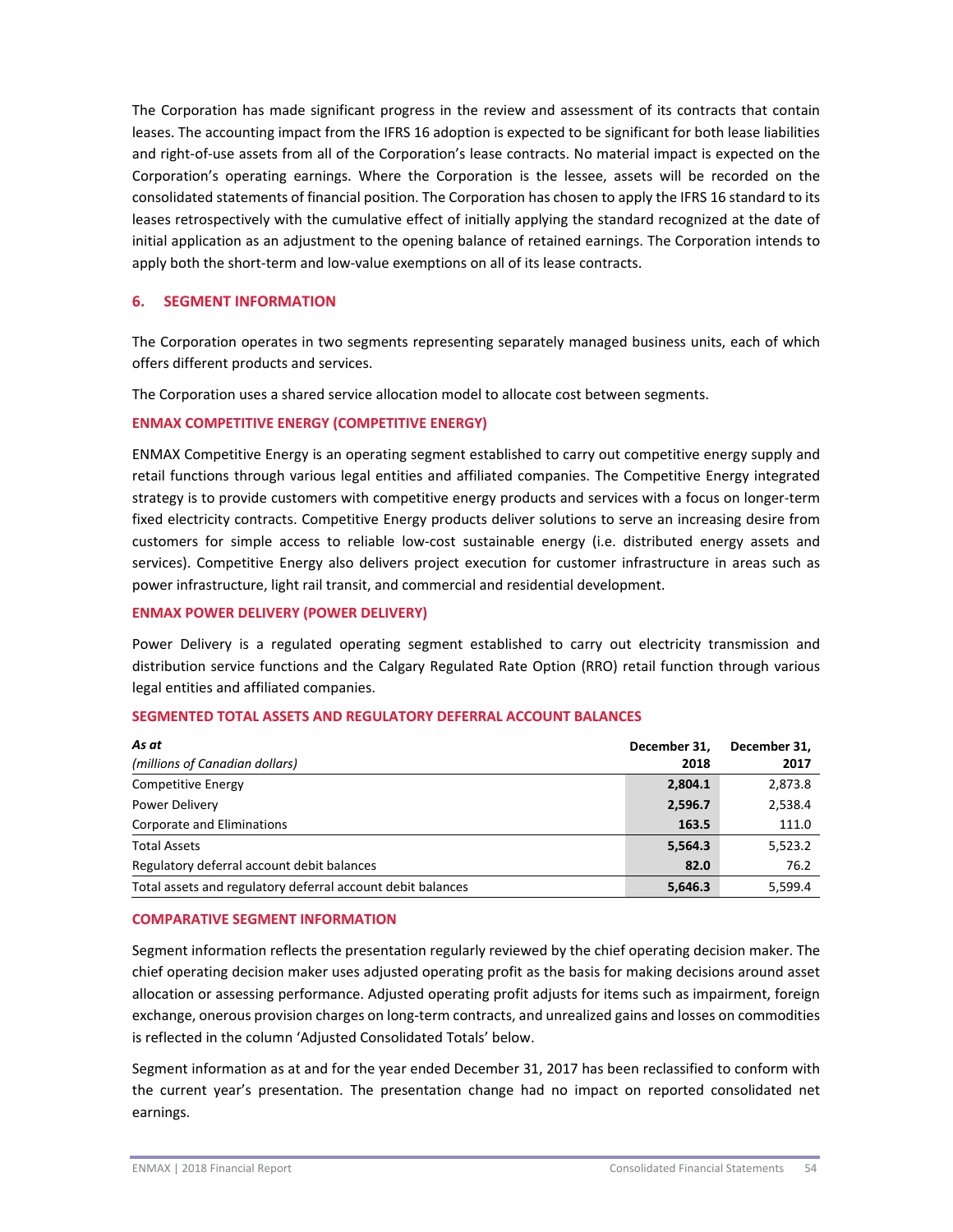| Year Ended December 31, 2018<br>(millions of Canadian dollars) | Competitive<br><b>Energy</b> | <b>Delivery</b> | Power Corporate and<br><b>Eliminations</b> | Adjusted<br>Consolidated<br><b>Totals</b> | Regulatory<br><b>Movement</b> | Other<br><b>Reclass</b>  | Deferral Presentation Consolidated<br><b>Totals</b> |
|----------------------------------------------------------------|------------------------------|-----------------|--------------------------------------------|-------------------------------------------|-------------------------------|--------------------------|-----------------------------------------------------|
| <b>REVENUE</b>                                                 |                              |                 |                                            |                                           |                               |                          |                                                     |
| Electricity                                                    | 1,222.3                      | 103.6           | (83.9)                                     | 1,242.0                                   | 0.1                           | $\overline{\phantom{a}}$ | 1,242.1                                             |
| Natural gas                                                    | 167.7                        |                 | (0.1)                                      | 167.6                                     |                               |                          | 167.6                                               |
| Transmission and distribution                                  |                              | 661.4           |                                            | 661.4                                     | 3.2                           |                          | 664.6                                               |
| Local access fees                                              |                              | 137.1           |                                            | 137.1                                     |                               |                          | 137.1                                               |
| Other revenue                                                  | 177.0                        | 37.4            | (12.0)                                     | 202.4                                     | (35.0)                        |                          | 167.4                                               |
| <b>TOTAL REVENUE</b>                                           | 1,567.0                      | 939.5           | (96.0)                                     | 2,410.5                                   | (31.7)                        | $\overline{\phantom{m}}$ | 2,378.8                                             |
| <b>OPERATING EXPENSES</b>                                      |                              |                 |                                            |                                           |                               |                          |                                                     |
| Electricity and fuel purchases                                 | 900.6                        | 83.1            | (82.4)                                     | 901.3                                     |                               | (6.5)                    | 894.8                                               |
| Natural gas and delivery                                       | 110.8                        |                 | 0.2                                        | 111.0                                     |                               |                          | 111.0                                               |
| Transmission and distribution                                  |                              | 347.8           |                                            | 347.8                                     | 12.6                          |                          | 360.4                                               |
| Local access fees                                              |                              | 137.1           |                                            | 137.1                                     |                               |                          | 137.1                                               |
| Depreciation and amortization                                  | 120.8                        | 110.8           | (1.0)                                      | 230.6                                     |                               |                          | 230.6                                               |
| Impairment <sup>(1)</sup>                                      |                              |                 |                                            |                                           |                               | 26.9                     | 26.9                                                |
| Other expenses                                                 | 340.1                        | 156.9           | (18.7)                                     | 478.3                                     | (34.1)                        | (23.1)                   | 421.1                                               |
| <b>TOTAL OPERATING EXPENSES</b>                                | 1,472.3                      | 835.7           | (101.9)                                    | 2,206.1                                   | (21.5)                        | (2.7)                    | 2,181.9                                             |
| <b>OPERATING PROFIT (LOSS)</b>                                 | 94.7                         | 103.8           | 5.9                                        | 204.4                                     | (10.2)                        | 2.7                      | 196.9                                               |
| Unrealized gain on commodities                                 |                              |                 |                                            | (6.5)                                     |                               | 6.5                      |                                                     |
| Foreign exchange gain                                          |                              |                 |                                            | (10.6)                                    |                               | 10.6                     |                                                     |
| Impairment $(1)$                                               |                              |                 |                                            | 26.9                                      |                               | (26.9)                   |                                                     |
| Recovery of onerous provision (1)                              |                              |                 |                                            | (12.5)                                    |                               | 12.5                     |                                                     |
| Finance charges                                                |                              |                 |                                            | 68.5                                      |                               |                          | 68.5                                                |
| NET EARNINGS BEFORE TAX                                        |                              |                 |                                            | 138.6                                     | (10.2)                        | $\overline{\phantom{a}}$ | 128.4                                               |
| Current income tax expense                                     |                              |                 |                                            | 115.0                                     |                               |                          | 115.0                                               |
| Deferred income tax expense                                    |                              |                 |                                            | 18.5                                      |                               |                          | 18.5                                                |
| NET EARNINGS (LOSS) BEFORE NET                                 |                              |                 |                                            |                                           |                               |                          |                                                     |
| <b>MOVEMENT IN REGULATORY</b>                                  |                              |                 |                                            |                                           |                               |                          |                                                     |
| DEFERRAL ACCOUNT BALANCES                                      |                              |                 |                                            | 5.1                                       | (10.2)                        |                          | (5.1)                                               |
|                                                                |                              |                 |                                            |                                           |                               |                          |                                                     |
| NET MOVEMENT IN REGULATORY                                     |                              |                 |                                            |                                           |                               |                          |                                                     |
| DEFERRAL ACCOUNT BALANCES                                      |                              |                 |                                            |                                           | 10.2                          |                          | 10.2                                                |
| <b>NET EARNINGS</b>                                            |                              |                 |                                            | 5.1                                       |                               |                          | 5.1                                                 |

(1) During the year ended December 31, 2018, the ENMAX Competitive Energy segment recognized an impairment loss of \$26.9 million associated with certain property, plant and equipment. During the year, the segment also recognized a recovery of its onerous provision by \$12.5 million to reflect changes in circumstances associated with the expected timing and amounts of certain longer-term onerous contracts.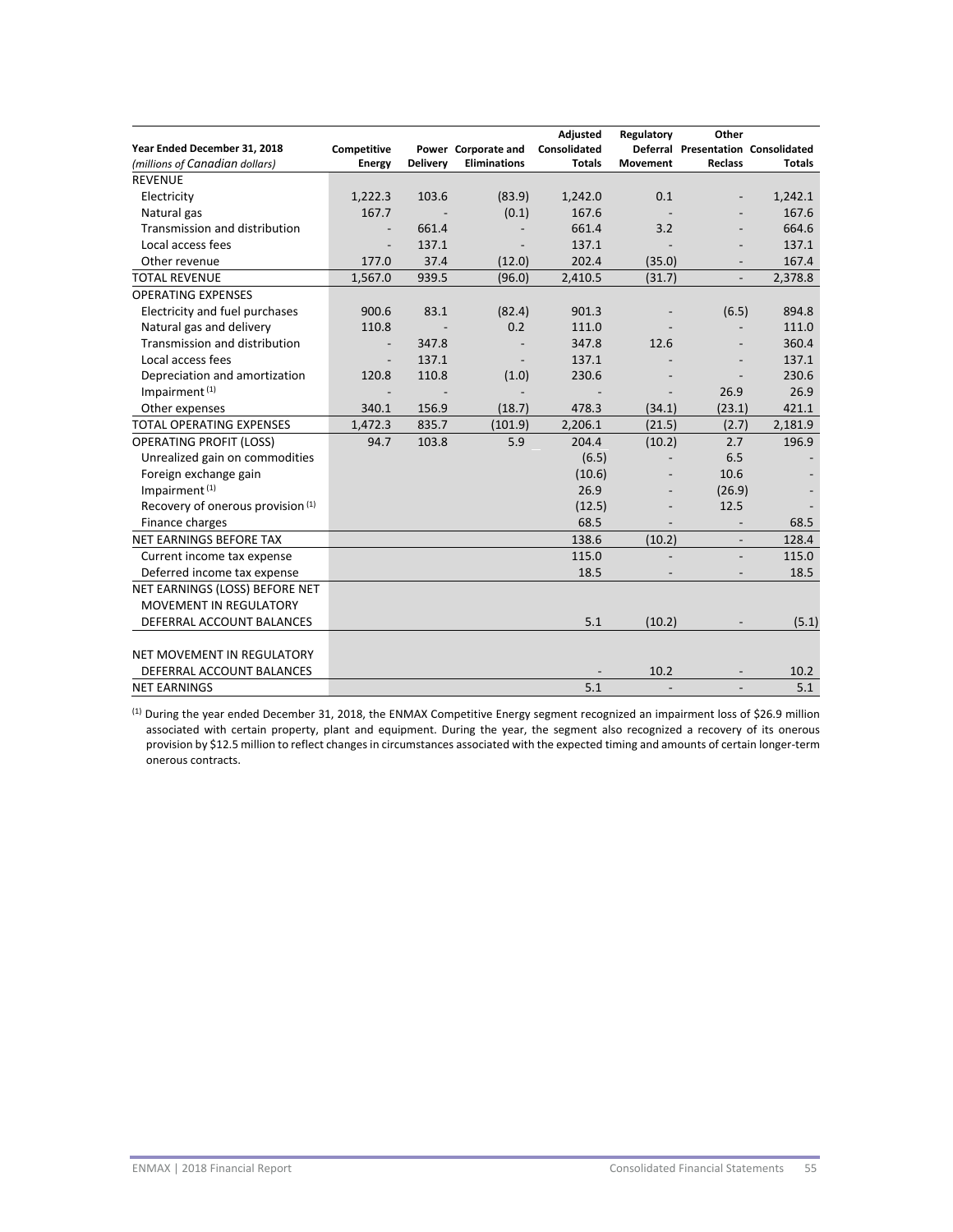| Year Ended December 31, 2017    | Competitive    |                 | Power Corporate and | Adjusted<br>Consolidated | Regulatory               | Other                    | Deferral Presentation Consolidated |
|---------------------------------|----------------|-----------------|---------------------|--------------------------|--------------------------|--------------------------|------------------------------------|
| (millions of Canadian dollars)  | <b>Energy</b>  | <b>Delivery</b> | <b>Eliminations</b> | <b>Totals</b>            | <b>Movement</b>          | <b>Reclass</b>           | <b>Totals</b>                      |
| <b>REVENUE</b>                  |                |                 |                     |                          |                          |                          |                                    |
| Electricity                     | 897.3          | 63.6            | (43.0)              | 917.9                    | (2.5)                    |                          | 915.4                              |
| Natural gas                     | 189.2          |                 | (0.2)               | 189.0                    |                          |                          | 189.0                              |
| Transmission and distribution   | $\overline{a}$ | 604.4           |                     | 604.4                    | (10.0)                   | $\overline{a}$           | 594.4                              |
| Local access fees               | $\overline{a}$ | 95.8            | $\overline{a}$      | 95.8                     |                          |                          | 95.8                               |
| Other revenue                   | 204.0          | 35.1            | (25.3)              | 213.8                    | (37.8)                   | $\overline{a}$           | 176.0                              |
| <b>TOTAL REVENUE</b>            | 1,290.5        | 798.9           | (68.5)              | 2,020.9                  | (50.3)                   | $\overline{a}$           | 1,970.6                            |
| <b>OPERATING EXPENSES</b>       |                |                 |                     |                          |                          |                          |                                    |
| Electricity and fuel purchases  | 603.6          | 42.2            | (43.3)              | 602.5                    |                          | 185.2                    | 787.7                              |
| Natural gas and delivery        | 134.6          |                 | 0.2                 | 134.8                    |                          | $\overline{a}$           | 134.8                              |
| Transmission and distribution   | $\sim$         | 302.2           |                     | 302.2                    | 31.0                     | $\overline{a}$           | 333.2                              |
| Local access fees               | $\blacksquare$ | 95.8            | $\blacksquare$      | 95.8                     |                          |                          | 95.8                               |
| Depreciation and amortization   | 124.1          | 101.9           | (1.1)               | 224.9                    |                          | $\overline{a}$           | 224.9                              |
| Impairment <sup>(2)</sup>       |                |                 | $\overline{a}$      |                          | $\overline{\phantom{a}}$ | 10.3                     | 10.3                               |
| Other expenses                  | 330.4          | 148.6           | (17.4)              | 461.6                    | (36.6)                   | 28.0                     | 453.0                              |
| <b>TOTAL OPERATING EXPENSES</b> | 1,192.7        | 690.7           | (61.6)              | 1,821.8                  | (5.6)                    | 223.5                    | 2,039.7                            |
| <b>OPERATING PROFIT (LOSS)</b>  | 97.8           | 108.2           | (6.9)               | 199.1                    | (44.7)                   | (223.5)                  | (69.1)                             |
| Unrealized loss on commodities  |                |                 |                     | 185.2                    |                          | (185.2)                  |                                    |
| Foreign exchange loss           |                |                 |                     | 11.2                     | $\overline{\phantom{a}}$ | (11.2)                   |                                    |
| Impairment <sup>(2)</sup>       |                |                 |                     | 10.3                     | $\overline{\phantom{a}}$ | (10.3)                   |                                    |
| Onerous provision (2)           |                |                 |                     | 16.8                     | L,                       | (16.8)                   |                                    |
| Finance charges                 |                |                 |                     | 70.4                     |                          |                          | 70.4                               |
| <b>NET LOSS BEFORE TAX</b>      |                |                 |                     | (94.8)                   | (44.7)                   | $\overline{a}$           | (139.5)                            |
| Current income tax expense      |                |                 |                     | 5.2                      |                          | $\overline{\phantom{a}}$ | 5.2                                |
| Deferred income tax (recovery)  |                |                 |                     | (69.7)                   |                          | $\overline{\phantom{a}}$ | (69.7)                             |
| NET LOSS BEFORE NET MOVEMENT    |                |                 |                     |                          |                          |                          |                                    |
| IN REGULATORY DEFERRAL          |                |                 |                     |                          |                          |                          |                                    |
| <b>ACCOUNT BALANCES</b>         |                |                 |                     | (30.3)                   | (44.7)                   |                          | (75.0)                             |
| NET MOVEMENT IN REGULATORY      |                |                 |                     |                          |                          |                          |                                    |
| DEFERRAL ACCOUNT BALANCES       |                |                 |                     |                          | 44.7                     | $\overline{a}$           | 44.7                               |
| <b>NET LOSS</b>                 |                |                 |                     | (30.3)                   | $\overline{a}$           | $\overline{a}$           | (30.3)                             |

<sup>(2)</sup> During the year ended December 31, 2017, the ENMAX Competitive Energy segment recognized an impairment loss of \$10.3 million associated with certain property, plant and equipment (work in progress) it no longer expected to bring to market due to market conditions. During the prior year, the segment also increased its onerous provision by \$16.8 million to reflect changes in circumstances associated with the expected timing and amounts of certain longer‐term onerous contracts.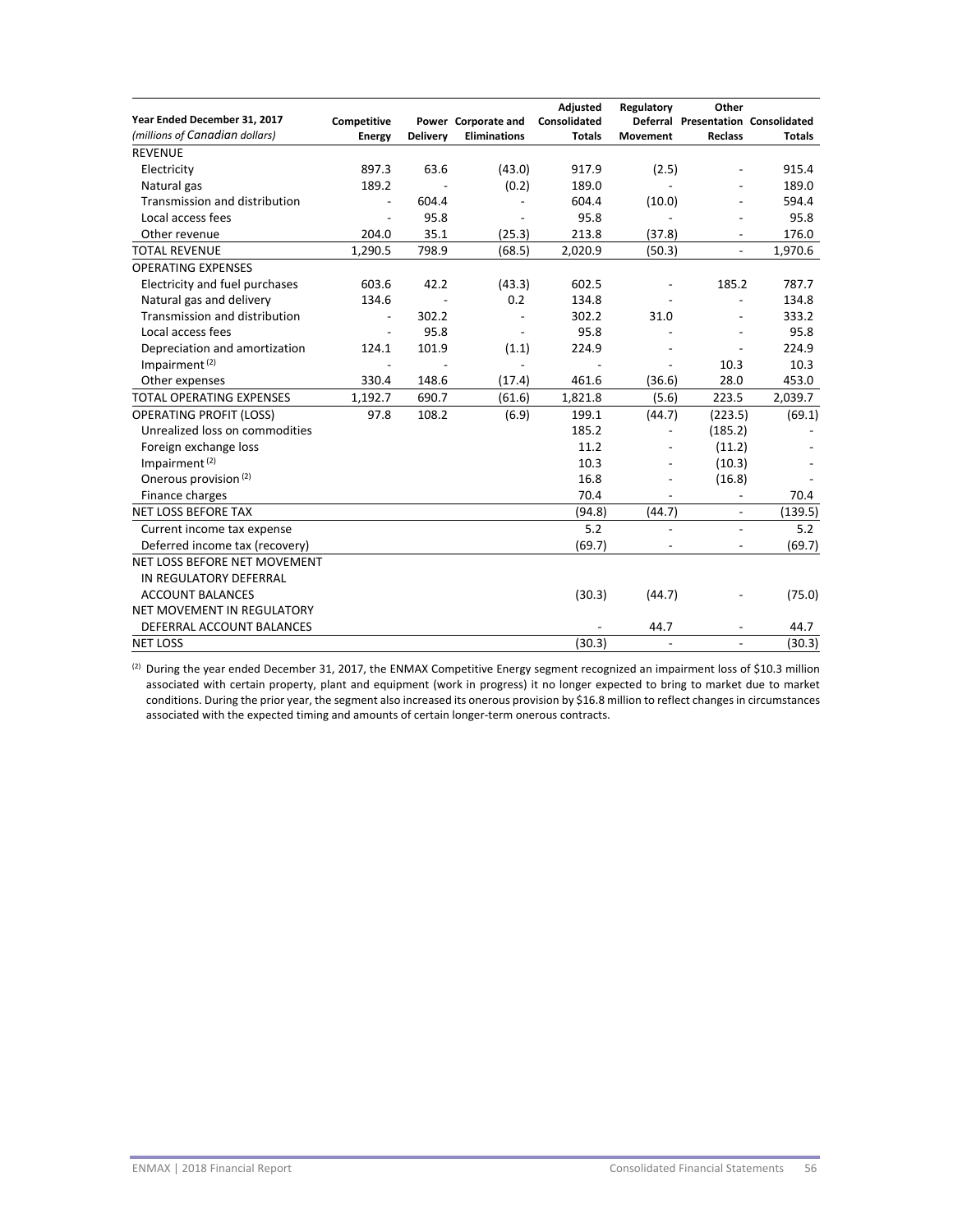## **REVENUE**

| <b>Types of Customers</b>               |                                                                                                                                                                                                                                                                                                    |
|-----------------------------------------|----------------------------------------------------------------------------------------------------------------------------------------------------------------------------------------------------------------------------------------------------------------------------------------------------|
| and Sales Channel                       | Nature and significant payment terms                                                                                                                                                                                                                                                               |
| Mass market                             | Mass Market is comprised of residential and small business customers who<br>consume less than 250,000 kWh/year. These customers can be supplied<br>electricity through competitive contracts or through the Regulated Rate Option.<br>Natural gas is always supplied under a competitive contract. |
| Commercial market                       | Commercial Market is business to business competitive contracting for electricity<br>and/or natural gas. A small number of commercial customers that do not<br>negotiate a contract are supplied electricity on a regulated Default supply.                                                        |
| Government and<br>institutional         | ENMAX receives revenue from governments and municipalities (counties, cities<br>and towns), entities backed by the government, universities, colleges and school<br>boards.                                                                                                                        |
| Non-government and<br>non-institutional | ENMAX receives revenue from individual consumers to large corporations; these<br>individuals and corporations receive credit and terms based on the revenue<br>product and their credit history.                                                                                                   |
| Transmission                            | ENMAX receives revenue from Alberta Electric System Operator (AESO)<br>specifically for the use of its transmission grid system.                                                                                                                                                                   |
| Distribution                            | ENMAX receives revenue from electricity retailers specifically for the utilization of<br>its electricity distribution system in delivering electricity to the end customers.                                                                                                                       |
| City of Calgary local<br>access fees    | ENMAX receives revenue from electricity end users to offset municipal levies by<br>the City of Calgary in lieu of property taxes.                                                                                                                                                                  |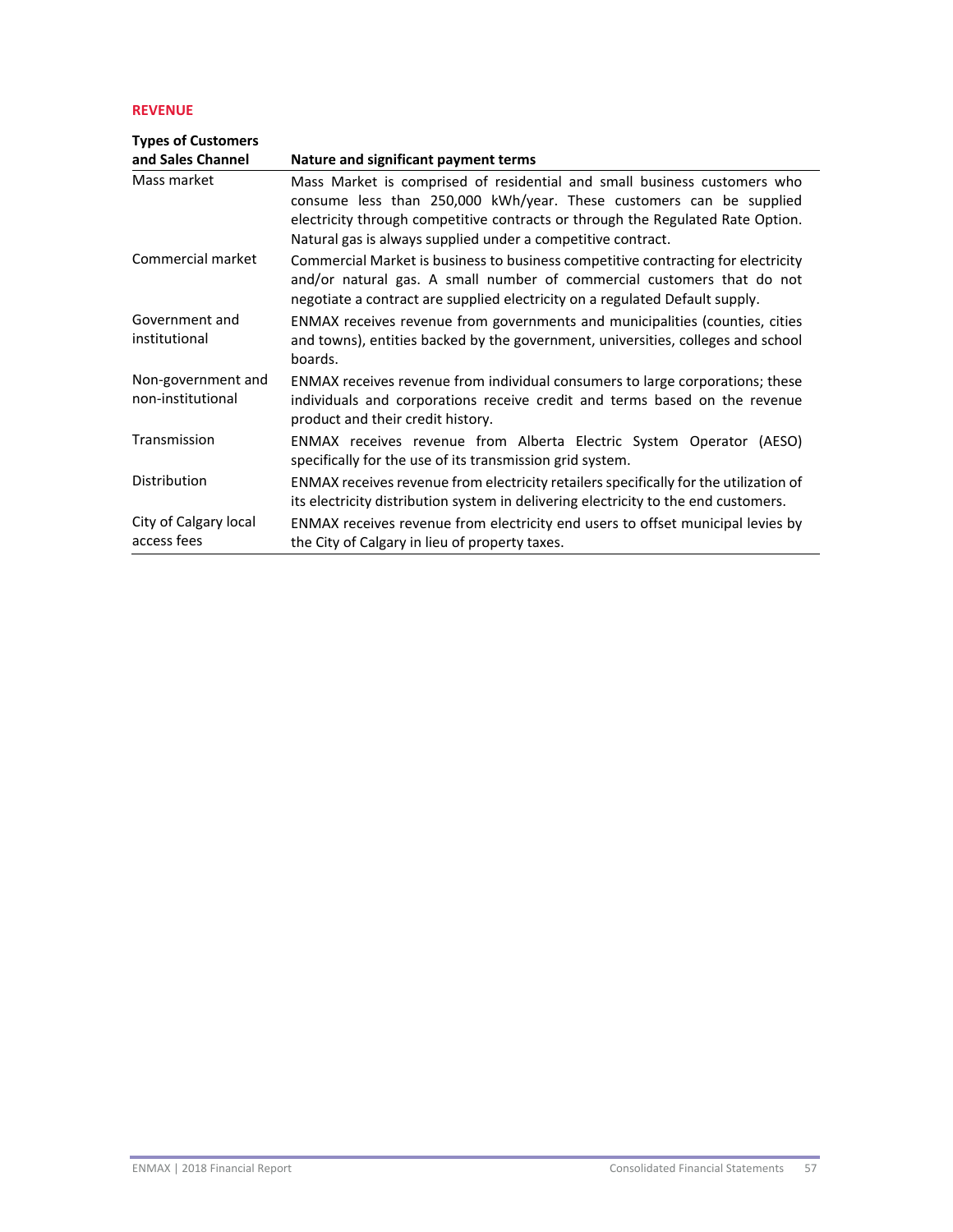|  |  | REVENUE – MAJOR CUSTOMERS AND SALES CHANNELS |
|--|--|----------------------------------------------|
|--|--|----------------------------------------------|

|                              |               |                 |               | Non-<br>Government Government |                                         |       | City of<br>Calgary       |         |
|------------------------------|---------------|-----------------|---------------|-------------------------------|-----------------------------------------|-------|--------------------------|---------|
| (millions of                 |               | Mass Commercial | and           | and Non-                      |                                         |       | <b>Local Access</b>      |         |
| Canadian dollars)            | <b>Market</b> | <b>Market</b>   | Institutional |                               | Institutional Transmission Distribution |       | <b>Fees</b>              | Total   |
| Year Ended December 31, 2018 |               |                 |               |                               |                                         |       |                          |         |
| Electricity                  |               |                 |               |                               |                                         |       |                          |         |
| Competitive                  |               |                 |               |                               |                                         |       |                          |         |
| Energy                       | 223.7         | 879.0           |               |                               |                                         |       | $\overline{\phantom{a}}$ | 1,102.7 |
| Regulated                    | 112.5         | 26.9            |               |                               |                                         |       |                          | 139.4   |
| Natural gas                  | 123.8         | 43.8            |               |                               |                                         |       |                          | 167.6   |
| Transmission &               |               |                 |               |                               |                                         |       |                          |         |
| distribution                 |               |                 |               |                               | 92.6                                    | 572.0 |                          | 664.6   |
| Local access fees            |               |                 |               |                               |                                         |       | 137.1                    | 137.1   |
| Contractual                  |               |                 |               |                               |                                         |       |                          |         |
| services                     |               | 12.9            | 37.0          | 75.0                          |                                         |       |                          | 124.9   |
| Other revenue &              |               |                 |               |                               |                                         |       |                          |         |
| <b>CIAC</b>                  |               |                 |               | 42.5                          |                                         |       |                          | 42.5    |
| <b>TOTAL REVENUE</b>         | 460.0         | 962.6           | 37.0          | 117.5                         | 92.6                                    | 572.0 | 137.1                    | 2,378.8 |
| Year Ended December 31, 2017 |               |                 |               |                               |                                         |       |                          |         |
| Electricity                  |               |                 |               |                               |                                         |       |                          |         |
| Competitive                  |               |                 |               |                               |                                         |       |                          |         |
| Energy                       | 197.4         | 623.2           |               |                               |                                         |       | $\overline{\phantom{a}}$ | 820.6   |
| Regulated                    | 73.7          | 21.1            |               |                               |                                         |       |                          | 94.8    |
| Natural gas                  | 138.5         | 50.5            |               |                               |                                         |       | $\overline{\phantom{a}}$ | 189.0   |
| Transmission &               |               |                 |               |                               |                                         |       |                          |         |
| distribution                 |               |                 |               |                               | 74.9                                    | 519.5 |                          | 594.4   |
| Local access fees            |               |                 |               |                               |                                         |       | 95.8                     | 95.8    |
| Contractual                  |               |                 |               |                               |                                         |       |                          |         |
| services                     |               | 17.2            | 43.9          | 59.9                          |                                         |       | ä,                       | 121.0   |
| Other revenue &              |               |                 |               |                               |                                         |       |                          |         |
| <b>CIAC</b>                  |               | ä,              |               | 55.0                          |                                         |       |                          | 55.0    |
| <b>TOTAL REVENUE</b>         | 409.6         | 712.0           | 43.9          | 114.9                         | 74.9                                    | 519.5 | 95.8                     | 1,970.6 |

#### **7. FINANCIAL INSTRUMENTS, HEDGES AND RISK MANAGEMENT MARKET RISK**

#### **MARKET RISK**

The Corporation manages its exposure to market risk (interest rate risk, foreign currency exchange risk, commodity price risk and equity price risk) on a portfolio basis. This includes managing its positions arising from its interests in generation facilities, liability positions arising from its commitments to its customers and transacting positions arising from its hedging activities.

The sensitivities provided in each of the following risk discussions disclose how earnings and OCI would have been affected by changes in relevant risk variables that were reasonably possible at the reporting date. These sensitivities are based on financial instruments carried at fair value, which include derivative contracts. The impact of a change in one factor may be compounded or offset by changesin other factors. Those sensitivities do not consider tax nor the impact of any interrelationship among the factors such as the underlying position and the optionality of the Corporation's integrated business. Generation capacity or future sales to customers are not mark-to-market, which creates an earnings mismatch. The sensitivities are hypothetical and should not be considered to be indicative of actual future results.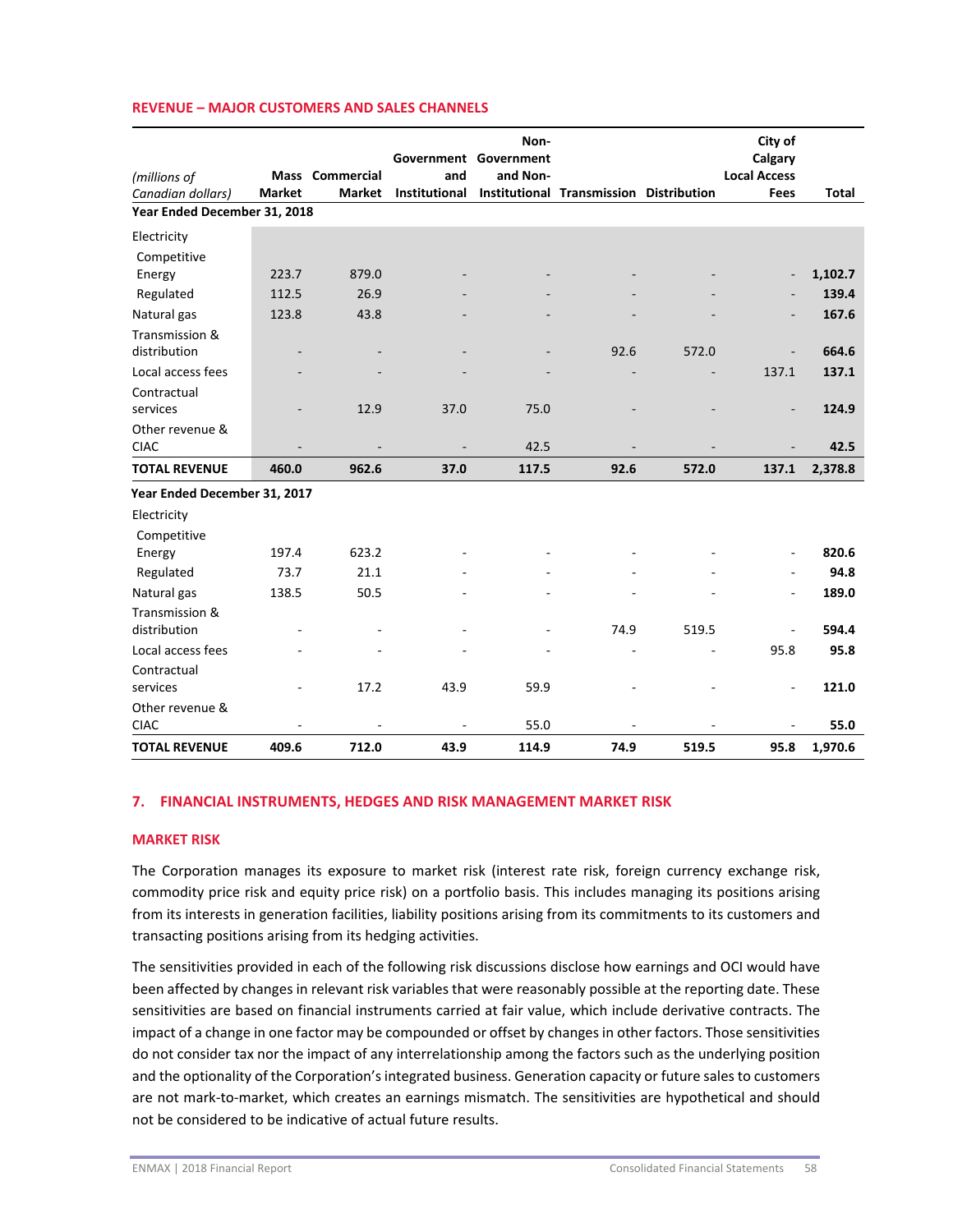Certain assumptions have been made in arriving at the sensitivity analysis. These assumptions are as follows:

- The same fair value methodologies have been used as were used to obtain actual fair values in the fair values section of this note.
- Changes in the fair value of derivative instruments that are effective cash flow hedges are recorded in OCI.
- Changes in the fair value of derivative instruments that are not designated as hedges, that are fair value hedges or that are ineffective cash flow hedges are recorded in earnings.
- Foreign currency balances, principal and notional amounts are based on amounts as at December 31, 2018 and 2017.

## **COMMODITY PRICE RISK**

The Corporation uses electricity and gas forward contracts to manage its exposure to certain market risks. Forward prices of natural gas and electricity fluctuationsimpact the fair value of these commodity derivatives. As at December 31, 2018, holding all other variables constant, an unrealized mark‐to‐market adjustment on outstanding gasforward contracts related to a 10 per cent increase or decrease in the forward price of natural gas would increase or decrease earnings by \$44.5 million, respectively (2017 ‐ \$37.7 million) and no change in OCI (2017 ‐ \$nil). As at December 31, 2018, holding all other variables constant, an unrealized mark‐to‐market adjustment on outstanding electricity forward contracts related to a 10 per cent increase or decrease in the forward price of electricity would increase or decrease earnings by \$0.6 million, respectively (2017 – \$2.8 million) and increase or decrease OCI by \$29.7 million, respectively (2017 ‐ \$47.6 million). These gas and electricity forward contracts extend out to 2023 and 2024 respectively.

## **FOREIGN EXCHANGE AND INTEREST RATE RISK**

Foreign exchange and interest rate risks are created by fluctuations in the fair values or cash flows of financial instruments due to changes in foreign exchange rates and/or changes in the market interest rates.

The Corporation is not exposed to significant interest rate risk and volatility as a result of the issuance of fixed‐ rate long-term debt. The fair value of the Corporation's long-term debt changes as interest rates change, assuming all other variables remain constant.

Changes in the value of the Canadian dollar relative to the U.S. dollar could impact the Canadian dollar cost of natural gas, which affects the input cost of the Corporation's natural gas-fuelled generation capacity, as well as the cost to the Corporation of offering fixed price gas contracts to its customers. The foreign exchange impact on these gas purchases is offset, when possible, by foreign exchange contracts. Foreign exchange exposure resulting from procurement contracts has also been mitigated by foreign exchange contracts. As at December 31, 2018, a 10 per cent strengthening in the Canadian dollar in relation to the U.S. dollar, holding all other variables constant, would increase earnings by \$1.0 million (2017 ‐ decrease earnings by \$8.3 million), and vice versa.

#### **CREDIT RISK**

The Corporation is exposed to credit risk primarily through its wholesale and retail energy sales business. Credit risk is the loss that may result from counterparties' non‐performance. The Corporation evaluates the credit risk of wholesale and retail competitive supply activities separately as discussed below. The Corporation's maximum financial statement exposure to credit risk is the carrying value of the financial assets, as set out in the table below. This maximum exposure does not necessarily reflect losses expected by management nor does it necessarily reflect losses experienced in the past.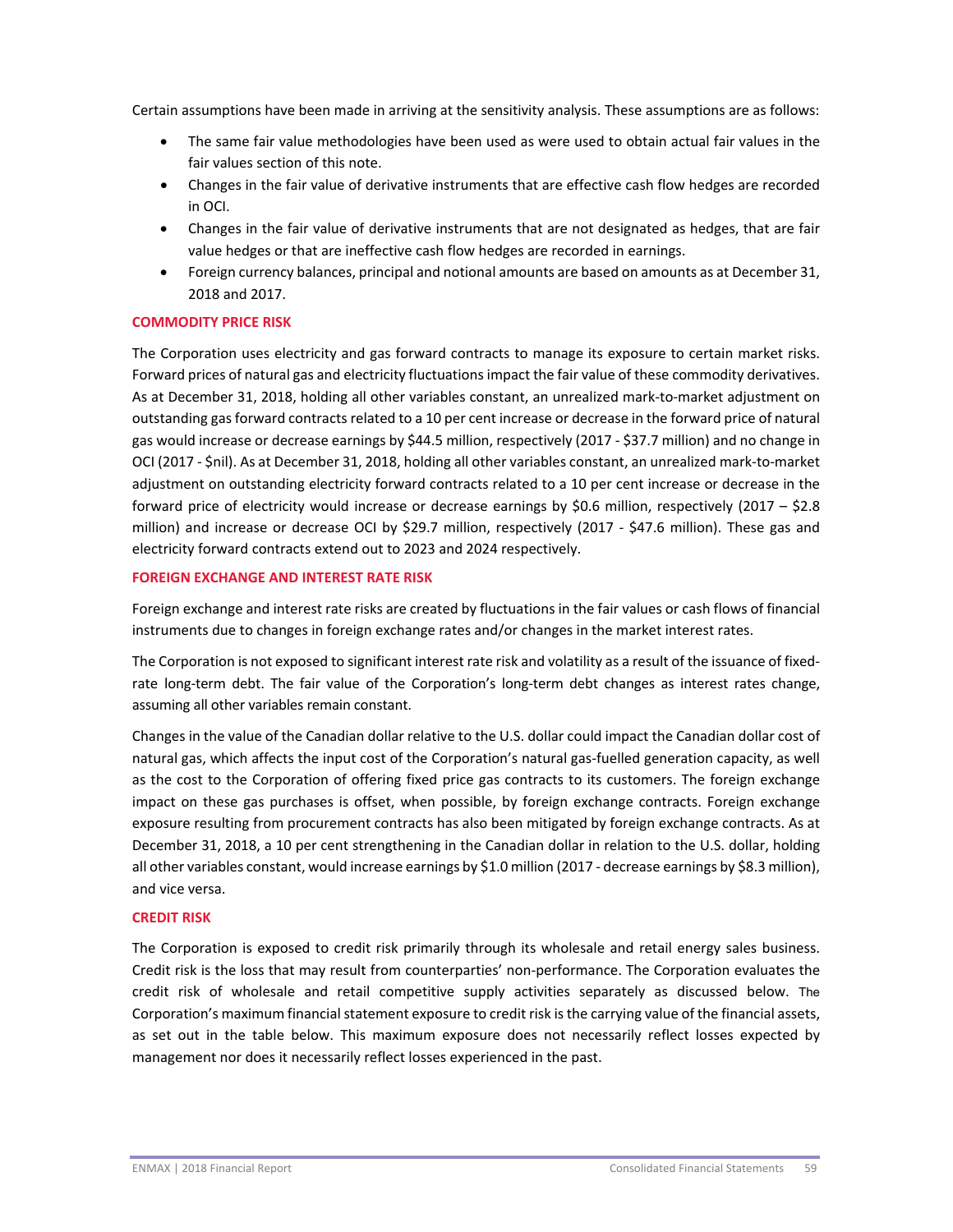## **FINANCIAL ASSETS**

| As at<br>(millions of Canadian dollars) | December 31,<br>2018 | December 31.<br>2017 |
|-----------------------------------------|----------------------|----------------------|
| Cash and cash equivalents (a)           | 89.0                 | 81.2                 |
| Accounts receivable (b)                 | 711.6                | 657.8                |
| Current portion of financial assets (c) | 58.3                 | 98.9                 |
| Financial assets (c)                    | 29.9                 | 49.4                 |
| Long-term accounts receivable (b)       | 2.5                  | 0.6                  |

## **(a) Cash and Cash Equivalents**

Credit risk associated with cash and cash equivalentsis minimized by ensuring these financial assets are placed with governments, well-capitalized financial institutions and other credit-worthy counterparties. Continuous reviews are performed to evaluate changes in the credit quality of counterparties.

## **(b) Current and Long‐Term Accounts Receivable**

The majority of the Corporation's accounts receivable are exposed to credit risk. Exposure to credit risk occurs through competitive electricity and natural gas supply activities that serve residential, commercial and industrial customers. The risk represents the loss that may occur due to the non‐payment of a customer's accounts receivable balance, as well as the loss that may be incurred from the resale of energy previously allocated to serve the customer.

Charges to earnings as a result of credit losses for the Corporation for the year ended December 31, 2018, totalled \$7.0 million (2017 ‐ \$12.0 million). Management monitors credit risk exposure and has implemented measures to mitigate losses. In specific situations, this includes, but is not limited to, a reduction of credit limits, requests for additional collateral or restrictions on new transaction terms.

#### **AGING ANALYSIS OF TRADE RECEIVABLES PAST DUE**

| As at                          | December 31, | December 31, |  |
|--------------------------------|--------------|--------------|--|
| (millions of Canadian dollars) | 2018         | 2017         |  |
| 1-30 days past due             | 14.7         | 34.9         |  |
| 31-60 days past due            | 3.5          | 5.5          |  |
| 61 days or more past due       | 21.1         | 19.1         |  |
| Total past due                 | 39.3         | 59.5         |  |

#### **CHANGES IN THE ALLOWANCE FOR DOUBTFUL ACCOUNTS**

| As at                                  | December 31, | December 31, |
|----------------------------------------|--------------|--------------|
| (millions of Canadian dollars)         | 2018         | 2017         |
| Provision at the beginning of the year | 18.6         | 14.9         |
| Increase to allowance                  | 7.0          | 12.0         |
| Recoveries and write-offs              | (9.1)        | (8.3)        |
| Provision at end of the year           | 16.5         | 18.6         |

The remainder of the accounts receivable balance outstanding at December 31, 2018, consists of current trade receivables and unbilled revenue accruals. No provision has been recorded due to the minimal credit risk at the statement of financial position date.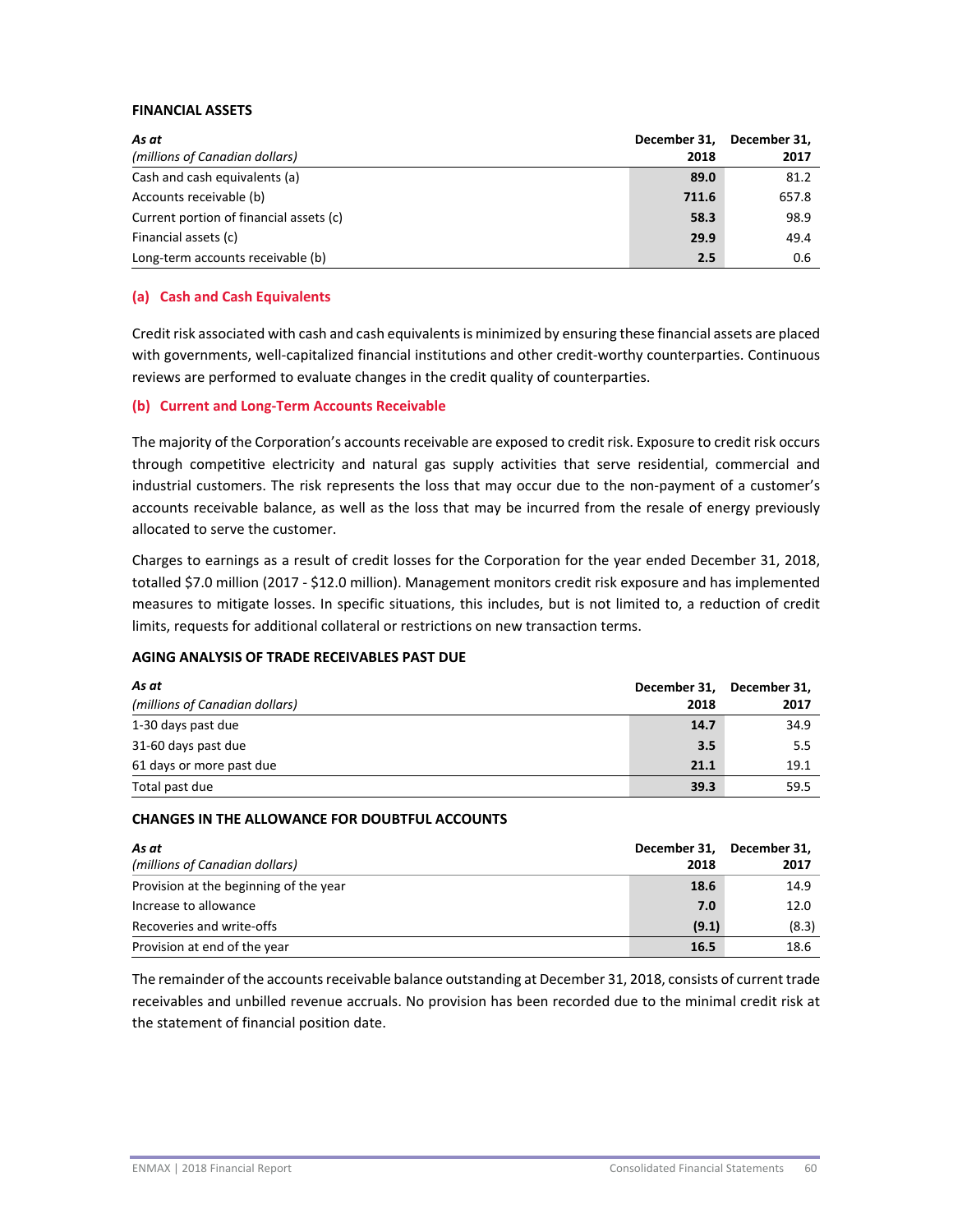## **(c) Current and Non‐Current Financial Assets**

The Corporation measures wholesale credit risk as the replacement cost for open energy commodity and derivative transactions (both mark‐to‐market and accrual), adjusted for amounts owed to or due from counterparties for settled transactions and all other amounts owing but not yet due. The replacement cost of open positions represents unrealized gains, net of any unrealized losses, where the Corporation has a legally enforceable right of offset and intends to settle on a net basis. The Corporation monitors and manages the credit risk of wholesale operations through credit policies and procedures that include an established credit approval process, daily monitoring of counterparty credit limits and the use of credit mitigation measures such as margin, collateral, letters of credit and/or prepayment arrangements.

Due to the possibility of extreme volatility in the prices of energy commodities and derivatives, the market value of contractual positions with individual counterparties could exceed established credit limits or collateral provided by those counterparties. In such cases, the Corporation would make a margin call for additional collateral. The Corporation deems that the risk of a material loss from a counterparty failing to perform its obligations under its contract is low.

Additionally, if a counterparty were to default and the Corporation were to liquidate all contracts with that entity, the credit loss would include the loss in value of mark-to-market contracts, the amount owed for settled transactions and unbilled deliveries and additional payments, if any, that would have to be made to settle unrealized losses on accrual contracts. The majority of counterparties enabled for wholesale transactions are rated investment grade (BBB‐ or higher) by recognized rating agencies.

#### **LIQUIDITY RISK**

Liquidity risk is the risk that the Corporation will not be able to meet its financial obligations as they fall due. The Corporation's approach to managing liquidity risk is to ensure that it always has sufficient cash and credit facilities (see Note 25) to meet its obligations when due.

The following table details the remaining contractual maturities for the Corporation's current and long‐term non‐derivative financial liabilities, including both the principal and interest cash flows:

## **CONTRACTUAL MATURITIES OF NON‐DERIVATIVE FINANCIAL LIABILITIES**

| As at                                        | December 31, | December 31, |
|----------------------------------------------|--------------|--------------|
| (millions of Canadian dollars)               | 2018         | 2017         |
| Less than 1 year (includes accounts payable) | 801.1        | 1,055.1      |
| $1 - 3$ years                                | 253.4        | 222.1        |
| 3-5 years                                    | 218.0        | 178.0        |
| More than 5 years                            | 1,693.5      | 1,237.3      |

The following table details the remaining contractual maturities for the Corporation's derivative financial liabilities:

#### **CONTRACTUAL MATURITIES OF DERIVATIVE FINANCIAL LIABILITIES**

| As at                          | December 31, | December 31, |
|--------------------------------|--------------|--------------|
| (millions of Canadian dollars) | 2018         | 2017         |
| Less than 1 year               | 108.4        | 141.8        |
| $1 - 3$ years                  | 97.6         | 95.7         |
| 3–5 years                      | 30.4         | 35.8         |
| More than 5 years              | 7.2          | 9.8          |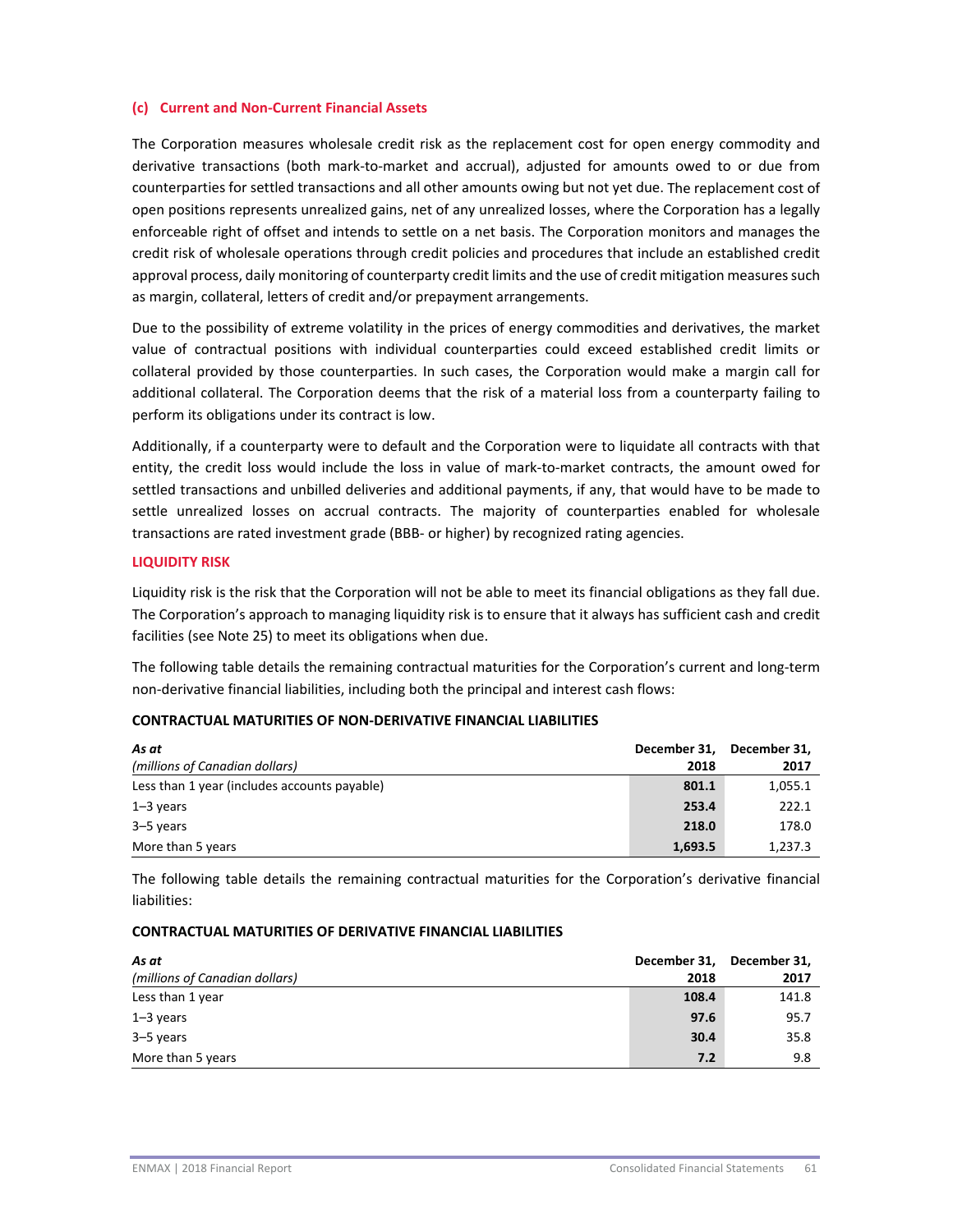## **VALUATION OF DERIVATIVE ASSETS AND LIABILITIES**

Financial derivative instruments are recorded at fair value on the statement of financial position. As at December 31, 2018, the fair values of derivatives were as follows:

| As at                          | December 31, 2018  |                    | December 31, 2017  |                    |  |
|--------------------------------|--------------------|--------------------|--------------------|--------------------|--|
|                                | Hedge              | Non-Hedge          | Hedge              | Non-Hedge          |  |
| (millions of Canadian dollars) | <b>Instruments</b> | <b>Derivatives</b> | <b>Instruments</b> | <b>Derivatives</b> |  |
| Assets                         |                    |                    |                    |                    |  |
| Current                        | 22.2               | 36.1               | 44.6               | 54.3               |  |
| Non-current                    | 15.7               | 14.2               | 38.3               | 11.1               |  |
| Liabilities                    |                    |                    |                    |                    |  |
| Current                        | 14.9               | 93.5               | 18.1               | 123.7              |  |
| Non-current                    | 20.8               | 114.4              | 35.6               | 105.7              |  |

For cash flow hedges, gains and losses are reclassified immediately to net earnings when anticipated hedged transactions are no longer likely to occur. During the fourth quarter of 2016, the Corporation voluntarily de‐ designated a portion of its cash flow hedges. At the time of de‐designation, the accumulated gain in OCI was \$8.8 million and is currently being reclassified to net earnings in the same period as the anticipated hedge transactions settle or when deemed ineffective. During 2018, there was no impact recognized in electricity and fuel purchases (2017 - \$3.3 million) due to the ineffectiveness of the relevant hedges.

For non‐hedge derivatives, there were unrealized gains of \$6.4 million for the year ended December 31, 2018 (2017 ‐ \$190.0 million loss), primarily recorded in electricity and fuel purchases. The anticipated non‐hedge derivatives are expected to settle in 2019 through 2024. The mark-to-market adjustments do not consider the impact of any interrelationship among the factors such as the underlying position and the optionality of the Corporation's integrated business. Generation capacity or future sales to customers are not mark‐to‐market, which creates a mismatch in the timing of earnings.

#### **FAIR VALUE**

Fair value of financial instruments and derivatives is determined by reference to quoted bid or asking price, as appropriate, in active markets at reporting dates. In the absence of an active market, the Corporation determines fair value by using valuation techniques that refer to observable market data or estimated market prices. Fair values determined using valuation models require the use of assumptions about the amount and timing of estimated future cash flows and discount rates. In making these assumptions, the Corporation gives the highest priority to unadjusted quoted prices in active markets for identical assets or liabilities (Level I) and the lowest priority to unobservable inputs (Level III), as applicable.

#### **Level Determination and Classifications**

The Level I, II and III classifications in the fair value hierarchy used by the Corporation are defined as follows:

#### **Level I**

Fair values are determined using inputs that are quoted prices (unadjusted) in active markets for identical assets or liabilities that the Corporation has the ability to access. In determining Level I, the Corporation uses quoted prices for identically traded commodities obtained from active exchanges such as the New York Mercantile Exchange and the Natural Gas Exchange.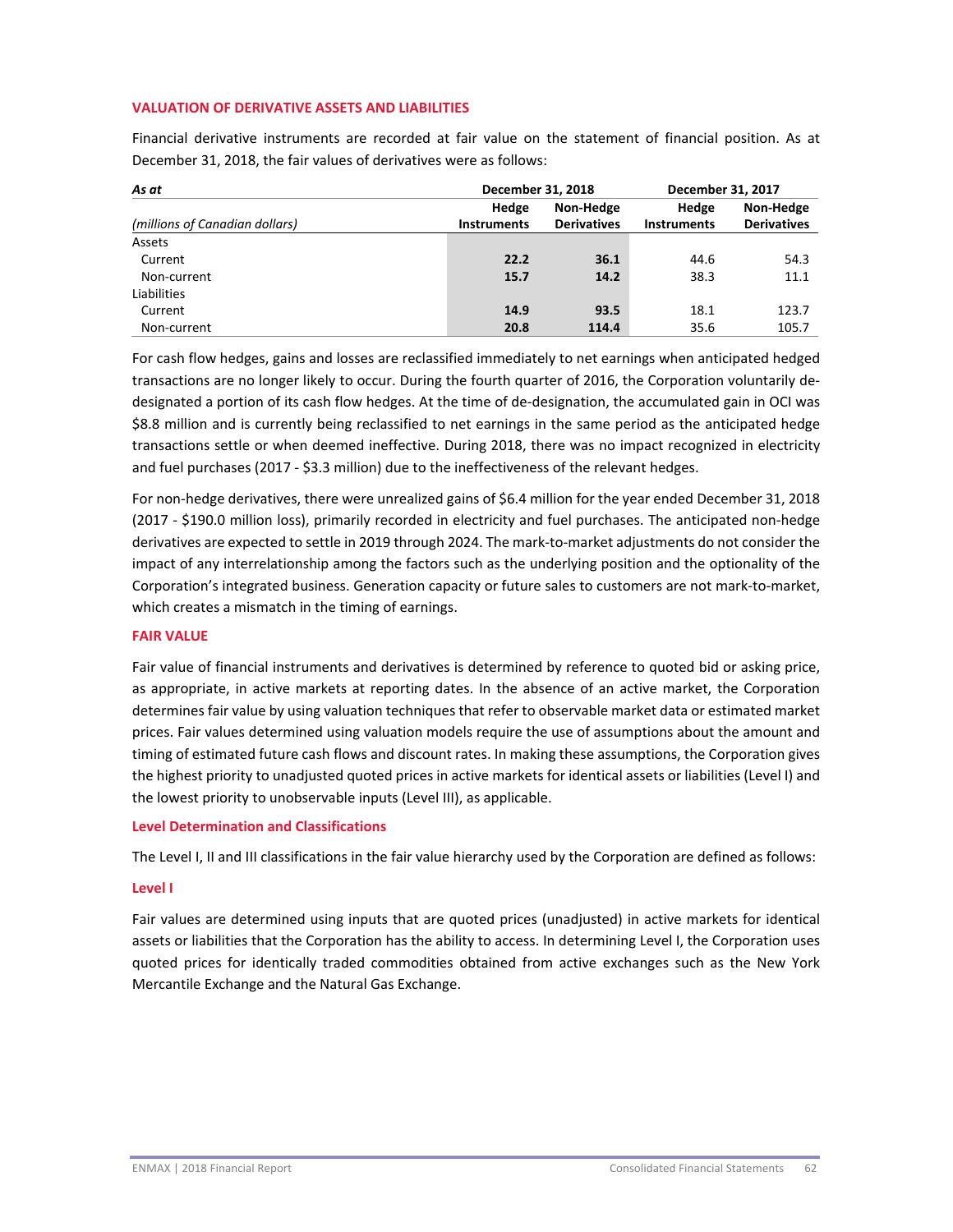#### **Level II**

Fair values are determined using inputs other than quoted prices that are observable for the asset or liability, either directly or indirectly.

Fair values are determined using inputs including interest rate yield curves, forward market rates, quoted commodity prices or credit spreads that are readily observable and reliable, or for which unobservable inputs are deemed to be insignificant to the fair values.

Commodity contracts' fair valuesfalling within the Level II category are determined through the use of quoted prices in active markets adjusted for factors specific to the asset or liability. Level II fair values include those determined using pricing applications for creating power curves where the inputs are readily observable, including commodity prices for similar assets or liabilities in active markets.

#### **Level III**

The fair values are determined using significant unobservable data or inputs.

In certain circumstances, the Corporation enters into commodity transactions with non‐standard features for which market-observable data is not available. In these cases, Level III fair values are determined using valuation techniques with inputs that are based on historical data.

#### **FAIR VALUES OF THE CORPORATION'S DERIVATIVES**

| As at December 31, 2018                       | <b>Quoted Prices in</b><br><b>Active Markets</b> | <b>Significant Other</b><br><b>Observable Inputs</b> | Significant<br>Unobservable Inputs <sup>(1)</sup> |              |
|-----------------------------------------------|--------------------------------------------------|------------------------------------------------------|---------------------------------------------------|--------------|
| (millions of Canadian dollars)                | (LEVEL I)                                        | (LEVEL II)                                           | (LEVEL III)                                       | <b>TOTAL</b> |
| Financial assets measured at fair value:      |                                                  |                                                      |                                                   |              |
| Energy trading forward contracts              | 16.2                                             | 67.8                                                 | 3.5                                               | 87.5         |
| Foreign currency forward contracts            |                                                  | 0.5                                                  |                                                   | 0.5          |
| Available for sale securities                 | 0.2                                              |                                                      |                                                   | 0.2          |
| Financial assets total                        | 16.4                                             | 68.3                                                 | 3.5                                               | 88.2         |
| Financial liabilities measured at fair value: |                                                  |                                                      |                                                   |              |
| Energy trading forward contracts              | (45.0)                                           | (163.0)                                              | (32.3)                                            | (240.3)      |
| Foreign currency forward contracts            |                                                  | (3.3)                                                |                                                   | (3.3)        |
| Financial liabilities total                   | (45.0)                                           | (166.3)                                              | (32.3)                                            | (243.6)      |
| Net derivative liabilities                    | (28.6)                                           | (98.0)                                               | (28.8)                                            | (155.4)      |

(1) Market-observable data are not available. Fair values are determined using valuation techniques.

| As at December 31, 2017                       | <b>Quoted Prices in</b><br><b>Active Markets</b> | <b>Significant Other</b><br><b>Observable Inputs</b> | <b>Significant</b><br>Unobservable Inputs <sup>(1)</sup> |              |
|-----------------------------------------------|--------------------------------------------------|------------------------------------------------------|----------------------------------------------------------|--------------|
| (millions of Canadian dollars)                | (LEVEL I)                                        | (LEVEL II)                                           | (LEVEL III)                                              | <b>TOTAL</b> |
| Financial assets measured at fair value:      |                                                  |                                                      |                                                          |              |
| Energy trading forward contracts              | 23.0                                             | 107.7                                                | 15.4                                                     | 146.1        |
| Foreign currency forward contracts            |                                                  | 2.0                                                  |                                                          | 2.0          |
| Available for sale securities                 | 0.2                                              |                                                      |                                                          | 0.2          |
| Financial assets total                        | 23.2                                             | 109.7                                                | 15.4                                                     | 148.3        |
| Financial liabilities measured at fair value: |                                                  |                                                      |                                                          |              |
| Energy trading forward contracts              | (41.6)                                           | (189.9)                                              | (46.8)                                                   | (278.3)      |
| Foreign currency forward contracts            |                                                  | (4.8)                                                |                                                          | (4.8)        |
| <b>Financial liabilities total</b>            | (41.6)                                           | (194.7)                                              | (46.8)                                                   | (283.1)      |
| Net derivative assets (liabilities)           | (18.4)                                           | (85.0)                                               | (31.4)                                                   | (134.8)      |

(1) Market‐observable data are not available. Fair values are determined using valuation techniques.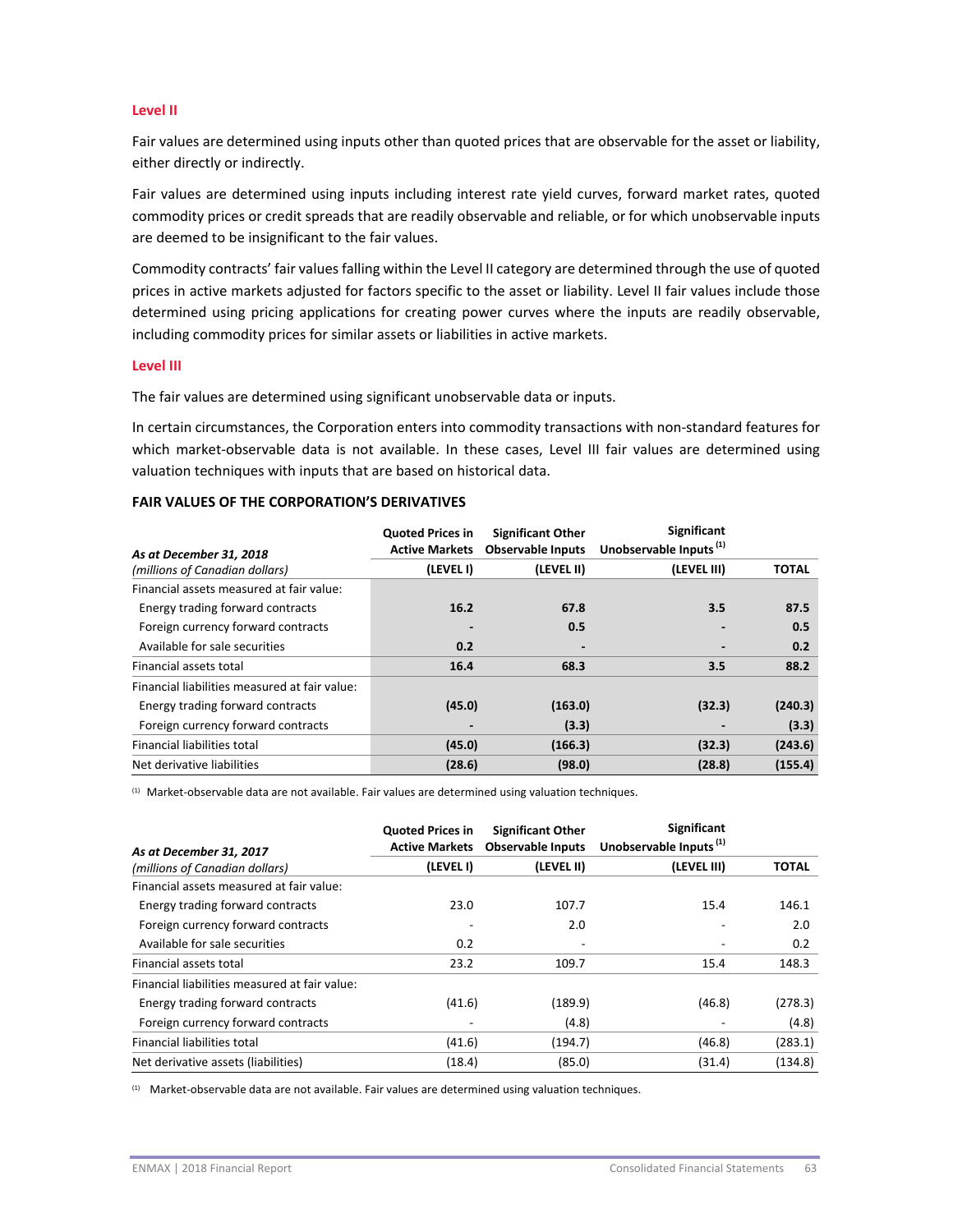## **CHANGE IN FAIR VALUE OF LEVEL III RISK MANAGEMENT ASSETS AND LIABILITIES**

The following table summarizes the key factors impacting the change in the fair value of the Corporation's Level III net risk management assets and liabilities separately by source of valuation during the year:

| (millions of dollars)                                   | <b>Hedges</b> |
|---------------------------------------------------------|---------------|
| Net derivative assets as at January 1, 2017             | (31.3)        |
| Changes attributable to:                                |               |
| Commodity price changes                                 | (24.3)        |
| Commodity price changes (de-designated)                 |               |
| New contracts entered                                   | 0.4           |
| Transfers in/out of Level III                           | 23.8          |
| Net derivative (liabilities) as at December 31, 2017    | (31.4)        |
| Changes attributable to:                                |               |
| Commodity price changes                                 | (2.1)         |
| Commodity price changes (de-designated)                 |               |
| New contracts entered                                   | (0.3)         |
| Transfers in/out of Level III                           | 5.0           |
| Net derivative (liabilities) as at December 31, 2018    | (28.8)        |
| Total change in fair value included in OCI              | 5.3           |
| Total change in fair value included in pre-tax earnings | (2.7)         |

## **NON‐DERIVATIVE FINANCIAL ASSETS AND LIABILITIES**

Fair values for cash and cash equivalents, accounts receivable, short-term financing, accounts payable and accrued liabilities are not materially different from their carrying amounts due to their short-term nature.

The Corporation estimated the fair value of its long-term debt based on quoted market prices for the same or similar debt instruments. When such information was not available, future payments of interest and principal were discounted at estimated interest rates for comparable entities.

#### **CARRYING AMOUNTS AND FAIR VALUES OF LONG‐TERM DEBT**

| As at                                | December 31, 2018 |         | December 31, 2017 |         |  |
|--------------------------------------|-------------------|---------|-------------------|---------|--|
|                                      | Carrying          | Fair    | Carrying          | Fair    |  |
| (millions of Canadian dollars)       | Amount            | Value   | Amount            | Value   |  |
| Long-term debt $(1)$ consisting of:  |                   |         |                   |         |  |
| Debentures, with remaining terms of: |                   |         |                   |         |  |
| Less than 5 years                    | 57.8              | 58.9    | 73.0              | 75.3    |  |
| $5-10$ years                         | 21.1              | 22.0    | 12.6              | 13.3    |  |
| $10 - 15$ years                      | 150.4             | 166.3   | 111.9             | 125.6   |  |
| $15-20$ years                        | 507.9             | 537.4   | 465.7             | 509.0   |  |
| $20 - 25$ years                      | 448.1             | 447.0   | 415.4             | 424.3   |  |
| Private debentures                   |                   |         |                   |         |  |
| Series 1 (6.15%)                     |                   |         | 299.7             | 307.1   |  |
| Series 3 (3.81%)                     | 199.0             | 203.0   | 198.9             | 204.5   |  |
| Series 4 (3.84%) <sup>(2)</sup>      | 298.3             | 301.2   |                   |         |  |
| Promissory note                      | 3.3               | 3.4     | 3.6               | 3.8     |  |
|                                      | 1,685.9           | 1,739.2 | 1,580.8           | 1.662.9 |  |

(1) Includes current portion of \$71.3 million (December 31, 2017–\$367.3 million). Maturity dates range from March 2019 to June 2043.

(2) On June 5, 2018, \$300.0 million of Series 4 Private Debentures were issued for a 10-year term with a coupon rate of 3.84 per cent.

As at December 31, 2018, ENMAX had \$18.0 million with a fair value of \$18.0 million of commercial paper with an average rate of 2.25 per cent (December 31, 2017 - \$207.7 million, fair value of \$207.7 million with an average rate of 1.40 per cent).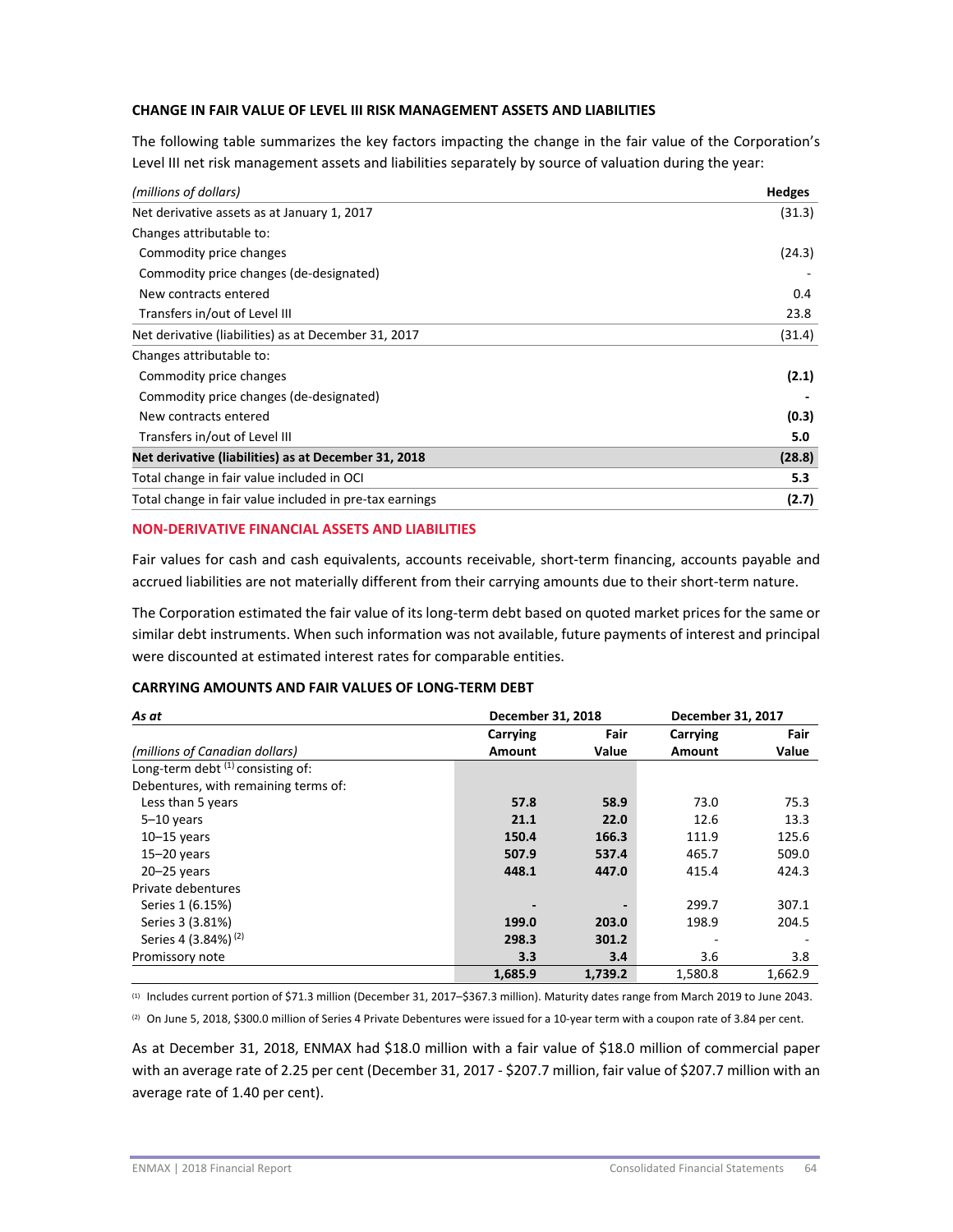## **Financial Assets and Financial Liabilities Subject to Offsetting**

Information about the Corporation's financial assets and liabilities that are subject to enforceable master netting arrangements or similar agreements is as follows:

| As at                                                                                  | December 31, 2018                                                                                    |        | December 31, 2017                                                                                    |        |
|----------------------------------------------------------------------------------------|------------------------------------------------------------------------------------------------------|--------|------------------------------------------------------------------------------------------------------|--------|
| (millions of Canadian dollars)                                                         | <b>Accounts Payable</b><br>and Accrued<br><b>Accounts</b><br><b>Receivable</b><br><b>Liabilities</b> |        | <b>Accounts Payable</b><br>and Accrued<br><b>Accounts</b><br><b>Liabilities</b><br><b>Receivable</b> |        |
| Gross amounts recognized                                                               | $\overline{\phantom{a}}$                                                                             | (38.2) |                                                                                                      | (41.9) |
| Gross amounts set-off                                                                  | $\overline{\phantom{0}}$                                                                             | 13.7   |                                                                                                      | 8.6    |
| Net amounts as presented in the<br><b>Consolidated Statement of Financial Position</b> | $\overline{\phantom{0}}$                                                                             | (24.5) |                                                                                                      | (33.3) |

#### **8. INCOME TAXES**

| Year ended December 31,                           |        |        |
|---------------------------------------------------|--------|--------|
| (millions of Canadian dollars)                    | 2018   | 2017   |
| Current income tax expense (recovery)             |        |        |
| Expense for current year                          | 0.3    | 2.5    |
| Adjustment in respect of prior years              |        | (0.8)  |
| Other                                             | 114.7  | 3.5    |
| Total current income tax expense                  | 115.0  | 5.2    |
| Deferred income tax expense (recovery)            |        |        |
| Origination and reversal of temporary differences | (12.8) | (73.7) |
| Adjustment in respect of prior years              | (1.2)  | (0.8)  |
| Other                                             | 32.5   | 4.8    |
| Total deferred income tax expense (recovery)      | 18.5   | (69.7) |
| Total income tax expense (recovery)               | 133.5  | (64.5) |

## **THE RECONCILIATION OF STATUTORY AND EFFECTIVE INCOME TAX EXPENSE (RECOVERY)**

| Year ended December 31,                                           |         |         |
|-------------------------------------------------------------------|---------|---------|
| (millions of Canadian dollars)                                    | 2018    | 2017    |
| Net earnings (loss) before tax                                    | 128.4   | (139.5) |
| Income not subject to tax                                         | (163.5) | (161.1) |
|                                                                   | (35.1)  | (300.6) |
| Federal and provincial tax rates                                  | 27.0%   | 27.0%   |
| Expected income tax recovery                                      | (9.4)   | (81.3)  |
| Non-deductible expense (recovery)                                 | 6.0     | (0.2)   |
| Adjustment for deferred tax reversal and other estimate revisions | 136.9   | 17.0    |
| Total income tax expense (recovery)                               | 133.5   | (64.5)  |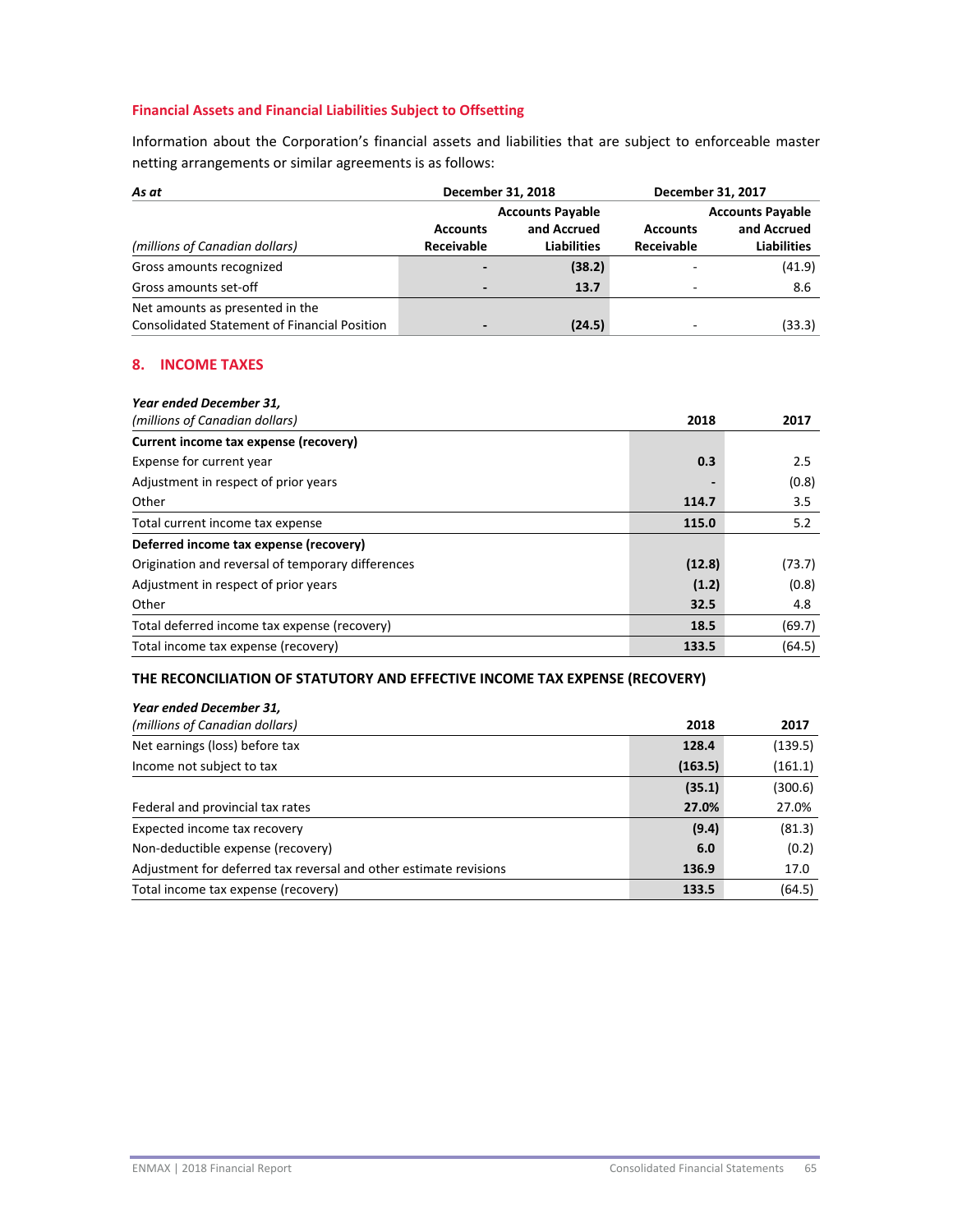| The changes in deferred income tax assets and liabilities during the years ended December 31, 2018 and 2017 |  |
|-------------------------------------------------------------------------------------------------------------|--|
| were as follows:                                                                                            |  |

|                                       | January 1, | <b>Recognized In</b> | <b>Recognized In Other</b>  | December 31, |
|---------------------------------------|------------|----------------------|-----------------------------|--------------|
| (millions of Canadian dollars)        | 2018       | <b>Net Income</b>    | <b>Comprehensive Income</b> | 2018         |
| Deferred income tax assets            |            |                      |                             |              |
| Property, plant and equipment         | (32.0)     | 0.3                  |                             | (31.7)       |
| Loss carried forward                  | 75.2       | (33.2)               |                             | 42.0         |
| Unrealized derivatives                | 43.6       | (1.8)                |                             | 41.8         |
| Other comprehensive income            | (11.0)     | 7.0                  | 1.5                         | (2.5)        |
| Other                                 | 5.5        | (2.9)                | $\overline{\phantom{a}}$    | 2.6          |
|                                       | 81.3       | (30.6)               | 1.5                         | 52.2         |
| Deferred income tax liabilities       |            |                      |                             |              |
| Property, plant and equipment         | 110.5      | (13.8)               |                             | 96.7         |
| Loss carried forward                  | (13.2)     | (0.9)                |                             | (14.1)       |
| Unrealized derivatives                | (0.8)      | 0.1                  |                             | (0.7)        |
| Other comprehensive income            | (0.1)      |                      |                             | (0.1)        |
| Other                                 | (21.8)     | (2.7)                |                             | (24.5)       |
|                                       | 74.6       | (17.3)               |                             | 57.3         |
| Net deferred tax assets (liabilities) | 6.7        | (13.3)               | 1.5                         | (5.1)        |

| (millions of Canadian dollars)     | January 1,<br>2017 | <b>Recognized In</b><br><b>Net Income</b> | <b>Recognized In Other</b><br><b>Comprehensive Income</b> | December 31,<br>2017 |
|------------------------------------|--------------------|-------------------------------------------|-----------------------------------------------------------|----------------------|
| Deferred income tax assets         |                    |                                           |                                                           |                      |
| Property, plant and equipment      | (24.9)             | (7.1)                                     |                                                           | (32.0)               |
| Loss carried forward               | 74.5               | 0.7                                       |                                                           | 75.2                 |
| Unrealized derivatives             | (6.4)              | 50.0                                      |                                                           | 43.6                 |
| Other comprehensive income         | 22.4               | (14.6)                                    | (18.8)                                                    | (11.0)               |
| Other                              | 6.4                | (0.9)                                     |                                                           | 5.5                  |
|                                    | 72.0               | 28.1                                      | (18.8)                                                    | 81.3                 |
| Deferred income tax liabilities    |                    |                                           |                                                           |                      |
| Property, plant and equipment      | 136.5              | (26.0)                                    |                                                           | 110.5                |
| Loss carried forward               | (13.4)             | 0.2                                       |                                                           | (13.2)               |
| Unrealized derivatives             | 0.5                | (1.3)                                     |                                                           | (0.8)                |
| Other comprehensive income         |                    | (0.1)                                     |                                                           | (0.1)                |
| Other                              | (25.6)             | 3.8                                       |                                                           | (21.8)               |
|                                    | 98.0               | (23.4)                                    |                                                           | 74.6                 |
| Net deferred tax asset (liability) | (26.0)             | 51.5                                      | (18.8)                                                    | 6.7                  |

The Corporation has the following tax losses carry-forward and deductible temporary differences for which no deferred tax assets have been recognized:

| Year ended December 31,        |      |       |
|--------------------------------|------|-------|
| (millions of Canadian dollars) | 2018 | 2017  |
| Non-capital loss               | 14.5 | 10.8  |
| Property, plant and equipment  | 62.5 | 62.5  |
| <b>Contingent liabilities</b>  | 19.9 | 35.5  |
|                                | 96.9 | 108.8 |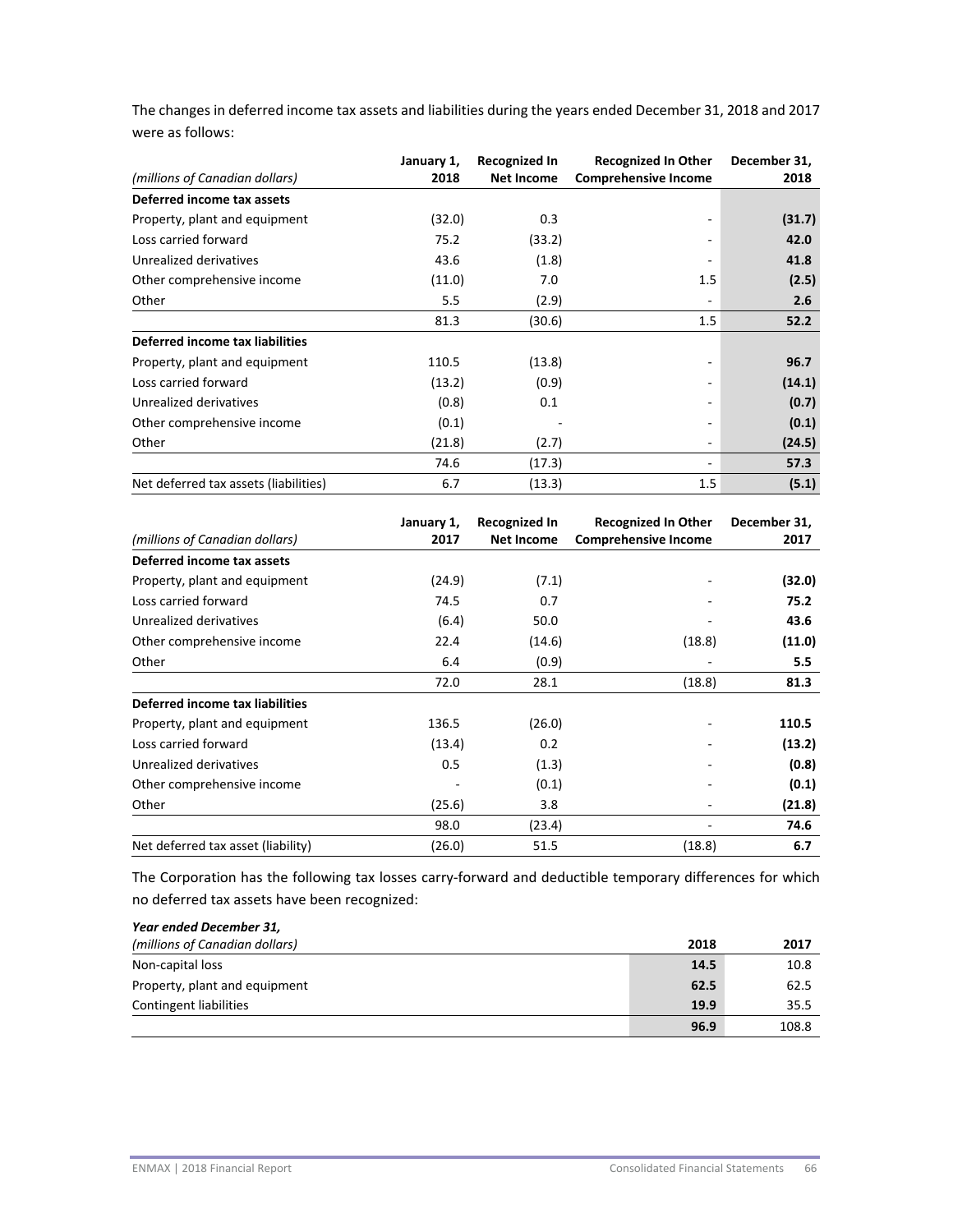The changes in income taxes receivable and income taxes payable during the years ended December 31, 2018 and 2017 were as follows:

|                                | <b>Income Taxes</b> | <b>Income Taxes</b>      |                     |
|--------------------------------|---------------------|--------------------------|---------------------|
| (millions of Canadian dollars) | <b>Receivable</b>   | Payable                  | <b>Net Position</b> |
| January 1, 2017                | 132.4               | (0.8)                    | 131.6               |
| Adjustments for prior periods  | 0.8                 | -                        | 0.8                 |
| Installment and refunds        | (41.4)              | (2.7)                    | (44.1)              |
| Current year provision         |                     | (2.5)                    | (2.5)               |
| Other                          | (4.3)               | 4.2                      | (0.1)               |
| December 31, 2017              | 87.5                | (1.8)                    | 85.7                |
| Instalments and refunds        | (59.9)              | $\overline{\phantom{a}}$ | (59.9)              |
| Current year provision         | (0.2)               | (0.1)                    | (0.3)               |
| Other                          | 18.2                | 1.8                      | 20.0                |
| <b>December 31, 2018</b>       | 45.6                | (0.1)                    | 45.5                |

As at December 31, 2018, the Corporation has non‐capital loss carry‐forwards that can be used to offset taxes in future years. These non‐capital loss carry‐forwards expire as follows:

## **NON‐CAPITAL LOSS CARRY FORWARD**

| (millions of dollars) | 2018 |
|-----------------------|------|
| 2031                  | 1.3  |
| 2032                  | 4.9  |
| 2033                  | 1.0  |
| 2034                  | 29.9 |
| 2035                  | 7.1  |
| 2036                  | 34.5 |
| 2037                  | 15.0 |
| 2038                  | 10.3 |

#### **9. REGULATORY DEFERRAL ACCOUNT BALANCES**

## **NATURE AND ECONOMIC EFFECT OF RATE REGULATION**

ENMAX Transmission and ENMAX Distribution (the Divisions) are divisions of the ENMAX Power Delivery segment. The Divisions are regulated operations established to carry out all electrical transmission and distribution service functions in its own right. The AUC approves Transmission and Distribution Tariffs (rates and terms and conditions of service) subject to Sections 37 and 102 of the Electric Utilities Act.

With respect to Distribution, the 2018‐2022 Distribution Access Service (DAS) rates are subject to the Performance Based Regulation (PBR) mechanism. In December 2018, the AUC approved formula‐based rates for the period effective January 1, 2019, which replaced approved interim rates that had been in place since April 1, 2018.

Transmission division rates are set based on an AUC approved revenue requirement and are regulated under a traditional cost of service framework. Interim rates are currently in place pending a decision on the 2018‐ 2020 General Tariff Application, which was filed in December 2018.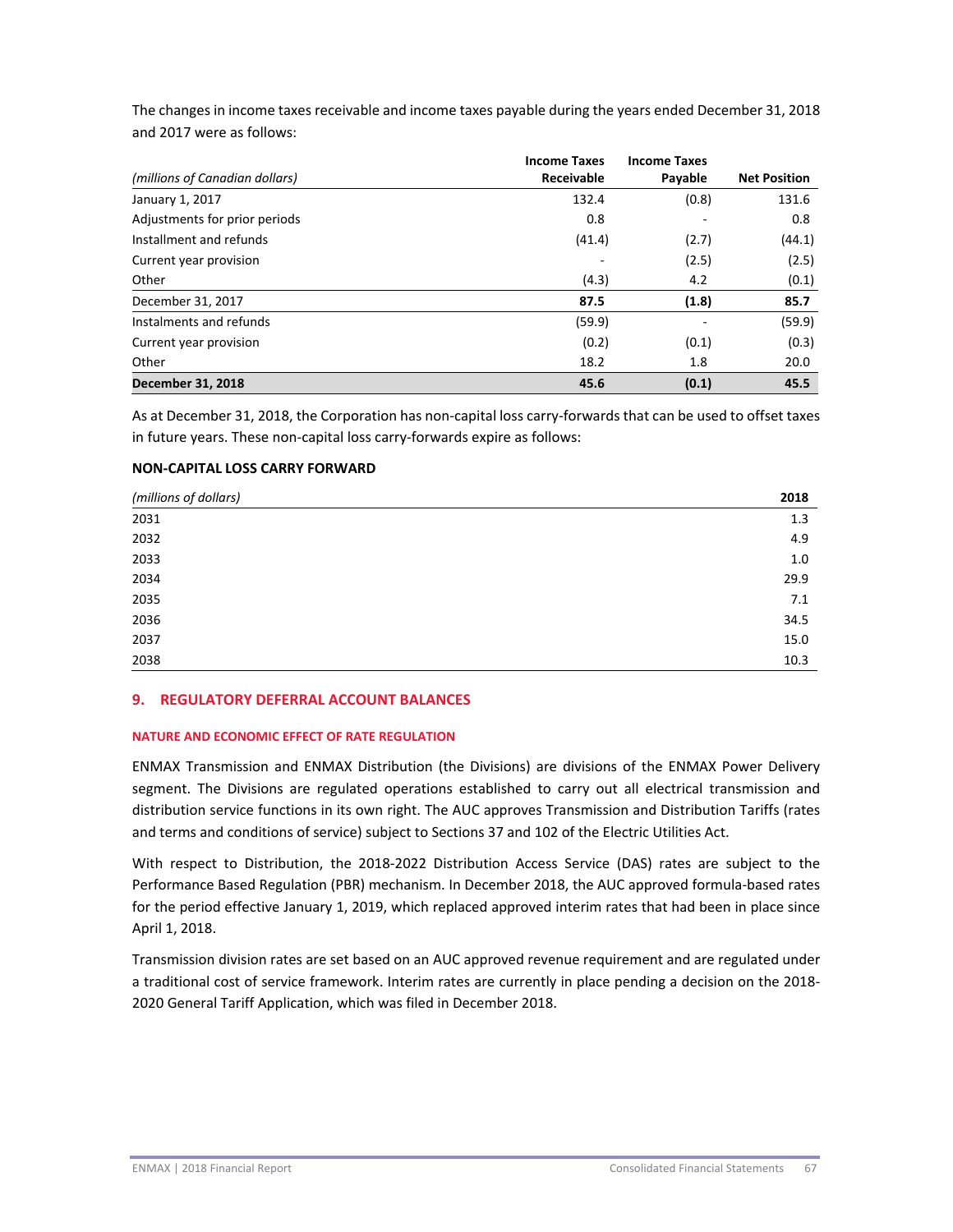## **REGULATORY BALANCES**

The timing of recognition of certain regulatory debits, credits, revenues and expenses may differ from what is otherwise expected under IFRS for non‐regulated operations. The Corporation has recorded the following regulatory deferral account debit and credit balances:

| As at<br>(millions of Canadian dollars)    | <b>Accounts</b><br>Receivable (a) | Un-Eliminated<br><b>Inter-Company</b><br>Profit (b) | Other<br>Regulatory<br>Debits (c) | Total<br>Regulatory<br><b>Deferral</b><br><b>Account Debit</b><br><b>Balances</b> |
|--------------------------------------------|-----------------------------------|-----------------------------------------------------|-----------------------------------|-----------------------------------------------------------------------------------|
| Regulatory deferral account debit balances |                                   |                                                     |                                   |                                                                                   |
| January 1, 2018                            | 34.4                              | 9.9                                                 | 31.9                              | 76.2                                                                              |
| Balances arising in the period (1)         | 167.7                             | 0.9                                                 | 3.7                               | 172.3                                                                             |
| Recovery (reversal) <sup>(2)</sup>         | (139.3)                           |                                                     | (27.2)                            | (166.5)                                                                           |
| December 31, 2018                          | 62.8                              | 10.8                                                | 8.4                               | 82.0                                                                              |
| Expected recovery/reversal period          | 3 Months                          | 25 Years                                            | 12 Months                         |                                                                                   |
|                                            |                                   |                                                     |                                   |                                                                                   |
| January 1, 2017                            |                                   | 8.8                                                 | 31.0                              | 39.8                                                                              |
| Balances arising in the period (1)         | 166.9                             | 1.1                                                 | 17.0                              | 185.0                                                                             |
| Recovery (reversal) <sup>(2)</sup>         | (132.5)                           | ۰                                                   | (16.1)                            | (148.6)                                                                           |
| December 31, 2017                          | 34.4                              | 9.9                                                 | 31.9                              | 76.2                                                                              |
| Expected recovery/reversal period          | 2 Months                          | 25 Years                                            | 12 Months                         |                                                                                   |

**(1)** "Balances arising in the period" row consists of new additions to regulatory deferral debits and credit balances.

**(2)**  "Recovery (reversal)" row consists of amounts collected/refunded through rate riders or transactions reversing existing regulatory balances.

|                                             |                 |             | ι νιαι<br>Regulatory  |
|---------------------------------------------|-----------------|-------------|-----------------------|
|                                             |                 | Other       | <b>Deferral</b>       |
| As at                                       | <b>Accounts</b> | Regulatory  | <b>Account Credit</b> |
| (millions of Canadian dollars)              | Payable (a)     | Credits (d) | <b>Balances</b>       |
| Regulatory deferral account credit balances |                 |             |                       |
| January 1, 2018                             |                 | 9.4         | 9.4                   |
| Balances arising in the period (1)          |                 | 0.1         | 0.1                   |
| Recovery (reversal) <sup>(2)</sup>          |                 | (4.5)       | (4.5)                 |
| December 31, 2018                           |                 | 5.0         | 5.0                   |
| Expected recovery/reversal period           |                 | 12 Months   |                       |
| January 1, 2017                             | 4.5             | 13.2        | 17.7                  |
| Balances arising in the period $(1)$        |                 | 0.2         | 0.2                   |
| Recovery (reversal) <sup>(2)</sup>          | (4.5)           | (4.0)       | (8.5)                 |
| December 31, 2017                           |                 | 9.4         | 9.4                   |
| Expected recovery/reversal period           |                 | 12 Months   |                       |

**(1)** "Balances arising in the period" row consists of new additions to regulatory deferral debits and credit balances.

<sup>(2)</sup> "Recovery (reversal)" row consists of amounts collected/refunded through rate riders or transactions reversing existing regulatory balances.

The following describes each of the circumstances in which rate regulation affects the accounting for a transaction or event. Regulatory deferral account debit balancesrepresent costsincurred in the current period or in prior periods, which are expected to be recovered from customers in future periods through the rate‐ setting process. Regulatory deferral account credit balances represent future reductions or limitations of increases in revenues associated with amounts that are expected to be returned to customers as a result of the rate‐setting process.

**Total**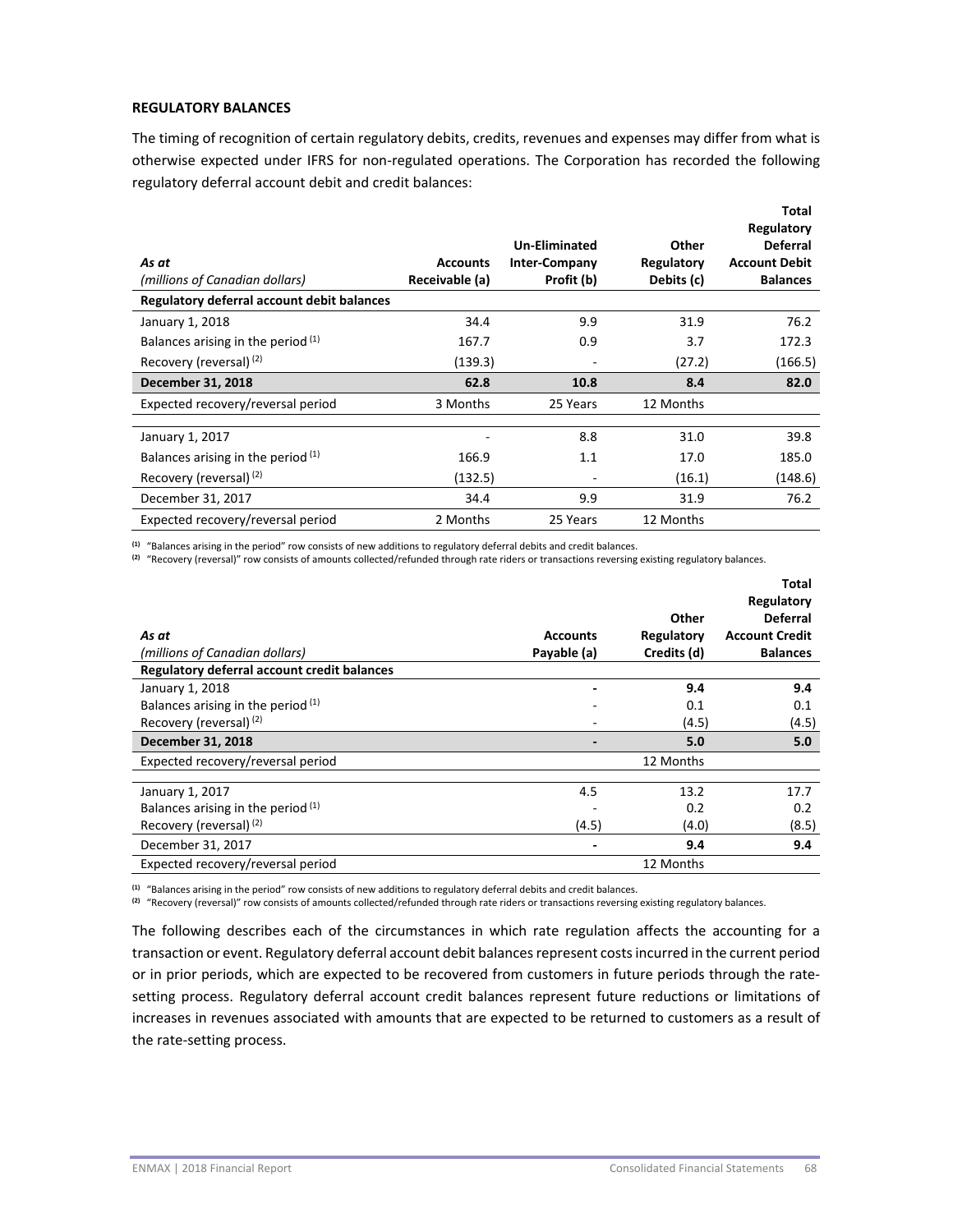## **(a) Accounts receivable and payable**

Accounts receivable and payable represent a deferral account for transmission charges from the AESO. In the absence of rate regulation and the standard, IFRS 14 would require that actual costs be recognized as an expense when incurred.

## **(b) Inter‐company profit**

A subsidiary of the Corporation performs construction work for the regulated operations of Power Delivery at a profit. Such profit is deemed to be realized to the extent that the transfer price is recognized for rate-making purposes by the regulator and included in the capital cost of distribution assets. In the absence of rate regulation and the standard, IFRS would require that intercompany profits be eliminated upon consolidation.

#### **(c) Other regulatory debits**

Other regulatory debits primarily relate to the AUC flow‐through items and other costs that will be collected from customers via future rates such as access service charges. The timing of the decision on collection of these items can result in significant fluctuation in balances from year to year.

#### **(d) Other regulatory credits**

Other regulatory credits primarily relate to items that will be refunded to customers through future rates.

For certain regulatory items identified above, the expected recovery or settlement period, or likelihood of recovery or settlement, is affected by risks and uncertainties including those inherent in rate-setting regulatory processes. There is a risk that the regulator may disallow a portion of certain costs incurred in the current period for recovery through future rates or disagree with the proposed recovery period. Any impairment related to regulatory deferral account debit balances are recorded in the period in which the related regulatory decisions are received.

#### **10. OTHER ASSETS AND LIABILITIES**

| As at                              | December 31, | December 31, |
|------------------------------------|--------------|--------------|
| (millions of Canadian dollars)     | 2018         | 2017         |
| Other current assets               |              |              |
| Prepaid expenses                   | 9.2          | 9.1          |
| Collateral paid                    | 71.9         | 58.0         |
| Deferred asset                     | 0.3          | 0.3          |
| <b>Emission offsets</b>            | 32.3         | 39.0         |
| Other                              | 5.2          | 3.0          |
|                                    | 118.9        | 109.4        |
| Other long-term assets             |              |              |
| Prepaid expenses                   | 8.2          | 9.1          |
| Long-term accounts receivable      | 2.5          | 0.6          |
| Deferred asset                     | 3.3          | 3.5          |
| Other                              | 13.1         | 12.9         |
|                                    | 27.1         | 26.1         |
| <b>Other current liabilities</b>   |              |              |
| Finance lease                      | 0.1          | 0.3          |
| <b>Deposits</b>                    | 17.9         | 18.7         |
| Other                              | 6.9          | 8.4          |
|                                    | 24.9         | 27.4         |
| <b>Other long-term liabilities</b> |              |              |
| Finance lease                      | 4.1          | 4.3          |
| Other                              | 12.1         | 11.6         |
|                                    | 16.2         | 15.9         |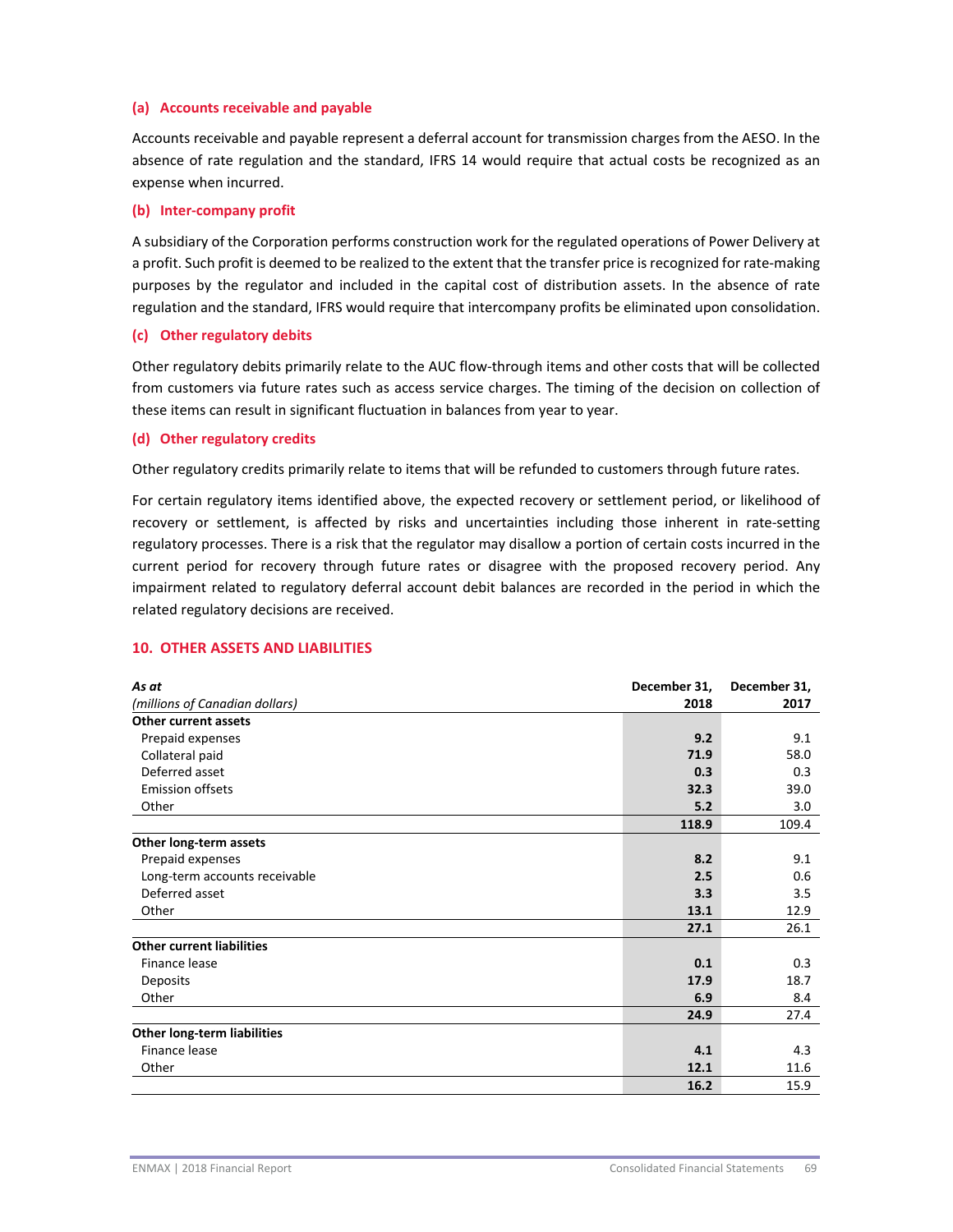## **11. PROPERTY, PLANT AND EQUIPMENT (PPE)**

|                                      | Transmission,<br><b>Distribution and</b> | Generation<br><b>Facilities</b> | <b>Buildings and</b>       | Tools,<br><b>Systems</b> |                          | Capital<br><b>Spares</b> |                |                 |                              |                          |
|--------------------------------------|------------------------------------------|---------------------------------|----------------------------|--------------------------|--------------------------|--------------------------|----------------|-----------------|------------------------------|--------------------------|
|                                      | <b>Substation</b><br>Equipment           | and<br><b>Equipment</b>         | <b>Site</b><br>Development | and<br>Equipment         | Land                     | and                      | Other Vehicles | <b>Progress</b> | Work in Government<br>Grants | Total                    |
| Cost                                 |                                          |                                 |                            |                          |                          |                          |                |                 |                              |                          |
| As at January 1, 2017                | 1,945.9                                  | 2,277.2                         | 422.9                      | 107.2                    | 48.7                     | 46.6                     | 27.9           | 152.6           | (20.0)                       | 5,009.0                  |
| Additions                            |                                          |                                 |                            | $\sim$                   |                          | (2.1)                    |                | 320.1           | ÷,                           | 318.0                    |
| Transfers                            | 286.2                                    | 15.9                            | 16.3                       | 15.9                     | 0.6                      | $\sim$                   | 6.9            | (341.8)         | ٠                            |                          |
| <b>Disposals</b>                     | (3.9)                                    | (11.6)                          | (0.9)                      | (0.7)                    | $\overline{\phantom{a}}$ |                          | (2.6)          | (7.1)           | ٠                            | (26.8)                   |
| Changes to asset<br>retirement costs | $\overline{a}$                           | (20.0)                          |                            |                          |                          |                          |                |                 | ä,                           | (20.0)                   |
| Impairment                           |                                          |                                 |                            |                          |                          |                          |                | (10.3)          | $\overline{a}$               | (10.3)                   |
| As at December 31, 2017              | 2,228.2                                  | 2,261.5                         | 438.3                      | 122.4                    | 49.3                     | 44.5                     | 32.2           | 113.5           | (20.0)                       | 5,269.9                  |
| Additions                            | Î,                                       | ä,                              | ä,                         | 0.1                      | ä,                       | 4.0                      | ä,             | 335.4           | ÷,                           | 339.5                    |
| Transfers                            | 224.3                                    | 36.1                            | 37.3                       | 17.9                     |                          | ÷,                       | 13.3           | (328.9)         |                              |                          |
| <b>Disposals</b>                     | (8.0)                                    | (20.1)                          |                            | (53.1)                   |                          | ٠                        | (3.7)          | (1.6)           | ٠                            | (86.5)                   |
| Impairment                           | $\bar{a}$                                | $\overline{\phantom{a}}$        | $\overline{a}$             | $\overline{\phantom{a}}$ |                          | $\overline{\phantom{a}}$ | $\blacksquare$ | (4.7)           | $\overline{\phantom{a}}$     | (4.7)                    |
| As at December 31, 2018              | 2,444.5                                  | 2,277.5                         | 475.6                      | 87.3                     | 49.3                     | 48.5                     | 41.8           | 113.7           | (20.0)                       | 5,518.2                  |
|                                      |                                          |                                 |                            |                          |                          |                          |                |                 |                              |                          |
| <b>Accumulated Depreciation</b>      |                                          |                                 |                            |                          |                          |                          |                |                 |                              |                          |
| As at January 1, 2017                | (188.8)                                  | (595.2)                         | (72.9)                     | (75.1)                   |                          |                          | (9.9)          |                 | 4.3                          | (937.6)                  |
| Depreciation                         | (82.0)                                   | (96.2)                          | (12.1)                     | (12.2)                   |                          | $\sim$                   | (2.4)          |                 | 0.7                          | (204.2)                  |
| Transfers                            | ÷,                                       | $\sim$                          | 0.1                        | (0.1)                    |                          | $\sim$                   | ÷,             |                 | $\overline{\phantom{a}}$     | $\overline{\phantom{a}}$ |
| <b>Disposals</b>                     | 10.0                                     | 11.3                            | 0.9                        | 0.7                      |                          |                          | 2.4            |                 | ÷,                           | 25.3                     |
| Adjustments <sup>(1)</sup>           | (4.5)                                    | $\overline{\phantom{a}}$        | (0.2)                      | ÷,                       |                          | $\overline{a}$           | ÷,             |                 | $\overline{\phantom{a}}$     | (4.7)                    |
| As at December 31, 2017              | (265.3)                                  | (680.1)                         | (84.2)                     | (86.7)                   | $\overline{\phantom{a}}$ | $\overline{\phantom{a}}$ | (9.9)          | ÷,              | 5.0                          | (1, 121.2)               |
| Depreciation                         | (89.3)                                   | (92.6)                          | (13.0)                     | (9.7)                    | ÷.                       | ä,                       | (2.7)          | $\sim$          | 0.6                          | (206.7)                  |
| Transfers                            | ÷.                                       |                                 | ä,                         | $\overline{\phantom{a}}$ |                          | ٠                        | ä,             |                 | $\overline{\phantom{a}}$     |                          |
| <b>Disposals</b>                     | 8.4                                      | 19.5                            | 0.1                        | 53.1                     |                          |                          | 2.8            |                 | ÷,                           | 83.9                     |
| Impairment                           |                                          | (19.6)                          | (8.0)                      |                          |                          | $\overline{a}$           |                |                 | 7.3                          | (20.3)                   |
| As at December 31, 2018              | (346.2)                                  | (772.8)                         | (105.1)                    | (43.3)                   | $\overline{\phantom{m}}$ | $\overline{\phantom{a}}$ | (9.8)          |                 | 12.9                         | (1, 264.3)               |
| Net Book Value                       |                                          |                                 |                            |                          |                          |                          |                |                 |                              |                          |
| As at December 31, 2017              | 1,962.9                                  | 1,581.4                         | 354.1                      | 35.7                     | 49.3                     | 44.5                     | 22.3           | 113.5           | (15.0)                       | 4,148.7                  |
| As at December 31, 2018              | 2,098.3                                  | 1,504.7                         | 370.5                      | 44.0                     | 49.3                     | 48.5                     | 32.0           | 113.7           | (7.1)                        | 4,253.9                  |

**(1)** In 2017 ENMAX retired assets related to the construction of the SW Ring Road that were not fully depreciated. ENMAX successfully filed a request to the AUC to recognize the retired assets' remaining net book value of \$4.7 million in accumulated depreciation in 2017.

Real property, including land and buildings, with a carrying amount of \$419.8 million as at December 31, 2018 (December 31, 2017 ‐ \$403.3 million), was subject to a right of first refusal to purchase held by the City.

For the year ended December 31, 2018, capitalized borrowing costs amounted to \$6.3 million (2017 ‐ \$7.9 million), with capitalization rates ranging from 3.15 per cent to 5.32 per cent (2017 ‐ 3.91 to 5.34 per cent). Interest is capitalized based on the actual cost of debt used to finance the capital construction projects. Interest rates ranged from 1.80 per cent to 6.31 per cent (2017 ‐ 0.81 to 6.31 per cent).

During 2018, the Corporation performed an impairment test on a CGU where circumstancesindicated possible impairment (Note 4(m)). An impairment loss was recognized for \$20.3 million (2017 ‐ \$nil).

During the year ended December 31, 2018, ENMAX recognized an impairment loss of \$6.6 million (2017 -\$10.3 million) associated with certain property, plant and equipment (prior to the project being completed and included in one of ENMAX's CGU's). ENMAX no longer expects to bring the project to market due to changes in the market conditions.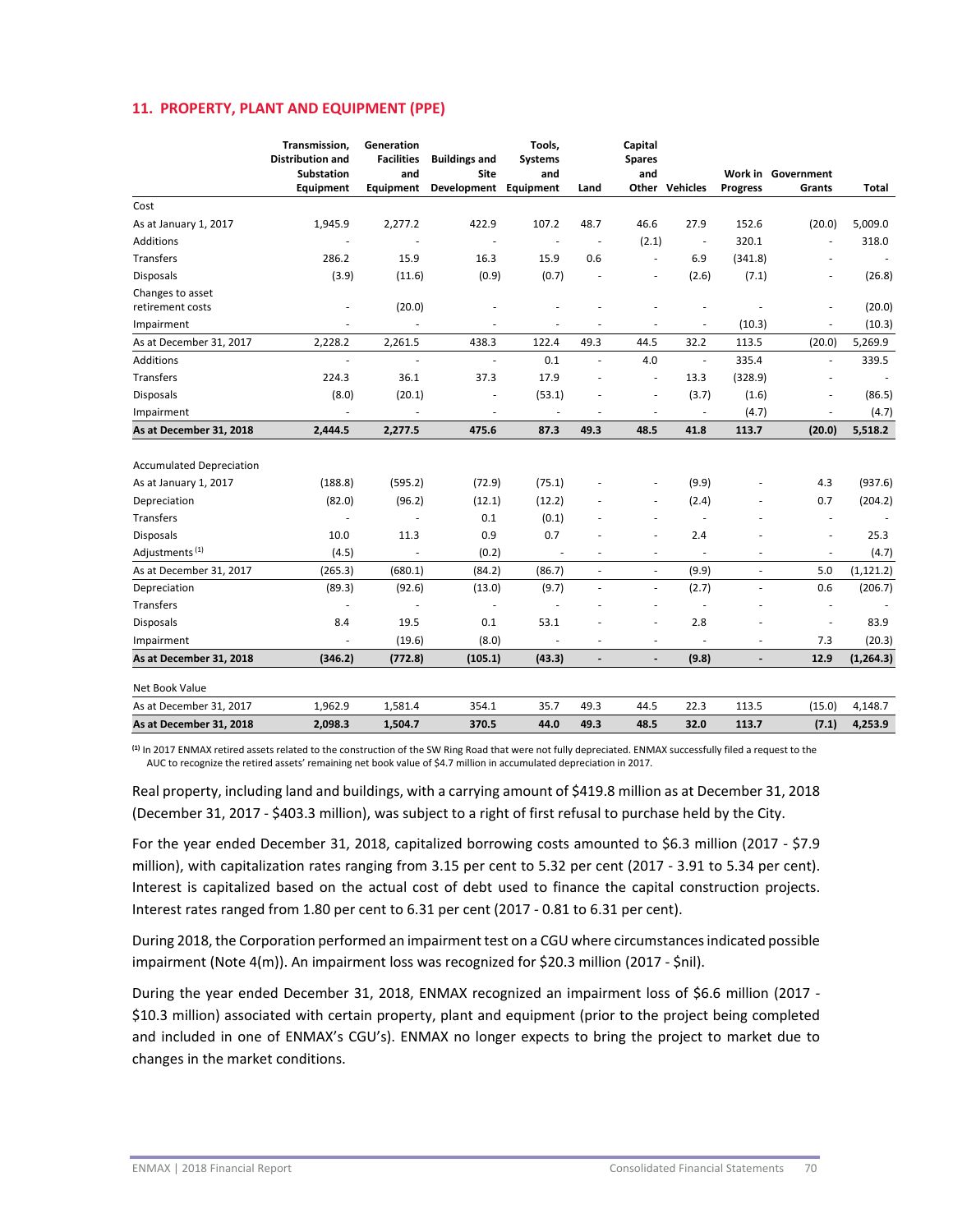## **12. INTANGIBLE ASSETS**

|                                 |                | <b>Renewable Energy</b> | <b>Land Easements,</b>  |                          |         |
|---------------------------------|----------------|-------------------------|-------------------------|--------------------------|---------|
|                                 | Computer       | <b>Certificates and</b> | <b>Rights and Lease</b> | Work in                  |         |
|                                 | <b>Systems</b> | <b>Water Licenses</b>   | <b>Options</b>          | <b>Progress</b>          | Total   |
| Cost                            |                |                         |                         |                          |         |
| As at January 1, 2017           | 246.4          | 12.4                    | 33.5                    | 28.1                     | 320.4   |
| Additions                       |                |                         |                         | 43.7                     | 43.7    |
| <b>Transfers</b>                | 27.7           |                         |                         | (27.7)                   |         |
| <b>Disposals</b>                | (0.3)          |                         |                         | $\overline{\phantom{a}}$ | (0.3)   |
| As at December 31, 2017         | 273.8          | 12.4                    | 33.5                    | 44.1                     | 363.8   |
| <b>Additions</b>                |                |                         |                         | 20.6                     | 20.6    |
| <b>Transfers</b>                | 53.3           |                         | 0.4                     | (53.7)                   |         |
| Impairment                      |                |                         |                         | (1.9)                    | (1.9)   |
| <b>Disposals</b>                | (78.7)         |                         | ٠                       | $\overline{\phantom{a}}$ | (78.7)  |
| As at December 31, 2018         | 248.4          | 12.4                    | 33.9                    | 9.1                      | 303.8   |
| <b>Accumulated amortization</b> |                |                         |                         |                          |         |
| As at January 1, 2017           | (144.0)        | (11.7)                  | (4.8)                   | $\overline{\phantom{a}}$ | (160.5) |
| Amortization                    | (18.7)         | (0.6)                   | (1.4)                   |                          | (20.7)  |
| <b>Disposals</b>                | 0.3            |                         |                         | ۰                        | 0.3     |
| As at December 31, 2017         | (162.4)        | (12.3)                  | (6.2)                   | $\overline{\phantom{a}}$ | (180.9) |
| Amortization                    | (22.3)         |                         | (1.5)                   | $\overline{\phantom{a}}$ | (23.8)  |
| <b>Disposals</b>                | 78.7           |                         |                         | $\overline{\phantom{a}}$ | 78.7    |
| As at December 31, 2018         | (106.0)        | (12.3)                  | (7.7)                   | $\overline{\phantom{a}}$ | (126.0) |
| Net book value                  |                |                         |                         |                          |         |
| As at December 31, 2017         | 111.4          | 0.1                     | 27.3                    | 44.1                     | 182.9   |
| As at December 31, 2018         | 142.4          | 0.1                     | 26.2                    | 9.1                      | 177.8   |

## **13. LONG‐TERM DEBT**

| As at                                          | December 31, | <b>Weighted Average</b> | December 31, | <b>Weighted Average</b> |
|------------------------------------------------|--------------|-------------------------|--------------|-------------------------|
| (millions of Canadian dollars)                 | 2018         | <b>Interest Rates</b>   | 2017         | <b>Interest Rates</b>   |
| City debentures $(1)$ with remaining terms of: |              |                         |              |                         |
| Less than 5 years                              | 57.8         | 3.54%                   | 73.0         | 3.69%                   |
| $5 - 10$ years                                 | 21.1         | 3.69%                   | 12.6         | 3.55%                   |
| $10 - 15$ years                                | 150.4        | 4.58%                   | 111.9        | 4.62%                   |
| $15 - 20$ years                                | 507.9        | 3.86%                   | 465.7        | 4.07%                   |
| $20 - 25$ years                                | 448.1        | 3.23%                   | 415.4        | 3.28%                   |
| Private debenture (1)                          | 497.3        | 3.82%                   | 498.6        | 5.21%                   |
| Promissory note                                | 3.3          | 5.00%                   | 3.6          | 5.00%                   |
|                                                | 1,685.9      |                         | 1,580.8      |                         |
| Less: current portion (2)                      | (71.3)       |                         | (367.3)      |                         |
|                                                | 1,614.6      |                         | 1.213.5      |                         |

(1) Unsecured debentures.

(2) During 2018, the Corporation repaid \$300.0 million in outstanding Series 1 Private Debentures with a coupon rate of 6.15 per cent.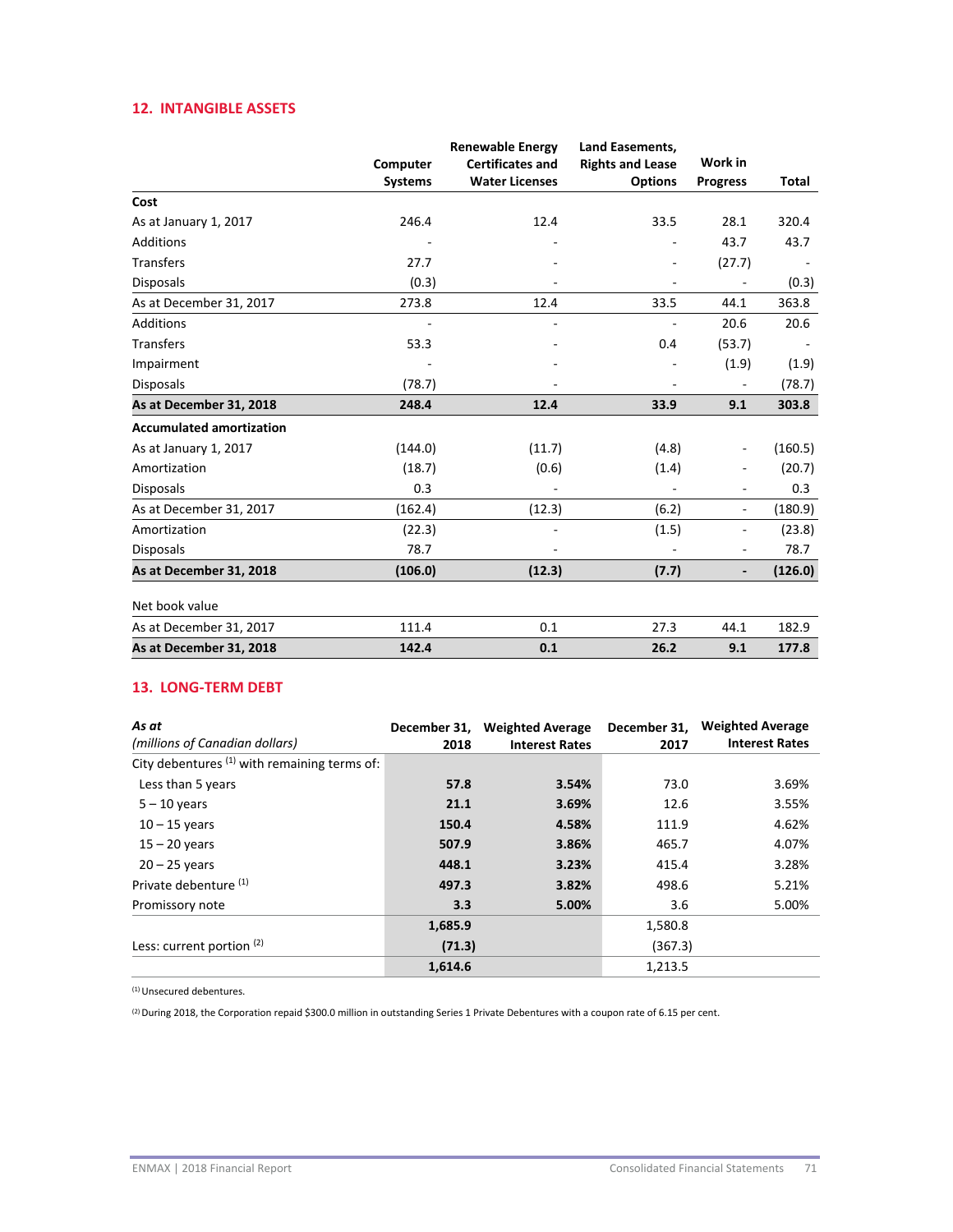#### **CITY DEBENTURES**

Debentures were initially issued by the City on behalf of the CES pursuant to City bylaw authorizations prior to January 1, 1998. Pursuant to the master agreement between the Corporation and the City, the debentures were included in the assumed liabilities upon transfer of substantially all of the assets and liabilities of the CES from the City to the Corporation at January 1, 1998. In accordance with a debt management service level agreement between the Corporation and the City, the City continues to administer the new and existing debentures on behalf of the Corporation. During 2018, the Corporation requested additional Alberta Capital Finance Authority (ACFA) borrowings. The request has been approved, however final terms will not be set until the funds are drawn. ENMAX expects the funds to be drawn upon in June 2019.

The Corporation is required to reimburse the City for all principal repayments and interest payments with respect to the debentures on the same day as the City disburses the payments to ACFA. In addition, the Corporation is required to pay a loan guarantee and administration fee to the City of 0.25 per cent on the average monthly outstanding ACFA debenture balance held by the City on behalf of the Corporation.

#### **PRIVATE DEBENTURES**

On June 5, 2018, a Series 4 Private Debenture of \$300.0 million at 3.84 per cent was issued. As at December 31, 2018, the outstanding unsecured private debentures of \$200.0 million and \$300.0 million bear interest at a rate of 3.81 per cent and 3.84 per cent respectively, payable semi‐annually, and mature on December 5, 2024, and June 5, 2028, respectively.

#### **PROMISSORY NOTE**

The promissory note was issued in the fourth quarter of 2006 and represents an amortizing loan from the Board of Trustees of Westwind School Division No. 74, acting as agent for the Wind Participation Consortium (WPC), which is comprised of three school divisions. The 20‐year note, in the amount of \$6.3 million, with interest at a fixed rate of 5.00 per cent is repayable in monthly instalments. The Corporation provided a fixed charge over two wind turbines located at Taber, Alberta, as security for the loan. Concurrent with execution of the loan, WPC executed a 20‐year electricity services agreement with ENMAX Competitive Energy.

#### **PRINCIPAL REPAYMENTS**

The required repayments of principal on the long-term debt at December 31, 2018, are as follows:

#### **REQUIRED REPAYMENTS OF PRINCIPAL**

| As at December 31,             |         |
|--------------------------------|---------|
| (millions of Canadian dollars) | 2018    |
| Less than 1 year               | 71.3    |
| $1 - 3$ years                  | 125.7   |
| 3–5 years                      | 109.7   |
| More than 5 years              | 1,382.0 |

#### **SHORT TERM FINANCING**

As at December 31, 2018, ENMAX had \$18.0 million (2017 - \$207.7 million) of commercial paper outstanding. The interest rate averaged 2.25 per cent (2017 – 1.40 per cent); management expects this balance to be repaid within a year.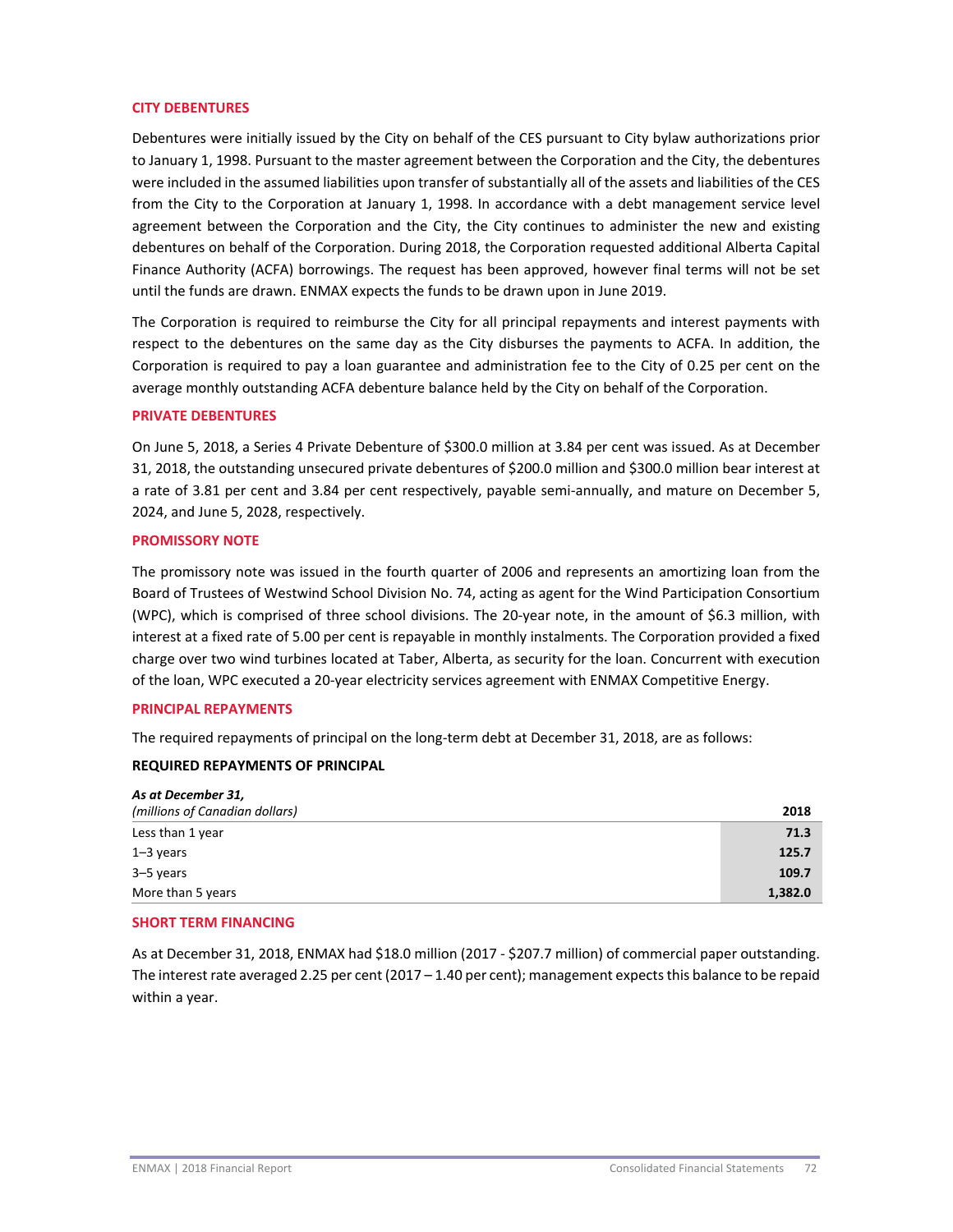### **14. ASSET RETIREMENT OBLIGATIONS AND OTHER PROVISIONS**

|                                | <b>Asset Retirement</b>  | <b>Onerous Contracts</b> |        |
|--------------------------------|--------------------------|--------------------------|--------|
| (millions of Canadian dollars) | <b>Obligations</b>       | and Other                | Total  |
| As at January 1, 2017          | 105.4                    | 22.7                     | 128.1  |
| Additions                      | $\overline{\phantom{a}}$ | 16.8                     | 16.8   |
| Settled in the year            |                          | (3.5)                    | (3.5)  |
| Accretion expense              | 1.9                      |                          | 1.9    |
| Revision in discount rate      | (20.0)                   |                          | (20.0) |
| As at December 31, 2017        | 87.3                     | 36.0                     | 123.3  |
| Additions (recoveries)         | -                        | (12.5)                   | (12.5) |
| Settled in the year            | -                        | (4.9)                    | (4.9)  |
| Accretion expense              | 1.8                      |                          | 1.8    |
| As at December 31, 2018        | 89.1                     | 18.6                     | 107.7  |
| Less: current portion          |                          | 1.7                      | 1.7    |
|                                | 89.1                     | 16.9                     | 106.0  |

#### **Asset Retirement Obligations**

The Corporation has estimated the net present value of the decommissioning liabilities associated with the assets of ENMAX Competitive Energy based on a total undiscounted future liability of \$195.1 million (December 31, 2017 ‐ \$195.1 million) calculated using an inflation rate of 2 per cent (December 31, 2017 ‐ 2 per cent). These payments are expected to be made between 2039 and 2071. The Corporation calculated the present value of the obligations using discount rates between 1.89 per cent and 2.23 per cent (December 31, 2017 ‐ between 1.89 per cent and 2.23 per cent) to reflect the market assessment of the time value of money.

#### **Onerous contracts and Other**

The Corporation decreased its onerous contracts provision by \$12.5 million (2017 ‐ \$16.8 million increase) to reflect changes in the expected timing and amounts of certain longer-term onerous contracts.

### **15. SHARE CAPITAL**

|                                                                              | Number of     |        |
|------------------------------------------------------------------------------|---------------|--------|
| (millions of Canadian dollars, except share amounts)                         | <b>Shares</b> | Amount |
| Authorized:                                                                  |               |        |
| Unlimited number of common shares                                            |               |        |
| Issued and outstanding:                                                      |               |        |
| Balance, December 31, 2017 and 2018:                                         |               |        |
| Issued on incorporation                                                      | 1             |        |
| Issued on transfer of net assets from CES                                    | 1             | 278.2  |
| Issued on transfer of billing and customer care assets from the City in 2001 | 1             | 1.9    |
| Balance, December 31, 2017 and 2018                                          | 3             | 280.1  |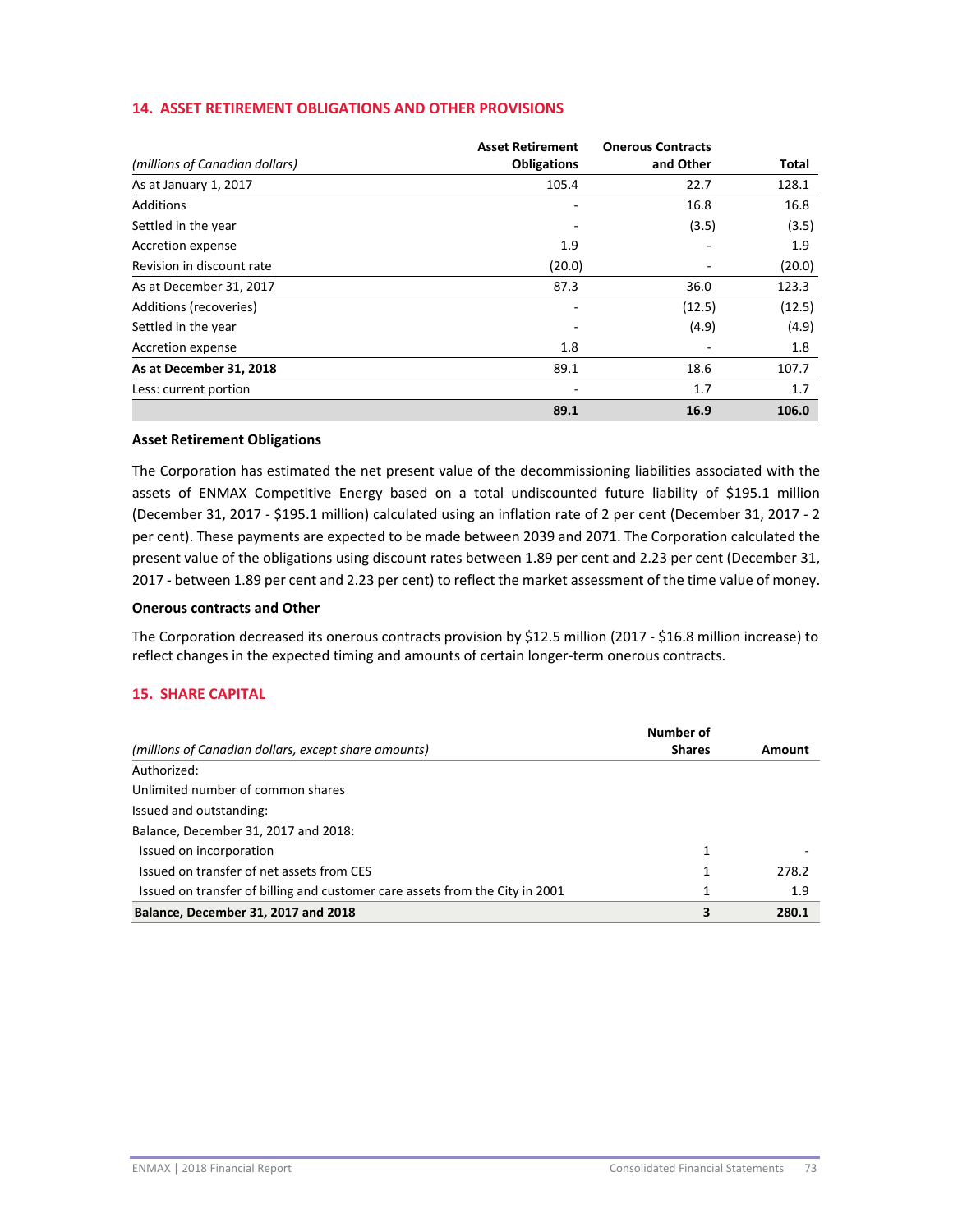#### **16. POST‐EMPLOYMENT BENEFITS**

The Corporation has a registered pension plan that substantially covers all employees and includes both Defined Benefit (DB) and Defined Contribution (DC) provisions. The DB provisions provide a pension based on years of service and highest average earnings over five consecutive years of employment. DB pension benefits under the registered plan will increase annually by at least 60.00 per cent of the consumer price index for Alberta. Under the DC provisions, the employer provides a base level of contributions and additional employer contributions are matched based on the participating members' contribution levels and points (age plus service) calculation.

The Corporation also sponsors a supplemental pension plan providing an additional DC or DB pension to members whose benefits are limited by maximum pension rules under the ITA. The supplemental pension plan benefits do not automatically increase. In addition, the Corporation provides employees with postretirement benefits other than pensions, including extended health benefits beyond those provided by government‐sponsored plans, life insurance, Health Care Spending accounts and a lump‐sum allowance payable at retirement, up to age 65.

Total cash payments for employee future benefits for the year ended December 31, 2018, consisting of cash contributed by the Corporation under the DB and DC provisions of the registered pension plan and cash payments directly to beneficiaries of the Corporation's unfunded other benefit plans, were \$22.4 million (2017 ‐ \$21.5 million).

For the year ended December 31, 2018, the total expense for the DC provisions of the plan is \$10.2 million (2017 ‐ \$9.9 million).

Information about the DB provisions of the plan, including the supplemental pension plan and the postretirement non‐pension benefit plan, is as follows:

|                                          | December 31, 2018                 |                                 |              |                                   | December 31, 2017               |        |
|------------------------------------------|-----------------------------------|---------------------------------|--------------|-----------------------------------|---------------------------------|--------|
| (millions of Canadian dollars)           | Pension<br><b>Benefit</b><br>Plan | Other<br><b>Benefit</b><br>Plan | <b>Total</b> | Pension<br><b>Benefit</b><br>Plan | Other<br><b>Benefit</b><br>Plan | Total  |
| Change in defined benefit obligation:    |                                   |                                 |              |                                   |                                 |        |
| Balance, beginning of year               | 355.5                             | 12.8                            | 368.3        | 333.4                             | 12.3                            | 345.7  |
| Current service cost                     | 12.5                              | 0.9                             | 13.4         | 11.8                              | 0.9                             | 12.7   |
| Interest cost                            | 12.1                              | 0.4                             | 12.5         | 12.2                              | 0.4                             | 12.6   |
| Employee contributions                   | 3.6                               |                                 | 3.6          | 3.5                               |                                 | 3.5    |
| Actuarial losses (gains)                 | (15.7)                            | (1.9)                           | (17.6)       | 10.6                              | (0.2)                           | 10.4   |
| Benefits paid                            | (31.9)                            | (0.6)                           | (32.5)       | (16.0)                            | (0.6)                           | (16.6) |
| Defined benefit obligation, end of year  | 336.1                             | 11.6                            | 347.7        | 355.5                             | 12.8                            | 368.3  |
| Change in plan assets:                   |                                   |                                 |              |                                   |                                 |        |
| Fair value, beginning of year            | 317.9                             | -                               | 317.9        | 291.1                             | -                               | 291.1  |
| Interest income                          | 11.1                              | -                               | 11.1         | 10.9                              |                                 | 10.9   |
| Return on plan assets, excluding amounts |                                   |                                 |              |                                   |                                 |        |
| included in interest expense             | (15.1)                            | $\overline{\phantom{0}}$        | (15.1)       | 14.7                              |                                 | 14.7   |
| <b>Employer contributions</b>            | 10.2                              | $\overline{\phantom{0}}$        | 10.2         | 12.5                              | -                               | 12.5   |
| <b>Employee contributions</b>            | 3.7                               | $\overline{\phantom{0}}$        | 3.7          | 3.5                               | $\overline{\phantom{0}}$        | 3.5    |
| Benefits paid                            | (30.5)                            | $\overline{\phantom{0}}$        | (30.5)       | (14.4)                            | $\overline{\phantom{0}}$        | (14.4) |
| Non-investment expenses                  | (0.4)                             | $\overline{\phantom{0}}$        | (0.4)        | (0.4)                             | $\overline{\phantom{0}}$        | (0.4)  |
| Plan assets at fair value, end of year   | 296.9                             | $\overline{\phantom{0}}$        | 296.9        | 317.9                             | $\overline{\phantom{a}}$        | 317.9  |
| <b>Funded status-plan deficit</b>        |                                   |                                 |              |                                   |                                 |        |
| Accrued benefit liability                | (39.2)                            | (11.6)                          | (50.8)       | (37.6)                            | (12.8)                          | (50.4) |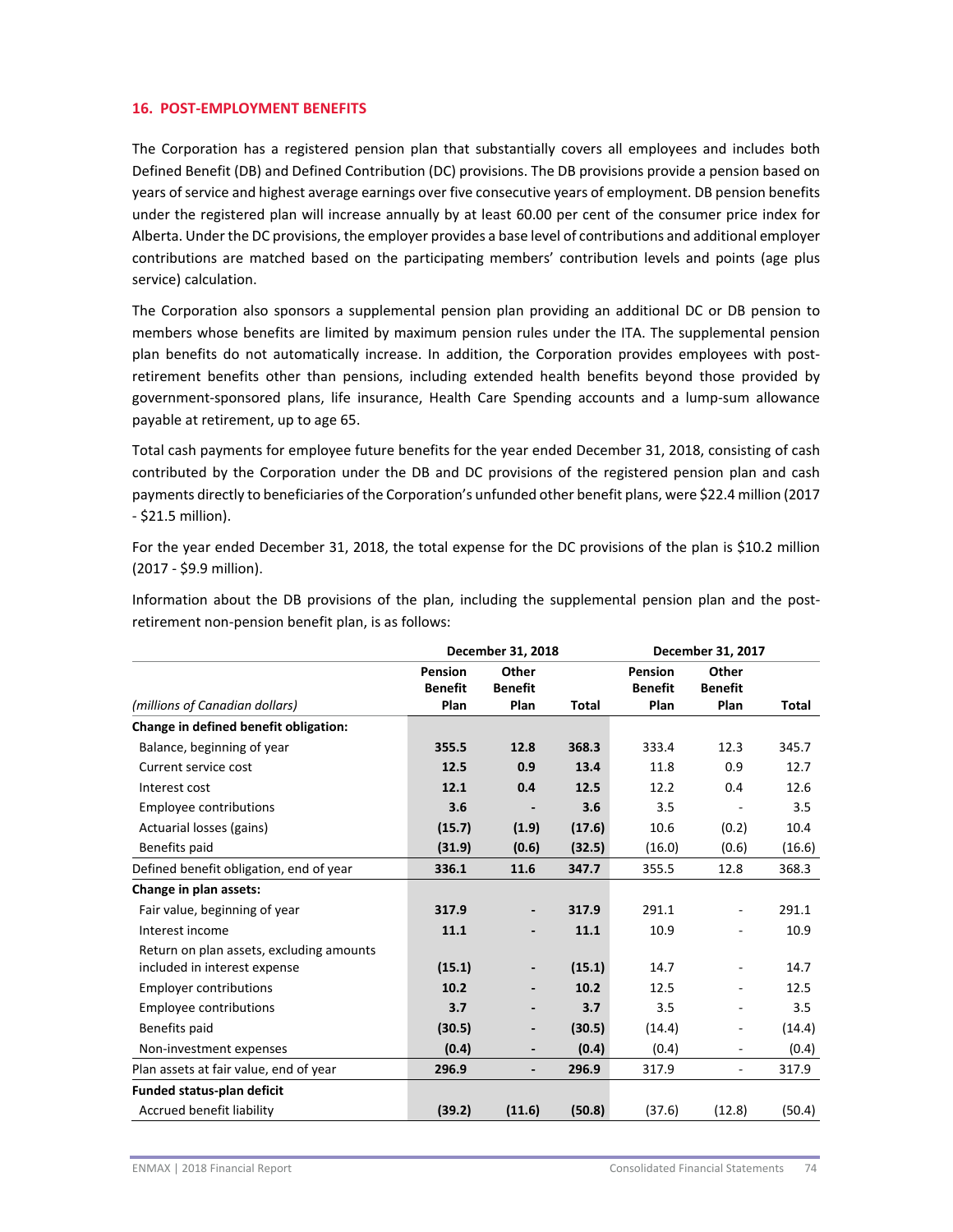### **DEFINED BENEFIT COST – STATEMENT OF EARNINGS**

|                                       | December 31, 2018                 |                                 |              | December 31, 2017                 |                                 |       |
|---------------------------------------|-----------------------------------|---------------------------------|--------------|-----------------------------------|---------------------------------|-------|
| (millions of Canadian dollars)        | Pension<br><b>Benefit</b><br>Plan | Other<br><b>Benefit</b><br>Plan | <b>Total</b> | <b>Pension</b><br>Benefit<br>Plan | Other<br><b>Benefit</b><br>Plan | Total |
| Current service costs                 | 12.5                              | 0.9                             | 13.4         | 11.8                              | 0.9                             | 12.7  |
| Net interest on net benefit liability | 1.0                               | 0.4                             | 1.4          | 1.3                               | 0.4                             | 1.7   |
| Admin costs                           | 0.3                               | $\overline{\phantom{a}}$        | 0.3          | 0.4                               | -                               | 0.4   |
| Net benefit plan expense              | 13.8                              | 1.3                             | 15.1         | 13.5                              | 1.3                             | 14.8  |

### **DEFINED BENEFIT COST – STATEMENT OF COMPREHENSIVE INCOME**

|                                                                                        | December 31, 2018                 |                                 |        | December 31, 2017          |                                        |        |
|----------------------------------------------------------------------------------------|-----------------------------------|---------------------------------|--------|----------------------------|----------------------------------------|--------|
| (millions of Canadian dollars)                                                         | Pension<br><b>Benefit</b><br>Plan | Other<br><b>Benefit</b><br>Plan | Total  | Pension<br>Benefit<br>Plan | <b>Other</b><br><b>Benefit</b><br>Plan | Total  |
| Return on plan assets (greater) less than<br>discount rate<br>Actuarial (gains) losses | 15.3                              | 0.1                             | 15.4   | (14.7)                     | -                                      | (14.7) |
| Experience adjustments                                                                 | (0.4)                             | (0.4)                           | (0.8)  | 3.5                        | (0.2)                                  | 3.3    |
| Changes in assumptions (1)                                                             | (15.4)                            | (1.4)                           | (16.8) | 7.2                        | (0.1)                                  | 7.1    |
| Re-measurement effects recognized in OCI                                               | (0.5)                             | (1.7)                           | (2.2)  | (4.0)                      | (0.3)                                  | (4.3)  |

 $(1)$  See changes in assumptions – Note 16(a)

The defined pension benefits plan's assets are comprised as follows:

| As at                             |        | December 31, 2018        |       |        | December 31, 2017 |                          |       |        |
|-----------------------------------|--------|--------------------------|-------|--------|-------------------|--------------------------|-------|--------|
| (millions of Canadian dollars)    | Quoted | Un-quoted                | Total | In %   |                   | Quoted Un-quoted         | Total | In $%$ |
| <b>Canadian equity securities</b> |        |                          | 78.0  | 26.1%  |                   |                          | 88.0  | 27.7%  |
| Small company equity fund         | 9.4    |                          | 9.4   |        | 11.2              | -                        | 11.2  |        |
| Canadian equity fund              | 68.6   | $\overline{\phantom{a}}$ | 68.6  |        | 76.8              | Ξ.                       | 76.8  |        |
| <b>Foreign equity securities</b>  |        |                          | 92.7  | 31.1%  |                   |                          | 102.8 | 32.3%  |
| U.S. large company equity fund    | 53.8   | $\overline{\phantom{a}}$ | 53.8  |        | 58.1              | $\overline{\phantom{0}}$ | 58.1  |        |
| Developed country equity fund     | 38.9   | $\overline{\phantom{a}}$ | 38.9  |        | 44.7              | -                        | 44.7  |        |
| <b>Fixed-income securities</b>    |        |                          | 101.0 | 33.9%  |                   |                          | 100.5 | 31.6%  |
| Canadian fixed-income fund        | 5.5    |                          | 5.5   |        | 5.4               | -                        | 5.4   |        |
| Canadian long-duration bond fund  | 33.9   |                          | 33.9  |        | 32.7              | -                        | 32.7  |        |
| Real return bond fund             | 16.0   | $\overline{\phantom{a}}$ | 16.0  |        | 16.0              | -                        | 16.0  |        |
| Long duration credit bond fund    | 29.2   | $\overline{\phantom{a}}$ | 29.2  |        | 29.5              | -                        | 29.5  |        |
| U.S. high yield bond fund         | 16.4   | $\overline{\phantom{a}}$ | 16.4  |        | 16.9              | $\overline{\phantom{0}}$ | 16.9  |        |
| <b>Real estate investments</b>    |        | 25.2                     | 25.2  | 8.5%   | -                 | 23.2                     | 23.2  | 7.3%   |
| Cash and cash equivalents         | -      | 0.9                      | 0.9   | 0.3%   | ۰                 | 2.1                      | 2.1   | 0.7%   |
| Non-investment asset              | -      | 0.4                      | 0.4   | 0.1%   |                   | 1.6                      | 1.6   | 0.4%   |
| <b>Total plan assets</b>          |        |                          | 298.2 | 100.0% |                   |                          | 318.2 | 100.0% |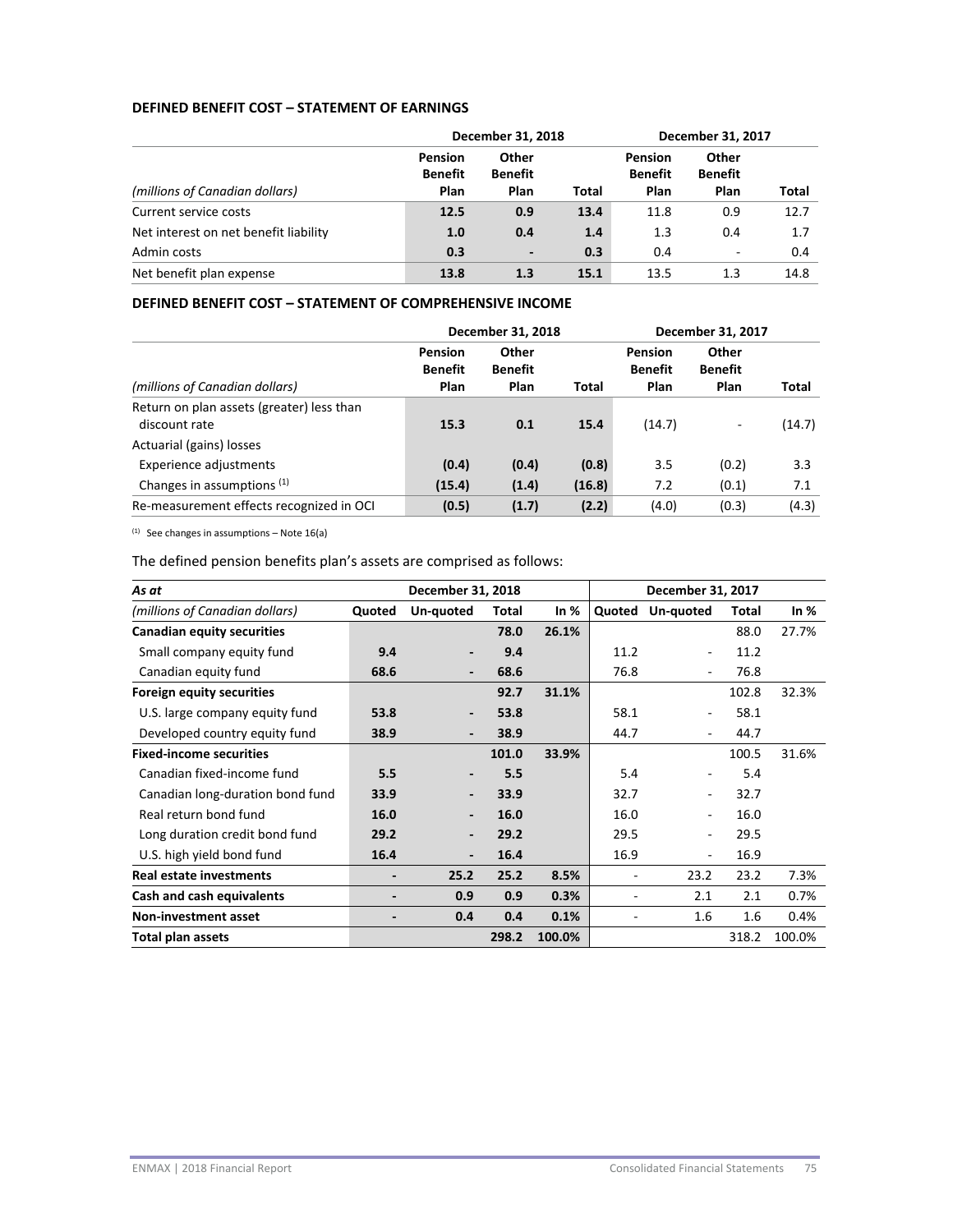### **(a) Assumptions**

The significant weighted-average actuarial assumptions adopted in measuring the Corporation's defined benefit obligations and net benefit plan expense are as follows:

|                                           | December 31, 2018   |                     | December 31, 2017   |                     |
|-------------------------------------------|---------------------|---------------------|---------------------|---------------------|
|                                           | Pension             | Other               | Pension             | Other               |
| (millions of Canadian dollars)            | <b>Benefit Plan</b> | <b>Benefit Plan</b> | <b>Benefit Plan</b> | <b>Benefit Plan</b> |
| Defined benefit obligation:               |                     |                     |                     |                     |
| Discount rate                             | 3.75%               | 3.50%               | 3.50%               | 3.25%               |
| Inflation rate                            | 1.80%               | n/a                 | 1.80%               | n/a                 |
| Rate of compensation increase             | 2.80%               | 2.80%               | 2.80%               | 2.80%               |
| Health care cost trend rate for next year | n/a                 | 6.50%               | n/a                 | 7.00%               |
| Decreasing gradually to 5% in the year    | n/a                 | 2025                | n/a                 | 2021                |
| Average life expectancy <sup>(1)</sup>    |                     |                     |                     |                     |
| Male                                      | 21.7                | n/a                 | 21.7                | n/a                 |
| Female                                    | 24.1                | n/a                 | 24.1                | n/a                 |
| Net benefit plan expense:                 |                     |                     |                     |                     |
| Discount rate                             | 3.50%               | 3.25%               | 3.75%               | 3.25%               |
| Inflation rate                            | 1.80%               | n/a                 | 2.00%               | n/a                 |
| Rate of compensation increase             | 2.80%               | 2.80%               | 3.00%               | 3.00%               |
| Health care cost trend rate for next year | n/a                 | 6.50%               | n/a                 | 7.00%               |
| Decreasing gradually to 5% in the year    | n/a                 | 2021                | n/a                 | 2021                |

<sup>(1)</sup> The average life expectancy for a 65-year-old based on the mortality tables used for year-end disclosures.

The per capita cost of covered dental benefits was assumed to increase by 4.50 per cent per year (2017 – 4.50 per cent).

The sensitivity of the defined benefit obligation (DBO) to changes in assumptions is set out below. The effects on each plan of a change in an assumption are weighted proportionately to the total plan obligations to determine the total impact for each assumption presented.

## **SENSITIVITIES OF ASSUMPTIONS**

|                                           |                      | December 31, 2018 |                 |  |  |  |  |
|-------------------------------------------|----------------------|-------------------|-----------------|--|--|--|--|
| (millions of Canadian dollars)            | Change in assumption | <b>Increase</b>   | <b>Decrease</b> |  |  |  |  |
| <b>Impact on Pension Benefit Plan DBO</b> |                      |                   |                 |  |  |  |  |
| Discount rate                             | 1%                   | (48.2)            | 63.2            |  |  |  |  |
| Rate of compensation increase             | 1%                   | 7.1               | (7.4)           |  |  |  |  |
| Inflation rate                            | 1%                   | 27.1              | (24.6)          |  |  |  |  |
| Life expectancy                           | 1 year               | 7.3               | (7.5)           |  |  |  |  |
| Impact on Other Benefit Plan DBO          |                      |                   |                 |  |  |  |  |
| Discount rate                             | 1%                   | (0.9)             | 1.1             |  |  |  |  |
| Rate of compensation increase             | 1%                   | 0.4               | (0.3)           |  |  |  |  |
| Health care cost trend rate               | 1%                   | 0.3               | (0.3)           |  |  |  |  |
| Life expectancy                           | 1 year               |                   | n/a             |  |  |  |  |

Each sensitivity analysis disclosed in this note is based on changing one assumption while holding all other assumptions constant. In practice, this is unlikely to occur, and changes in some of the assumptions may be correlated. When calculating the sensitivity of the defined benefit obligation to variations in significant actuarial assumptions, the same method (present value of the DBO calculated with the projected unit credit method at the end of the reporting period) has been applied for calculating the liability recognized in the statement of financial position.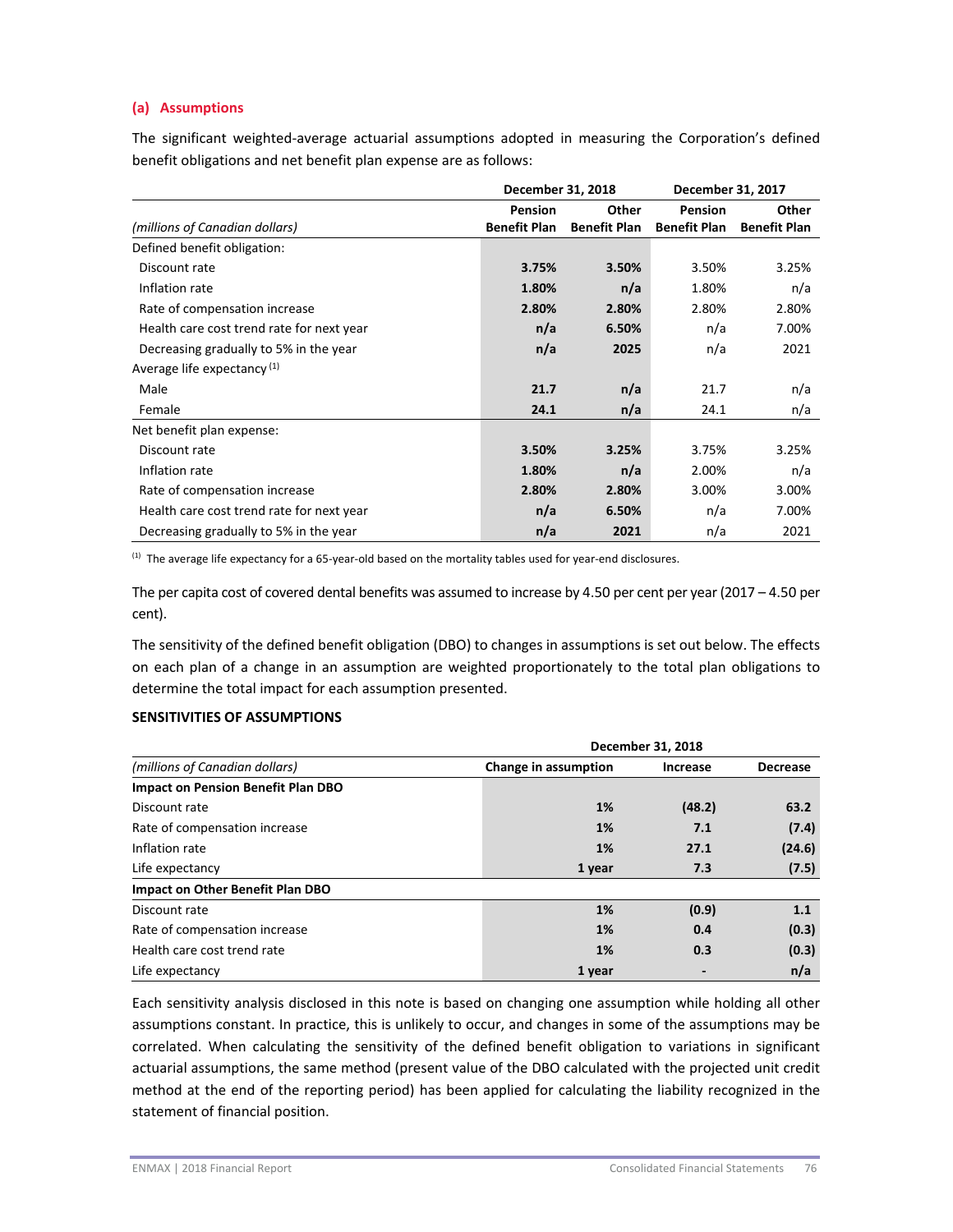# **(b) Maturity analysis**

An actuarial valuation was performed as of December 31, 2016. The aggregate solvency deficit in the Corporation's funded pension plans amounted to \$28.8 million. The Corporation will make special payments for past service of \$3.3 million annually to fund the defined pension benefits plans' deficit over 10 years. Current agreed service contributions is 11.08 per cent of pensionable salaries and continue to be made in the normal course. Total expected contributions to post-employment benefit plans for the year ending December 31, 2019 (including the past service contributions) are \$7.7 million.

The weighted average duration of the defined benefit obligation for the pension benefit plan and the other benefit plan is 16.2 years and 8.5 years respectively (2017 ‐ 17.0 years and 8.7 years).

|                              | Less than |             |               | More than |       |
|------------------------------|-----------|-------------|---------------|-----------|-------|
|                              | 1 vear    | 1 - 3 vears | $3 - 5$ vears | 5 years   | Total |
| Defined pension benefit plan | 18.5      | 37.2        | 38.3          | 102.5     | 196.5 |
| Other benefit plans          | 1.0       | 2.1         | 2.1           | 4.5       | 9.7   |
| <b>At December 31, 2018</b>  | 19.5      | 39.3        | 40.4          | 107.0     | 206.2 |

Expected maturity analysis of undiscounted pension and other benefit plans:

#### **(c) Risk assessment**

Funding risk

The primary risk associated with the DB pension for the plan sponsor is the risk that investment asset growth and contribution rates will not be sufficient to cover pending funding obligations, resulting in unfunded liabilities.

Alberta registered plans are required to file funding valuations on a triennial basis with a few exceptions. If the going concern funded status is less than 85 per cent, a plan may be required to file an annual valuation. Based on the 2016 pension valuation, the DB Provisions are 120 per cent funded on a going‐concern basis and 90.97 per cent on a solvency basis. The funding ratio is monitored on an ongoing basis. The Corporation has elected to file a valuation as at December 31, 2018. The December 31, 2018 valuation has not yet been finalized and therefore is not considered in these financial statements.

#### Investment risk

The Corporation makes investment decisions for its funded plan based on an asset-liability matching analysis reflecting the results of its aforementioned funding valuations. The Corporation attempts to achieve investment returns in excess of its liabilities by setting an asset-allocation target based on risks and returns. This targeted asset allocation is recorded in ENMAX Pension Plan Statement of Investment Policies and Procedures (SIPP). The plan's asset portfolio is regularly monitored to ensure compliance to the SIPP, as well as its performance as compared to a liability benchmark intended to approximate the growth in the plan's future obligations. Given the likely significant shortening of the liability structure with the passage of time, the continuing appropriateness of the plan's asset allocation is evaluated at least once every three years.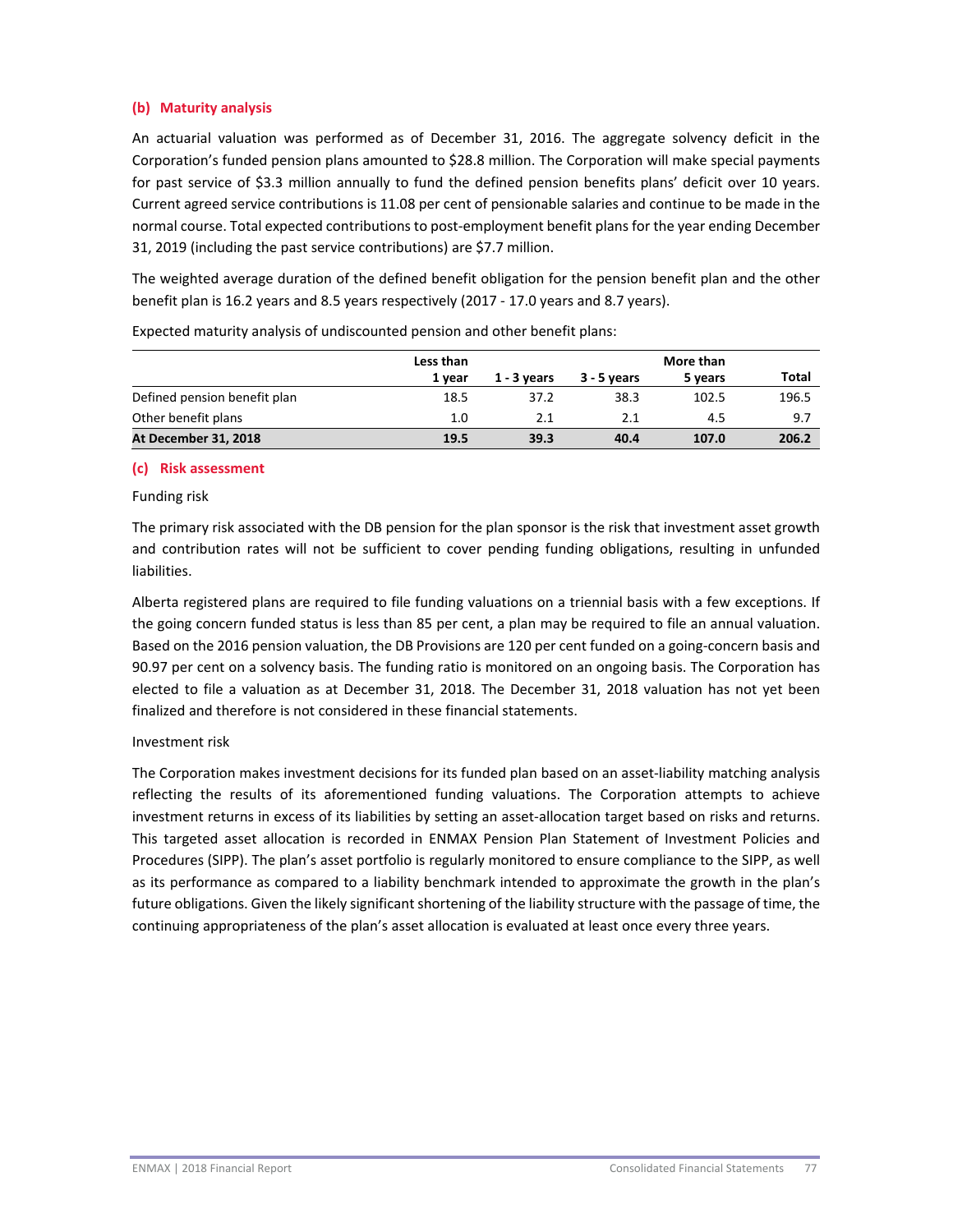## **17. DEFERRED REVENUE**

| (millions of Canadian dollars) | <b>CIAC</b> | <b>Other</b> | Total  |
|--------------------------------|-------------|--------------|--------|
| As at December 31, 2017        | 501.5       | 13.5         | 515.0  |
| Net additions                  | 57.7        | 3.5          | 61.2   |
| Movements to PPE               | (7.7)       |              | (7.7)  |
| Recognized as revenue          | (17.9)      |              | (17.9) |
| As at December 31, 2018        | 533.6       | 17.0         | 550.6  |
| Less: current portion          |             | (7.2)        | (7.2)  |
|                                | 533.6       | 9.8          | 543.4  |

# **18. ACCUMULATED OTHER COMPREHENSIVE (LOSS) INCOME**

| As at                                                                                                                                                      | December 31, | December 31. |
|------------------------------------------------------------------------------------------------------------------------------------------------------------|--------------|--------------|
| (millions of Canadian dollars)                                                                                                                             | 2018         | 2017         |
| Net unrealized (losses) gains on derivatives designated as cash flow hedges,<br>including deferred income tax expense of \$2.9 million (December 31, 2017- |              |              |
| expense of \$11.3 million)                                                                                                                                 | (0.8)        | 17.9         |
| Net actuarial losses on defined benefit plans, including deferred income tax                                                                               |              |              |
| recovery of \$0.4 million (December 31, 2017- recovery of \$0.4 million)                                                                                   | (3.9)        | (6.2)        |
| Accumulated other comprehensive (losses) gains, including deferred income tax                                                                              |              |              |
| expense of \$2.5 million (December 31, 2017- expense of \$10.9 million)                                                                                    | (4.7)        | 11.7         |

# **19. OTHER REVENUE AND EXPENSES**

### **OTHER REVENUE**

#### *Year ended December 31,*

| (millions of Canadian dollars) | 2018 | 2017 |
|--------------------------------|------|------|
| Interest and penalty revenue   | 8.4  | 9.5  |
| Miscellaneous                  | 16.2 | 29.3 |
|                                | 24.6 | 38.8 |

### **OTHER EXPENSES**

| Year ended December 31,              |        |       |
|--------------------------------------|--------|-------|
| (millions of Canadian dollars)       | 2018   | 2017  |
| Salaries and wages                   | 240.1  | 219.1 |
| Materials and supplies               | 22.5   | 26.9  |
| Goods and services                   | 106.7  | 96.0  |
| Administrative and office expenses   | 15.9   | 12.0  |
| <b>Building expense</b>              | 73.0   | 53.7  |
| Vehicles and other                   | (14.1) | 17.3  |
| Onerous provision (recovery) charges | (12.5) | 16.8  |
| Foreign exchange (gains) losses      | (10.5) | 11.2  |
|                                      | 421.1  | 453.0 |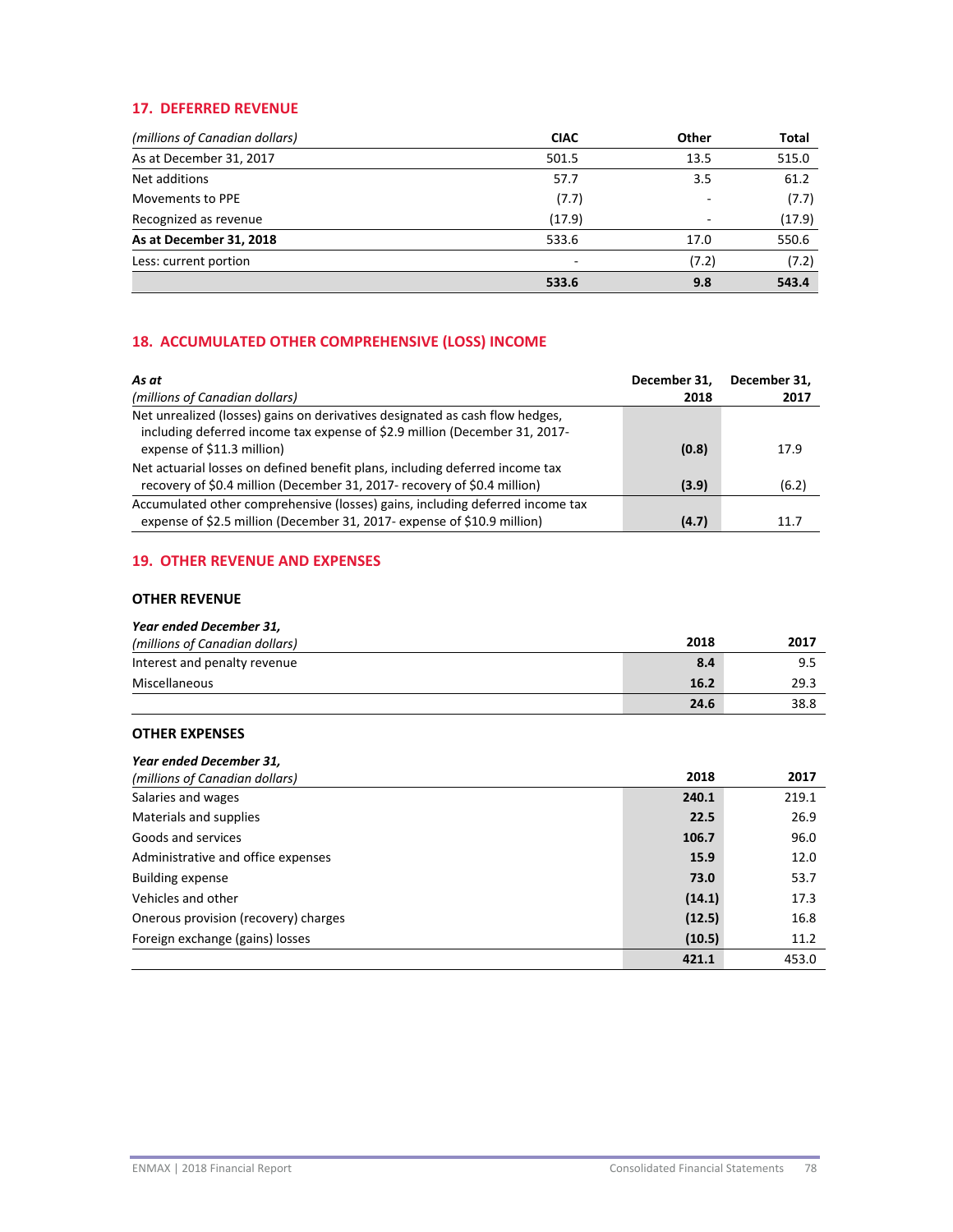### **20. JOINT ARRANGEMENTS**

Significant joint operations included in the consolidated financial statements at December 31, 2018 are listed below.

| <b>Significant Joint Operations</b> | <b>Operating</b><br><b>Jurisdiction</b> | Ownership<br>Percent | <b>Principal Activity</b>        |
|-------------------------------------|-----------------------------------------|----------------------|----------------------------------|
| McBride Lake Wind Facility          | Canada                                  | 50%                  | Wind turbine generating facility |
| <b>Shepard Energy Centre</b>        | Canada                                  | 50%                  | Gas-fueled generating facility   |
| <b>Balzac Power Station</b>         | Canada                                  | 50%                  | Gas-fueled generating facility   |
| Genesee 4 and 5                     | Canada                                  | 50%                  | Gas-fueled generating project    |

# **21. DIVIDENDS**

On March 15, 2018, the Corporation declared a dividend of \$40.0 million to the City (2017 – \$48.0 million). The dividend was paid in equal quarterly instalments during 2018.

### **22. FINANCE CHARGES**

#### *Year ended December 31,*

| (millions of Canadian dollars)                  | 2018  | 2017  |
|-------------------------------------------------|-------|-------|
| Accretion expense                               | 1.8   | 1.9   |
| Interest expense – pension                      | 1.4   | 1.7   |
| Interest on long-term debt                      | 68.9  | 71.7  |
| Short-term interest and other financing charges | 2.7   | 3.0   |
| Less: capitalized borrowing costs               | (6.3) | (7.9) |
|                                                 | 68.5  | 70.4  |

# **23. CHANGE IN NON‐CASH WORKING CAPITAL**

| Year ended December 31,                     |        |         |
|---------------------------------------------|--------|---------|
| (millions of Canadian dollars)              | 2018   | 2017    |
| Accounts receivable                         | (55.3) | (136.2) |
| Regulatory deferral account debit balances  | (5.8)  | (36.4)  |
| Other assets                                | (10.5) | (21.6)  |
| Accounts payable and accrued liabilities    | 211.1  | 6.6     |
| Regulatory deferral account credit balances | (4.4)  | (8.3)   |
| Other liabilities                           | (2.5)  | (19.4)  |
| Provisions                                  | (17.4) | 13.2    |
| Change in non-cash working capital          | 115.2  | (202.1) |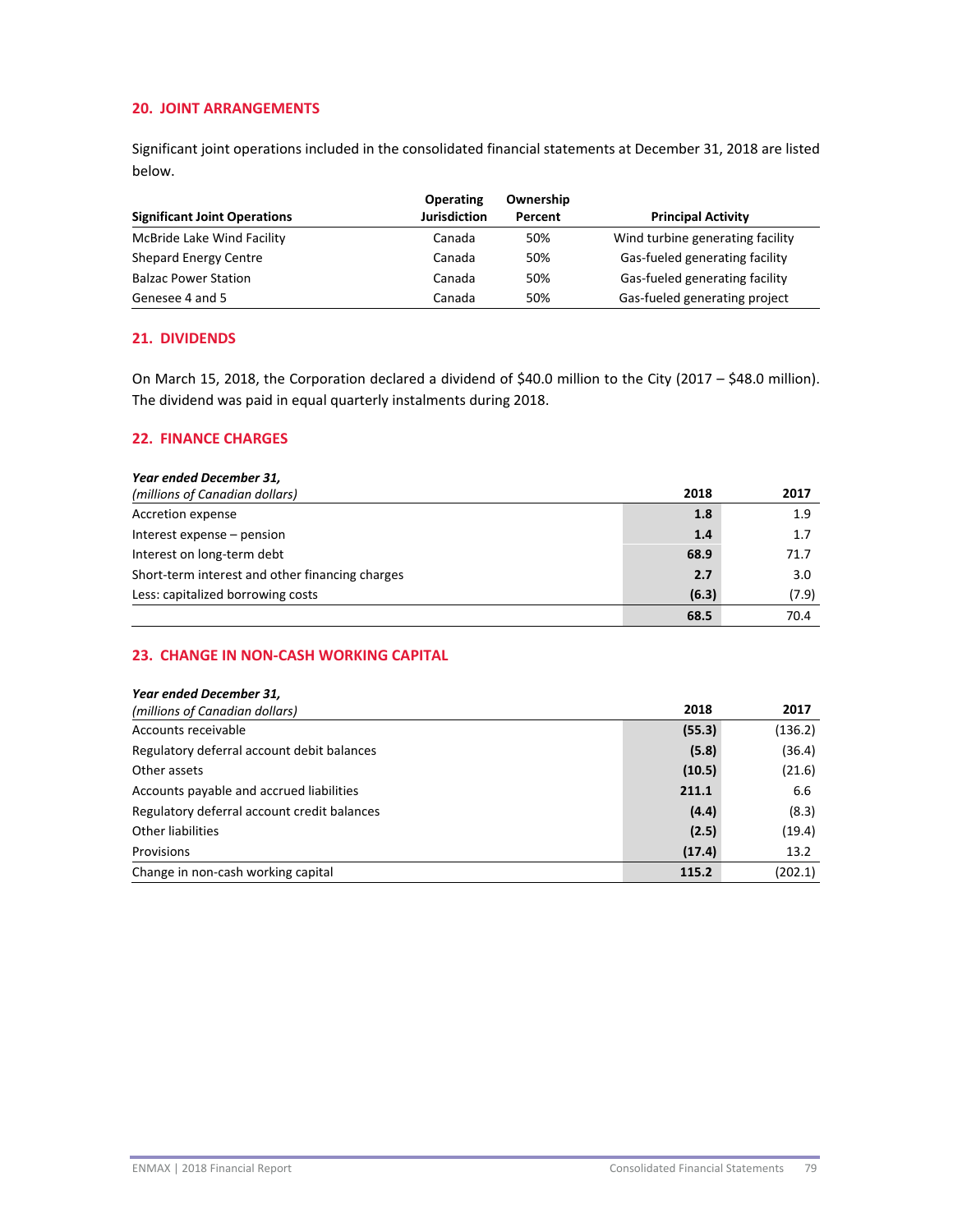### **24. RELATED PARTY TRANSACTIONS**

The City is the sole shareholder of the Corporation. The following tables summarize the related party transactions between the Corporation and the City.

#### **STATEMENTS OF EARNINGS**

| Year ended December 31,                  |       |       |
|------------------------------------------|-------|-------|
| (millions of Canadian dollars)           | 2018  | 2017  |
| Revenue <sup>(1)</sup>                   | 153.2 | 141.1 |
| Local access fees and other expenses (2) | 143.9 | 102.9 |

(1) The significant components include contract sales of electricity, construction of infrastructure, provision of non-regulated power distribution services, and billing and customer care services relating to the City's utilities departments.

(2) This cost is passed through the Corporation directly to transmission and distribution customers.

#### **STATEMENTS OF FINANCIAL POSITION**

| As at December 31,                       |                          |         |
|------------------------------------------|--------------------------|---------|
| (millions of Canadian dollars)           | 2018                     | 2017    |
| Accounts receivable                      | 29.6                     | 36.0    |
| Other long-term assets                   | $\overline{\phantom{a}}$ | 0.6     |
| Property, plant and equipment (1)        | 3.4                      | 3.6     |
| Accounts payable and accrued liabilities | 13.2                     | 9.4     |
| Long-term debt $(2)$                     | 1,185.4                  | 1,078.5 |
| Other long-term liabilities (3)          | 6.3                      | 6.7     |

(1) Assets under lease.

(2) Interest and principal payments for the year ended December 31, 2018 were \$43.0 million (2017 - \$42.7 million) and \$70.6 million (2017 - \$66.7 million) respectively. In addition, for the year ended December 31, 2018, the Corporation paid a management fee of \$2.9 million (2017 ‐ \$2.8 million) to the City.

(3) Finance lease obligation.

Transactions between the Corporation and the City have been recorded at the exchange amounts, as outlined by the contracts in effect between the Corporation and the City.

The Corporation has committed to a water supply agreement, whereby the City supplies a specified amount of water annually to facilitate Shepard Energy Centre operations.

#### **Compensation of key management**

The Corporation's key management personnel are members of the Board of Directors and the executive management team considered to have the authority and responsibility for planning, directing and controlling the activities at the Corporation.

The total compensation and remuneration paid by the Corporation and its subsidiary companies to key management personnel is presented below:

| Year ended December 31,                         |      |      |
|-------------------------------------------------|------|------|
| (millions of Canadian dollars)                  | 2018 | 2017 |
| Salaries and other short-term employee benefits | 6.0  | 7.0  |
| Other long-term benefits                        | 2.3  | 3.0  |
| Retirement and post-employment benefits         | 0.6  | 0.6  |
|                                                 | 8.9  | 10.6 |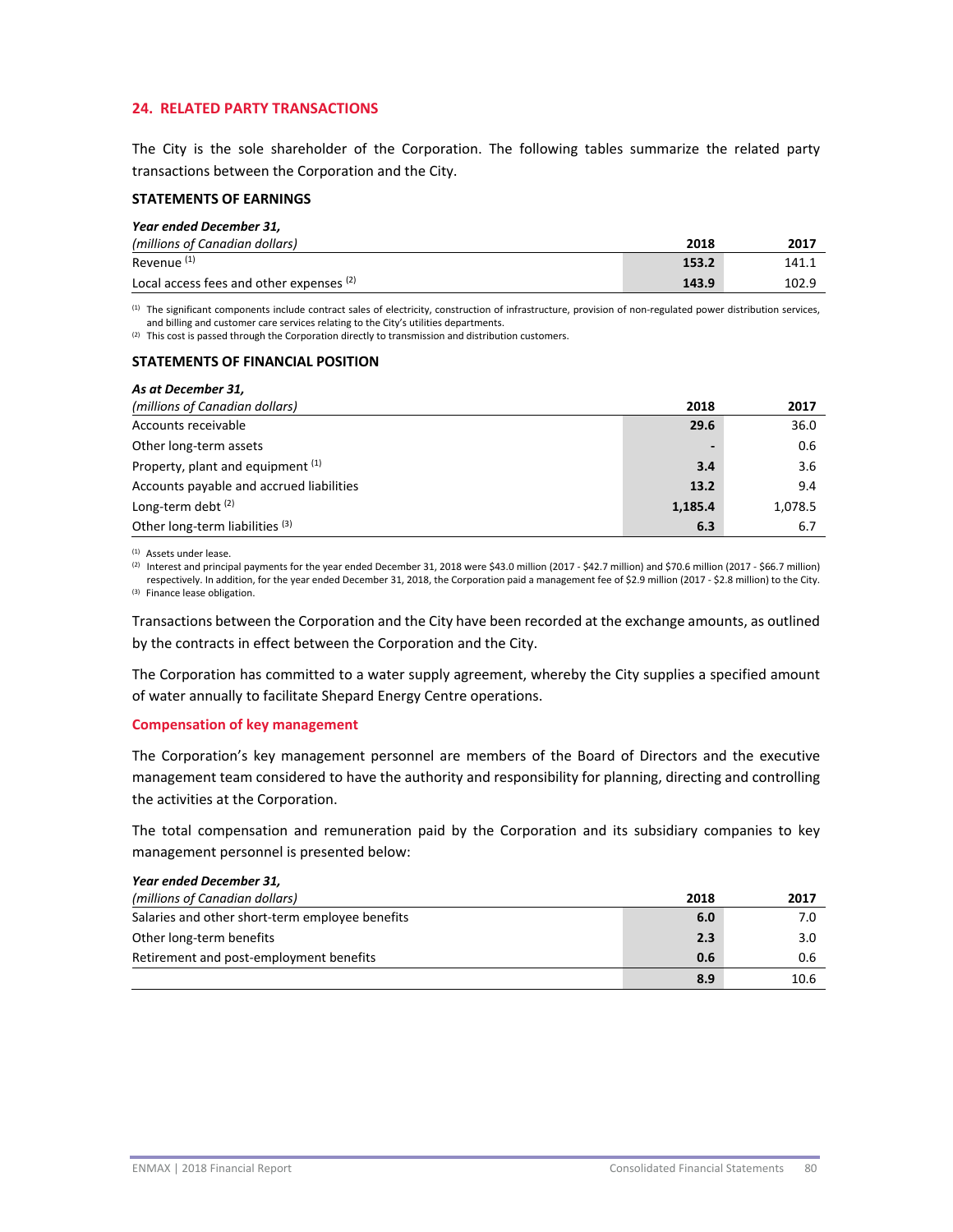### **25. COMMITMENTS AND CONTINGENCIES**

The Corporation is committed to expenditures for capital additions, rent for premises, vehicles and equipment under multiple lease contracts with varying expiration dates.

The Corporation commits to the purchase of renewable energy certificates and carbon offset credits. The Corporation commits to long‐term service arrangements on certain generating assets.

The aggregated minimum payments under these arrangements over the next five years and thereafter are as follows:

| (millions of Canadian dollars) |      |
|--------------------------------|------|
| 2019                           | 89.0 |
| 2020                           | 67.8 |
| 2021                           | 65.8 |
| 2022                           | 19.7 |
| 2023                           | 15.8 |
| Thereafter                     | 53.0 |

#### **HISTORICAL TRANSMISSION LINE LOSS CHARGES**

ENMAX has participated in various proceedings regarding the AESO's Line Loss Rule (LLR). The LLR establishes the loss factors that form the basis for certain transmission charges paid by Alberta generators, including ENMAX. Proceedings relating to the LLR address the AUC's authority to order retroactive adjustments (Module A); the replacement of the 2006‐2016 methodology (Module B); and the calculation and invoicing of retroactive loss charges and credits for the 2006‐2016 period (Module C). The AUC issued its decision on the last module, Module C, on December 18, 2017. The AUC's decisions in each of Module A and C have been the subject of permission to appeal applications before the Alberta Court of Appeal as well as review and variance applications before the AUC.

The permission to appeal applications was heard by the Alberta Court of Appeal in the second quarter of 2018. On December 20, 2018 the Court issued a decision denying permission to appeal the AUC's decision on Module A and further reserving its decision on permission to appeal Module C and related matters. Since the Court did not grant permission to appeal Module A, the decision of the AUC will stand unless the Court's decision is further challenged.

Based on the Court's decision in Module A, management believes that ENMAX may be required to make material payments to the AESO for historical amounts if the Court upholds the AUC's decision in Module C. Because the AUC's previous decisions do not require the AESO to consider commercial agreement terms and service transfer circumstances when the AESO determines which party to invoice, ENMAX could be invoiced for amounts for which it may not ultimately, in whole or in part, be responsible. Moreover, the invoices may not reflect the benefit of credits to which ENMAX is entitled nor any of ENMAX's rights to subsequently seek compensation including under commercial agreements from other parties such as the Balancing Pool.

Management does not have the information necessary to calculate a reliable range of expected charges and credits across the portfolio of generation held during the relevant periods and the impact to ENMAX of such amounts; however, ENMAX believes it has sufficient access to cash to satisfy any amounts which may be required to be paid.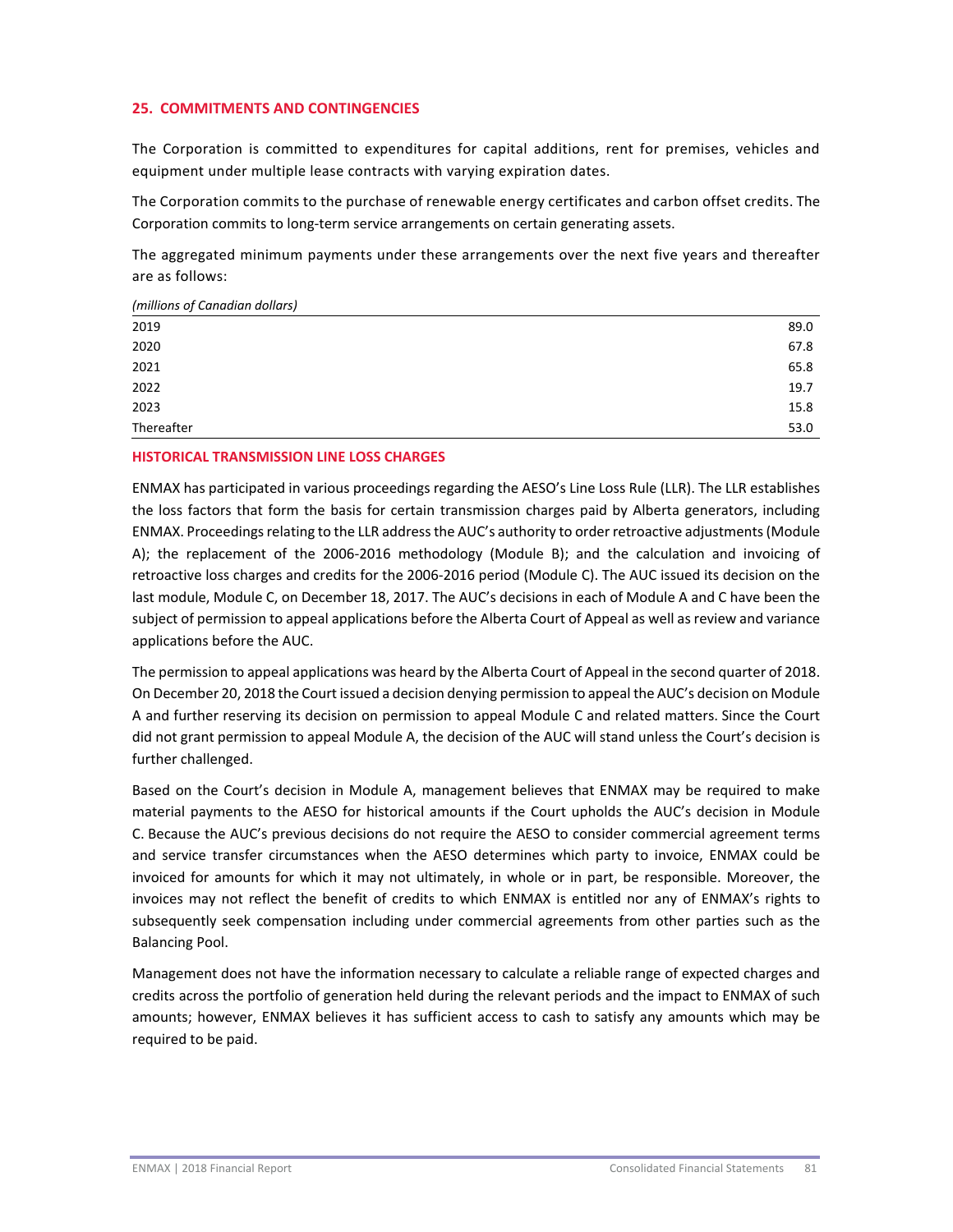#### **INCOME TAX**

Alberta Finance, Tax and Revenue Administration (Alberta Finance) isresponsible for assessing the income tax returns filed under the PILOT regulation of the EUA, which became effective January 1, 2001.

When Alberta Finance conducted its 2006 audit of ENMAX Energy Corporation and ENMAX PSA Corporation, it disagreed with the interest expense deducted on the PILOT returns. ENMAX Corporation entered into intercompany loans with its affiliates ENMAX Energy Corporation in 2004 and ENMAX PSA Corporation in 2006 and 2007. ENMAX has received reassessments and communications from Alberta Finance in respect of the taxation years from 2004 through 2013. This matter was heard before the Court of Queen's Bench of Alberta with a decision rendered in favour of ENMAX on June 17, 2016. Following this decision, the Crown appealed, and the appeal was heard by the Court of Appeals of Alberta on October 12, 2017. On April 26, 2018, the Alberta Court of Appeal issued its decision allowing the Crown's appeal and reinstating the Notices of Reassessment previously issued by Alberta Finance. On June 21, 2018, ENMAX filed an application seeking leave to appeal to the Supreme Court of Canada. On February 28, 2019 the Supreme Court of Canada dismissed the application.

There remain other concerns for which ENMAX and Alberta Finance are in disagreement. On December 13, 2018 ENMAX and Alberta Finance settled all remaining issues thereby forsaking the appeal and litigation process commenced.

The Corporation regularly reviews the potential for adverse outcomes in respect of tax matters and believes it has adequate provisions for these tax matters. The determination of the income tax provision is an inherently complex process, requiring management to interpret continually changing regulations and to make certain judgments. Although there can be no assurance that the disputes will be resolved in the Corporation's favor, the Corporation believes that the outcome of these disputes will not have a material adverse effect on its financial position.

#### **LEGAL AND REGULATORY PROCEEDINGS**

In the normal course of business, the Corporation is, and may be named as, a defendant or party in lawsuits and regulatory proceedings related to various matters. The Corporation currently believes the outcome of these lawsuits and regulatory proceedings will not have a material impact on the operating results or financial position of the Corporation.

The Corporation, along with other market participants in the province of Alberta, is subject to decisions, market rules, regulations, regulatory proceedings and/or jurisdiction of the AUC, AESO, Market Surveillance Administrator (MSA) and other authorities. The financial impact of decisions, market rules, regulations and regulatory proceedings is reflected in the consolidated financial statements when the amount can be reasonably estimated.

#### **ENVIRONMENTAL**

Provincial regulations aimed at reducing the levels of greenhouse gas (GHG) emissions took effect July 2007 and were subsequently updated in June 2015 for the years 2016‐17. Due to the change of law provisions in ENMAX Competitive Energy's PPAs and tolling agreements, ENMAX Competitive Energy is exposed to the associated compliance costs. This policy has not been drafted into legislation and this impact may vary depending on the final tabled legislation. This policy announcement has no material financial impact to the Corporation's fleet of gas‐fueled assets.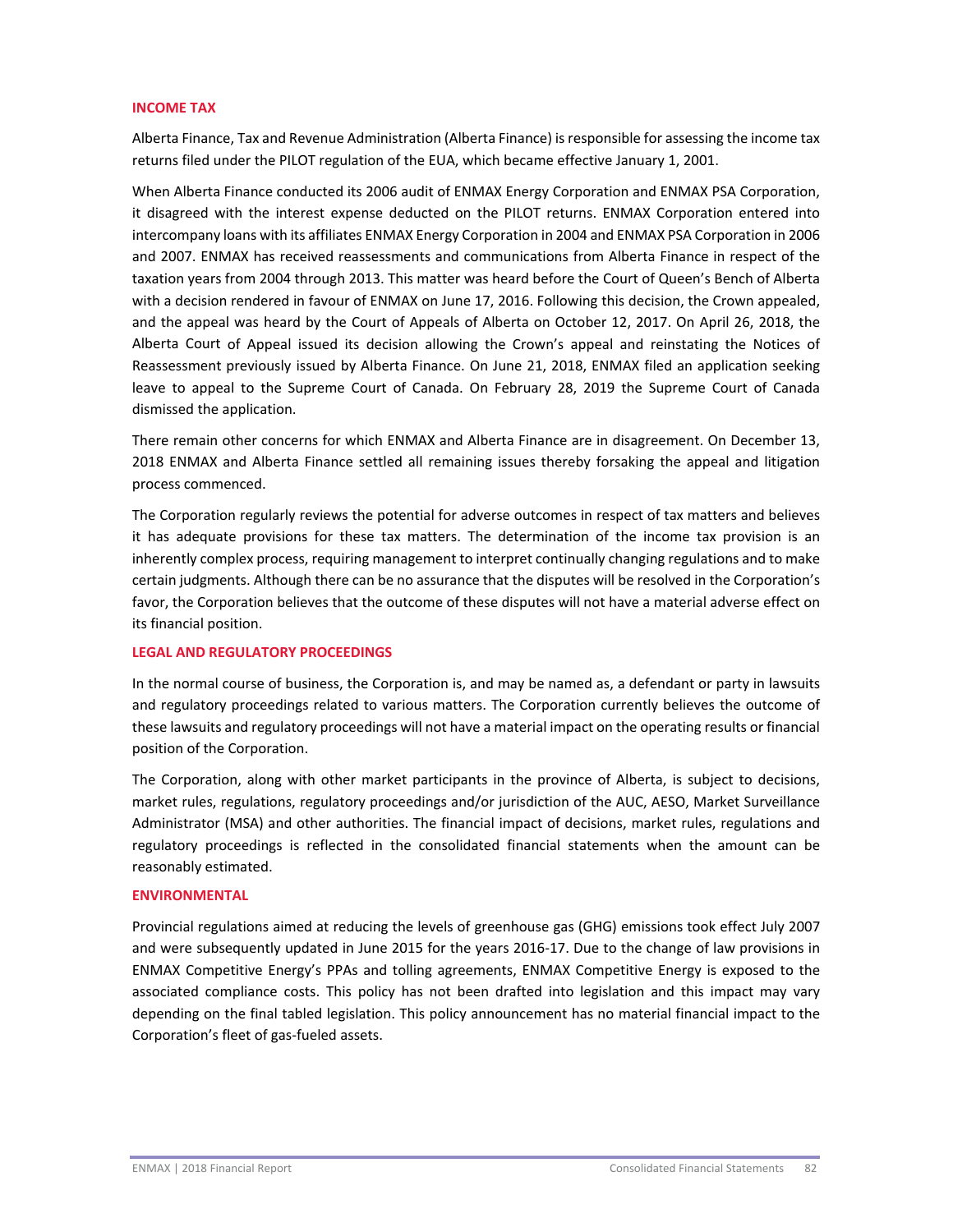For the year ended December 31, 2018, the consolidated financial statements include a charge to earnings in the amount of \$6.5 million (2017‐\$3.9 million) included in costs of electricity services provided, relating to estimated compliance costs under the provincial GHG regulations for ENMAX Competitive Energy's interests in natural gas‐fueled generation facilities through its owned assets. Compliance payments are due to the Province of Alberta, directly or via plant owners, by June 30 of the year following the compliance year. ENMAX Competitive Energy has taken steps, including acquiring qualified offset credits from both its wind‐generation assets and purchases on the wholesale market, to mitigate impacts of the GHG regulations.

### **LETTERS OF CREDIT**

In the normal course of operations, letters of credit are issued to facilitate the extension of sufficient credit for counterparties having credit exposure to the Corporation or its subsidiaries. The Corporation uses unsecured credit facilities to fund general operating requirements and to provide liquidity support for commercial paper and commodity marketing programs. As at December 31, 2018, the Corporation had issued letters of credit amounting to \$376.4 million (December 31, 2017 - \$262.3 million).

| As at                          | December 31, 2018 |       | December 31, 2017 |                          |
|--------------------------------|-------------------|-------|-------------------|--------------------------|
| (millions of Canadian dollars) | Available         | Used  | Available         | Used                     |
| Unsecured credit facilities    |                   |       |                   |                          |
| Bilateral operating facilities | 600.0             | 376.4 | 600.0             | 262.3                    |
| Syndicated credit facilities   | 250.0             |       | 250.0             | $\overline{\phantom{a}}$ |
|                                | 850.0             | 376.4 | 850.0             | 262.3                    |

# **26. SUBSEQUENT EVENTS**

#### **DIVIDENDS**

On March 13, 2019, the Corporation declared a dividend of \$50.0 million payable to the City in quarterly instalments during 2019.

# **27. COMPARATIVE FIGURES**

Certain comparative figures have been reclassified to conform to the current period's presentation. Refer to Note 6 for further information.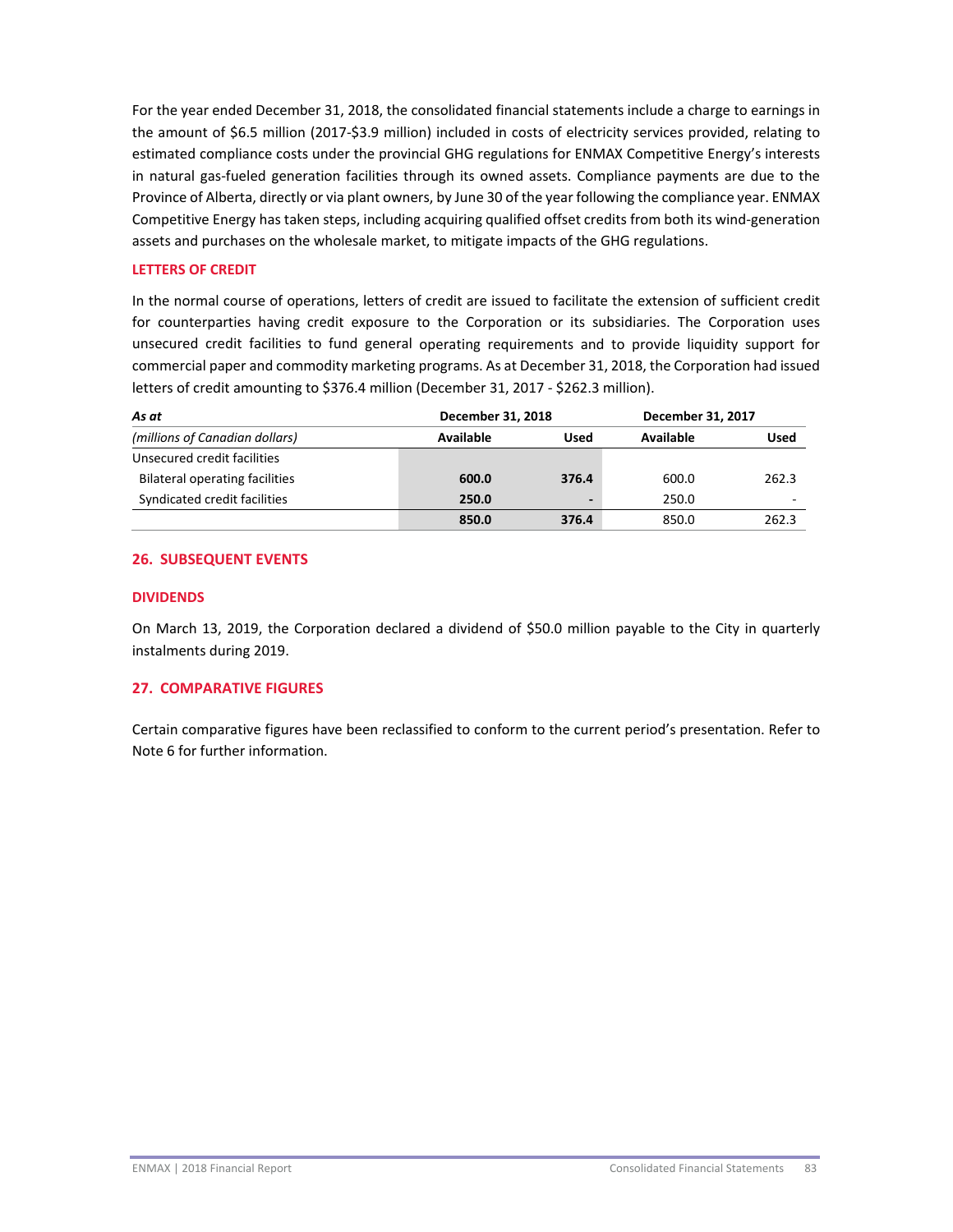# **GLOSSARY OF TERMS**

| AС                  | Audit Committee                                                              |
|---------------------|------------------------------------------------------------------------------|
| ACFA                | Alberta Capital Finance<br>Authority                                         |
| АСТА                | Alberta Corporate Tax Act                                                    |
| <b>AESO</b>         | Alberta Electric System<br>Operator                                          |
| Alberta Finance     | Alberta Finance, Tax and<br><b>Revenue Administration</b>                    |
| AUC                 | Alberta Utilities Commission                                                 |
| Board               | <b>ENMAX's Board of Directors</b>                                            |
| Corporation         | <b>ENMAX Corporation and</b><br>its subsidiaries                             |
| CES                 | Calgary Electric System                                                      |
| <b>CCEMA</b>        | Change and Emissions<br><b>Management Amendment</b>                          |
| <b>CIAC</b>         | Contributions in aid of<br>construction                                      |
| <b>CPA Handbook</b> | <b>Chartered Professional</b><br><b>Accountants Handbook</b>                 |
| <b>CRMC</b>         | <b>Commodity Risk Management</b><br>Committee                                |
| <b>CUPE</b>         | The Canadian Union of Public<br>Employees                                    |
| DAS                 | Distribution Access Services                                                 |
| DB                  | Defined benefit                                                              |
| DBO                 | Defined benefit obligation                                                   |
| DC                  | Defined contribution                                                         |
| <b>Divisions</b>    | <b>ENMAX Transmission and</b><br><b>ENMAX Distribution</b>                   |
| EBIT                | Earnings before interest and<br>income taxes                                 |
| <b>EBITDA</b>       | Earnings before interest,<br>income tax and depreciation<br>and amortization |
| <b>EMS</b>          | Environmental management<br>system                                           |
| <b>ENMAX</b>        | <b>ENMAX Corporation and</b><br>its subsidiaries                             |
| <b>ERM</b>          | Enterprise risk management                                                   |
| EUA                 | Alberta Electric Utilities Act                                               |
| FCF                 | Free cash flow                                                               |
| <b>FVTPL</b>        | Fair value through profit or loss                                            |
| <b>FVOCI</b>        | Fair value through other<br>comprehensive income                             |

| FX              | Foreign exchange                                          |
|-----------------|-----------------------------------------------------------|
| GHG             | Greenhouse gas                                            |
| GJ              | Gigajoule                                                 |
| GWh             | Gigawatt hour                                             |
| IBEW            | <b>International Brotherhood of Electrical</b><br>Workers |
| ICFR            | Internal control over financial<br>reporting              |
| IFRS            | International Financial<br><b>Reporting Standard</b>      |
| ITA             | Income Tax Act (Canada)                                   |
| LLR             | Line Loss Rule                                            |
| MD&A            | Management's Discussion<br>and Analysis                   |
| MSA             | Market Surveillance Administrator                         |
| <b>MW</b>       | Megawatt                                                  |
| MWh             | Megawatt hour                                             |
| NOx             | Nitrogen oxide                                            |
| OCI             | Other comprehensive income                                |
| <b>OM&amp;A</b> | Operations, maintenance and<br>administration             |
| <b>PBR</b>      | Performance based regulation                              |
| PILOT           | Payment in lieu of tax                                    |
| PPA             | Power purchase arrangement                                |
| <b>PPE</b>      | Property, plant and equipment                             |
| <b>RMC</b>      | <b>Risk Management Committee</b>                          |
| <b>ROE</b>      | Return on equity                                          |
| RRO             | Calgary Regulated rate option                             |
| SaaS            | Software as a service                                     |
| <b>SAIDI</b>    | System average interruption<br>duration index             |
| <b>SAIFI</b>    | System average interruption<br>frequency index            |
| <b>SGER</b>     | <b>Specified Gas Emitters Regulation</b>                  |
| Shepard         | <b>Shepard Energy Centre</b>                              |
| <b>SIPP</b>     | Statement of Investment Policies and<br>Procedures        |
| SO <sub>2</sub> | Sulphur dioxide                                           |
| <b>The City</b> | The City of Calgary                                       |
| <b>WACC</b>     | Weighted average cost of capital                          |
| <b>WPC</b>      | Wind Participation Consortium                             |
|                 |                                                           |